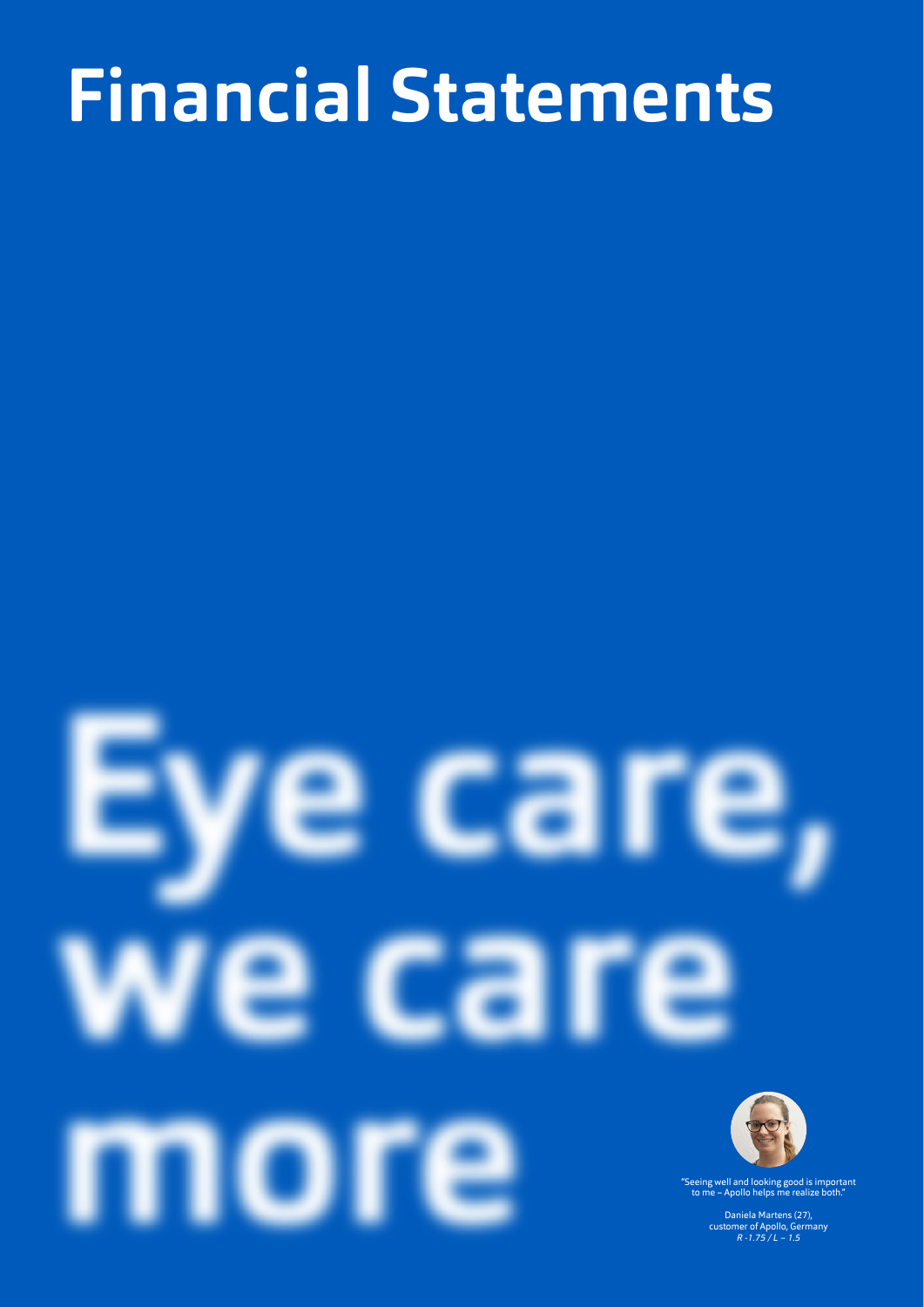#### **[Consolidated Financial Statements](#page-2-0)**

- [Consolidated Income Statement](#page-2-0)
- [Consolidated Statement of Other Comprehensive Income](#page-3-0)
- [Consolidated Balance Sheet](#page-4-0)
- [Consolidated Statement of Changes in Shareholders' Equity](#page-5-0)
- [Consolidated Cash Flow Statement](#page-6-0)

#### **[Notes to the Consolidated Financial Statements](#page-7-0)**

- [General Information](#page-7-0)
- [Summary of Significant Accounting Policies](#page-7-0)
- [Financial Risk Management](#page-22-0)
- [Estimates and Judgments by Management](#page-26-0)
- [Segments](#page-28-0)
- [Acquisitions of Subsidiaries, Associates and Non-Controlling](#page-30-0) [Interests](#page-30-0)
- [Revenue](#page-33-0)
- [Cost of Sales and Directly Related Costs](#page-33-0)
- [Share of Result of Associates and Joint Ventures](#page-34-0)
- [Finance Income and Costs](#page-34-0)
- [Income Tax](#page-35-0)
- [Earnings per Share](#page-35-0)
- [Property, Plant and Equipment](#page-36-0)
- [Goodwill](#page-37-0)
- [Other Intangible Assets](#page-38-0)
- [Impairment Tests for Goodwill](#page-39-0)
- [Other Non-Current Assets](#page-41-0)
- [Associates and Joint Ventures](#page-41-0)
- [Inventories](#page-42-0)
- [Trade and Other Receivables](#page-42-0)
- [Cash and Cash Equivalents](#page-43-0)
- [Share Capital](#page-44-0)
- [Other Reserves](#page-44-0)
- [Retained Earnings](#page-45-0)
- [Non-Controlling Interest](#page-45-0)
- [Borrowings](#page-46-0)
- [Deferred Income Taxes](#page-48-0)
- [Post-Employment Benefits](#page-51-0)
- [Provisions](#page-55-0)
- [Share-based Payment Plans](#page-56-0)
- [Other Non-Current Liabilities](#page-60-0)
- [Derivative Financial Instruments](#page-60-0)
- [Trade and Other Payables](#page-61-0)
- [Cash Generated from Operations](#page-62-0)
- [Contingencies](#page-62-0)
- [Auditor Fees](#page-63-0)
- [Related Parties](#page-63-0)
- [Non-GAAP Measures](#page-65-0)
- [Principal Subsidiaries, Joint Ventures and Associates](#page-65-0)

#### **[Parent Company Financial Statements](#page-68-0)**

- [Income Statement](#page-68-0)
- [Balance Sheet \(Before Appropriation of Result\)](#page-69-0)

#### **[Notes to the Parent Company Financial Statements](#page-70-0)**

- [Accounting Principles](#page-70-0)
- [Net Income](#page-70-0)
- [General and Administrative Costs](#page-70-0)
- [Net Financial Result](#page-70-0)
- [Financial Fixed Assets](#page-71-0)
- [Shareholders' Equity](#page-71-0)
- [Legal Reserve](#page-72-0)
- [Appropriation of Result](#page-72-0)
- [Borrowings](#page-72-0)
- [Employees](#page-72-0)
- [Contingencies](#page-73-0)
- **[Other information](#page-74-0)**
- **[Subsequent events](#page-75-0)**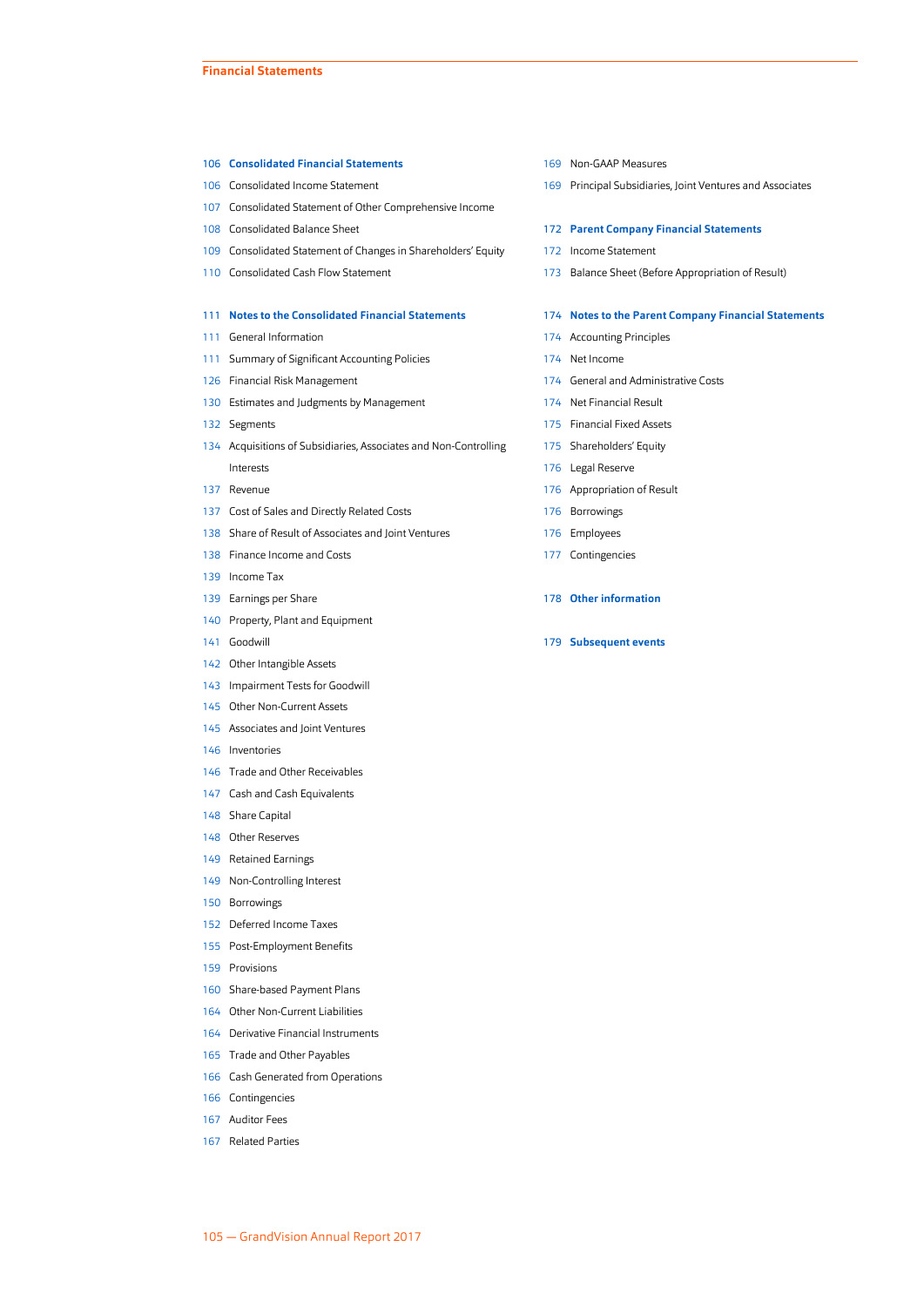# <span id="page-2-0"></span>**Consolidated Financial Statements**

# **Consolidated Income Statement**

| in thousands of EUR                              | <b>Notes</b>   | 2017         | 2016         |
|--------------------------------------------------|----------------|--------------|--------------|
| Revenue                                          | $\overline{7}$ | 3,449,857    | 3,316,077    |
| Cost of sales and directly related costs         | 8              | $-923,561$   | $-900,628$   |
| Gross profit                                     |                | 2,526,296    | 2,415,449    |
| Selling and marketing costs                      | 8              | $-1,749,313$ | $-1,668,417$ |
| General and administrative costs                 | 8              | $-452,137$   | $-392,741$   |
| Share of result of Associates and Joint Ventures | 9              | 1,932        | 3,851        |
| Operating result                                 |                | 326,778      | 358,142      |
| Fair value gain on remeasurement of Associate    | 9              | 37,949       |              |
| Finance income                                   | 10             | 3,995        | 8,864        |
| Finance costs                                    | 10             | $-18,700$    | $-19,278$    |
| Net financial result                             |                | $-14,705$    | $-10,414$    |
| Result before tax                                |                | 350,022      | 347,728      |
| Income tax                                       | 11             | $-101,055$   | $-95,775$    |
| <b>Result for the year</b>                       |                | 248,967      | 251,953      |
|                                                  |                |              |              |
| Attributable to:                                 |                |              |              |
| Equity holders                                   |                | 227,929      | 231,360      |
| Non-controlling interests                        |                | 21,038       | 20,593       |
|                                                  |                | 248,967      | 251,953      |
|                                                  |                |              |              |
| Earnings per share, basic (in EUR per share)     | 12             | 0.90         | 0.92         |
| Earnings per share, diluted (in EUR per share)   | 12             | 0.90         | 0.91         |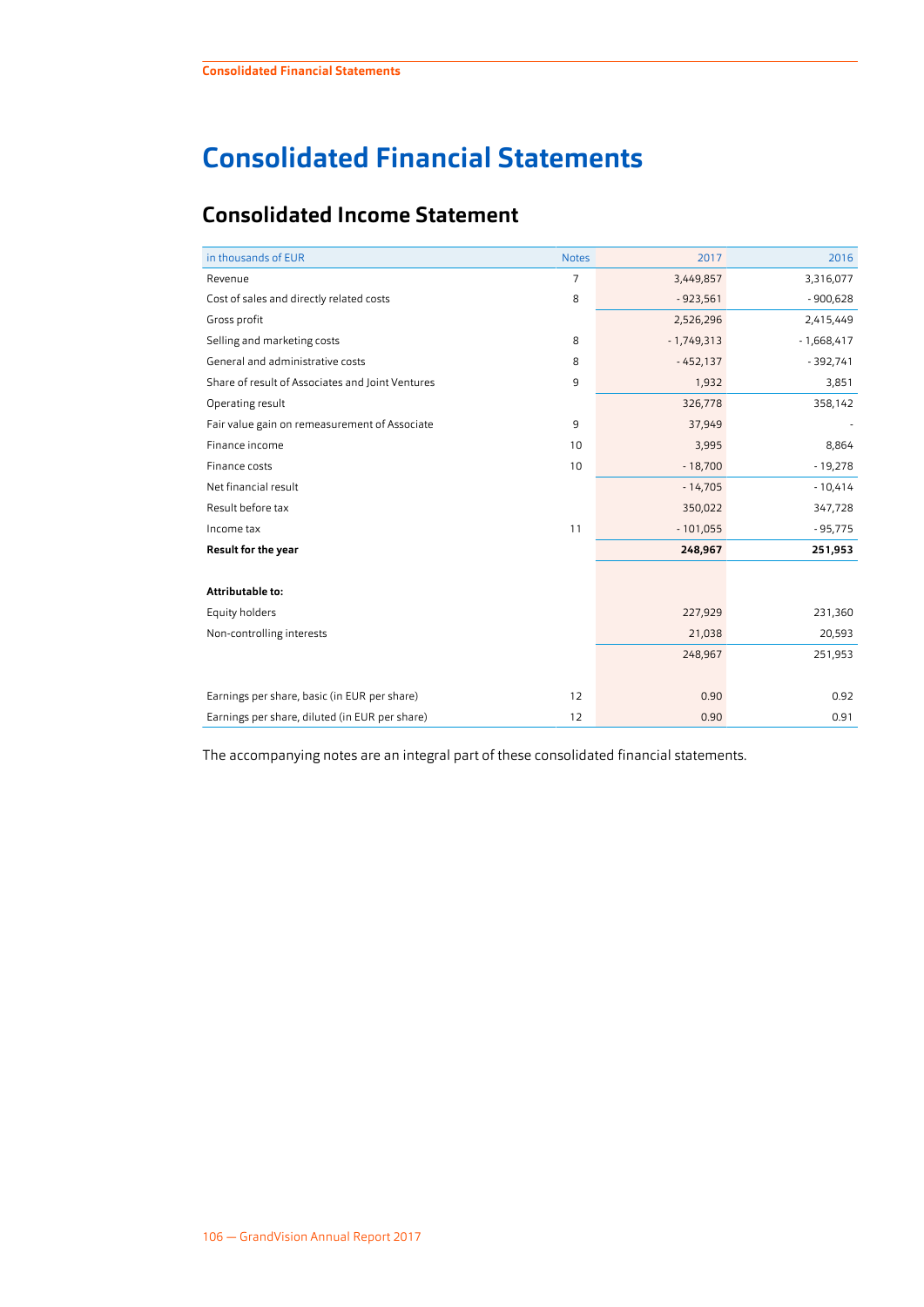# <span id="page-3-0"></span>**Consolidated Statement of Other Comprehensive Income**

| in thousands of EUR                                                  | <b>Notes</b> | 2017      | 2016      |
|----------------------------------------------------------------------|--------------|-----------|-----------|
| Result for the year                                                  |              | 248,967   | 251,953   |
| <b>Other Comprehensive Income:</b>                                   |              |           |           |
| Items that will not be reclassified to Income Statement              |              |           |           |
| Remeasurement of post-employment benefit obligations                 |              | 2,204     | $-9,232$  |
| Income tax relating to this item                                     |              | $-661$    | 2,887     |
|                                                                      |              | 1,543     | $-6,345$  |
| Items that may be subsequently reclassified to Income Statement      |              |           |           |
| Currency translation differences                                     |              | $-42,092$ | $-30,953$ |
| Reclassification of currency translation reserve to Income Statement |              | $-13,162$ |           |
| Share of Other Comprehensive Income of Associates and Joint Ventures | 18           | $-96$     | $-65$     |
| Cash flow hedges                                                     |              | $-6,761$  | 1,678     |
| Income tax                                                           |              | 1,664     | $-459$    |
|                                                                      |              | $-60,447$ | $-29,799$ |
| Other Comprehensive Income/ loss (net of tax)                        |              | $-58,904$ | $-36,144$ |
| Total comprehensive income for the year (net of tax)                 |              | 190,063   | 215,809   |
|                                                                      |              |           |           |
| Attributable to:                                                     |              |           |           |
| Equity holders                                                       |              | 171,585   | 198,465   |
| Non-controlling interests                                            |              | 18,478    | 17,344    |
|                                                                      |              | 190,063   | 215,809   |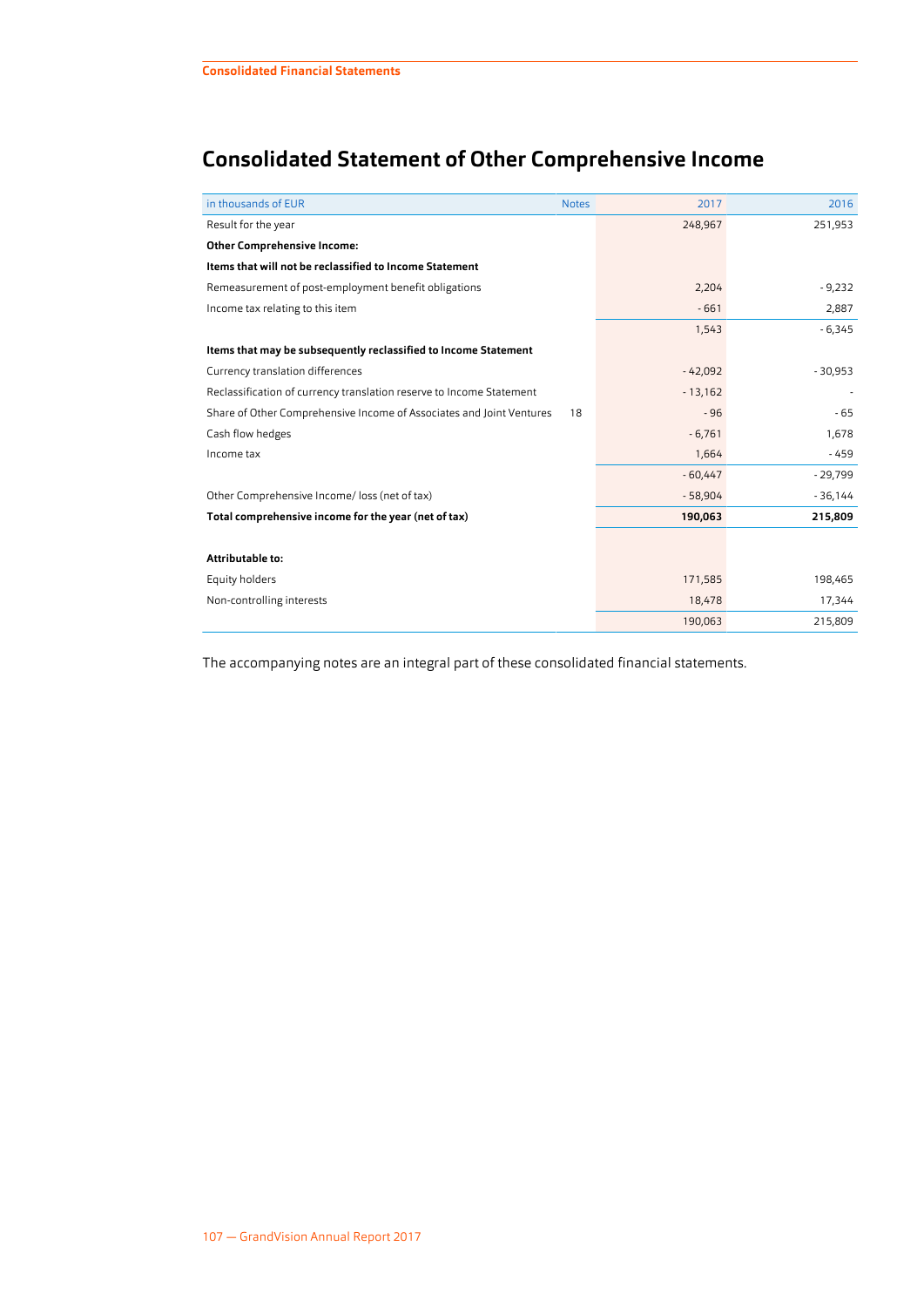# <span id="page-4-0"></span>**Consolidated Balance Sheet**

| in thousands of EUR                          | <b>Notes</b> | 31 December 2017 | 31 December 2016 |
|----------------------------------------------|--------------|------------------|------------------|
| <b>ASSETS</b>                                |              |                  |                  |
| Non-current assets                           |              |                  |                  |
| Property, plant and equipment                | 13           | 488,579          | 443,820          |
| Goodwill                                     | 14           | 1,065,467        | 1,012,059        |
| Other intangible assets                      | 15           | 588,871          | 445,645          |
| Deferred income tax assets                   | 27           | 17,341           | 14,424           |
| Investments in Associates and Joint Ventures | 18           | 1,195            | 36,345           |
| Other non-current assets                     | 17           | 44,295           | 45,291           |
|                                              |              | 2,205,748        | 1,997,584        |
| <b>Current assets</b>                        |              |                  |                  |
| Inventories                                  | 19           | 349,736          | 292,979          |
| Trade and other receivables                  | 20           | 328,260          | 291,494          |
| Current income tax receivables               |              | 6,416            | 6,145            |
| Derivative financial instruments             | 32           | 1,427            | 5,223            |
| Cash and cash equivalents                    | 21           | 164,679          | 181,101          |
|                                              |              | 850,518          | 776,942          |
| <b>Total assets</b>                          |              | 3,056,266        | 2,774,526        |
|                                              |              |                  |                  |
| <b>EQUITY AND LIABILITIES</b>                |              |                  |                  |
| <b>Equity attributable to equity holders</b> |              |                  |                  |
| Share capital                                | 22           | 59,512           | 58,140           |
| Other reserves                               | 23           | $-148,962$       | - 92,618         |
| Retained earnings                            | 24           | 1,128,524        | 981,384          |
|                                              |              | 1,039,074        | 946,906          |
| Non-controlling interests                    | 25           | 81,480           | 59,667           |
| <b>Total equity</b>                          |              | 1,120,554        | 1,006,573        |
|                                              |              |                  |                  |
| <b>Non-current liabilities</b>               |              |                  |                  |
| <b>Borrowings</b>                            | 26           | 377,200          | 388,253          |
| Deferred income tax liabilities              | 27           | 80,946           | 73,847           |
| Post-employment benefits                     | 28           | 99,301           | 75,693           |
| Provisions                                   | 29           | 22,688           | 12,332           |
| Derivative financial instruments             | 32           | 3,135            | 4,169            |
| Other non-current liabilities                | 31           | 31,419           | 13,310           |
|                                              |              | 614,689          | 567,604          |
| <b>Current liabilities</b>                   |              |                  |                  |
| Trade and other payables                     | 33           | 639,548          | 588,424          |
| Current income tax liabilities               |              | 47,587           | 41,827           |
| Borrowings                                   | 26           | 612,945          | 543,190          |
| Derivative financial instruments             | 32           | 4,389            | 865              |
| Provisions                                   | 29           | 16,554           | 26,043           |
|                                              |              | 1,321,023        | 1,200,349        |
| <b>Total liabilities</b>                     |              | 1,935,712        | 1,767,953        |
| <b>Total equity and liabilities</b>          |              | 3,056,266        | 2,774,526        |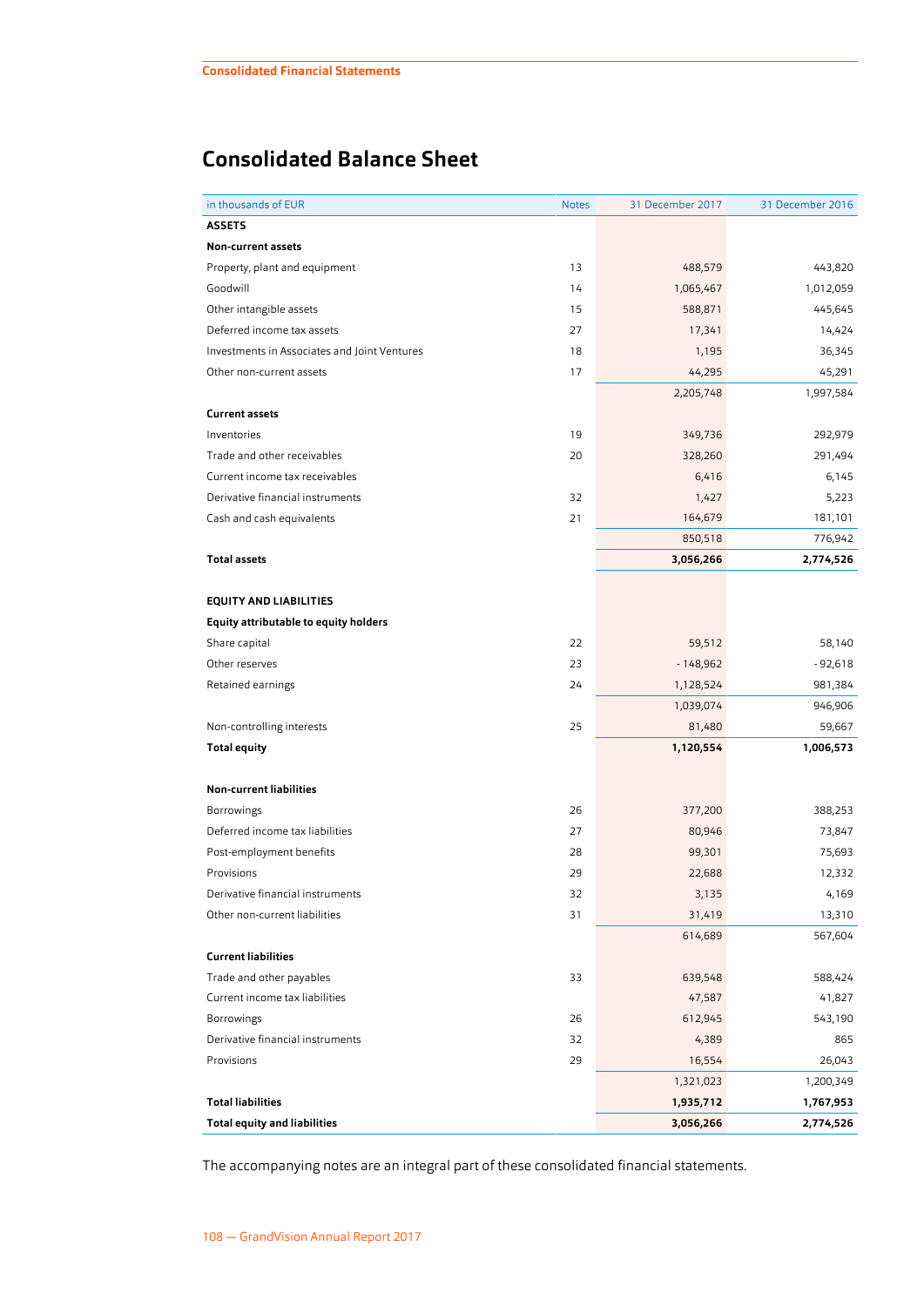# **Consolidated Statement of Changes in Shareholders' Equity**

<span id="page-5-0"></span>

|                                                                         | Attributable to the equity holders |                         |                          |                    |                   |                      |                          |                                      |              |
|-------------------------------------------------------------------------|------------------------------------|-------------------------|--------------------------|--------------------|-------------------|----------------------|--------------------------|--------------------------------------|--------------|
| in thousands of EUR                                                     | <b>Notes</b>                       | <b>Share</b><br>capital | Share<br>premium         | Treasury<br>shares | Other<br>reserves | Retained<br>earnings | Total                    | Non-<br>control-<br>ling<br>interest | Total equity |
| At 1 January 2016                                                       |                                    | 254                     | 93,812                   | $-42,251$          | $-59,723$         | 786,428              | 778,520                  | 53,255                               | 831,775      |
| Result for 2016                                                         |                                    |                         |                          |                    | ÷,                | 231,360              | 231,360                  | 20,593                               | 251,953      |
| Cash flow hedge reserve                                                 | 23,25                              |                         |                          |                    | 1,302             | $\sim$               | 1,302                    | - 83                                 | 1,219        |
| Remeasurement of post-employment benefit<br>obligations                 | 23,25                              |                         |                          |                    | $-6,248$          |                      | $-6,248$                 | $-97$                                | $-6,345$     |
| Cumulative currency translation reserve                                 | 23,25                              |                         |                          |                    | $-27,949$         |                      | $-27,949$                | $-3,069$                             | $-31,018$    |
| Total comprehensive income                                              |                                    |                         |                          |                    | $-32,895$         | 231,360              | 198,465                  | 17,344                               | 215,809      |
| Purchase of treasury shares                                             | 22                                 |                         |                          | $-2,411$           |                   |                      | $-2,411$                 |                                      | $-2,411$     |
| Issue of share capital                                                  | 22                                 | 4,835                   | $-4,835$                 |                    |                   |                      |                          |                                      |              |
| Share-based payments                                                    |                                    |                         | $-2,196$                 | 10,932             |                   | $-1,077$             | 7,659                    |                                      | 7,659        |
| <b>Dividends</b>                                                        | 24,25                              |                         | $\overline{\phantom{a}}$ |                    |                   | $-35,327$            | $-35,327$                | $-10,932$                            | $-46,259$    |
| Total transactions with equity holders                                  |                                    | 4,835                   | $-7,031$                 | 8,521              |                   | $-36,404$            | $-30,079$                | $-10,932$                            | $-41,011$    |
| At 31 December 2016                                                     |                                    | 5,089                   | 86,781                   | $-33,730$          | - 92,618          | 981,384              | 946,906                  | 59,667                               | 1,006,573    |
|                                                                         |                                    |                         |                          |                    |                   |                      |                          |                                      |              |
| At 1 January 2017                                                       |                                    | 5,089                   | 86,781                   | - 33,730           | $-92,618$         | 981,384              | 946,906                  | 59,667                               | 1,006,573    |
| Result for 2017                                                         |                                    |                         |                          |                    |                   | 227,929              | 227,929                  | 21,038                               | 248,967      |
| Cash flow hedge reserve                                                 | 23,25                              |                         |                          |                    | $-5,394$          |                      | $-5,394$                 | 297                                  | $-5,097$     |
| Remeasurement of post-employment benefit<br>obligations                 | 23,25                              |                         |                          |                    | 1,560             |                      | 1,560                    | $-17$                                | 1,543        |
| Cumulative currency translation reserve                                 | 23,25                              |                         |                          |                    | $-39,348$         |                      | $-39,348$                | $-2,840$                             | $-42,188$    |
| Reclassification of currency translation<br>reserve to Income Statement | 23                                 |                         |                          |                    | $-13,162$         |                      | $-13,162$                | ÷,                                   | $-13,162$    |
| Total comprehensive income                                              |                                    |                         |                          |                    | $-56,344$         | 227,929              | 171,585                  | 18,478                               | 190,063      |
| Acquisition of subsidiary                                               | 25                                 |                         |                          |                    |                   |                      | $\overline{\phantom{a}}$ | 14,678                               | 14,678       |
| Acquisition of non-controlling interest                                 | 24,25                              |                         |                          |                    |                   | $-651$               | $-651$                   | 109                                  | $-542$       |
| Share-based payments                                                    |                                    |                         | $-14,605$                | 15,977             |                   | $-1,775$             | $-403$                   | $\overline{\phantom{a}}$             | $-403$       |
| Dividends                                                               | 24,25                              |                         |                          |                    |                   | $-78,363$            | $-78,363$                | $-11,452$                            | $-89,815$    |
| Total transactions with equity holders                                  |                                    |                         | $-14,605$                | 15,977             |                   | $-80,789$            | $-79,417$                | 3,335                                | $-76,082$    |
| At 31 December 2017                                                     |                                    | 5,089                   | 72,176                   | - 17,753           |                   | - 148,962 1,128,524  | 1,039,074                | 81,480                               | 1,120,554    |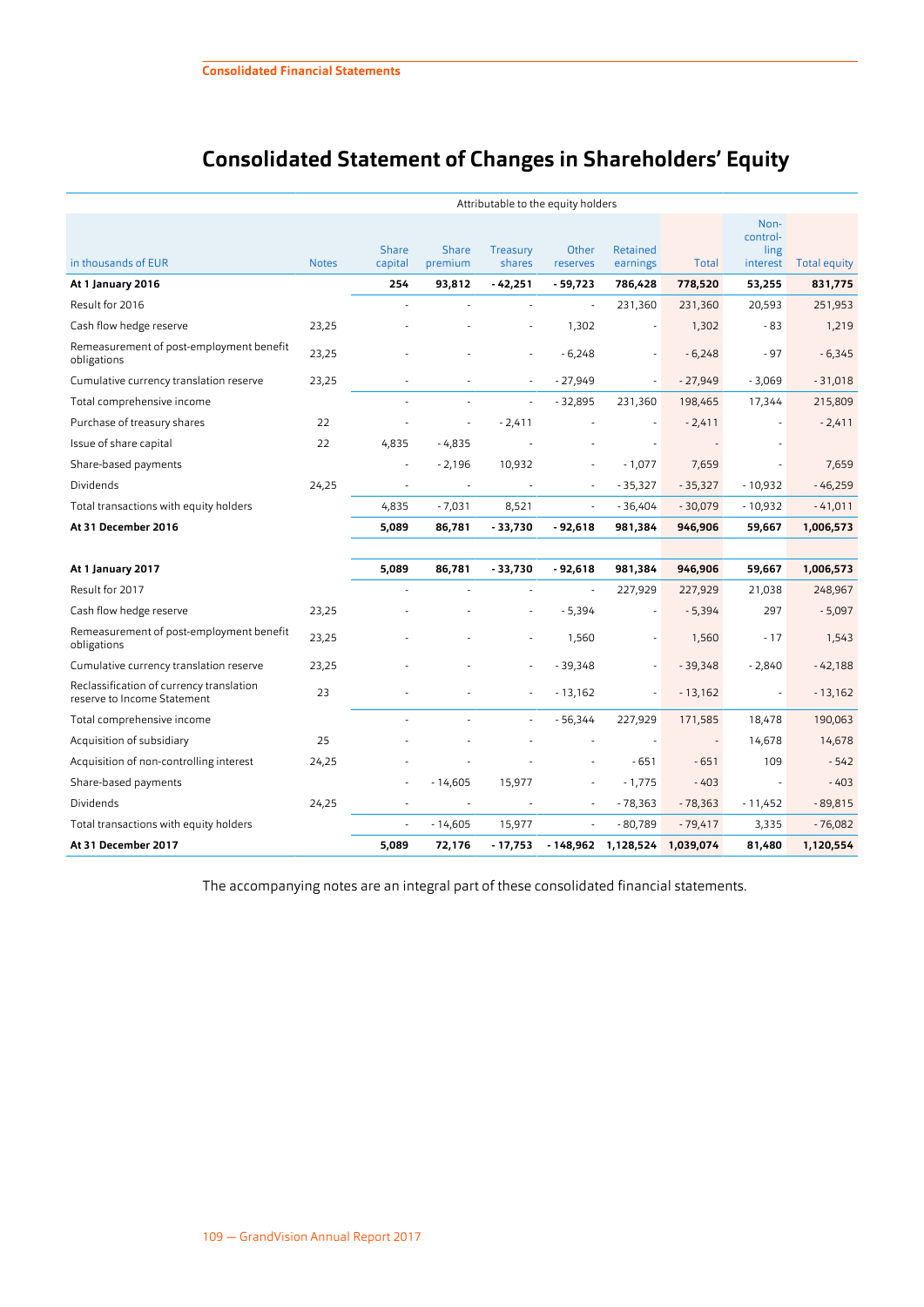# <span id="page-6-0"></span>**Consolidated Cash Flow Statement**

| in thousands of EUR                                   | <b>Notes</b> | 2017       | 2016       |
|-------------------------------------------------------|--------------|------------|------------|
| <b>Cash flows from operating activities</b>           |              |            |            |
| Cash generated from operations                        | 34           | 460,531    | 533,577    |
| Tax paid                                              |              | $-119,324$ | $-103,016$ |
| Net cash from operating activities                    |              | 341,207    | 430,561    |
|                                                       |              |            |            |
| <b>Cash flows from investing activities</b>           |              |            |            |
| Acquisition of subsidiaries, net of cash acquired     | 6            | $-131,883$ | $-12,729$  |
| Purchase of property, plant and equipment             | 13           | $-155,225$ | - 139,978  |
| Proceeds from sales of property, plant and equipment  |              | 5,274      | 4,765      |
| Purchase of intangible assets                         | 15           | $-42,272$  | $-35,935$  |
| Proceeds from sales of intangible assets              |              | 1,724      | 1,801      |
| Investments in Associates and Joint Ventures          | 18           |            | $-336$     |
| Proceeds from sales of investments in buildings       |              | 275        | 490        |
| Other non-current receivables                         |              | 3,222      | $-905$     |
| Dividends received                                    | 18           | 6,090      | 8,215      |
| Interest received                                     |              | 4,184      | 5,417      |
| Net cash used in investing activities                 |              | $-308,611$ | - 169,195  |
|                                                       |              |            |            |
| <b>Cash flows from financing activities</b>           |              |            |            |
| Purchase of treasury shares                           | 22           |            | $-2,411$   |
| Proceeds from borrowings                              | 26           | 381,347    | 505,344    |
| Repayments of borrowings                              | 26           | $-330,306$ | - 578,690  |
| Interest swap payments                                | 26           | $-2,056$   | $-2,993$   |
| Acquisition of non-controlling interest               | 25           | $-542$     |            |
| Dividends paid to non-controlling interests           | 25           | $-11,452$  | $-10,932$  |
| Dividends paid to shareholders                        | 24           | $-78,363$  | $-35,327$  |
| Interest paid                                         |              | $-11,360$  | $-15,398$  |
| Net cash generated used in financing activities       |              | $-52,732$  | - 140,407  |
| Increase / (decrease) in cash and cash equivalents    |              | $-20,136$  | 120,959    |
|                                                       |              |            |            |
| Movement in cash and cash equivalents                 |              |            |            |
| Cash and cash equivalents at beginning of the year    |              | 37,705     | $-81,806$  |
| Increase / (decrease) in cash and cash equivalents    |              | $-20,136$  | 120,959    |
| Exchange gains/ (losses) on cash and cash equivalents |              | $-5,333$   | - 1,448    |
| Cash and cash equivalents at end of year              | 21           | 12,236     | 37,705     |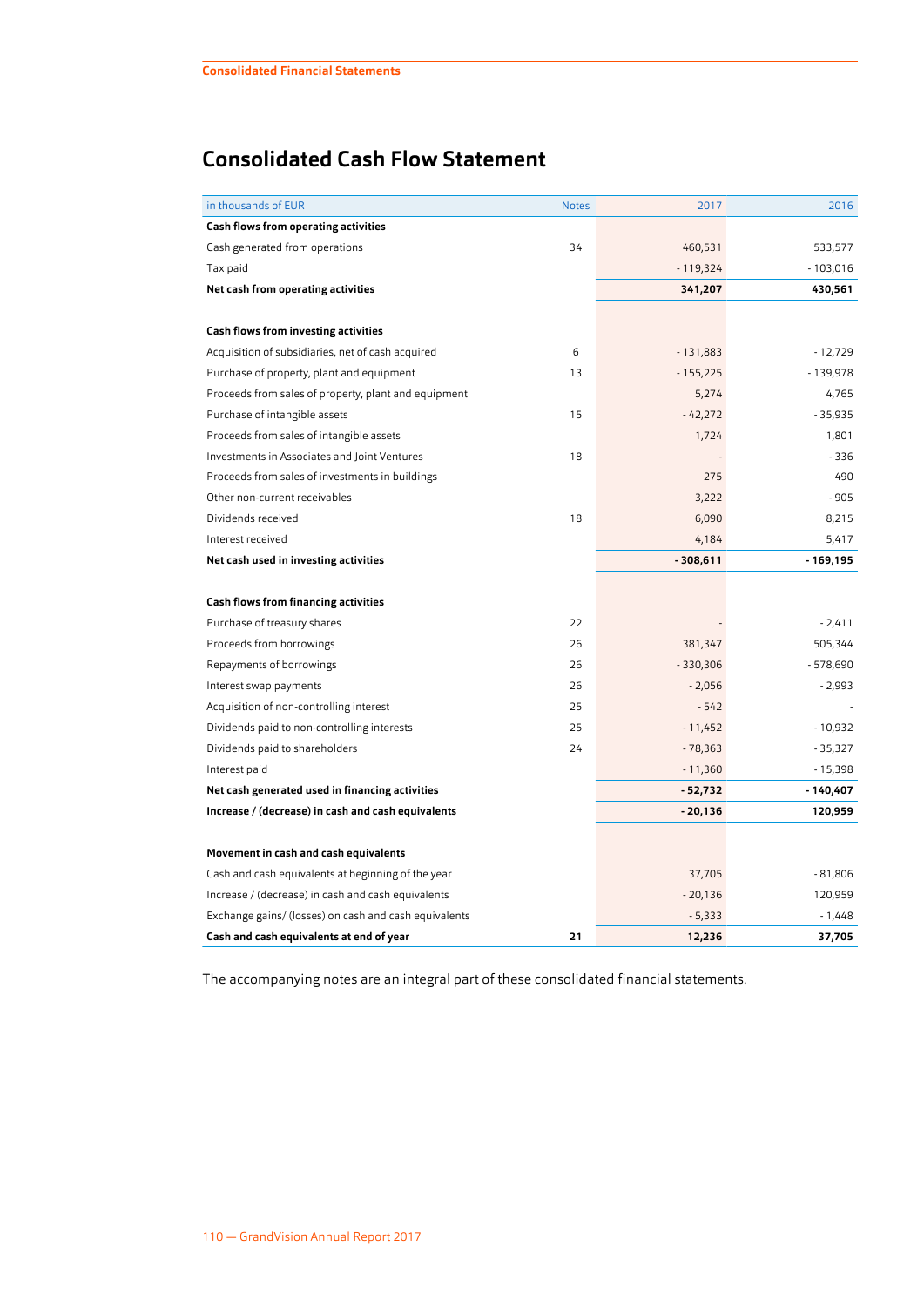# <span id="page-7-0"></span>**Notes to the Consolidated Financial Statements**

# **1. General Information**

GrandVision N.V. ('the Company') is a public limited liability company and is incorporated and domiciled in Haarlemmermeer, the Netherlands. GrandVision N.V. is listed on the Euronext Amsterdam stock exchange. The Company's Chamber of Commerce registration number is 50338269*.* The address of its registered office is as follows: The Base, Evert van de Beekstraat 1-80, Tower C, 6 th floor, 1118 CL Schiphol, the Netherlands.

At 31 December 2017, 76.72% of the issued shares are owned by HAL Optical Investments B.V. and 22.47% by institutional and retail investors, with the remaining shares held by GrandVision's Management Board (0.47%) and in treasury (0.34%). HAL Optical Investments B.V. is indirectly controlled by HAL Holding N.V. All HAL Holding N.V. shares are held by HAL Trust. HAL Trust is listed on the Euronext Amsterdam stock exchange.

GrandVision N.V. and its subsidiaries (together, referred to as 'the Group') comprise a number of optical retail chains operated under different retail banners. As of 31 December 2017, the Group, including its associates and joint ventures, operated 7,001 (2016: 6,516) optical retail stores (including franchise stores) in Argentina, Austria, Bahrain, Belgium, Brazil, Bulgaria, Chile, China, Colombia, Cyprus, the Czech Republic, Denmark, Estonia, Finland, France, Germany, Greece, Hungary, India, Ireland, Italy, Kuwait, Luxembourg, Malta, Mexico, Monaco, the Netherlands, Norway, Oman, Peru, Poland, Portugal, Russia, Qatar, Saudi Arabia, Slovakia, Spain, Sweden, Switzerland, Turkey, the United Arab Emirates, the United Kingdom, the United States and Uruguay. At 31 December 2017 the number of average full-time equivalents within the Group (excluding associates and joint ventures) was 31,802 (2016: 28,766).

# **2. Summary of Significant Accounting Policies**

The principal accounting policies applied in the preparation of these consolidated financial statements are set out below. These policies have been consistently applied to all the years presented, unless otherwise stated.

#### **2.1. BASIS OF PREPARATION**

These consolidated financial statements have been prepared in accordance with International Financial Reporting Standards (IFRS) and interpretations issued by the IFRS Interpretations Committee (IFRS IC) as adopted within the European Union. The financial statements are presented in euros (€). Amounts are shown in thousands of euros unless otherwise stated. The euro is the presentation currency of the Group. Preparing the financial statements in accordance with IFRS means that management is required to make assessments, estimates and assumptions that influence the application of regulations and the amounts reported for assets, equity, liabilities, commitments, income and expenses. The estimates made and the related assumptions are based on historical experience and various other factors, such as relevant knowledge, which are considered to be reasonable under the given circumstances. The IFRS financial statements have been prepared under the historical cost convention except for financial derivatives, sharebased payment plans, contingent considerations, certain non-current assets and post-employment benefits. The estimates and assumptions serve as the basis for assessing the value of recognized assets and liabilities whose amounts cannot currently be determined from other sources. However, actual results may differ from the estimates. Estimates and underlying assumptions are subject to constant assessment. Changes in estimates and assumptions are recognized in the period in which the estimates are revised.

The areas involving higher degree of judgment or complexity, or areas where assumptions and estimates are significant to the consolidated financial statements are disclosed in note [4.](#page-26-0)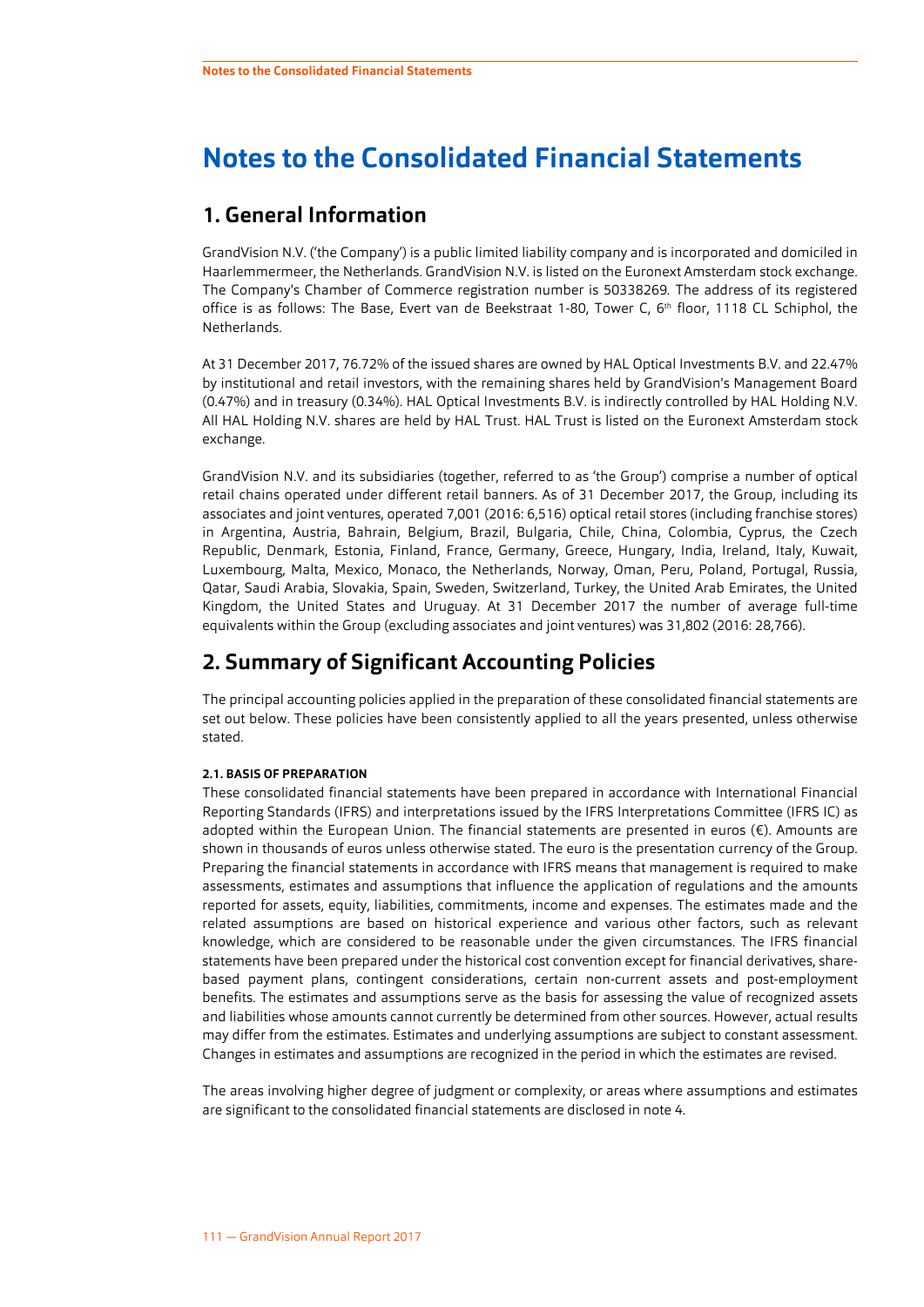#### **2.2. NETTING OF DEFERRED INCOME TAX POSITIONS**

Until 2016, the Group presented deferred income tax assets and deferred income tax liabilities as separate assets and liabilities. During 2017, the Group conducted a detailed review of its deferred tax positions across jurisdictions of presence in line with the criteria of IAS 12 Income Taxes and adjusted its comparable figures at 31 December 2016 to present qualifying positions on a net basis. Refer to note [27](#page-48-0) for more details.

#### **2.3. CHANGES IN ACCOUNTING POLICY AND DISCLOSURES**

#### **2.3.1. NEW AND AMENDED STANDARDS AND INTERPRETATIONS ADOPTED BY THE GROUP**

The amended standards effective for the current reporting period listed below are applicable to the Group and have been adopted by the Group and implemented as of 1 January 2017.

- IAS 1 *Disclosure Initiative Amendments to IAS 7 Statement of Cash Flows*, were issued in January 2016 and are effective for accounting periods beginning on or after 1 January 2017. These amendments have resulted in additional disclosures regarding cash and non-cash movements in liabilities arising from financing activities. See note [26](#page-46-0) for more details.
- IAS 12 *Recognition of Deferred Tax Assets for Unrealized Losses Amendments to IAS 12*, were issued in January 2016 and are effective for accounting periods beginning on or after 1 January 2017. The amendments include additional guidance on the assessment of future taxable profits in relation to recognition of deferred tax assets on unrealized losses. These amendments do not have an effect on the reporting or accounting policies of the Group.

#### **2.3.2. NEW STANDARDS, AMENDMENTS AND INTERPRETATIONS ISSUED BUT NOT EFFECTIVE FOR THE REPORTED PERIOD AND NOT ADOPTED EARLY**

The following new standards and amendments to standards and interpretations are applicable to the Group and are effective for annual periods beginning after 1 January 2017. These have not been applied in preparing these consolidated financial statements, and will be adopted by the Group at the moment they become effective.

• IFRS 16 *Leases*, the new leasing standard was published in January 2016. The standard is effective for accounting periods beginning on or after 1 January 2019. It will result in the majority of the leases being recognized on the Balance Sheet, as the distinction between operating and finance leases is removed for leases where the entity is a lessee. Further, since IFRS 16 introduces stricter criteria for classification of subleases where the entity is a lessor, it is expected to also result in more subleases being recognized on the Balance Sheet. The standard will affect the accounting for the Group's operating leases and subleases. In 2017, the Group has progressed in its impact assessment to determine to what extent its lease commitments will result in the recognition of an asset and a liability for future payments and how this will affect its Income Statement, Balance Sheet and classification of cash flows. GrandVision confirms that the implementation of IFRS 16 has a significant impact on the financial ratios, presentation and disclosures of its financial statements. The Group reports for 2017 non-cancellable operating lease commitments including stores subleased to franchisees of €1,141 million at the balance sheet date, see note [35.2.](#page-63-0) Key judgements to apply IFRS 16 include determining when renewal and termination options are reasonably certain to be exercised. The Group expects that including reasonably certain renewal and termination options, the total operating lease commitments at the balance sheet date will increase by 10-20%. Some of the Group's lease commitments will be covered by the exception under IFRS 16 for short-term and low-value leases, such as short-term vehicle rentals and other leases, and low-value office equipment. In addition, some of the lease commitments relate to arrangements that will not qualify as leases under IFRS 16, such as certain lease arrangements where the landlord controls the asset. The Group reports rental costs for stores, offices and other buildings for the year of €399 million, see note [8](#page-33-0). Some of these rental costs include payments based on revenue, which under IFRS 16 are excluded from the measurement of lease liabilities and right-of-use assets. Under IFRS 16, the majority of the remaining rental costs will be presented in the Income Statement as depreciation and interest expenses. GrandVision will have a more reasonable estimate of the potential financial impacts during 2018. GrandVision will adopt the new standard on the required effective date using the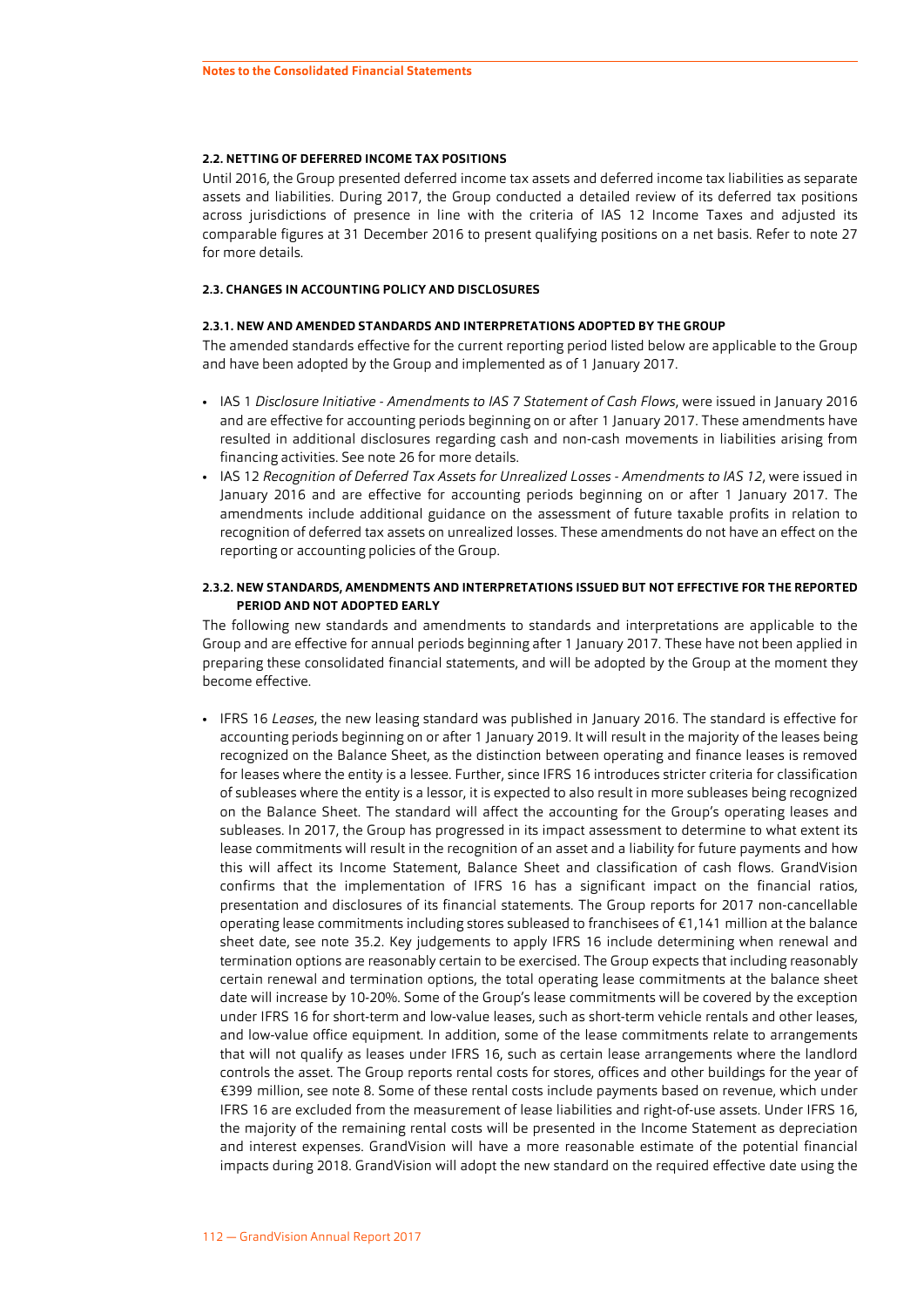modified retrospective transition approach and will not restate comparative amounts for the year prior to first adoption.

- IFRS 15 *Revenue from Contracts with Customers* establishes a five-step model to account for revenue arising from contracts with customers. The standard is effective for accounting periods beginning on or after 1 January 2018. The Group confirms that the standard will not have a significant quantitative impact, but will have some impact on the nature and extent of its presentation and disclosures. These changes mainly include the separate presentation of the Group's obligation to deliver future goods and services, i.e. contract liability, and expanded disclosures regarding the disaggregation of revenue and information about contract liability balances. GrandVision will adopt the new standard on the required effective date using the full retrospective method, using the practical expedients for completed contracts. Furthermore, the Group will apply from 2018, the practical expedients of IFRS 15 related to significant financing components and certain disclosures of the allocation of the transaction price to remaining performance obligations.
- IFRS 9 *Financial Instruments*, was issued in July 2014 and is effective for accounting periods beginning on or after 1 January 2018. IFRS 9 addresses the classification and measurement of financial assets and financial liabilities, introduces new rules for hedge accounting and a new impairment model for financial assets based on expected credit losses. Based on the characteristics and purpose of the Group's financial assets, the measurement categories will not change. The Group will align its current impairment methodology with the new impairment model of IFRS 9 and will apply the practical expedient to use a provision matrix in determining expected credit losses on trade receivables. The Group will apply the hedge accounting requirements of IFRS 9 since it is better aligned with the Group's risk management objectives. The Group confirms that the standard will not have a significant quantitative impact, but will have an impact on the nature and extent of the Group's disclosures in particular with regard to hedge accounting, credit risk and expected credit losses.
- IFRIC Interpretation 22 *Foreign Currency Transactions and Advance Consideration*, was issued in December 2016 and is effective for accounting periods beginning on or after 1 January 2018. The interpretation clarifies the date on which a foreign currency transaction paid or received in advance should be translated in the entity's functional currency. IFRIC 22 is expected to have a limited impact as there are only a limited number of entities within the Group that pay or receive consideration in advance for foreign currency transactions.
- IFRIC Interpretation 23 *Uncertainty over Income Tax Treatments*, was issued in June 2017 and is effective for accounting periods beginning on or after 1 January 2019. The interpretation sets out how to determine the accounting tax positions when there is uncertainty over income tax treatments under IAS 12 *Income Taxes*. The Group is continuing to assess the impact on its financial statements.
- Annual Improvements to IFRS Standards 2015-2017 cycle, was issued in December 2017 and is effective for annual periods beginning on or after 1 January 2019. Clarifications and corrections of relatively minor conflicts between existing requirements of IFRS Standards. The Group is currently assessing the impact on its financial statements.

#### **2.4. GROUP ACCOUNTING**

#### **2.4.1. SUBSIDIARIES**

Subsidiaries are those entities over which the Group has control. The Group controls an entity when the Group is exposed to, or has rights to, variable returns from its involvement with the entity and has the ability to affect those returns through its power over the entity. Subsidiaries are fully consolidated from the date on which control is transferred to the Group and are no longer consolidated from the date that control ceases. All intercompany transactions, balances and unrealized gains or losses on transactions between Group companies are eliminated.

Apollo-Optik Holding GmbH & Co. KG (Schwabach), GrandVisionTechCentre Deutschland GmbH (Schwabach) and Robin Look GmbH (Berlin) is included in the consolidated financial statements of GrandVision N.V. and takes advantage of the exemption provisions of Section 264 b HGB and Section 264 Abs. 3 Nr. 5 HGB for financial year 2017. The statutory duty to prepare consolidated financial statements and a group management report does not apply to the subgroup of Apollo-Optik Holding GmbH & Co. KG pursuant to Section 291 HGB in conjunction with Section 1 et seqq. KonBefrV because Apollo-Optik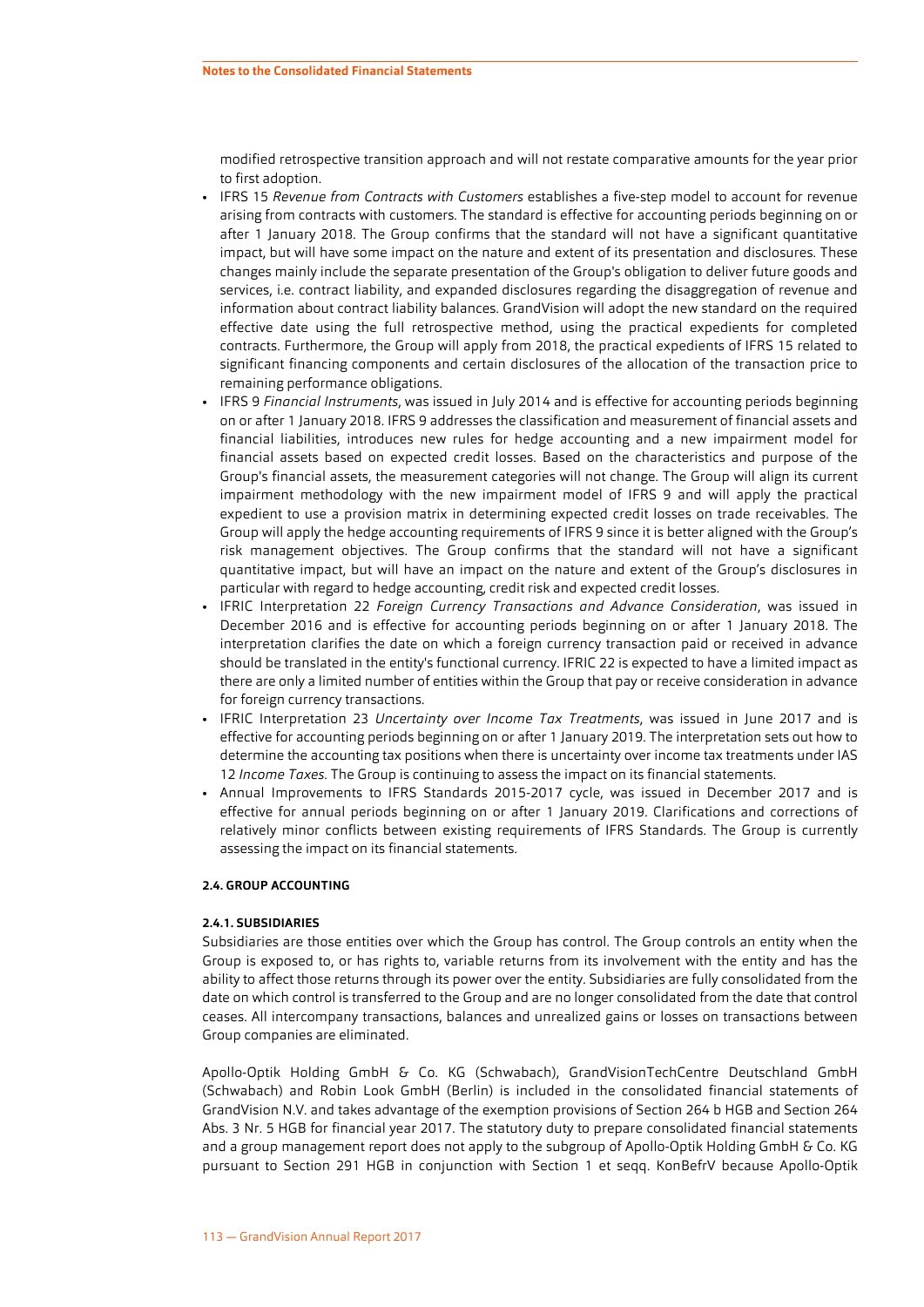Holding GmbH & Co. KG and its subsidiaries (GrandVision TechCentre Deutschland GmbH and Robin Look GmbH) are included in the consolidated financial statements of GrandVision N.V.

#### **2.4.2. BUSINESS COMBINATIONS**

The acquisition method of accounting is used to account for the acquisition of subsidiaries by the Group. The cost of an acquisition is measured as the fair value of the assets given, equity instruments issued and liabilities incurred or assumed at the date of exchange. Identifiable assets acquired, and liabilities and contingent liabilities assumed, in a business combination are measured initially at their fair values at the acquisition date, irrespective of the extent of any non-controlling interest. Any adjustments to the purchase price allocation are made within the one-year measurement period in accordance with IFRS 3. On an acquisition-by-acquisition basis, the Group recognizes any non-controlling interest in the acquired subsidiary either at fair value or at the non-controlling interest's proportionate share of the acquired subsidiary's net assets.

The excess of the consideration transferred, the amount of any non-controlling interest in the acquired subsidiary and the acquisition-date fair value of any previous equity interest in the acquired subsidiary over the fair value of the Group's share of the identifiable net assets acquired are recognized as goodwill. If this is less than the fair value of the net assets of the subsidiary acquired, the difference is recognized directly in the Income Statement.

GrandVision applies the anticipated acquisition method where it has the right and the obligation to purchase any remaining non-controlling interest (so-called put/call arrangements). Under the anticipated acquisition method the interests of the non-controlling shareholder are presented as already owned, even though legally they are still non-controlling interests. The recognition of the related financial liability implies that the interests subject to the purchase are deemed to have been acquired already. The initial measurement of the fair value of the financial liability recognized by the Group forms part of the contingent consideration for the acquisition.

Any contingent consideration to be transferred by the Group is recognized at fair value at the acquisition date. Subsequent changes to the fair value of the contingent consideration that is deemed to be an asset or liability will be recognized in accordance with IAS 39 in the Income Statement.

Acquisition-related expenses are taken into the Income Statement at the moment they are incurred.

#### **2.4.3. COMMON CONTROL ACQUISITIONS**

Acquisitions made by the Group, acquired from the parent company (HAL Holding), are treated as common control transactions and predecessor accounting is applied. Under predecessor accounting no purchase price allocation is performed. The acquired net assets are included in the GrandVision consolidation at carrying value as included in the consolidation of HAL Holding. The difference between the consideration transferred and the net assets is recognized in equity.

#### **2.4.4. TRANSACTIONS WITH NON-CONTROLLING INTERESTS**

The transactions with non-controlling interests are accounted as transactions with equity holders of the Group. For purchases of non-controlling interests, the difference between any consideration paid and the relevant share acquired of the carrying value of the net assets of the subsidiary is deducted from equity. Gains or losses on disposals to non-controlling interests are also recorded in equity.

#### **2.4.5. ASSOCIATES AND JOINT VENTURES**

Associates are all entities over which the Group has significant influence but not control, generally accompanying a shareholding between 20% and 50% of the voting rights.

Investments in joint arrangements are classified as either joint operations or joint ventures depending on the contractual rights and obligations of each investor. The Group's interest in the joint arrangement in India is classified as a joint venture.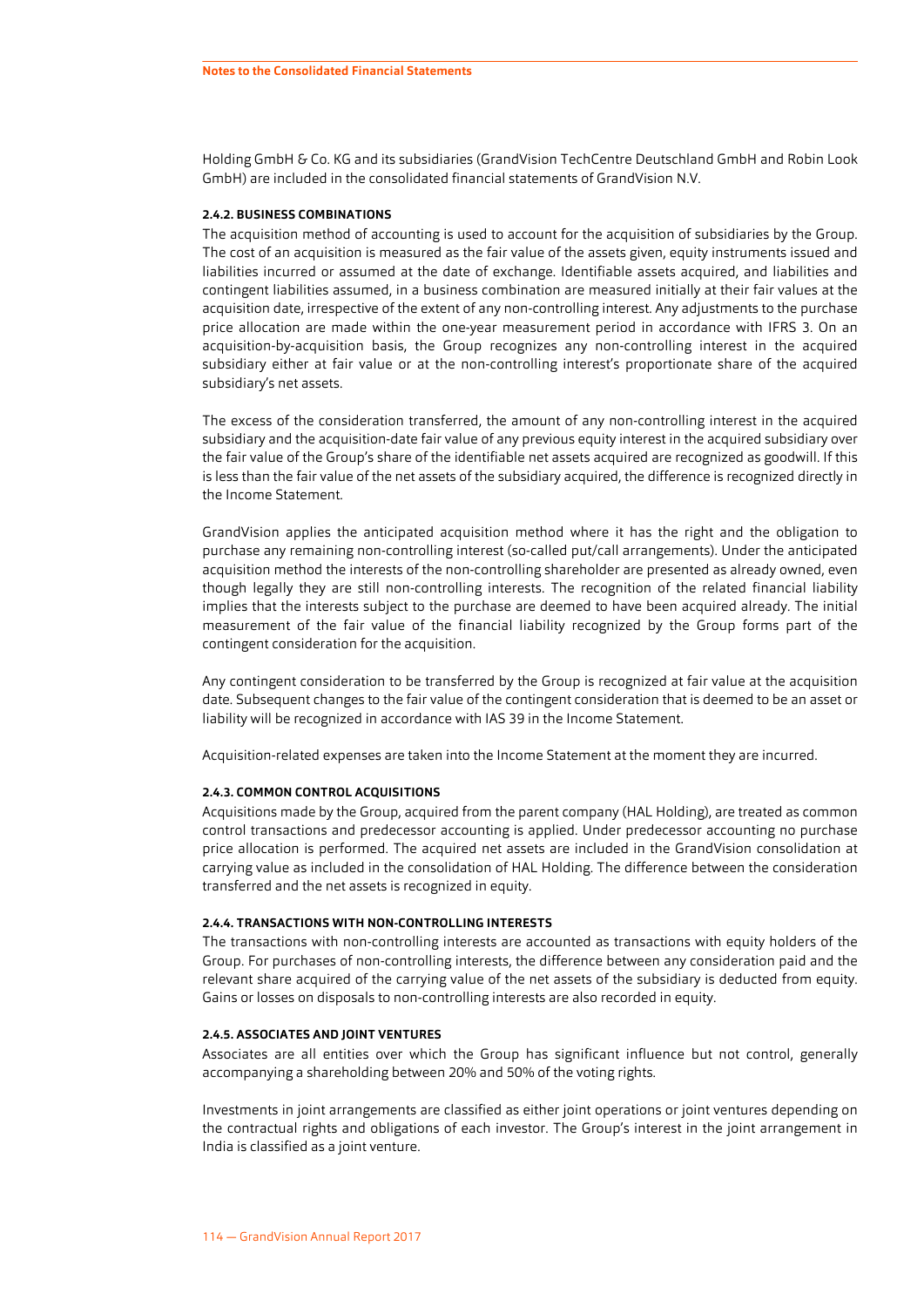The Group's investments in its associates and joint ventures are initially recognized at cost including goodwill identified on acquisition, net of any accumulated impairment losses and are subsequently accounted for using the equity method.

The Group's share of its associates' and joint ventures' results is recognized in the Income Statement, and its share of movements in Other Comprehensive Income is recognized in Other Comprehensive Income. The cumulative movements are adjusted against the carrying amounts of the investments. When the Group's share of losses in its associate and joint venture equals or exceeds its interest in the associate and joint venture, including any other unsecured receivables, the Group does not recognize further losses, unless it has incurred obligations or made payments on behalf of the associate and joint venture.

If the ownership interest in its associates and joint ventures is reduced but significant influence is retained, only a proportionate share of the amounts previously recognized in Other Comprehensive Income is reclassified to the Income Statement where appropriate.

The Group determines at each reporting date whether there is an objective evidence that the investments in its associates and joint ventures is impaired. If this is the case, the Group calculates the amount of impairment as the difference between the recoverable amount of the associates and joint ventures and their respective carrying values and recognizes the amount in 'Share of result of Associates and Joint Ventures' in the Income Statement.

#### **2.5. FOREIGN CURRENCY**

#### **2.5.1. GENERAL**

Items in the financial statements of the various Group companies are measured in the currency of the primary economic environment in which each entity operates (the functional currency). The consolidated financial statements are presented in euros (€), this being GrandVision's presentation currency.

#### **2.5.2. TRANSACTIONS, BALANCES AND TRANSLATION**

Foreign currency transactions are translated into the functional currency using the exchange rates prevailing at the dates of the transactions or valuation where items are remeasured. Foreign exchange gains and losses resulting from the settlement of such transactions, and from the translation at year-end exchange rates of monetary assets and liabilities denominated in foreign currencies, are recognized in the Income Statement, except when deferred in Other Comprehensive Income as qualifying cash flow hedges.

Foreign currency exchange gains and losses are presented in the Income Statement either in the operating result if foreign currency transactions relate to operational activities, assets and liabilities, or within the financial result for non-operating financial assets and liabilities.

#### **2.5.3. FOREIGN SUBSIDIARIES**

The assets and liabilities of foreign subsidiaries, including goodwill and fair value adjustments arising on consolidation, are translated into the presentation currency at the exchange rate applicable at the balance sheet date. The income and expenses of foreign subsidiaries are translated into the presentation currency at rates approximate to the exchange rates applicable at the date of the transaction. Resulting exchange differences are recognized in Other Comprehensive Income.

Goodwill and fair value adjustments arising on the acquisition of a foreign operation are treated as assets and liabilities of the foreign operation and are translated at the closing rate.

#### **2.6. SEGMENTATION**

An operating segment is defined as a component of the Company that engages in business activities from which it may earn revenues and incur expenses. Operating segments are reported in a manner consistent with the internal reporting provided to the chief operating decision-maker. These operating segments were defined based on geographic markets in line with their maturity, operating characteristics, scale and market presence. The operating segments' operating result is reviewed regularly by the CEO and CFO (the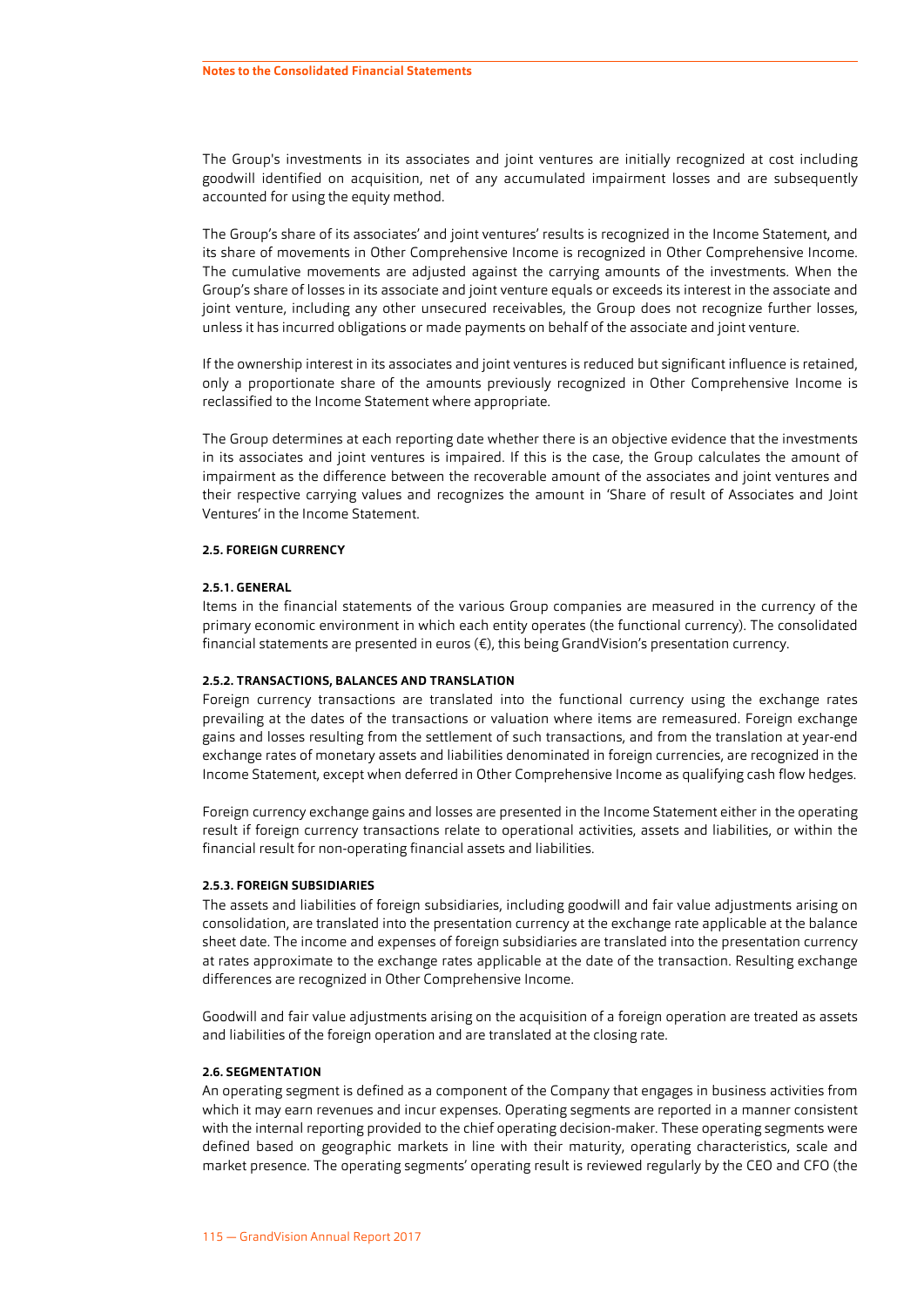Management Board) – together, the chief operating decision-maker – which makes decisions as to the resources to be allocated to the segments and assesses their performance, based on discrete financial information available. All operating segments operate in optical retail and do not have additional significant lines of business or alternative sources of revenue from external customers other than optical retail.

#### **2.7. REVENUE RECOGNITION**

Revenue comprises the fair value of the consideration received or receivable for the sale of products or services in the ordinary course of the Group's activities. Revenue is shown net of value-added tax, returns, rebates and discounts and after eliminating intercompany revenue within the Group.

The Group recognizes revenue when the amount of revenue can be reliably measured and it is probable that future economic benefits will flow to the entity. The amount of revenue is not considered to be reliably measurable until all contingencies relating to the revenue have been resolved. The Group bases its estimates on historical results, taking into consideration the type of customer, the type of transaction and the specifics of each agreement.

The Group operates multiple chains of retail outlets for selling optical products including services related to these products. Optical product revenues are recognized only when the earning process is complete. Therefore the moment of ordering is not a determining factor and prepayments made by customers are not considered as revenues yet and are accounted for as deferred income. The earning process is considered complete upon delivery to the customer. Optical retail revenue is usually in cash or by debit or credit card or claimed from healthcare institutions. Income from optical products related services include extended warranties and commissions on consumer insurances and is recognized based upon the duration of the underlying contracts.

Merchandise revenue mainly comprises sales to franchisees. The earning process is considered complete upon delivery to the franchisee and when the entity has transferred significant risks and rewards of ownership of the products to the buyer and does not retain continuing managerial involvement or control over the products sold.

Franchise royalty is recognized on an accrual basis in accordance with the substance of the relevant agreements.

Other revenues comprise mainly supplier allowances. Supplier allowances are only recognized as revenue if there is no direct relationship with a purchase transaction; otherwise the supplier allowance is deducted from cost.

It is the Group's policy to sell its products to the retail customer with a right to return. Experience is used to estimate and provide for such returns at the time of sale as described in note [2.23.3.](#page-21-0)

#### **2.8. CUSTOMER LOYALTY**

The Group operates customer loyalty programs in several countries. In these programs customers receive vouchers for rebates on future purchases. The vouchers are recognized as a separately identifiable component of the initial sales transaction by allocating the fair value of the consideration received between the vouchers and the other components of the sale such that the vouchers are initially recognized as deferred income at their fair value. Revenue from the vouchers is recognized when the vouchers are redeemed or upon expiry. Vouchers expire after a certain period of time after initial sales depending on each loyalty program.

#### **2.9. OPERATING LEASE**

Leases where a significant portion of the risks and rewards of ownership are retained by the lessor are classified as operating leases. Payments made under operating leases (net of any incentives received from the lessor) are charged to the Income Statement on a straight-line basis over the period of the lease.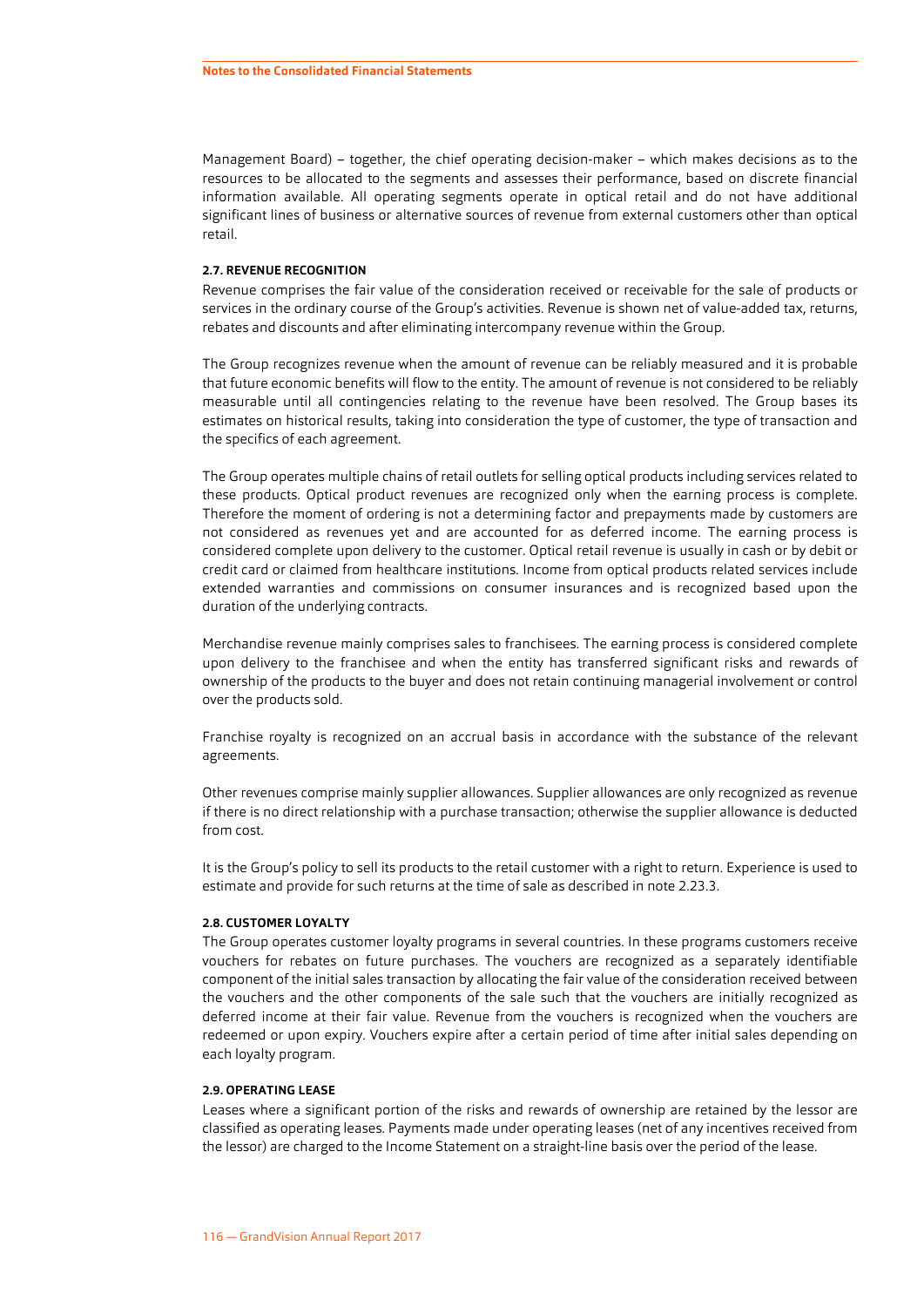#### **2.10. FINANCE INCOME**

Finance income comprises interest received on outstanding monies and upward adjustments to the fair value, interest result of foreign currency derivatives and net foreign exchange results.

#### **2.11. FINANCE COSTS**

Finance costs comprise interest due on funds drawn and commercial paper calculated using the effective interest method, downward adjustments to the fair value and realized value of derivative financial instruments, other interest paid, commitment fees, the amortization of transaction fees related to borrowings, interest on finance leases and net foreign exchange results.

#### **2.12. PROPERTY, PLANT AND EQUIPMENT**

Property, plant and equipment is stated at historical cost less depreciation. Depreciation is calculated using the straight-line method to write off the cost of each asset to its residual value over its estimated useful life.

The useful lives used are:

| <b>Buildings</b>                    | 8 - 30 years   |
|-------------------------------------|----------------|
| Leasehold and building improvements | $3 - 10$ years |
| Machinery                           | $3 - 10$ years |
| Furniture and fixtures              | 3 - 10 years   |
| Computer and telecom equipment      | $3 - 5$ years  |
| Other equipment                     | $3 - 7$ years  |
| Vehicles                            | 5 years        |

The useful lives and the residual values of the assets are subject to an annual review.

Where the carrying amount of an asset is higher than its estimated recoverable amount, it is written down immediately to its recoverable amount. Gains and losses on disposals are determined by comparing proceeds with the carrying amount and are included in the operating result under the relevant heading. Subsequent costs are included in the asset's carrying amount or recognized as a separate asset, as appropriate, only when it is probable that future economic benefits associated with the item will flow to the Group and the cost of the item can be measured reliably. All other repairs and maintenance are charged to the Income Statement during the financial period in which they are incurred.

Property, plant and equipment acquired via a financial lease is carried at the lower of fair value and the present value of the minimum required lease payments at the start of the lease, less cumulative depreciation and impairment (note 2.15). Lease payments are recognized in accordance with note [2.20.](#page-18-0) The property, plant and equipment acquired under finance leases is depreciated over the shorter of the useful life of the asset and the lease term.

#### **2.13. GOODWILL**

Goodwill arises from the acquisition of subsidiaries, chains and stores and represents the excess of the consideration transferred over the fair value of the Group's share of the net identifiable assets, liabilities and contingent liabilities of the acquired subsidiary, chain or store at the date of obtaining control. For the purpose of impairment testing, goodwill is allocated to those groups of cash-generating units expected to benefit from the acquisition. Each of those groups of cash-generating units represents the Group's investment in a country or group of countries, which is the lowest level at which the goodwill is monitored for management purposes. Goodwill is not amortized but is subject to annual impairment testing (note [2.15\)](#page-15-0). Any impairment is recognized immediately as an expense and is not subsequently reversed.

Any negative goodwill resulting from acquisitions is recognized directly in the Income Statement.

If a cash-generating unit is divested, the carrying amount of its goodwill is recognized in the Income Statement. If the divestment concerns part of cash-generating units, the amount of goodwill written off and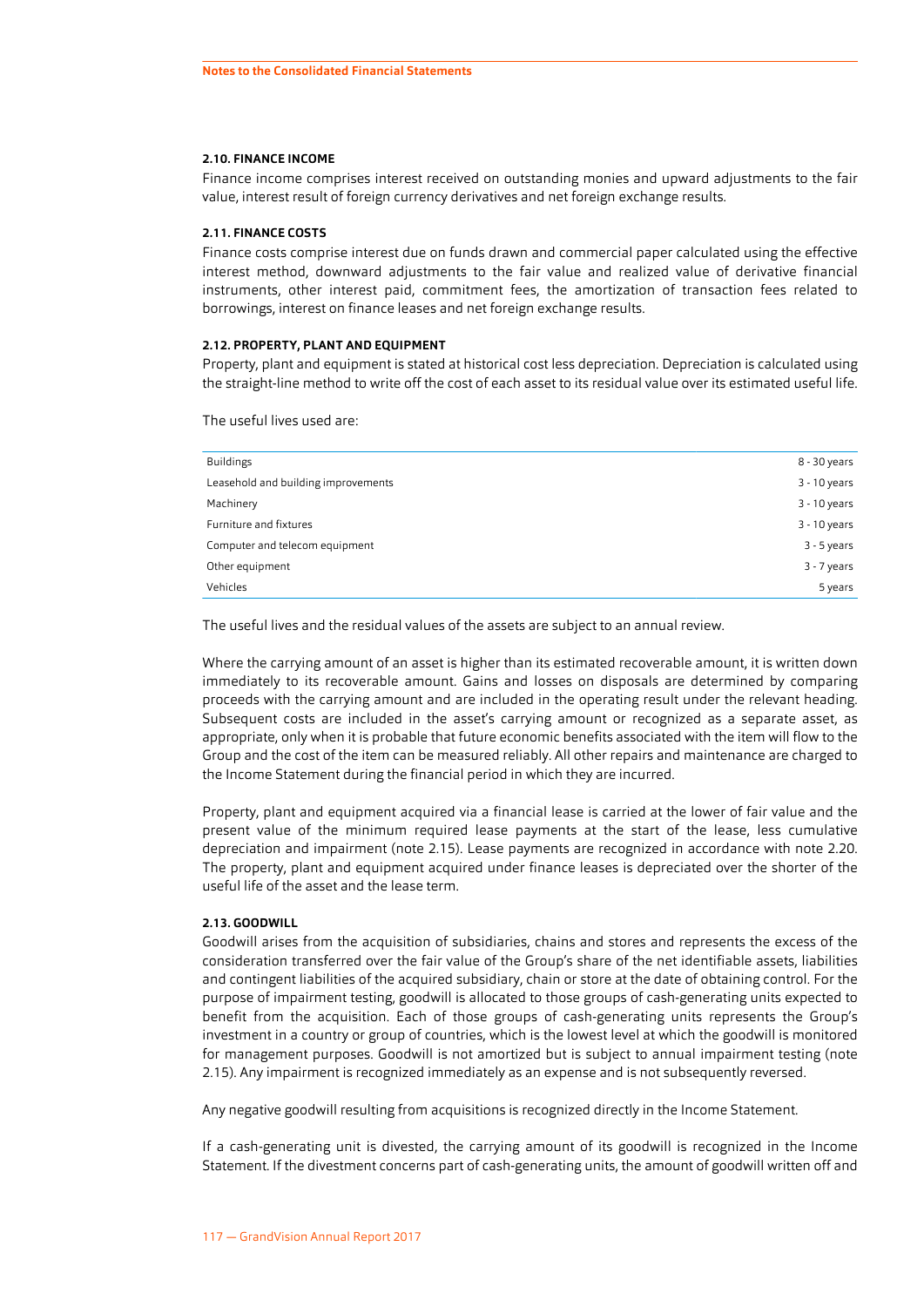<span id="page-14-0"></span>recognized in the Income Statement is determined on the basis of the relative value of the part divested compared to the value of the group of cash-generating units. Goodwill directly attributable to the divested unit is written off and recognized in the Income Statement.

#### **2.14. OTHER INTANGIBLE ASSETS**

#### **2.14.1. SOFTWARE**

Acquired software is capitalized on the basis of the costs incurred to acquire and to bring to use the specific software. Software is amortized when the product is put in operation and charged to the Income Statement using the straight-line method, based on an estimated useful life of maximum five years.

Costs incurred on development projects (i.e. internally developed software) are recognized as an intangible asset when the following criteria are met:

- It is technically feasible to complete the product so that it will be available for use;
- Management intends to complete the product and use it;
- The product can be used;
- It can be demonstrated how the product will generate probable future economic benefits;
- Adequate technical, financial and other resources to complete development and use the product are available;
- The expenditure attributable to the software product during its development can be reliably measured.

The expenditure that is capitalized includes purchases and the directly attributable employee costs. Development costs previously recognized as an expense are not recognized as an asset in a subsequent period.

#### **2.14.2. KEY MONEY & RIGHTS OF USE**

Key money represents expenditure associated with acquiring existing operating lease agreements for company-operated stores in countries where there is an active market for key money (e.g. regularly published transaction prices), also referred to as 'rights of use'. Key money is not amortized but annually tested for impairment. Key money in countries where there is not an active market for key money is recognized within other non-current assets and the current part in trade and other receivables and amortized over the contractual lease period.

#### **2.14.3. TRADEMARKS**

Trademarks acquired in business combinations are initially recognized at fair value using the relief-fromroyalty approach. The fair value is subsequently regarded as cost. Trademarks have a finite useful life and are carried at cost less accumulated amortization. Amortization is calculated using the straight-line method over the estimated useful life but not longer than 15 years (with exceptions of certain older trademarks).

#### **2.14.4. CUSTOMER DATABASES**

Customer databases are only recognized as an intangible asset if the Company has a practice of establishing relationships with its customers and when the Company is able to sell or transfer the customer database to a third party. The customer databases are initially recognized at fair value using the discounted cash flow method or multi-period excess earnings method for the large acquisitions. The fair value is subsequently regarded as cost. Customer databases have a finite useful life and are carried at cost less accumulated amortization. Amortization is calculated using the straight-line method over the estimated useful life but no longer than 15 years.

#### **2.14.5. REACQUIRED RIGHTS**

As part of a business combination, an acquirer may acquire a right that it had previously granted to the acquiree to use one or more of the acquirer's recognized or unrecognized assets. An example of such rights include a right to use the acquirer's trade name under a franchise agreement. A reacquired right is an identifiable intangible asset that the acquirer recognizes separately from goodwill. Also, a right or an obligation disappearing because of a business combination is a reacquired right and is recognized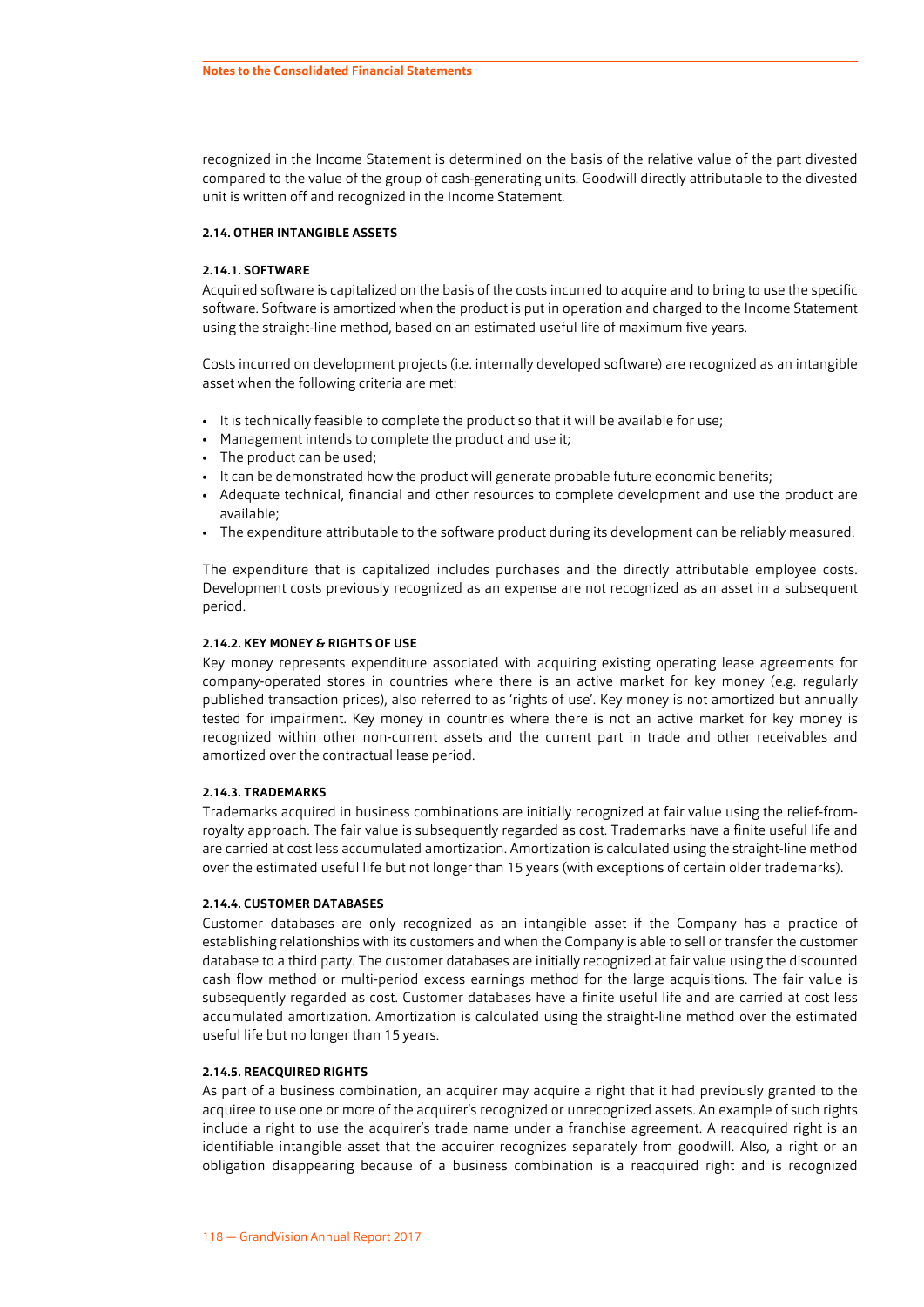<span id="page-15-0"></span>separately from goodwill in a business combination. Reacquired rights are initially valued at the present value of the expected future cash flows, which is subsequently used as cost and amortized on a straightline basis over its useful life, being the remaining contractual period without considering contractual extension possibilities, but not exceeding 10 years.

#### **2.14.6. FRANCHISE CONTRACTS**

Franchise contracts acquired in a business combination are initially valued at fair value, being the present value of the estimated future cash flows, which is subsequently used as cost and amortized on a straight line basis over its useful life, being the remaining duration of the franchise contract without considering contractual extension possibilities, but not exceeding 10 years.

#### **2.15. IMPAIRMENT OF NON-FINANCIAL ASSETS**

Assets that have an indefinite useful life are not subject to amortization and are tested annually for impairment. Assets that are subject to amortization are reviewed for impairment whenever events or changes in circumstances indicate that the carrying amount may not be recoverable. An impairment loss is recognized for the amount by which the asset's carrying amount exceeds its recoverable amount. The recoverable amount is the higher of the value in use and the fair value less costs of disposal. The recoverable amount is determined by the value in use method, calculated using the discounted cash flow method based on the asset's continuing use and applying a discount factor derived from the average cost of capital. If the value in use method results in a lower value than the carrying value, the recoverable amount is determined by the fair value less costs of disposal method.

For the purposes of assessing impairment, assets are grouped at the lowest levels for which there are separately identifiable cash flows (cash-generating units). Non-financial assets other than goodwill that suffered impairment are reviewed for possible reversal of the impairment at each reporting date.

Impairments are recognized in the Income Statement. Impairment recognized in respect of cashgenerating units is first allocated to goodwill and then to other assets of the cash-generating unit on a prorata basis based on the carrying amount of each asset in the cash-generating unit.

#### **2.16. FINANCIAL INSTRUMENTS**

#### **FINANCIAL ASSETS**

The Group classifies its financial assets in the categories: at fair value through profit or loss, and loans and receivables. The classification depends on the purpose for which the financial assets were acquired. Management determines the classification of its financial assets at initial recognition and assesses the designation at every reporting date.

Trade and other receivables are recognized initially at fair value. A provision for impairment of trade and other receivables is established when there is objective evidence that the Group will not be able to collect all amounts due according to the original terms of the receivables. The amount of the provision is the difference between the asset's carrying amount and the present value of estimated future cash flows, discounted at the original effective interest rate. The provision is recognized in the Income Statement within selling and marketing costs. When a receivable is uncollectible, it is written off against the allowance account for trade receivables. Subsequent recoveries of amounts previously written off are also credited against selling and marketing costs in the Income Statement.

Financial assets are derecognized when the rights to receive cash flows from the financial assets have expired or have been transferred and the Group has transferred substantially all the risks and rewards of ownership.

#### **LOANS AND RECEIVABLES**

Loans and receivables are non-derivative financial assets with fixed or determinable payments that are not quoted in an active market. Initial recognition of loans is at fair value plus transaction costs; subsequently, the loans are stated at amortized costs using the effective interest method.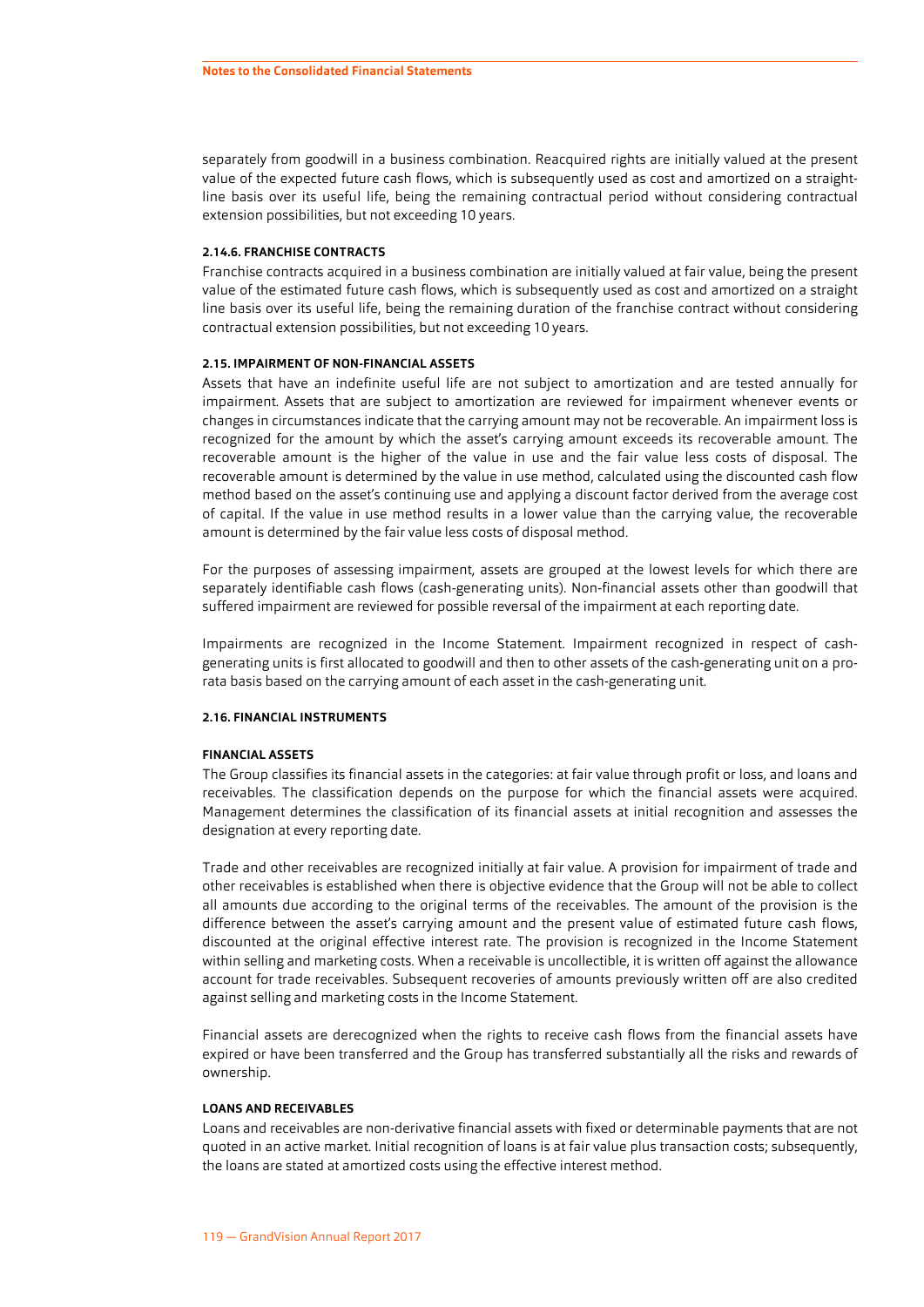The Group has granted loans to certain members of the management of the Group and to management of the subsidiaries. The loans are secured by pledges on the shares held by management. The applied interest rates are based on effective interest rates. The net receivable is initially recognized at fair value; subsequently the receivable is stated using the effective interest method, which equals the nominal interest. The amount of the provision is the difference between the asset's carrying amount and the present value of estimated future cash flows, discounted at the effective interest rate.

#### **FINANCIAL ASSETS AT FAIR VALUE THROUGH PROFIT OR LOSS**

Financial assets at fair value through profit or loss are financial assets held for trading. A financial asset is classified in this category if acquired principally for the purpose of selling in the short term. Derivatives are also categorized as held for trading unless they are designated as hedges. The Company owns certain limited shareholdings in buildings where it is operating stores. These shareholdings are accounted for against fair value, based on recent transactions. A change in the fair value is recognized in the Income Statement.

#### **IMPAIRMENT OF FINANCIAL ASSETS**

The Group assesses at the end of each reporting period whether there is objective evidence that a financial asset or group of financial assets is impaired. A financial asset or a group of financial assets is impaired and impairment losses are incurred only if there is objective evidence of impairment as a result of one or more events that occurred after the initial recognition of the asset (a 'loss event') and that the loss event has an impact on the estimated future cash flows of the financial asset or group of financial assets that can be reliably estimated.

For the 'loans and receivables' category, the amount of the loss is measured as the difference between the asset's carrying amount and the present value of estimated future cash flows discounted at the financial asset's original effective interest rate. If, in a subsequent period, the amount of the impairment loss decreases and the decrease can be related objectively to an event occurring after the impairment was recognized, the reversal of the previously recognized impairment loss is recognized in the consolidated Income Statement.

#### **FINANCIAL LIABILITIES**

#### **DERIVATIVES**

A derivative is a financial instrument or other contract with all three of the following characteristics:

- 6. its value changes in response to a change in other variables such as a specified interest rate or a foreign exchange rate; and
- 7. it requires no initial net investment or an initial net investment that is significantly smaller than the value of the underlying notional amount; and
- 8. it is settled at a future date.

Derivatives are initially recognized in the Balance Sheet at fair value on the date a derivative contract is entered into (trade date), and are subsequently remeasured at their fair value. The fair value of financial instruments that are not traded in an active market (for example, over-the-counter derivatives) is derived from valuations performed by financial institutions and other third parties, using valuation techniques such as mathematical models (Black-Scholes). The Group uses its judgment to make assumptions that are mainly based on market conditions existing at each reporting date.

The method of recognizing the resulting gain or loss depends on whether the derivative is designated as a hedging instrument, and, if so, the nature of the item being hedged.

The Group uses derivatives principally in the management of its interest and foreign currency cash flow risks.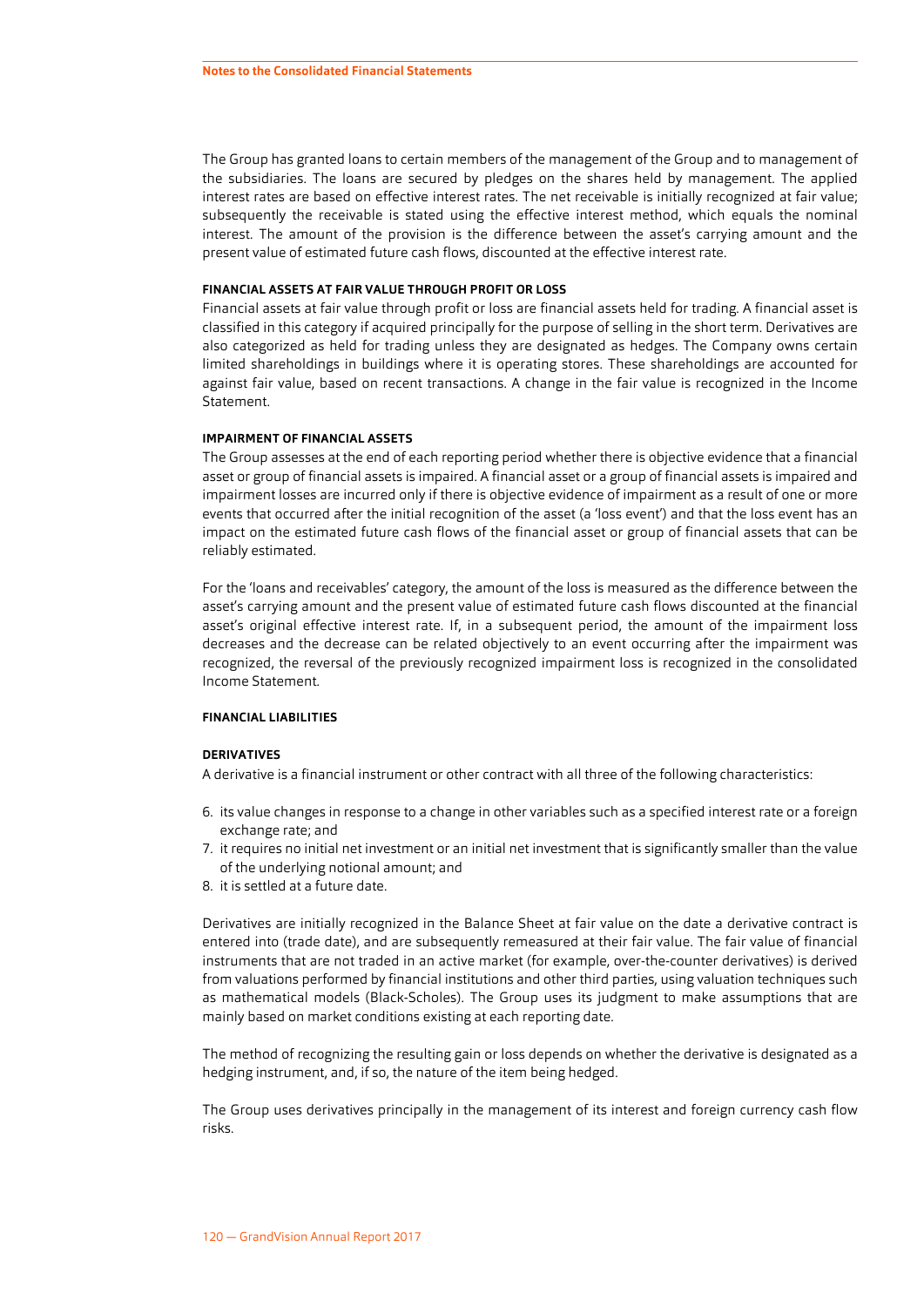The full fair value of a hedging derivative is classified as a non-current asset or liability when the remaining maturity of the hedged item is more than 12 months. It is classified as current asset or liability when the remaining maturity of the hedged item is less than 12 months.

#### **HEDGE ACCOUNTING**

The Company designates certain derivatives as either:

- 1. hedges of highly probable forecast transactions (cash flow hedges);
- 2. hedges of the fair value of recognized assets and liabilities or a firm commitment (fair value hedges).

The Company documents, at the inception of the transaction, the relationship between hedging instruments and hedged items, as well as its risk management objective and strategy for undertaking various hedge transactions. The Company also documents its assessment, both at hedge inception and on an ongoing basis, of whether the derivatives that are being used in hedging transactions are highly effective in offsetting changes in cash flows of hedged items.

When it is determined that a derivative is not highly effective as a hedge or that it has ceased to be a highly effective hedge, the Group discontinues hedge accounting prospectively.

#### **CASH FLOW HEDGE**

The effective portion of changes in the fair value of derivatives that are designated and qualify as cash flow hedges is recognized in Other Comprehensive Income. The gain or loss relating to the ineffective portion is recognized immediately in the Income Statement. Amounts accumulated in Other Comprehensive Income are recycled in the Income Statement in the periods when the underlying hedged item affects profit or loss. However, when the projected transaction that is hedged results in the recognition of a non-financial asset (for example inventory) or a liability, the gains and losses previously deferred in Other Comprehensive Income are transferred from equity and included in the initial measurement of the cost of the asset or liability. This includes amounts that were removed from Other Comprehensive Income during the year and included in the carrying amount of the hedged items as a basis adjustment. When a hedging instrument expires or is sold, or when a hedge no longer meets the criteria for hedge accounting, any cumulative gain or loss existing in Other Comprehensive Income at that time remains in equity and is recognized when the projected transaction is ultimately recognized in the Income Statement. When a projected transaction is no longer expected to occur, the cumulative gain or loss that was reported in Other Comprehensive Income is immediately transferred to the Income Statement in finance costs or finance income. For the movements in the cash flow hedge reserve refer to the Statement of Changes in Shareholders' Equity.

#### **FAIR VALUE HEDGE**

Changes in the fair value of derivatives that are designated and qualify as fair value hedges are recorded in the Income Statement as financial costs or income, together with any changes in the fair value of the hedged asset or liability that are attributable to the hedged risk. Certain derivatives may not qualify for hedge accounting. Changes in the fair value of any derivatives that do not qualify for hedge accounting are recognized immediately in the Income Statement as financial income and costs.

On the date a derivative contract is entered into, the Group designates interest rate swaps or foreign currency swaps and options (hedge instruments) as a hedge of the exposure to the fluctuations in the variable interest rates on borrowings or foreign currency rates on transactions (hedged items).

Interest payments and receipts arising from interest rate derivatives such as interest rate swaps are matched to those arising from the underlying debt. Payments made or received in respect of the early termination of interest rate derivatives are spread over the term of the originally hedged borrowing as long as the underlying exposure continues to exist and are matched with the interest payments on the underlying borrowing.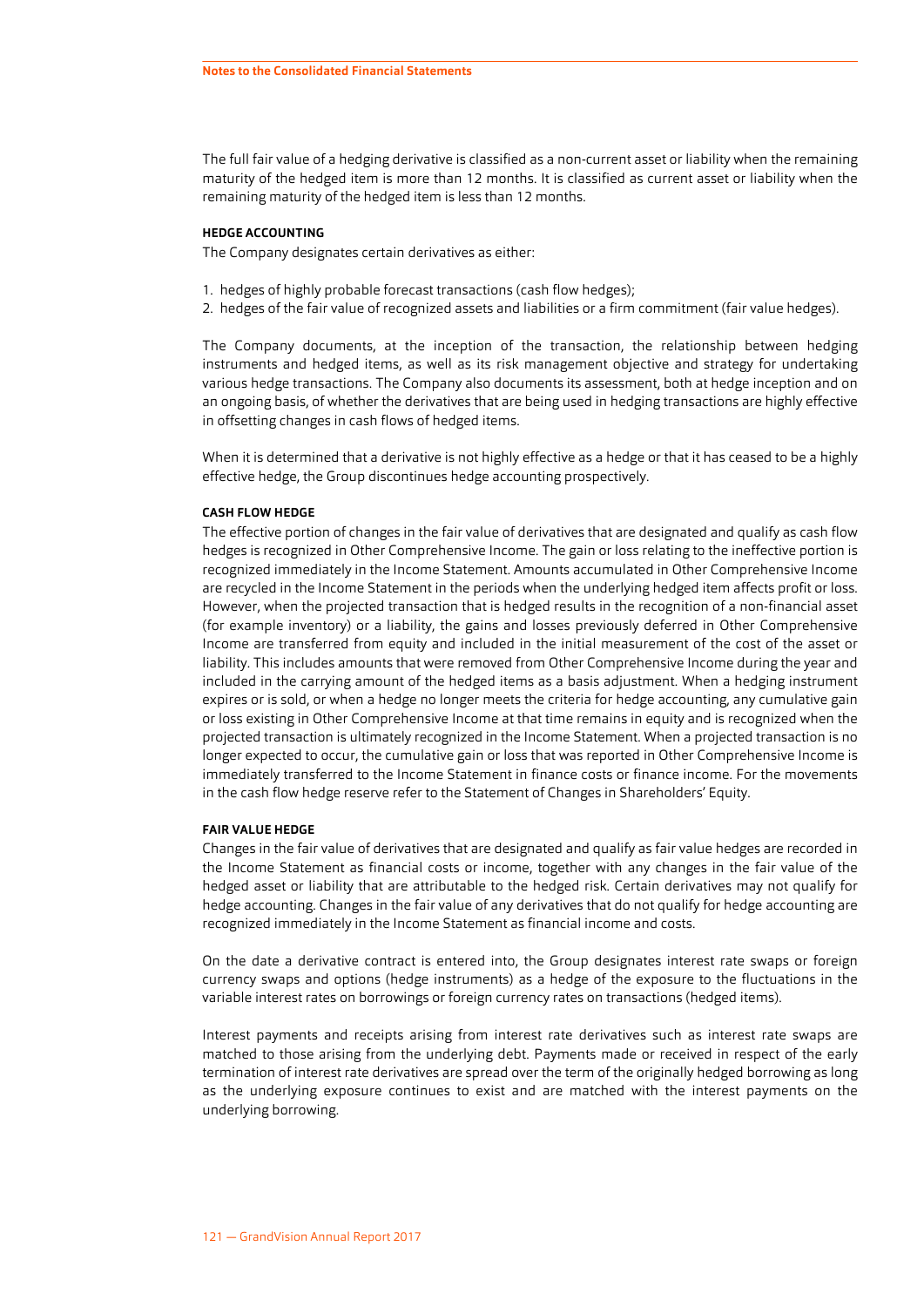#### <span id="page-18-0"></span>**BORROWINGS**

Borrowings are initially recognized at fair value, net of transaction costs incurred, and subsequently recognized at amortized cost. Any difference between the proceeds (net of transaction costs) and the redemption value is recognized in the Income Statement during the term of the borrowing using the effective interest method. Borrowings are derecognized when the obligation specified in the contract is discharged, cancelled or expired. Borrowings are classified as current liabilities unless the Group has an unconditional right to postpone settlement of the liability for, or the liability is due to be settled at least 12 months after the balance sheet date.

#### **CONTINGENT CONSIDERATION**

The Group has contingent consideration obligations on the interests held by former owners or management of the subsidiaries in the subsidiaries. These contingent consideration obligations are recognized as financial liabilities in the Balance Sheet. Changes in the value of these contingent consideration obligations are recognized in the Income Statement.

#### **2.17. INVENTORIES**

Inventories are stated at the lower of cost and net realizable value. Cost is determined by the weighted average cost method. Net realizable value is the estimated selling price in the ordinary course of business, less estimated costs of completion and the estimated costs necessary to make the sale. Costs of inventories include the transfer from equity of any gains and losses on qualifying cash flow hedges on purchases of inventories.

#### **2.18. CASH AND CASH EQUIVALENTS**

Cash and cash equivalents comprise bank balances including cash pool assets, cash on hand, deposits held at call with banks and other short-term highly liquid investments with original maturities of three months or less which are available on demand. These are carried in the Balance Sheet at face value.

#### **2.19. SHARE CAPITAL**

Ordinary shares are classified as equity attributable to equity holders. Costs directly connected to the issuance of new shares are deducted from the proceeds and recognized in equity.

Where the Company or its subsidiaries purchase the Company's equity share capital, the consideration paid, including any attributable transaction costs net of income taxes, is deducted from total shareholders' equity as treasury shares until they are cancelled or re-issued. Where such shares are subsequently sold or reissued, any consideration received, net of transaction costs, is included in shareholders' equity.

Dividends are recognized in equity in the reporting period in which they are declared.

#### **2.20. FINANCIAL LEASES**

Lease contracts whereby the risks and rewards associated with the ownership lie wholly or primarily with the lessee are classified as financial leases. The minimum lease payments are recognized partly as financial costs and partly as settlement of the outstanding liability. The financial costs are charged to each period in the total lease period so as to produce a constant, regular interest rate on the outstanding balance of the liability. The interest element is charged to the Income Statement over the lease period and recognized as finance costs.

The corresponding rental obligations, net of financial costs, are classified as current liabilities unless the Group has an unconditional right to postpone settlement of the liability for, or the liability is due to be settled at least 12 months after the balance sheet date.

#### **2.21. CURRENT AND DEFERRED INCOME TAXES**

The tax expense for the period comprises current and deferred tax. Tax is recognized in the Income Statement, except to the extent that it relates to items recognized in Other Comprehensive Income or directly in equity. In this case, the related tax is also recognized in Other Comprehensive Income or directly in equity, respectively.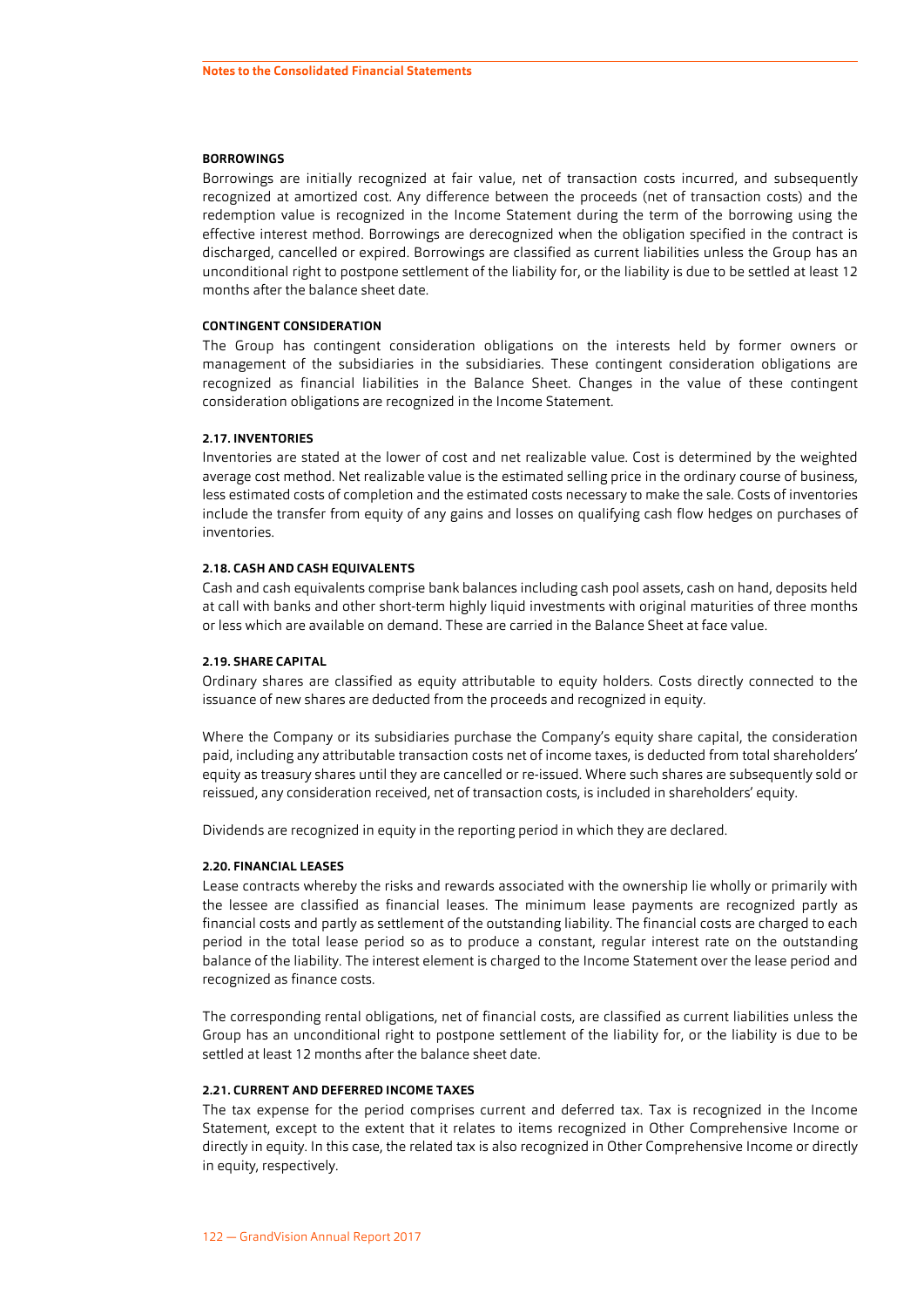The current income tax charge is calculated on the basis of the tax laws enacted or substantively enacted at the balance sheet date in the countries where the Company and its subsidiaries operate and generate taxable income. Management periodically evaluates positions taken in tax returns with respect to situations in which applicable tax regulation is subject to interpretation. It establishes provisions where appropriate on the basis of amounts expected to be paid to the tax authorities.

Deferred income tax is recognized, using the liability method, on temporary differences arising between the tax bases of assets and liabilities and their carrying amounts in the Balance Sheet. However, deferred tax liabilities are not recognized if they arise from the initial recognition of goodwill. Deferred income tax is determined using tax rates (and laws) that have been enacted or substantially enacted by the balance sheet date and are expected to apply when the related deferred income tax asset is realized or the deferred income tax liability is settled.

Deferred income tax assets are recognized for losses carried forward to the extent that sufficient taxable temporary differences are available or realization of the related tax benefit through the future taxable profits is probable. The assessment of whether a deferred tax asset should be recognized on the basis of the availability of future taxable profits take into account all factors concerning the entity's expected future profitability, both favorable and unfavorable.

Deferred income tax is recognized on temporary differences arising on investments in subsidiaries and associates and joint ventures, except for deferred income tax liability where the timing of the reversal of the temporary difference is controlled by the Group and it is probable that the temporary difference will not reverse in the foreseeable future.

Deferred income tax assets and liabilities are offset when there is a legally enforceable right to offset current tax assets against current tax liabilities, and when the deferred income tax assets and liabilities relate to income taxes levied by the same taxation authority, on either the same taxable entity or different taxable entities, where there is an intention to settle the balances on a net basis.

#### **2.22. EMPLOYEE BENEFITS**

#### **2.22.1. PENSION OBLIGATIONS**

The Group operates various post-employment schemes, including both defined benefit and defined contribution plans as well as post-employment medical plans.

A defined contribution plan is a post-employment benefit plan under which the Group pays fixed contributions into a separate entity. The Group has no legal or constructive obligations to pay further contributions if the fund does not hold sufficient assets to pay all employees the benefits relating to employee service in the current and prior periods. A defined benefit plan is a post-employment benefit plan that is not a defined contribution plan. Typically defined benefit plans define an amount of pension benefit that an employee will receive on retirement, usually dependent on one or more factors such as age, years of service and compensation.

The liability in respect of defined benefit pension plans is the present value of the defined benefit of obligations at the balance sheet date minus the fair value of plan assets, together with adjustments for actuarial gains/losses and past service costs. The defined benefit obligation is calculated annually by independent actuaries using the projected unit credit method. The present value of the defined benefit obligation is determined by the estimated future cash outflows using the interest rates of high-quality corporate bonds that are denominated in the currency in which the benefits will be paid and which have terms of maturity approximating the terms of the related pension obligation. Remeasurement of gains or losses related to both defined benefit obligations and fair value of plan assets arising from experience adjustments and changes in actuarial assumptions are charged or credited to equity in Other Comprehensive Income in the period in which they arise. Past service costs are recognized immediately in the Income Statement.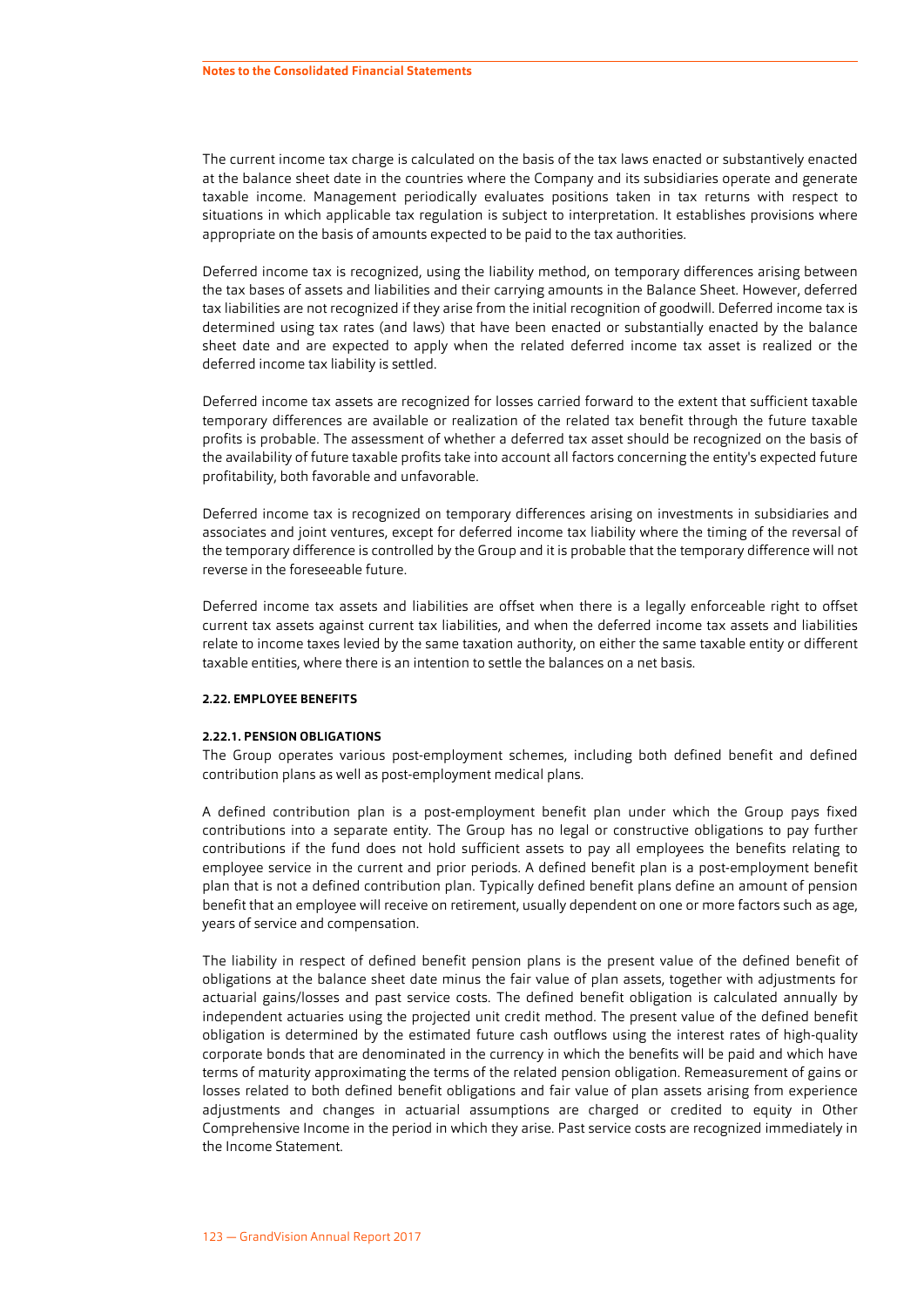In a number of countries the Groups runs defined contribution plans, including a multi-employer plan in the Netherlands. The contributions are recognized as employee benefit expense when they are due. The Group has no further payment obligations once the contributions have been paid.

#### **2.22.2. OTHER POST-EMPLOYMENT OBLIGATIONS**

Some entities within the Group provide post-employment healthcare benefits to their retirees. The entitlement to these benefits is conditional on the employee remaining in service up to retirement age and includes the estimation that (former) employees will make use of this arrangement. The expected costs of these benefits are accrued over the period of employment using the same accounting methodology as the defined benefit pension plans.

#### **2.22.3. SHARE-BASED PAYMENT PLANS**

Certain members of senior management are rewarded with share-based payment plans. The Group operates two types of share-based payment plans.

#### **EQUITY PLAN**

The equity plan provides for the purchase of shares in the Company by eligible participants, and is subject to a vesting term and holding conditions. Vesting of awards made under the equity plan is subject to a service condition that can vary between 3-5 years following the date of grant. The plan has been classified as an equity-settled share-based payment arrangement.

The equity plan is no longer granted.

#### **LONG-TERM INCENTIVE PLAN (LTIP)**

In the years before the listing of the Company's shares, eligible participants were granted a combination of phantom shares and phantom options. Upon the moment of listing in 2015, the majority of these plans were converted to equity-settled long-term incentive plans. Since the listing of the Company's shares, only equity-settled conditional share and option awards have been granted to eligible participants.

LTIP awards can exist of shares and/or options, which contain a service condition of 3-5 years and can contain additional performance conditions based on the results of certain predetermined Companyrelated financial performance targets, which are treated as non-market vesting conditions. The option awards have a maximum term of 5-6 years.

The fair value at grant date of equity-settled share-based payment transactions is expensed over the vesting period with a corresponding increase in equity, taking into account the best available estimate of the number of shares expected to vest under the service and performance conditions.

For cash-settled share-based payment transactions, the fair value of the liability for the awards made is measured at each reporting date and at the settlement date. The fair value is recognized over the vesting period. The amount of expense recognized takes into account the best available estimate of the number of equity instruments expected to vest under the service and performance conditions underlying each share and option award granted.

#### **2.23. PROVISIONS**

#### **2.23.1. GENERAL**

Provisions are recognized when the Group has a present legal or constructive obligation as a result of past events, it is probable that an outflow of resources will be required to settle the obligation, and a reliable estimate of the amount can be made. Provisions are measured at the present value of the expenditures expected to be required to settle the obligation using a pre-tax rate that reflects current market assessments of the time value of money and the risks specific to the obligation. The increase in the provision due to the passage of time is recognized as interest expense.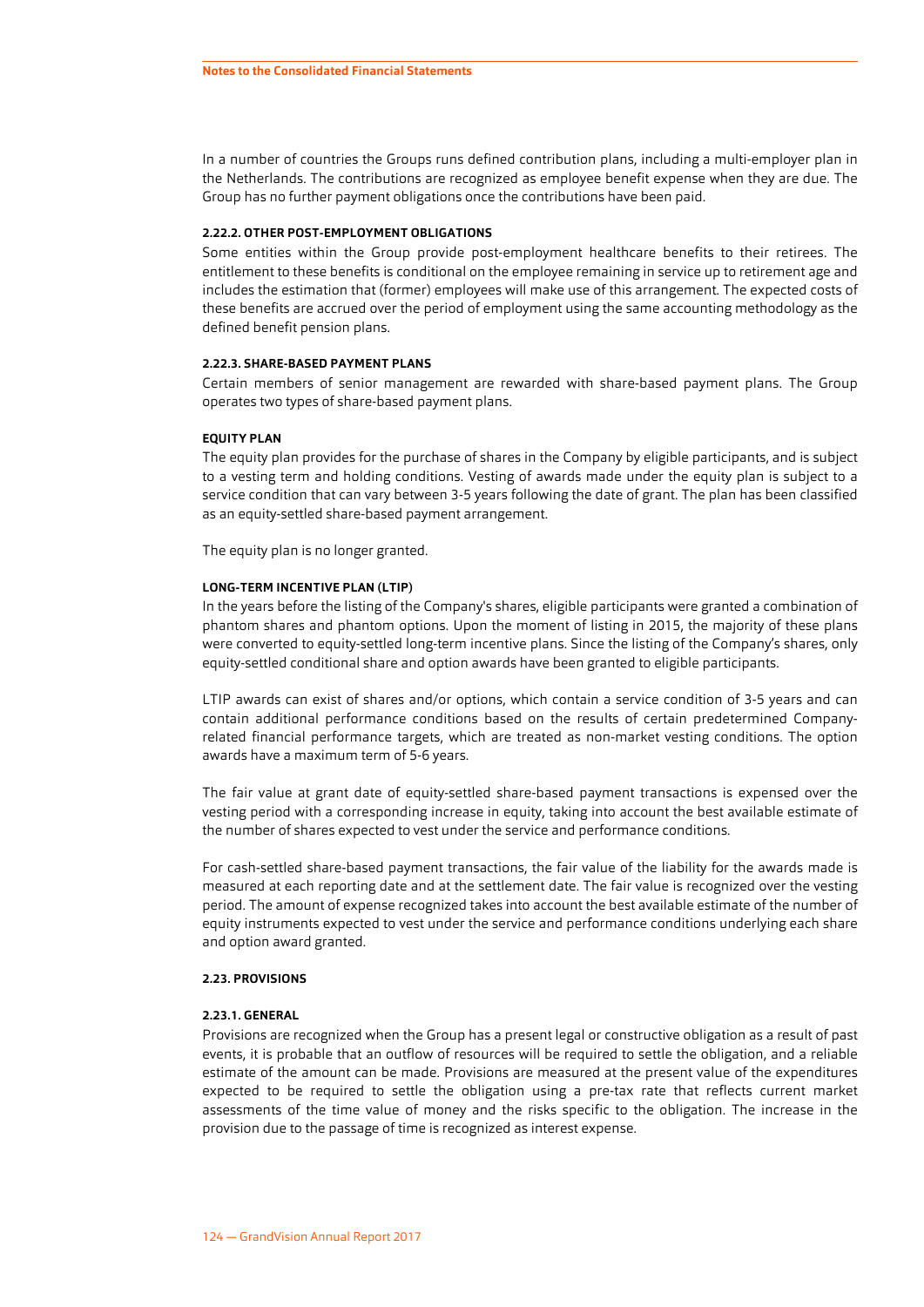<span id="page-21-0"></span>Provisions are classified as current liabilities unless the Group has an unconditional right to postpone settlement for, or the provision is due to be settled at least 12 months after the balance sheet date.

#### **2.23.2. LEGAL AND REGULATORY PROVISIONS**

Legal and regulatory provisions are recognized for possible claims mainly related to governmental institutions.

#### **2.23.3. WARRANTY PROVISION**

Provisions for rectifying and replacement defects are classified as warranty provisions. The provision is based on past experience and future expectations of warranty claims. Warranty costs are recognized in the Income Statement under cost of sales and directly related costs.

#### **2.23.4. EMPLOYEE-RELATED PROVISIONS**

Employee-related provisions are mainly related to jubilee and termination benefits. Jubilee benefits are paid to employees upon completion of a certain number of years of service. Termination benefits are payable when employment is terminated by the Group before the normal retirement date, or whenever an employee accepts voluntary redundancy in exchange for these benefits.

#### **2.23.5. OTHER PROVISIONS**

Other provisions are mainly related to restructuring provisions.

Restructuring provisions comprise lease termination penalties, future lease payments for closed stores and offices, and costs related to returning a store or office to its original state.

Bank borrowings to franchisees of the Group are often secured by a guarantee given by the Group to the bank. The guarantees given are secured by the activities, store rental contracts, the inventories and store furniture of the franchisees. When a cash outflow is likely, a provision is recognized, being the present value of the expected cash outflow. If a cash outflow is not likely, the guarantee is included in the contingent liabilities.

#### **2.24. TRADE PAYABLES**

Trade payables are obligations to pay for goods or services that have been acquired from suppliers in the ordinary course of business. Trade payables are classified as current liabilities if payment is due within one year or less. If not, they are presented as non-current liabilities.

Trade payables are recognized initially at fair value and subsequently measured at amortized cost using the effective interest method.

#### **2.25. PRINCIPLES FOR THE STATEMENT OF CASH FLOWS**

The statement of cash flows is compiled using the indirect method. The statement of cash flows distinguishes between cash flows from operating, investing and financing activities. For the purpose of the cash flow statement, cash and cash equivalents comprise cash on hand, deposits held at call with banks, other short-term highly liquid investments with original maturities of three months or less, cash pool balances and bank overdrafts, as they are considered an integral part of the Group's cash management. In the Balance Sheet, bank overdrafts and cash pool liabilities are included in borrowings in current liabilities. Cash flows in foreign currencies are translated at the rate of the transaction date. Interest paid and received is included under cash flow from financing activities and investing activities respectively. Cash flows arising from the acquisition or disposal of financial interests (subsidiaries and participating interests) are recognized as cash flows from investing activities, taking into account any cash and cash equivalents in these interests. Dividends paid out are recognized as cash flows from financing activities; dividends received are recognized as cash flows from investing activities.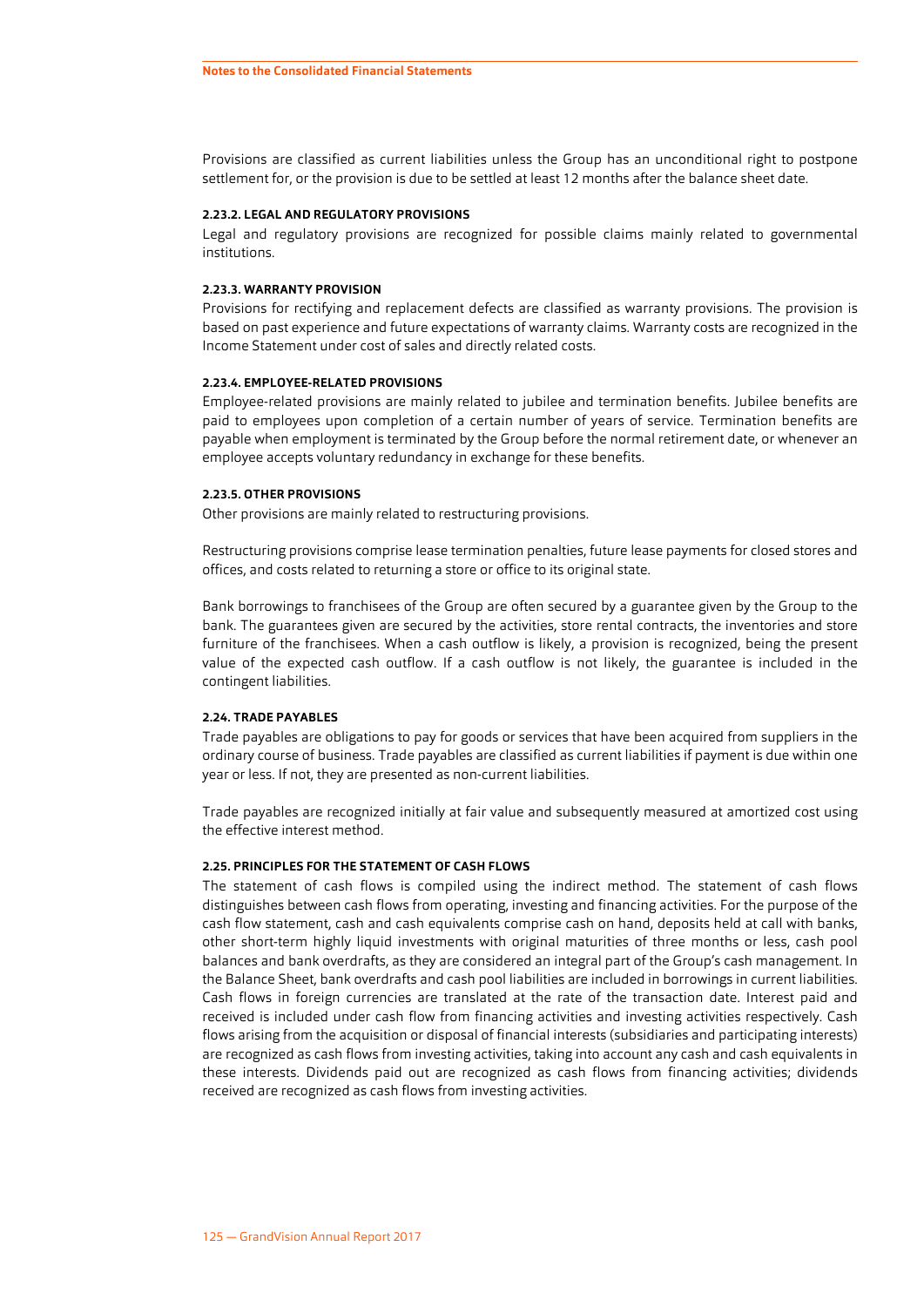# <span id="page-22-0"></span>**3. Financial Risk Management**

#### **3.1. FINANCIAL RISK FACTORS**

The Group's activities expose it to a variety of financial risks: market risks such as currency risk, fair value interest rate risk, cash flow interest rate risk and price risk, credit risk and liquidity risk. The Group's overall risk management program focuses on the unpredictability of financial markets and seeks to minimize potential adverse effects on the financial performance of the Group. The Group uses derivative financial instruments to hedge certain risk exposures.

The Group's management provides principles for overall risk management, as well as policies covering specific areas, such as foreign exchange risk, interest rate risk, credit risk and the use of derivative and nonderivative financial instruments.

#### **3.1.1. MARKET RISK**

#### **(I) FOREIGN EXCHANGE RISK**

Foreign exchange risk arises when future commercial transactions or recognized assets or liabilities are denominated in a currency that is not the entity's functional currency. The Group treasury's risk management policy is to hedge the expected cash flows in most currencies, mainly by making use of derivative financial instruments as described in note [2.16.](#page-15-0)

The majority of the Group operations takes place in the 'eurozone', which comprises 59.71% (2016: 60.95%) of total revenue. Translation exposure to foreign exchange risk relates to those activities outside the eurozone, whose net assets are exposed to foreign currency translation risk. The currency translation risk is not hedged.

If the currencies of these operations had been 5% weaker against the euro with all other variables held constant, the Group's result for the year would have been 0.5% higher (2016: 0.8% lower) of which 0.3% lower impact of GBP offset by 1.6% higher impact of USD (2016: 0.5% lower impact of GBP) and equity would have been 3.8% lower (2016: 3.2% lower), of which 1.1% lower impact of GBP (2016: 0.9% lower impact of GBP).

Foreign exchange risks with respect to commercial transactions other than in the functional currency are mainly related to US dollar denominated purchases of goods in Asia, certain rental payments and indirect exposure on goods and services invoiced in the functional currency but of which the underlying exposure is in a non-functional currency. Based on the treasury policy the foreign currency risk relating to commercial transactions denominated in a currency other than the euro is hedged between 25% and 80% of the transactional cash flows based on a rolling 12-month forecast, resulting in a relatively limited foreign exchange risk for non-hedged commercial transactions. Cash flow hedge accounting is applied when the transaction is highly probable. Fair value hedge accounting is applied when the invoice is received.

#### **(II) INTEREST RATE RISK**

The Group's income and operating cash flows are substantially independent of changes in market interest rates. The Group generally borrows at variable rates and uses interest rate swaps as cash flow hedges of future interest payments, which have the economic effect of converting interest rates from floating rates to fixed rates. Under the interest rate swaps, the Group agrees with other parties to exchange, at specified intervals, the difference between fixed contract rates and floating interest rate amounts calculated by reference to the agreed notional principal amounts and benchmarks.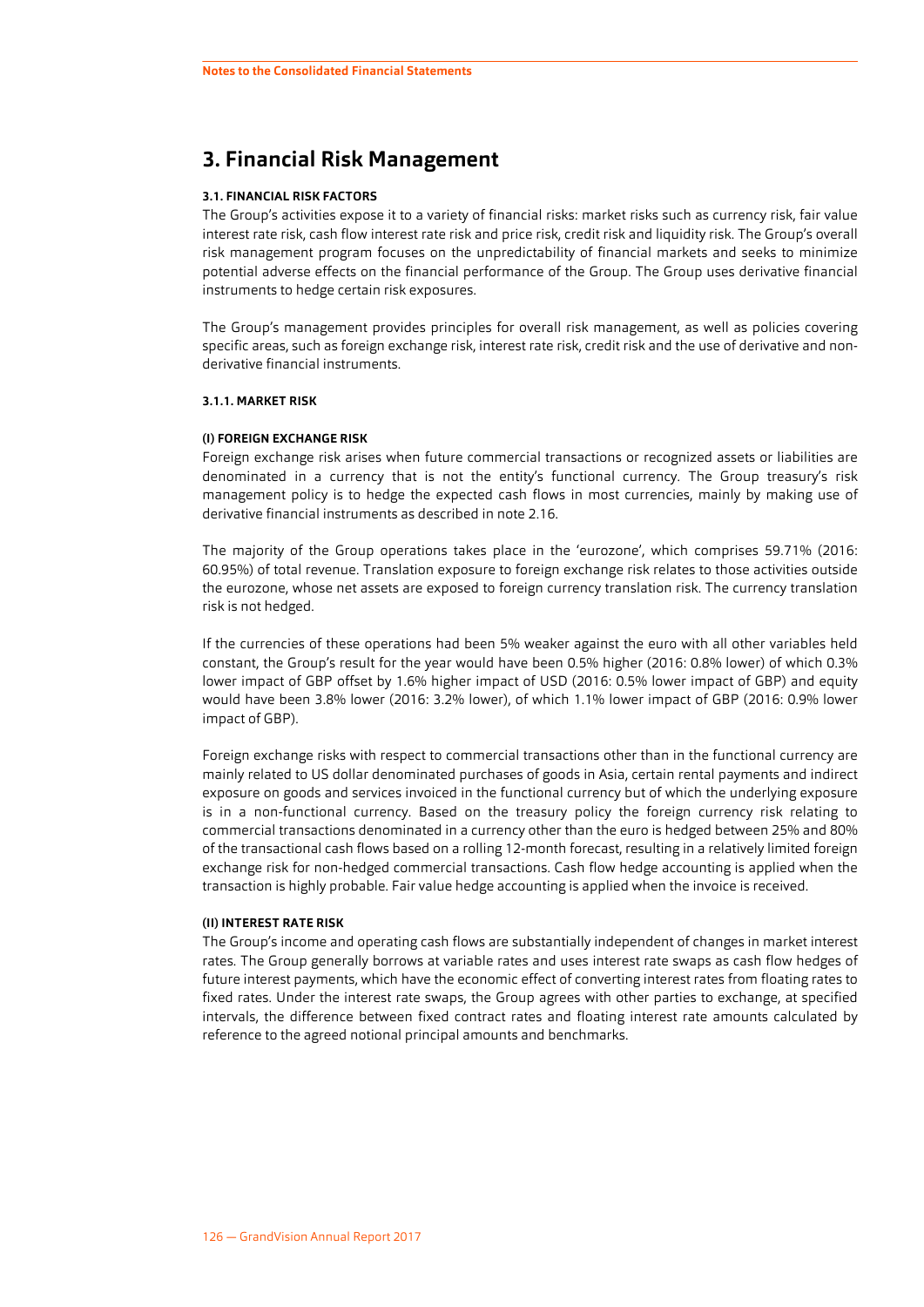The table below shows sensitivity analysis considering changes in the EURIBOR:

|                                         | 2017                           |                                            | 2016                           |                                            |  |
|-----------------------------------------|--------------------------------|--------------------------------------------|--------------------------------|--------------------------------------------|--|
|                                         | Impact on result<br>before tax | Impact on Other<br>Comprehensive<br>Income | Impact on result<br>before tax | Impact on Other<br>Comprehensive<br>Income |  |
| EURIBOR rate - increase 50 basis points | $-1.913$                       | 8.235                                      | $-1.600$                       | 5,870                                      |  |
| EURIBOR rate - decrease 50 basis points | 888                            | $-5.985$                                   | 498                            | $-3.942$                                   |  |

Note [32](#page-60-0) describes the financial derivatives the Group uses to hedge the cash flow interest rate risk.

#### **(III) PRICE RISK**

Management believes that the price risk is limited, because there are no listed securities held by the Group and the Group is not directly exposed to commodity price risk.

#### **3.1.2. CREDIT RISK**

Credit risk is managed both locally and on a Group basis, where applicable. Credit risk arises from cash and cash equivalents, derivative financial instruments and deposits with banks and financial institutions, as well as credit exposures to wholesale, retail customers and health insurance institutions, including outstanding receivables and committed transactions. Derivative transactions are concluded and cash and bank deposits are held only with financial institutions with strong credit ratings. The Group also diversifies its bank deposits and apply credit limits to each approved counterparty for its derivatives. The Group has no significant concentrations of credit risk as a result of the nature of its retail operations. In addition, in some countries all or part of the credit risk is transferred to credit card companies. The Group has receivables from its franchisees. Management believes that the credit risk in this respect is limited, because the franchisee receivables are in certain instances secured by pledges on the inventories of the franchisees. The utilization of credit limits is regularly monitored. Sales to retail customers are settled in cash or using major debit and credit cards.

#### **3.1.3. LIQUIDITY RISK**

Prudent liquidity risk management implies maintaining sufficient cash, the availability of funding through an adequate amount of bilateral credit facilities (immediately available funds), a commercial paper program and committed medium-term facilities (available at 4 days' notice). Due to the dynamic nature of the underlying business, the Group aims at maintaining flexibility in funding by maintaining headroom of at least €200 million as a combination of cash at hand plus available committed credit facilities minus any overdraft balances and/ or debt maturities with a term of less than one year. Group management monitors its liquidity periodically on the basis of expected cash flows, and local management of the operating companies in general monitors the liquidity even more frequently.

The Group has a revolving credit facility of €1,200 million. In July 2016 the facility was extended for a second time and now has a final maturity date of 17 September 2021. The interest rate on the drawings consists of the margin and the applicable rate (i.e. for a loan in euros, the EURIBOR), however the applicable rate can never be below zero percent.

The facility requires GrandVision to comply with the following financial covenants: maintenance of a maximum total leverage ratio (net debt/adjusted EBITDA) of less than or equal to 3.25 and a minimum interest coverage ratio (adjusted EBITDA/net interest expense) of 5. Compliance with the bank covenants is tested and reported on twice a year. As of the balance sheet date, the Group is in compliance with the bank covenants and has been so for the duration of the facility.

In 2016 GrandVision began a commercial paper program under which it can issue commercial paper up to the value of €500 million (2016: €400 million). As of 31 December 2017 the amount outstanding under the commercial paper program was €398.8 million (2016: €342 million).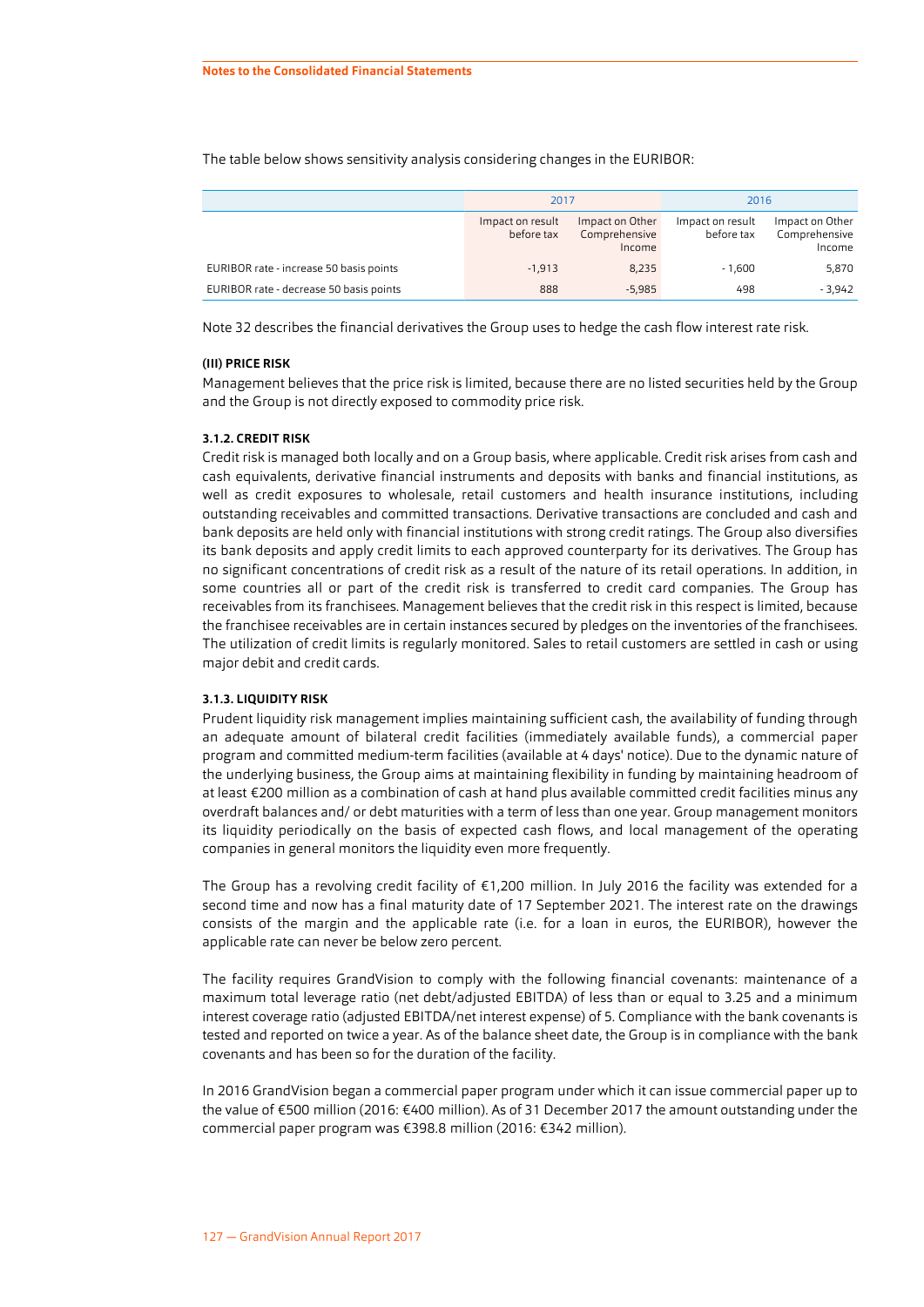The table below analyses the Group's financial liabilities and derivative financial liabilities into relevant maturity groupings based on the remaining period at the balance sheet date to the contractual maturity date. The amounts disclosed are the contractual undiscounted cash flows.

| in thousands of EUR                        | Within 1 year | 1-2 years | 2-5 years | After 5 years | Total   |
|--------------------------------------------|---------------|-----------|-----------|---------------|---------|
| 31 December 2017                           |               |           |           |               |         |
| <b>Borrowings</b>                          | 217,501       | 1,904     | 381,737   |               | 601,142 |
| Commercial paper                           | 398,242       |           |           |               | 398,242 |
| Derivative financial instruments           | 3,119         | 2,654     | 6,974     | 4,208         | 16,955  |
| Contingent consideration                   | 27,680        | 19,838    | 1,787     |               | 49,305  |
| Financial leases                           | 508           | 340       | 280       |               | 1,128   |
| Trade, other payables and accrued expenses | 467,516       |           |           |               | 467,516 |
|                                            |               |           |           |               |         |
| 31 December 2016                           |               |           |           |               |         |
| <b>Borrowings</b>                          | 202,493       | 1,015     | 392,080   |               | 595,588 |
| Commercial paper                           | 342,000       |           |           |               | 342,000 |
| Derivative financial instruments           | 1,823         | 2,036     | 5,647     | 4,499         | 14,005  |
| Contingent consideration                   | 3,756         |           | 1,130     |               | 4,886   |
| Financial leases                           | 980           | 524       | 553       | 12            | 2,069   |
| Trade, other payables and accrued expenses | 443,901       |           |           |               | 443,901 |

#### **3.2. CAPITAL RISK MANAGEMENT**

The Group's objectives when managing capital are to safeguard the Group's ability to continue as a going concern in order to provide returns for shareholders and benefits for other stakeholders and to maintain an optimal capital structure to reduce the cost of capital. There are no externally imposed capital requirements.

In order to maintain or adjust the capital structure, the Group may adjust the amount of dividends paid to shareholders, return capital to shareholders, issue new shares or sell assets to reduce debts. The Group monitors capital on the basis of leverage ratio (defined as net debt/adjusted EBITDA).

Management believes the current capital structure, operational cash flows and profitability of the Group will safeguard the Group's ability to continue as a going concern. GrandVision aims to maintain a maximum leverage ratio of 2.0 (net debt/adjusted EBITDA) excluding the impact of any borrowings associated with, and any EBITDA amounts attributable to major acquisitions. Net debt consists of the Group's borrowings, derivative financial instruments and cash and cash equivalents.

| in thousands of EUR                   | 31 December 2017 | 31 December 2016 |
|---------------------------------------|------------------|------------------|
| Equity attributable to equity holders | 1,039,074        | 946,906          |
| Net debt                              | 831,563          | 750,153          |
| Adjusted EBITDA                       | 551,512          | 537,148          |
| Leverage ratio                        | 1.5              | 1.4              |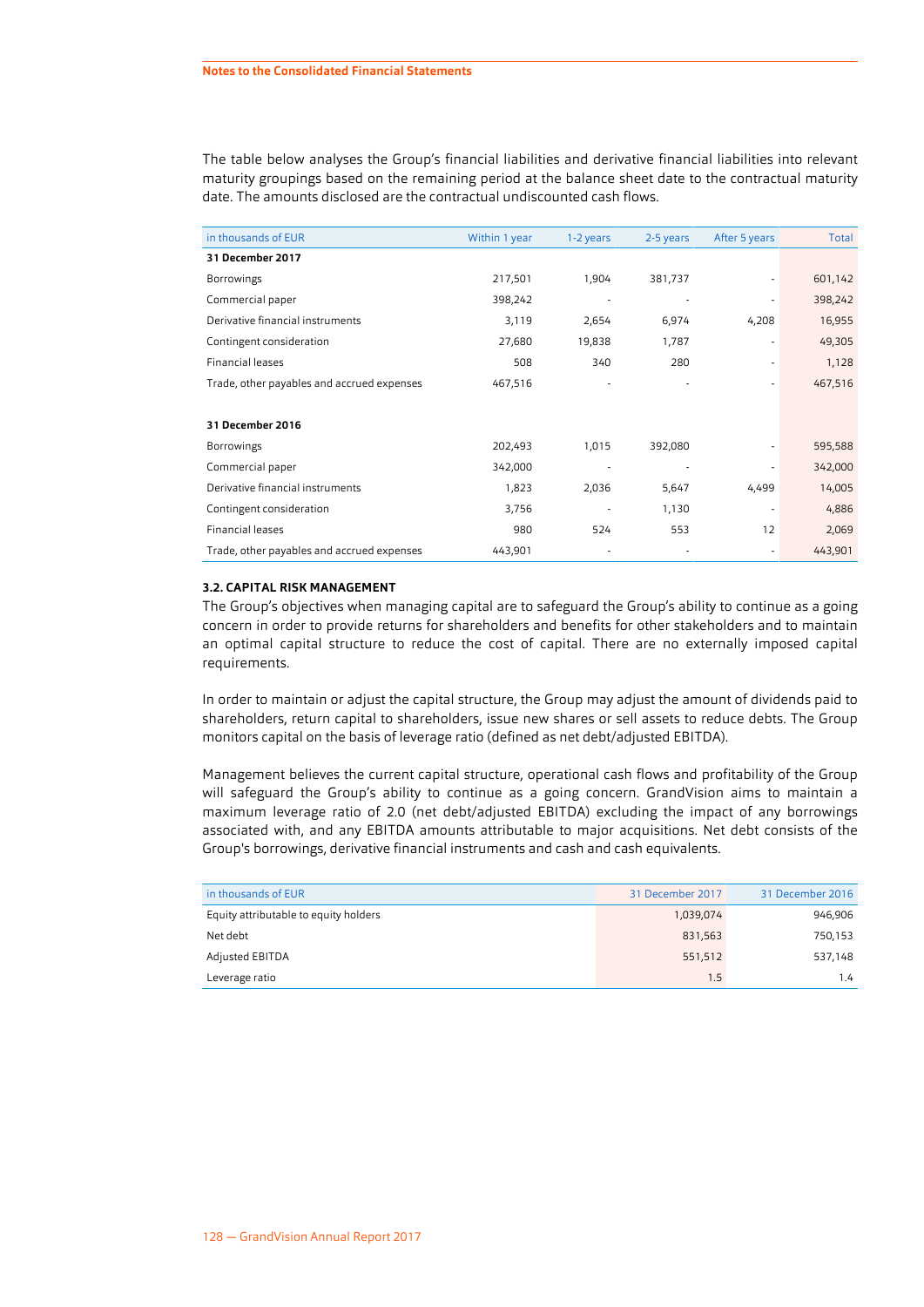#### <span id="page-25-0"></span>**3.3. FAIR VALUE ESTIMATION**

The financial instruments carried at fair value can be valued using different levels of valuation methods. The different levels have been defined as follows:

- Quoted prices (unadjusted) in active markets for identical assets or liabilities (level 1). A market is regarded as active if quoted prices are readily and regularly available from an exchange, dealer, broker, industry group, pricing service, or regulatory agency, and those prices represent actual and regularly occurring market transactions on an arm's length basis.
- Inputs other than quoted prices included in level 1 that are observable for the asset or liability, either directly (prices) or indirectly (derived from prices) (level 2). Valuation techniques are used to determine the value. These valuation techniques maximize the use of observable market data where it is available and rely as little as possible on entity-specific estimates. All significant inputs required to fair value an instrument have to be observable.
- Inputs for asset or liability that are not based on observable market data (unobservable inputs) (level 3).

The assets and liabilities for the Group measured at fair value qualify for the level 3 category except for the derivative financial instruments (note 32) which qualify for the level 2 category. The Group does not have any assets and liabilities that qualify for the level 1 category. If multiple levels of valuation methods are available for an asset or liability, the Group will use a method that maximizes the use of observable inputs and minimizes the use of unobservable inputs.

The table below shows the level 2 and level 3 categories:

| in thousands of EUR                                                  | Level <sub>2</sub> | Level 3 |
|----------------------------------------------------------------------|--------------------|---------|
| At 31 December 2017                                                  |                    |         |
| Assets                                                               |                    |         |
| Derivatives used for hedging                                         | 1,427              |         |
| Non-current assets                                                   |                    | 1,486   |
| <b>Total</b>                                                         | 1,427              | 1,486   |
| <b>Liabilities</b>                                                   |                    |         |
| Contingent consideration - Other current and non-current liabilities |                    | 45,761  |
| Derivatives used for hedging                                         | 7,524              |         |
| <b>Total</b>                                                         | 7,524              | 45,761  |
|                                                                      |                    |         |
| At 31 December 2016                                                  |                    |         |
| <b>Assets</b>                                                        |                    |         |
| Derivatives used for hedging                                         | 5,223              |         |
| Non-current assets                                                   |                    | 1,748   |
| <b>Total</b>                                                         | 5,223              | 1,748   |
| <b>Liabilities</b>                                                   |                    |         |
| Contingent consideration - Other current and non-current liabilities |                    | 3,653   |
| Derivatives used for hedging                                         | 5,034              |         |
| <b>Total</b>                                                         | 5,034              | 3,653   |

There were no transfers between levels 1, 2 and 3 during the periods.

#### **LEVEL 2 CATEGORY**

An instrument is included in level 2 if the financial instrument is not traded in an active market and if the fair value is determined by using valuation techniques based on the maximum use of observable market data for all significant inputs. For the derivatives, the Group uses the estimated fair value of financial instruments determined by using available market information and appropriate valuation methods, including relevant credit risks. The estimated fair value approximates to the price that would be received to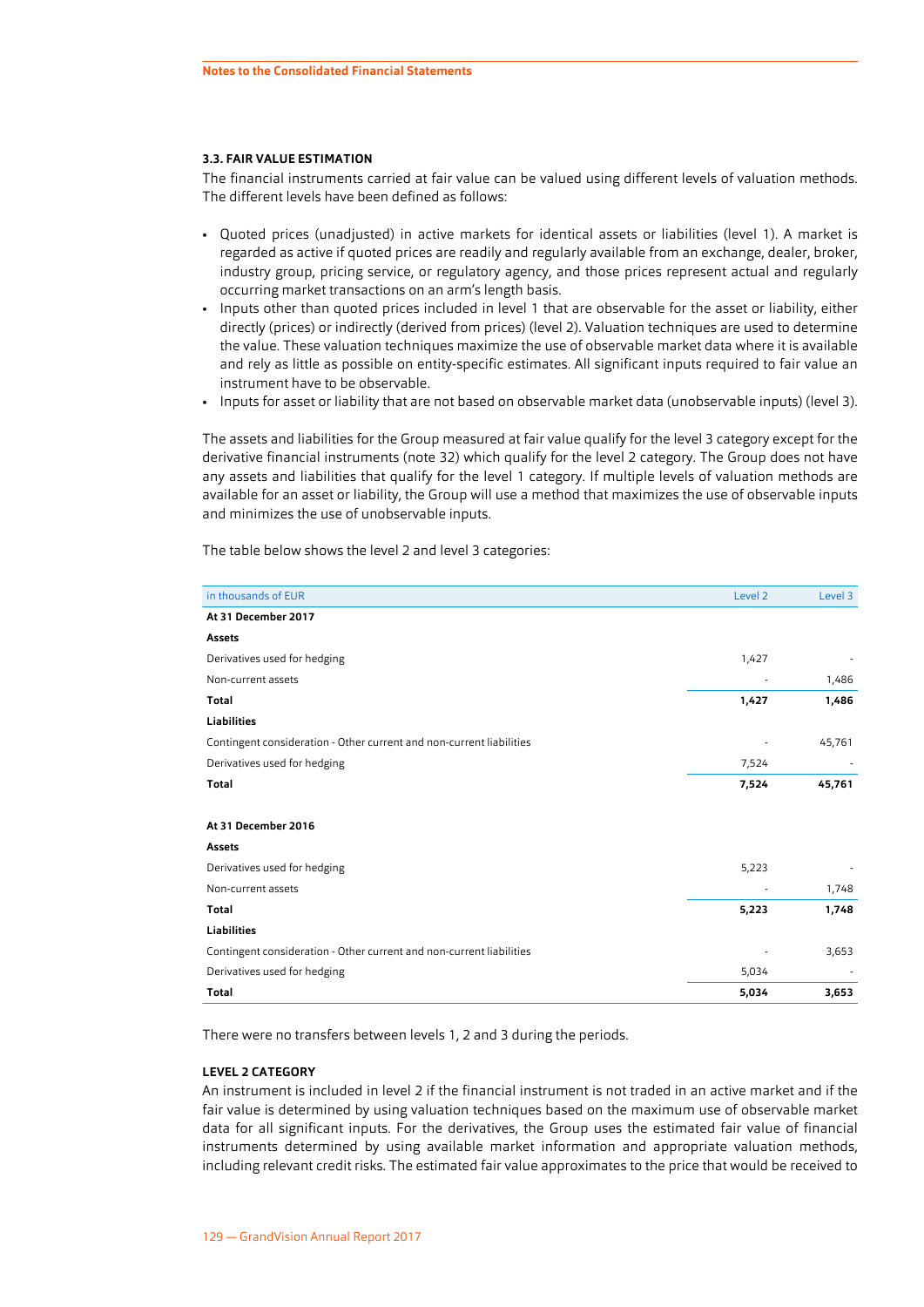<span id="page-26-0"></span>sell an asset or paid to transfer a liability in an orderly transaction between market participants at the measurement date. Specific valuation techniques used to value financial instruments include:

- quoted market prices or dealer quotes for similar instruments;
- the fair value of interest rate swaps is calculated as the present value of the estimated future cash flows based on observable yield curves;
- the fair value of forward foreign exchange contracts is determined using forward exchange rates at the balance sheet date, with the resulting value discounted back to present value.

#### **LEVEL 3 CATEGORY**

The level 3 category refers to investments held in buildings and contingent considerations. For the investments held in buildings, an external expert performs a valuation periodically. The valuation technique is consistent compared to prior years. The contingent considerations are remeasured based on the agreed business targets. Refer to note [6](#page-30-0) for more details on the valuation methodologies and key inputs in the determination of fair value of the contingent considerations related to Visilab and Tesco Opticians.

## **4. Estimates and Judgments by Management**

Estimates and judgments are continually evaluated and are based on historical experience and other factors, including expectations of future events that are believed to be reasonable under the current circumstances.

The Company makes estimations and assumptions concerning the future. The resulting accounting estimates will, by definition, rarely equal the related actual results. The estimates and assumptions that have a significant risk of causing a material adjustment to the carrying amounts of assets and liabilities within the next financial year are outlined below.

#### **4.1. ESTIMATED IMPAIRMENT OF GOODWILL**

The Group tests annually whether its goodwill is subject to impairment, as described in note [2.15.](#page-15-0) Goodwill is allocated to the Company's group of cash-generating units (CGUs) according to the country of presence. The recoverable amount is determined by the value in use, calculated using the discounted cash flow method based on the CGU's continuing use and applying a discount factor derived from the average cost of capital relevant for the CGUs. If the value in use is lower than the carrying value or the economic reality results in more realistic estimates, then the recoverable amount is based on the fair value less costs of disposal method, which is determined by a multiple on the average sales of the last three years, or discounted cash flow method based on the CGU's highest and best use, as appropriate. For recently acquired cash-generating units and cash-generating units with large investments in store openings to generate growth, the average sales of the last three years is adjusted to reflect these developments. The multiple is based on peers of GrandVision and recent market transactions, taking into account risk factors of the CGU for which the fair value less costs of disposal is calculated. The recoverable amount is the higher of the value in use and the fair value less costs of disposal. These fair value calculations qualify as level 3 calculations. See note [3.3](#page-25-0) for a description of the different levels of valuation categories.

For the discounted cash flow method the most sensitive key assumptions relate to revenue growth, profit assumptions and the discount rate. In the fair value less costs of disposal method based on the sales multiple, the sales multiple used is the most sensitive key assumption.

A reasonably possible change to key assumptions would not result in a material impairment of goodwill where the value in use method is used, as this method (where applied) indicated sufficient headroom. A 10% reduction of the sales multiple used (see note [16](#page-39-0) where applied) in the Group impairment test would result in an additional impairment of €1,169 (2016: €1,900). For the discounted cash flow method used for the CGU of United States, a 1% decrease in revenue growth and a 1% increase in the discount rate would result in an additional impairment of €3,468 and €16,210 respectively. A 1% terminal value growth rate would result in a decrease in impairment of €13,977.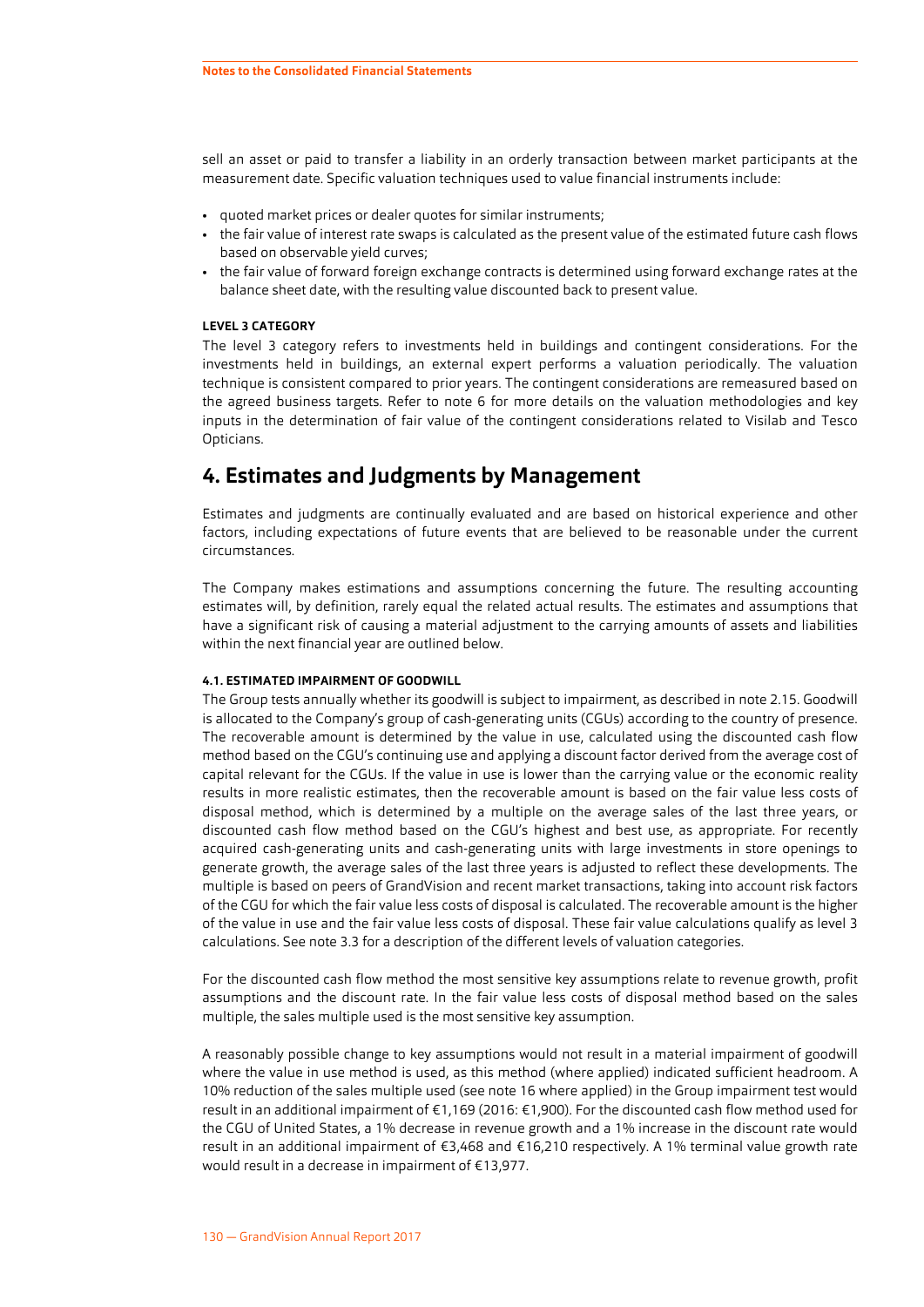#### **4.2. INTANGIBLE ASSETS**

When a company is acquired, the fair value of the intangible assets is determined. The determination of the value at the time of acquisition and estimated useful life is subject to uncertainty. Useful life is estimated using past experience and the useful life period, as is broadly accepted in the retail sector.

For the Company, common intangible assets identified during acquisition are trademarks and customer databases. The following assumptions are the most sensitive when estimating the value:

| Intangible Asset  | Key assumptions                                |
|-------------------|------------------------------------------------|
| Trademark         | Royalty rate, revenue growth and discount rate |
| Customer Database | Churn rate, EBITA growth and discount rate     |

#### **4.3. ESTIMATED IMPAIRMENT OF KEY MONEY**

The Group tests annually whether its non-amortized key money is subject to impairment as described in notes [2.14.2](#page-14-0) and [2.15](#page-15-0). The recoverable amount is the higher of the fair value less costs of disposal of the key money and the key money's value in use, which is calculated using the discounted cash flow method applying a discount factor derived from the weighted average cost of capital or the market value of the key money.

A reduction of the expected revenue growth to 0%, with all other factors used in calculating the value in use remaining unchanged, would lead to an additional impairment of €5,285 (2016: €4,783).

#### **4.4. INCOME TAXES**

The Company is subject to income taxes in numerous jurisdictions. Significant judgment is required in determining the total provision for income taxes. There are many transactions and calculations for which the ultimate tax determination is uncertain during the ordinary course of business. Certain uncertainties are caused by the many changes in international tax policies, in absence of available guidance and caselaw on those recent or newly enacted tax measures. The Group continuously monitors developments, where needed with the help of subject-matter experts, to correctly apply evolving interpretations.

The Company recognizes liabilities for anticipated tax audit issues based on estimates of whether additional taxes will be due. Where the final tax outcome of these matters is different from the amounts that were initially recorded, such differences will impact the current and deferred income tax assets and liabilities in the period for which such determination is made.

Carry forward losses are recognized as a deferred tax asset to the extent that sufficient taxable temporary differences are available or if it is likely that future taxable profits will be available against which losses can be set off. Judgment is involved to establish the extent to which expected future profits substantiate the recognition of a carry forward loss.

Given a reasonable change in the key assumptions used in determining total deferred tax assets and liabilities, there would be no material impact on the financial statements.

#### **4.5. CONSOLIDATION OF THE SYNOPTIK GROUP**

The Company's ownership interest in the Synoptik Group is 63.29%. The agreement between the Company and the partner is set up so that the partner has certain affirmative votes in order to protect the variable returns of their investment. Resulting from contractual arrangements between the Company and the partner on key operational, procurement and organizational activities, the Company has the ability to execute power over the relevant activities of Synoptik, which directly affects Synpotik's returns. Following this assessment, the Company concluded that it has control and the Synoptik Group is consolidated. At each reporting date this assessment is reconsidered.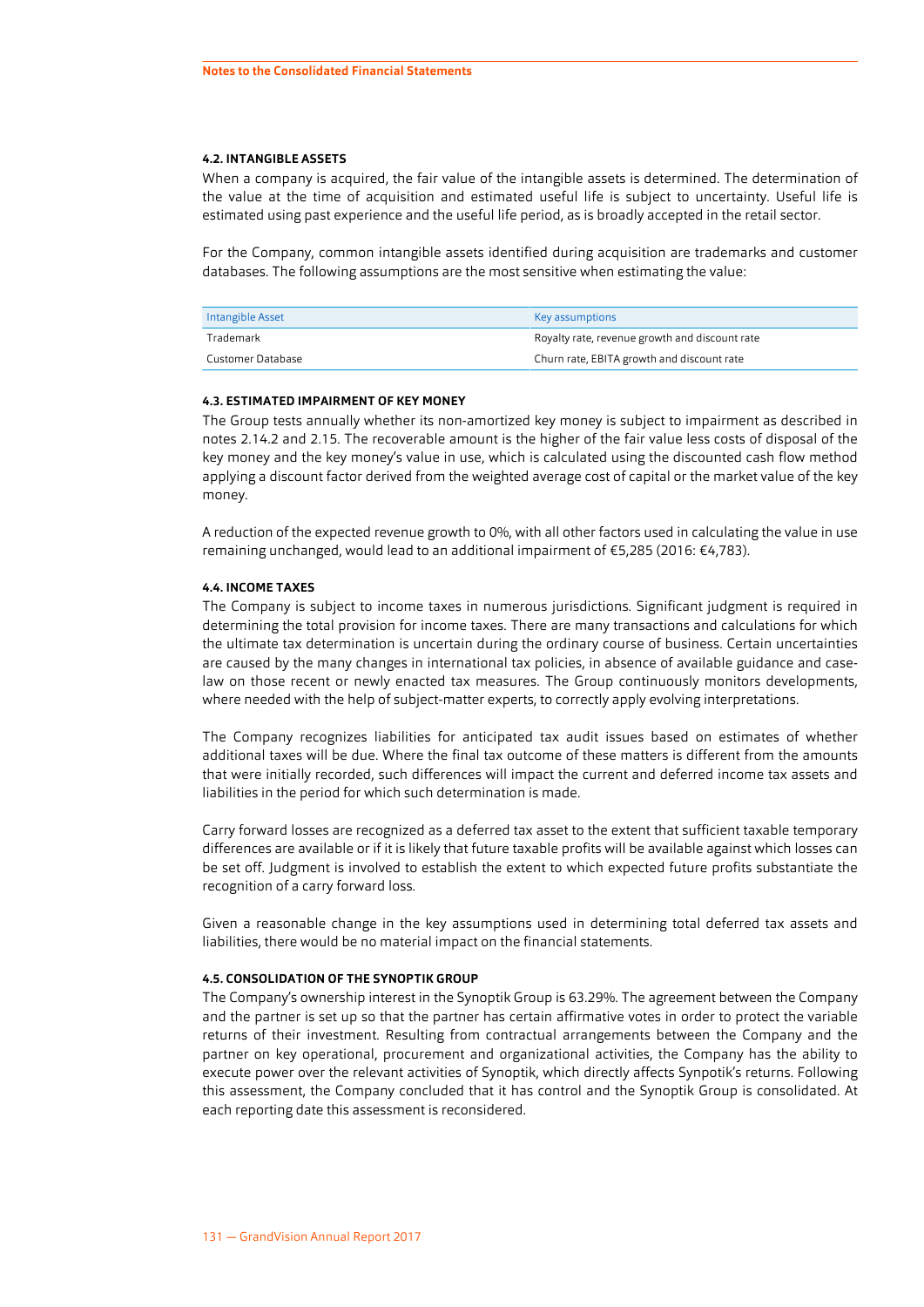#### <span id="page-28-0"></span>**4.6. PROVISIONS AND CONTINGENCIES**

The recognition of provisions requires estimates and judgment regarding the timing and the amount of outflow of resources. The main estimates relate to the probability ('more likely than not') of the outflow of resources. If the outflow of resources is 'more likely than not' a best estimate of the outflow is recognized. Otherwise, it is disclosed as a contingency.

If a provision is recognized, it is measured at the present value of the expenditures expected to be required to settle the obligation using a pre-tax rate that reflects current market assessments of the time value of money and the risks specific to the obligation. The expected expenditures are uncertain future cash flows for which management uses its knowledge, experience and judgment to determine if a corresponding provision should be recognized.

#### **4.7. POST-EMPLOYMENT BENEFITS**

The present value of the defined benefit pension obligations depends on a number of factors that are determined on an actuarial basis using a number of assumptions. The assumptions used in determining the net cost (income) for pensions are most sensitive for the discount rate. Any changes in these assumptions will impact the carrying amount of defined benefit pension obligations.

The Group determines the appropriate discount rate at year-end of each year. This is the interest rate that should be used to determine the present value of estimated future cash outflows expected to be required to settle the defined benefit pension obligations. In determining the appropriate discount rate, the Group considers the interest rates of high-quality corporate bonds with a duration and currency consistent with the term and currency of the related defined benefit pension obligation.

#### **5. Segments**

The Management Board forms the Group's chief operating decision-maker ('CODM'). Management has determined the operating segments based on the information reviewed by the CODM for the purposes of allocating resources and assessing performance.

The Group's business is organized and managed on a geographic basis and operates through three business segments: the G4, Other Europe and Americas & Asia. All geographic segments are involved in the optical retail industry, and there are no other significant product lines or sources of revenue for the Company.

There has been no aggregation of operating segments into reportable segments.

The Group's reportable segments are defined as follows:

- **G4**, consisting of the Netherlands & Belgium, the United Kingdom & Ireland, France & Luxembourg and Germany & Austria
- **Other Europe**, consisting of Bulgaria, Cyprus, the Czech Republic, Denmark, Estonia, Finland, Greece, Hungary, Italy, Norway, Poland, Portugal, Slovakia, Spain, Sweden and Switzerland
- **Americas & Asia**, consisting of Argentina, Brazil, Chile, China, Colombia, India, Mexico, Peru, Russia, Turkey, the United States and Uruguay

The most important measures assessed by the CODM and used to make decisions about resources to be allocated are total net revenue and adjusted EBITDA. Measures of assets and liabilities by segment are not reported to the CODM.

The following table presents total net revenue and adjusted EBITDA for the operating segments for 2017 and 2016. The adjusted EBITDA is defined as EBITDA excluding other reconciling items and exceptional non-recurring items. Non-recurring items are defined as significant items that are not included in the performance of the segments based on their exceptional nature. For 2017 these items mainly relate to some exceptional acquisition related costs, integration activities and software impairment*.* The non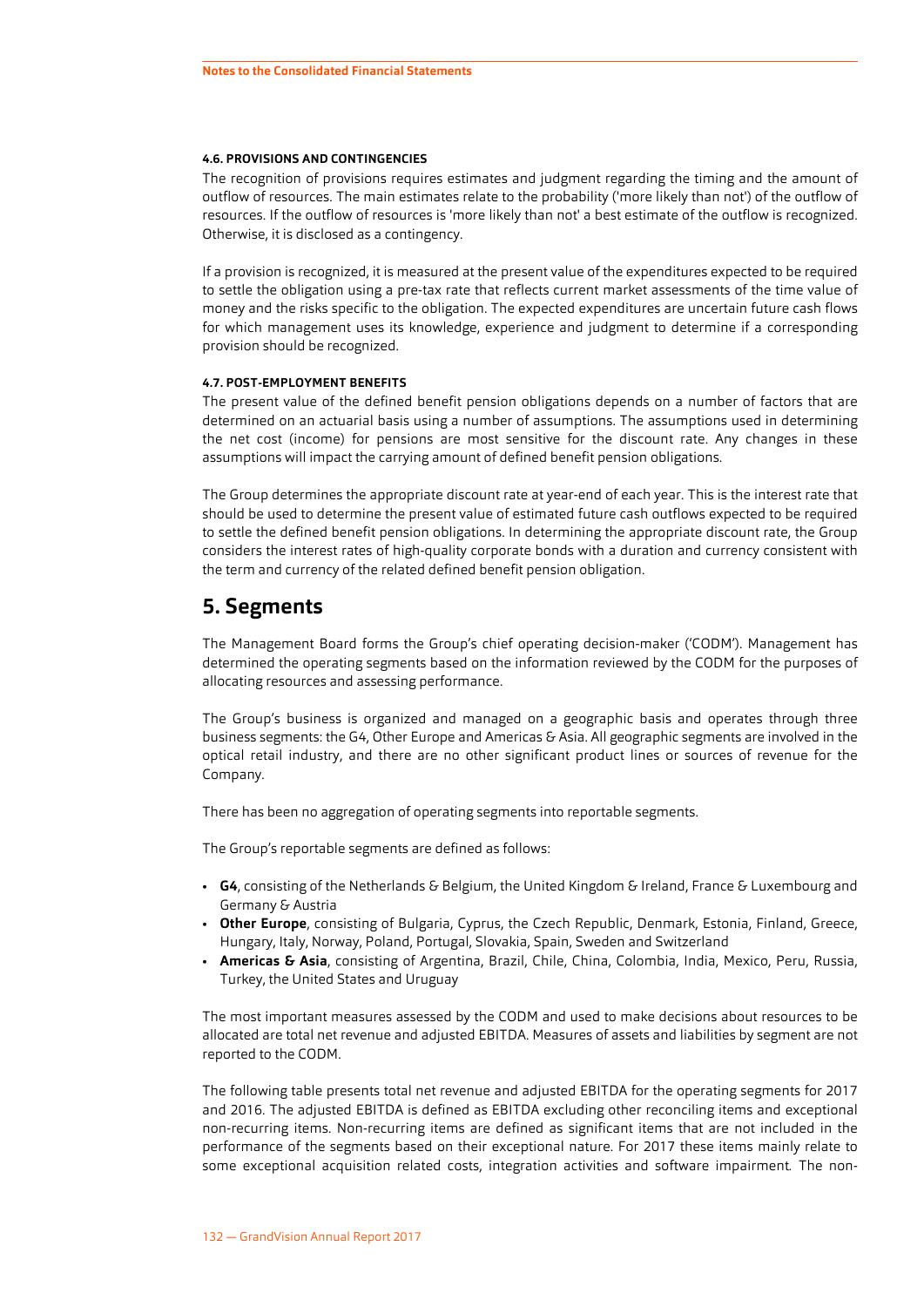recurring items in 2016 relate to acquisition costs for recently acquired businesses and integration costs following the merger of the Italian business. Further costs relate to legal and regulatory provisions as well as corrections related to prior years. A reconciliation from adjusted EBITDA to earnings before taxes is presented within each table below. Other reconciling items represent corporate costs that are not allocated to a specific segment.

| in thousands of EUR                           | G <sub>4</sub> | <b>Other Europe</b> | Americas &<br>Asia | Total      |
|-----------------------------------------------|----------------|---------------------|--------------------|------------|
| 2017                                          |                |                     |                    |            |
| Total net revenue                             | 1,980,726      | 990,188             | 478,943            | 3,449,857  |
| Adjusted EBITDA                               | 418,254        | 157,376             | 10,777             | 586,407    |
| Other reconciling items                       |                |                     |                    | $-34,895$  |
| <b>Total adjusted EBITDA</b>                  |                |                     |                    | 551,512    |
| Non-recurring items                           |                |                     |                    | $-17,475$  |
| Depreciation                                  |                |                     |                    | $-116,587$ |
| Amortization and impairments                  |                |                     |                    | $-90,672$  |
| <b>Operating income/loss</b>                  |                |                     |                    | 326,778    |
| Non-operating items:                          |                |                     |                    |            |
| Fair value gain on remeasurement of Associate |                |                     |                    | 37,949     |
| Net financial result                          |                |                     |                    | $-14,705$  |
| <b>Earnings before tax</b>                    |                |                     |                    | 350,022    |
|                                               |                |                     |                    |            |
| 2016                                          |                |                     |                    |            |
| Total net revenue                             | 1,969,474      | 906,614             | 439,989            | 3,316,077  |
| Adjusted EBITDA                               | 422,513        | 138,456             | 10,575             | 571,544    |
| Other reconciling items                       |                |                     |                    | $-34,396$  |
| <b>Total adjusted EBITDA</b>                  |                |                     |                    | 537,148    |
| Non-recurring items                           |                |                     |                    | $-15,614$  |
| Depreciation                                  |                |                     |                    | $-110,069$ |
| Amortization and impairments                  |                |                     |                    | $-53,323$  |
| <b>Operating income/loss</b>                  |                |                     |                    | 358,142    |
| Non-operating items:                          |                |                     |                    |            |
| Net financial result                          |                |                     |                    | $-10,414$  |
| <b>Earnings before tax</b>                    |                |                     |                    | 347,728    |

The breakdown of revenue from external customers by geographical area is shown as follows:

| in thousands of EUR | 2017      | 2016      |
|---------------------|-----------|-----------|
| France              | 596,549   | 600,725   |
| Germany             | 487,542   | 473,216   |
| United Kingdom      | 398,890   | 413,415   |
| Other countries     | 1,966,876 | 1,828,721 |
|                     | 3,449,857 | 3,316,077 |

Revenue in the Netherlands, the Group's country of domicile, is €252,501 (2016: €247,535). There are no customers that comprise 10% or more of revenue in any year presented.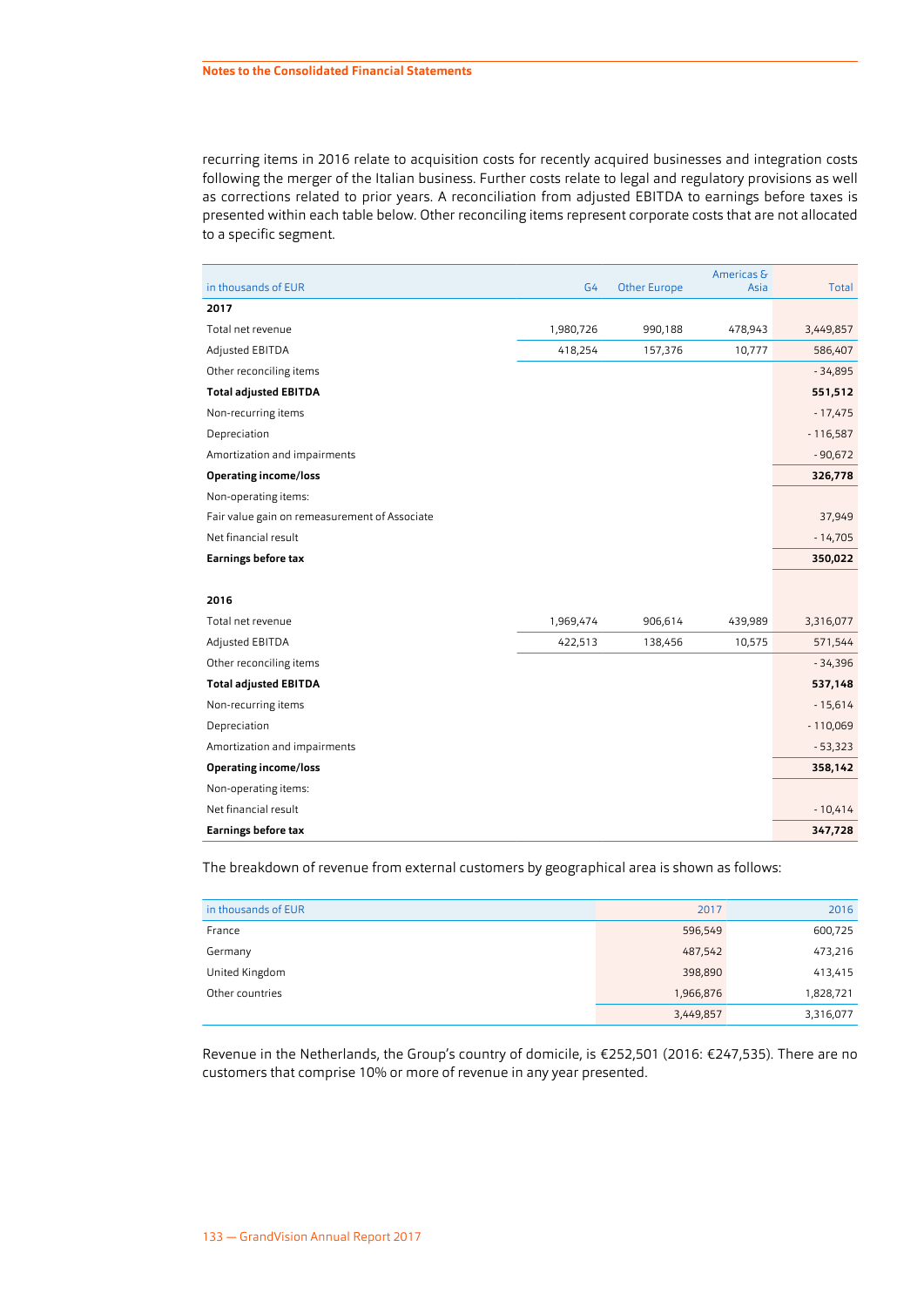<span id="page-30-0"></span>The breakdown of non-current assets by geographical area is shown as follows:

| in thousands of EUR | 31 December 2017 | 31 December 2016 |
|---------------------|------------------|------------------|
|                     |                  |                  |
| The Netherlands     | 104,052          | 100,474          |
| France              | 498,160          | 491,938          |
| United Kingdom      | 274,728          | 202,779          |
| Other countries     | 1,311,467        | 1,187,969        |
|                     | 2,188,407        | 1,983,160        |

The non-current assets by geographical area are disclosed based on the location of the assets. This disclosure includes all non-current assets except financial instruments and deferred tax assets.

# **6. Acquisitions of Subsidiaries, Associates and Non-Controlling Interests**

*The following acquisitions and adjustments to the purchase price allocation were done in 2017.*

#### *Visilab S.A.*

In October 2017 the Group increased its shareholding in Visilab S.A., from 30% to 60%. Before the transaction, Visilab S.A. was an associate of GrandVision. As part of this agreement, the parties have agreed that GrandVision's shareholding will increase, in two steps, to 79% in 2019. At acquisition date, Visilab S.A. had two chains named Visilab and Kochoptik, that operate in total 98 stores throughout Switzerland. With this acquisition the Group is broadening its footprint in Europe. The Company paid €67,136 (CHF 76,899) in cash and recognized a total contingent consideration to the value of €37,922 (CHF 43,846) relating to its obligation to increase its shareholding by a further 19% in two steps in 2018 and 2019.

This contingent consideration has been included in Trade and Other Payables (note [33](#page-61-0)) and Other Non-Current Liabilities (note [31](#page-60-0)) respectively. The contingent consideration is calculated using an EBITDA multiple based on the Group's best estimate of the achievement of agreed business targets by Visilab S.A., adjusted for the time value of money.

Based on the initial purchase price allocation an amount of €104,853 (CHF 121,232) is identified as provisional goodwill and represents the future synergies, workforce and expected growth and profitability of the business. The purchase price allocation has been largely completed. Visilab forms part of the Other Europe segment.

Included in the Income Statement is a gain on remeasuring the Group's previously held equity interest (Associate) in Visilab S.A. to fair value at acquisition date of €37.9 million.

For the non-controlling interests in Visilab S.A., the Group elected to recognize the non-controlling interests at its proportionate share of the fair value of the acquired net identifiable assets.

#### *Tesco Opticians*

In the G4 segment, the Group acquired Tesco Opticians in December 2017 through its United Kingdom business, Vision Express. The acquisition incorporates Tesco Opticians' network of 209 optical stores across the United Kingdom and Ireland. With this acquisition the Group further strengthened its market position in the United Kingdom. The Group paid €61,802 (GBP 55,236) in cash for the acquisition of the assets consisting mainly of the customer database and a right to open additional optical stores in the Tesco store network. In addition, the Group recognized contingent consideration to the value of €5,595 (GBP 5,000), relating to its obligation to pay an additional amount in 2018 based on the achievement of agreed business targets.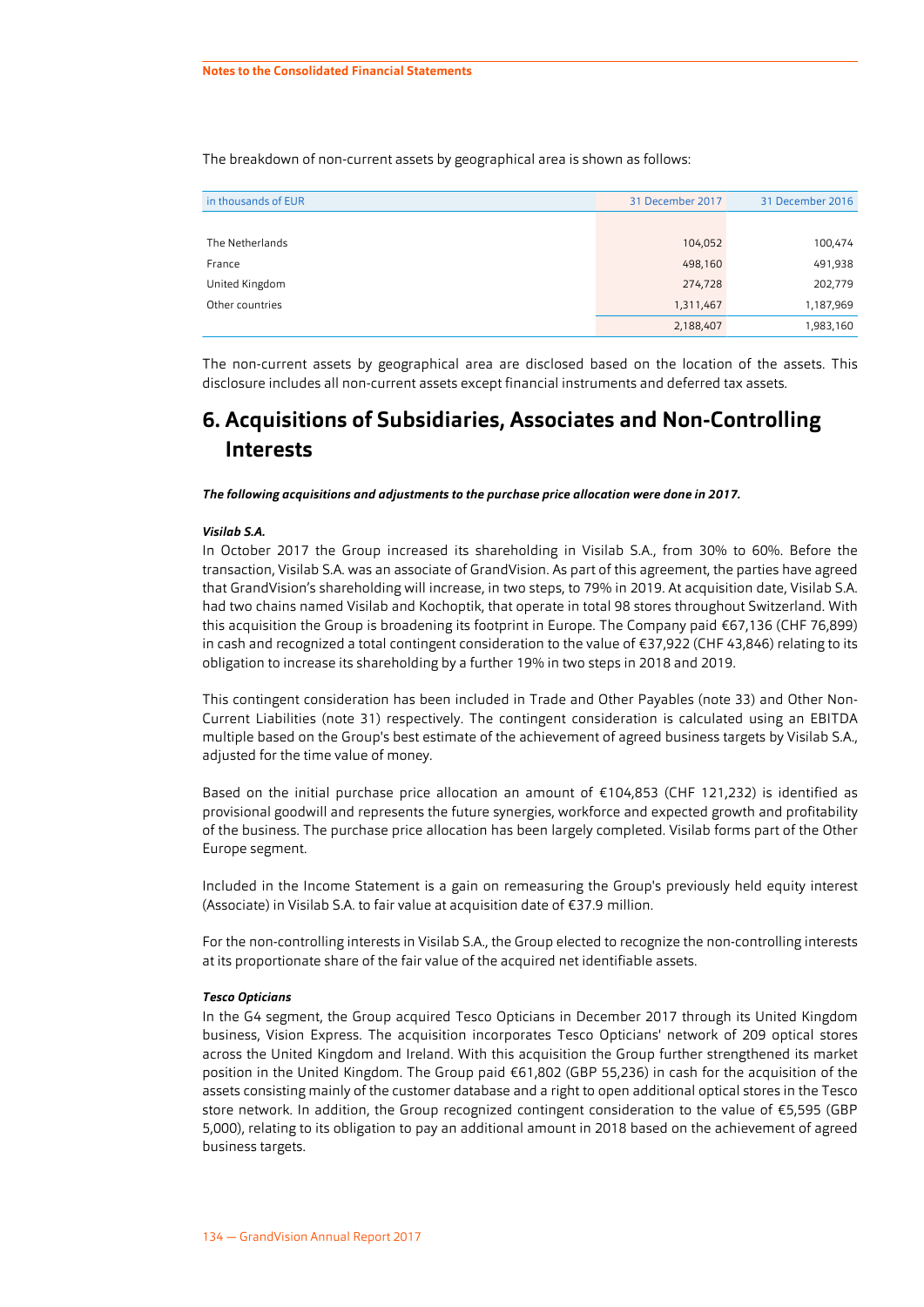This contingent consideration has been included in Trade and Other Payables (note [33](#page-61-0)). The contingent consideration is based on the Group's best estimate of the achievement of agreed business targets, adjusted for the time value of money.

Based on the initial purchase price allocation an amount of €11,354 (GBP 10,148) was identified as provisional goodwill. The goodwill is attributable to the workforce and expected synergies following the integration of the acquired business into our existing organization. The purchase price allocation has been largely completed.

#### *Store and chain acquisitions*

During 2017 the Group acquired 21 stores in the segments G4 and Other Europe. With these acquisitions the Group further strengthened its market position within the respective regions. After the initial allocation of the consideration transferred for the acquisitions of the assets, liabilities and contingent liabilities in 2017, an amount of €2,893 was identified as provisional goodwill. The goodwill is attributable to the expected synergies following the integration of the acquired businesses into our existing organization. The goodwill mainly comprises the skilled employees and the locations of the acquired stores and chain, which cannot be recognized as separately identifiable assets.

#### *Adjustments to purchase price allocation*

In 2017 the Group finalized the purchase price allocation for Optica Lux in Uruguay, the small points of sale acquired from Walmart Mexico and other acquisitions done in 2016. This did not result in a change in the value of recognized goodwill.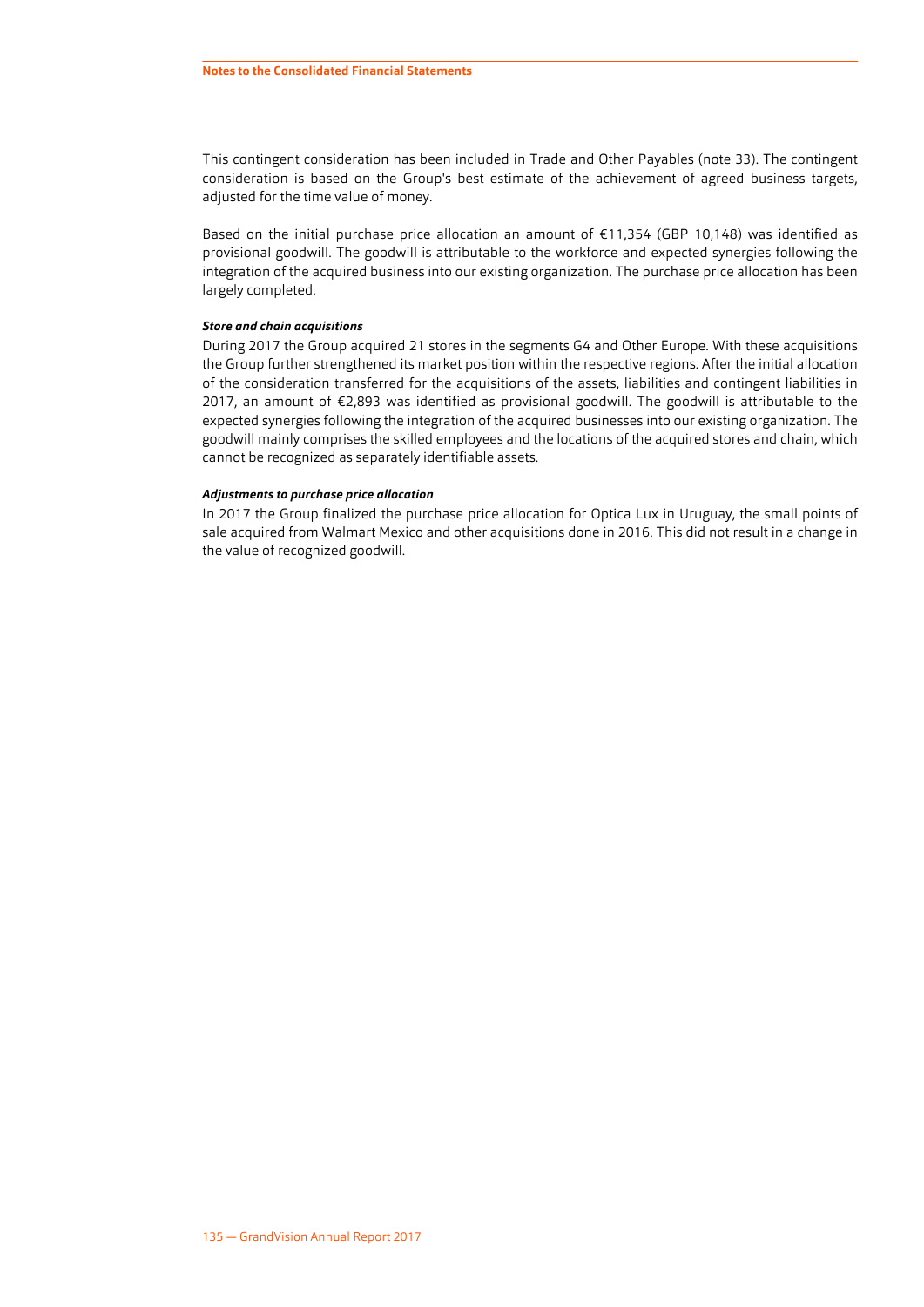|                                                                         |              |           | Tesco            | Store, chain<br>acquisitions and<br>adjustments to<br>purchase price |            |
|-------------------------------------------------------------------------|--------------|-----------|------------------|----------------------------------------------------------------------|------------|
| in thousands of EUR                                                     | <b>Notes</b> | Visilab   | <b>Opticians</b> | allocation                                                           | Total      |
| Property, plant and equipment                                           | 13           | 23,848    | 299              | 672                                                                  | 24,819     |
| Other intangibles assets                                                | 15           | 95,651    | 67,909           | 3,105                                                                | 166,665    |
| Deferred income tax assets                                              | 27           | 6,525     |                  | 8                                                                    | 6,533      |
| Investments in Associates                                               | 18           | 233       |                  |                                                                      | 233        |
| Other non-current assets                                                |              | 1,236     |                  |                                                                      | 1,236      |
| Inventories                                                             |              | 13,729    | 853              | 389                                                                  | 14,971     |
| Trade and other receivables                                             |              | 6,753     |                  | 102                                                                  | 6,855      |
| Cash and cash equivalents                                               |              | 3,794     |                  | 35                                                                   | 3,829      |
| Deferred income tax liabilities                                         | 27           | $-21,705$ | $-9,782$         | $-309$                                                               | $-31,796$  |
| Other non-current liabilities                                           |              | $-1,713$  |                  |                                                                      | $-1,713$   |
| Retirement benefit obligations                                          | 28           | $-23,887$ |                  |                                                                      | $-23,887$  |
| Non-controlling interest                                                |              | $-368$    |                  |                                                                      | $-368$     |
| Non-current borrowings                                                  | 26           | $-321$    |                  |                                                                      | $-321$     |
| Trade and other payables                                                |              | $-20,506$ | $-3,236$         | $-121$                                                               | $-23,863$  |
| Current income tax liabilities                                          |              | $-2,151$  |                  |                                                                      | $-2,151$   |
| Current borrowings                                                      | 26           | $-12,974$ |                  |                                                                      | $-12,974$  |
| Total identifiable net assets and liabilities at fair<br>value          |              | 68,144    | 56,043           | 3,881                                                                | 128,068    |
| Consideration paid in cash and cash equivalents                         |              | 67,136    | 61,802           | 6,774                                                                | 135,712    |
| Cash and cash equivalents and bank overdrafts at<br>acquired subsidiary |              | $-3,794$  |                  | $-35$                                                                | $-3,829$   |
| Outflow of cash and cash equivalents net of cash<br>acquired            |              | 63,342    | 61,802           | 6,739                                                                | 131,883    |
| Consideration paid in cash and cash equivalents                         |              | 67,136    | 61,802           | 6,774                                                                | 135,712    |
| Consideration to be transferred                                         |              | 37,922    | 5,595            |                                                                      | 43,517     |
| Total consideration transferred or to be<br>transferred                 |              | 105,058   | 67,397           | 6,774                                                                | 179,229    |
| Fair value of previously held equity interest                           |              | 53,629    |                  |                                                                      | 53,629     |
| Non-controlling interests at fair value                                 |              | 14,310    |                  |                                                                      | 14,310     |
| Minus: Identifiable net assets and liabilities at fair<br>value         |              | $-68,144$ | - 56,043         | $-3,881$                                                             | $-128,068$ |
| Goodwill                                                                |              | 104,853   | 11,354           | 2,893                                                                | 119,100    |

Goodwill related to the acquisiton of Visilab to the amount of €2,528 is deductible for tax purposes.

The acquisitions in 2017 contributed the following in revenue and net result for the Group:

| in thousands of EUR | Visilab | Tesco<br><b>Opticians</b> | Store and chain<br>acquisitions | Total  |
|---------------------|---------|---------------------------|---------------------------------|--------|
| Revenue             | 43.078  | 5.551                     | 3,824                           | 52,453 |
| Net result          | 7.340   | $-2.205$                  | 411                             | 5,546  |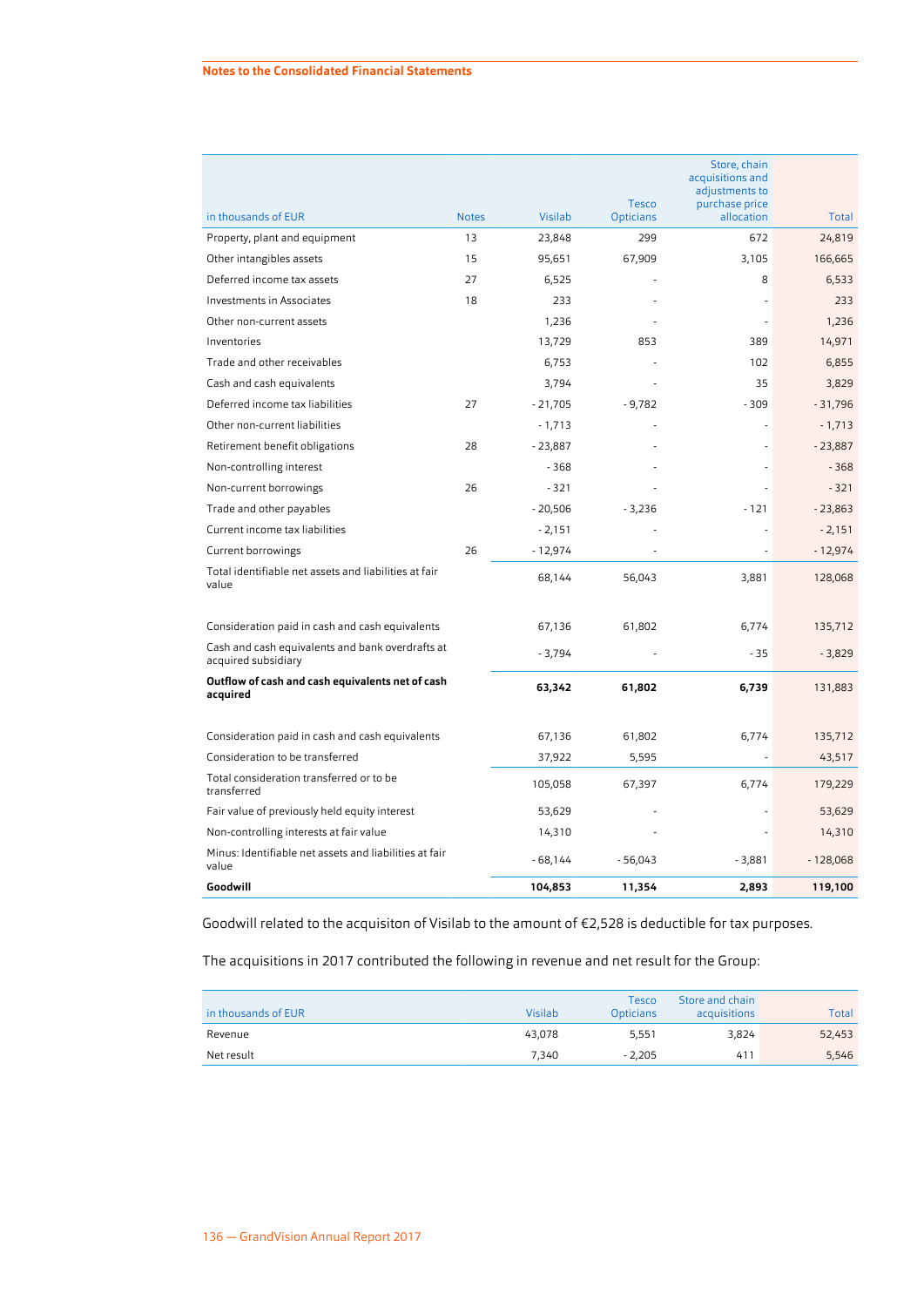<span id="page-33-0"></span>Had the acquisitions in 2017 been consolidated for the full year, revenue and net result would be:

| in thousands of EUR | Visilab | Tesco<br><b>Opticians</b> | Store and chain<br>acquisitions | Total   |
|---------------------|---------|---------------------------|---------------------------------|---------|
| Revenue             | 152.467 | 100.007                   | 7.162                           | 259,636 |
| Net result          | 18.082  | 191                       | 614                             | 18,887  |

Aquisitions costs for the above acquisitions amount to €2,226 and are included in the general and administrative costs in the Income Statement.

### **7. Revenue**

The Group's revenue can be specified as follows:

| in thousands of EUR                   | 2017      | 2016      |
|---------------------------------------|-----------|-----------|
| Own store sales                       | 3,203,419 | 3,086,468 |
| Merchandise revenue                   | 160,873   | 134,967   |
| Franchise royalties and contributions | 68,803    | 69,037    |
| Other revenues                        | 16,762    | 25,605    |
|                                       | 3,449,857 | 3,316,077 |

# **8. Cost of Sales and Directly Related Costs**

The following costs have been included in the operating result:

| in thousands of EUR          | <b>Notes</b> | 2017      | 2016      |
|------------------------------|--------------|-----------|-----------|
| Direct materials             |              | 792,680   | 772,508   |
| Employee costs               |              | 1,162,720 | 1,100,583 |
| Occupancy costs              |              | 498.079   | 479,990   |
| Marketing & publicity costs  |              | 177,952   | 162,798   |
| Depreciation and impairments | 13           | 117,055   | 110,069   |
| Amortization and impairments | 14,15        | 92,606    | 53,323    |
| Distribution costs           |              | 65,809    | 68,472    |
| Other costs                  |              | 218,110   | 214,043   |
|                              |              | 3,125,011 | 2,961,786 |

Occupancy costs include fixed and variable rent for stores, offices and other buildings under operating lease contracts of €398,566 (2016: €396,585).

The employee costs can be specified as follows:

| in thousands of EUR                        | <b>Notes</b> | 2017      | 2016      |
|--------------------------------------------|--------------|-----------|-----------|
| Salaries & wages                           |              | 830,338   | 782,743   |
| Social security                            |              | 175,617   | 169,501   |
| Pension costs - Defined benefit plans      | 28           | 4,434     | 3,520     |
| Pension costs - Defined contribution plans |              | 16,902    | 15,686    |
| Share-based payments                       | 30           | 11,274    | 15,303    |
| Other employee-related costs               |              | 124,155   | 113,830   |
|                                            |              | 1,162,720 | 1,100,583 |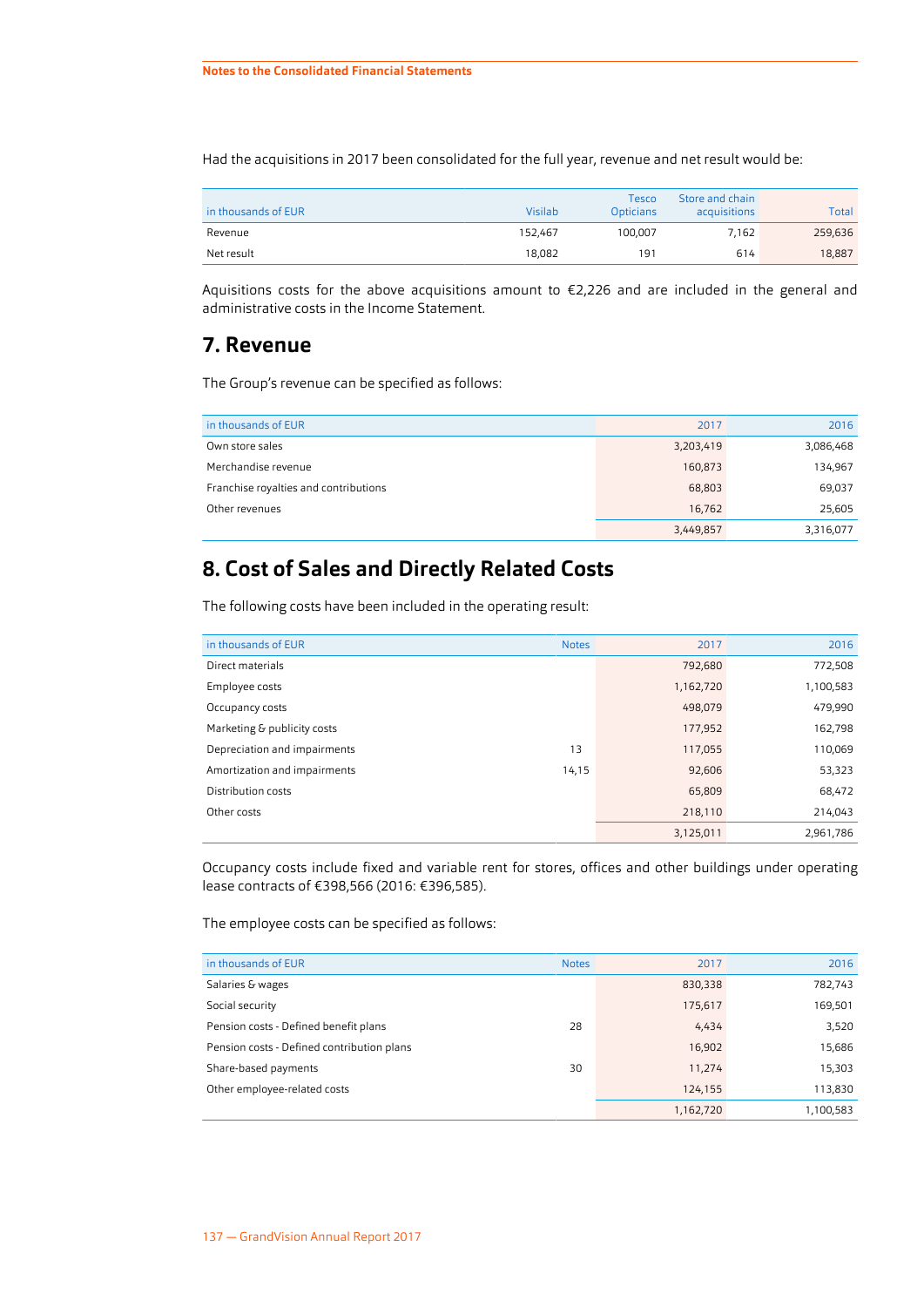<span id="page-34-0"></span>The average number of employees within the Group during 2017 (excluding the associates and joint ventures) in full-time equivalents was 31,802 (2016: 28,766). The increase in 2017 mainly relates to the acquisitions of Visilab and Tesco Opticians.

# **9. Share of Result of Associates and Joint Ventures**

| in thousands of EUR                                                                      | 2017   | 2016  |
|------------------------------------------------------------------------------------------|--------|-------|
| Visilab S.A.                                                                             | 2,881  | 4.673 |
| Reliance-Vision Express Private Ltd and Reliance-GrandVision India Supply<br>Private Ltd | $-949$ | - 822 |
|                                                                                          | 1,932  | 3,851 |

In October 2017, GrandVision increased its shareholding and obtained control of Visilab, which resulted in Visilab becoming a subsidiary of GrandVision. Refer to note [6](#page-30-0) for more details. In 2017, the Group's share of result of Visilab mainly represents the amount until the acquisition date.

# **10. Finance Income and Costs**

| in thousands of EUR              | 2017      | 2016      |
|----------------------------------|-----------|-----------|
| <b>Finance costs</b>             |           |           |
| - Bank borrowings                | $-6,256$  | $-10,108$ |
| - Result on interest derivatives | $-2,276$  | $-2,652$  |
| - Commitment and utilization fee | $-1,551$  | $-2,587$  |
| - Other                          | $-6,218$  | $-3,146$  |
| Total finance costs              | $-16,301$ | $-18,493$ |
| <b>Finance income</b>            |           |           |
| - Interest income                | 3,102     | 7,935     |
| - Interest loans to management   | 121       | 344       |
| - Interest deposits              | 772       | 585       |
| Total finance income             | 3,995     | 8,864     |
| Net foreign exchange results     | $-2,399$  | $-785$    |
| <b>Net financial result</b>      | $-14,705$ | $-10,414$ |

Finance costs from bank borrowings and interest income include, respectively, the cost and income related to balances held in the Group's cash pool.

There has not been any ineffectiveness on the cash flow hedges in 2017 and 2016.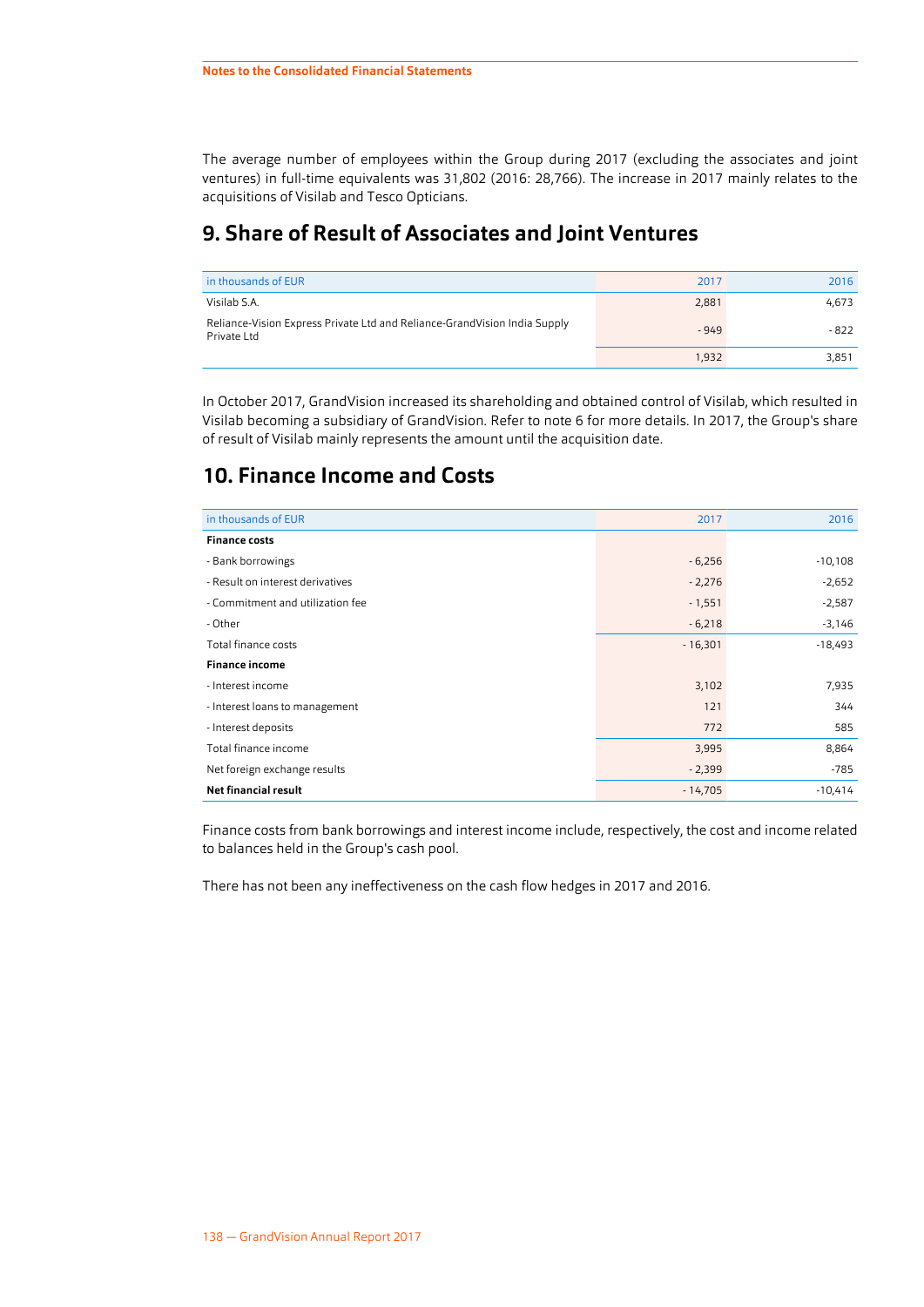# <span id="page-35-0"></span>**11. Income Tax**

| in thousands of EUR        | 2017      | 2016      |
|----------------------------|-----------|-----------|
| Current income tax         | 120,606   | 111,307   |
| Deferred income tax        | $-19.551$ | $-15,532$ |
| Charge in Income Statement | 101.055   | 95,775    |

The reconciliation between the computed weighted average rate of income tax expense, which is generally applicable to GrandVision companies, and the actual rate of taxation is as follows:

| in thousands of EUR                                      | 2017     | $\frac{0}{0}$ | 2016     | $\frac{9}{6}$ |
|----------------------------------------------------------|----------|---------------|----------|---------------|
| Result before tax                                        | 350,022  | 100.0%        | 347,728  | 100.0%        |
| Computed weighted average tax rate                       | 96,715   | 27.6%         | 94,639   | 27.2%         |
| (Exempt income)/expenses not deductible for tax purposes | $-412$   | $-0.1%$       | 6,845    | 2.0%          |
| Incentive tax credits                                    | $-9,089$ | $-2.6%$       | $-8,911$ | $-2.6%$       |
| Effect of (de)recognition of tax losses                  | 23,651   | 6.8%          | 9,152    | 2.6%          |
| Changes in tax rate                                      | $-5,754$ | $-1.6%$       | $-7,122$ | $-2.0%$       |
| (Over)/Under provided in prior years                     | $-4,056$ | $-1.2%$       | 1.172    | 0.3%          |
| Tax charge                                               | 101.055  | 28.9%         | 95.775   | 27.5%         |

The weighted average applicable tax rate amounts to 27.6% (2016: 27.2%). The effective tax rate for the Group is 28.9% (2016: 27.5%).

The changes in tax rate in 2017 relate mainly to France, the United Kingdom and Colombia. The changes in tax rate in 2016 were mainly in France.

# **12. Earnings per Share**

Earnings per share is calculated by dividing the result for the year attributable to equity holders of the Company by the weighted average number of ordinary shares outstanding during the year.

| in thousands of EUR (unless stated otherwise)                    | 2017        | 2016        |
|------------------------------------------------------------------|-------------|-------------|
| Result for the year attributable to equity holders of the parent | 227,929     | 231,360     |
| Average number of outstanding ordinary shares                    | 253,285,780 | 252,623,738 |
| Diluted average number of outstanding ordinary shares            | 254,311,910 | 254,367,168 |
| Earnings per share, basic (in EUR per share)                     | 0.90        | 0.92        |
| Earnings per share, diluted (in EUR per share)                   | 0.90        | 0.91        |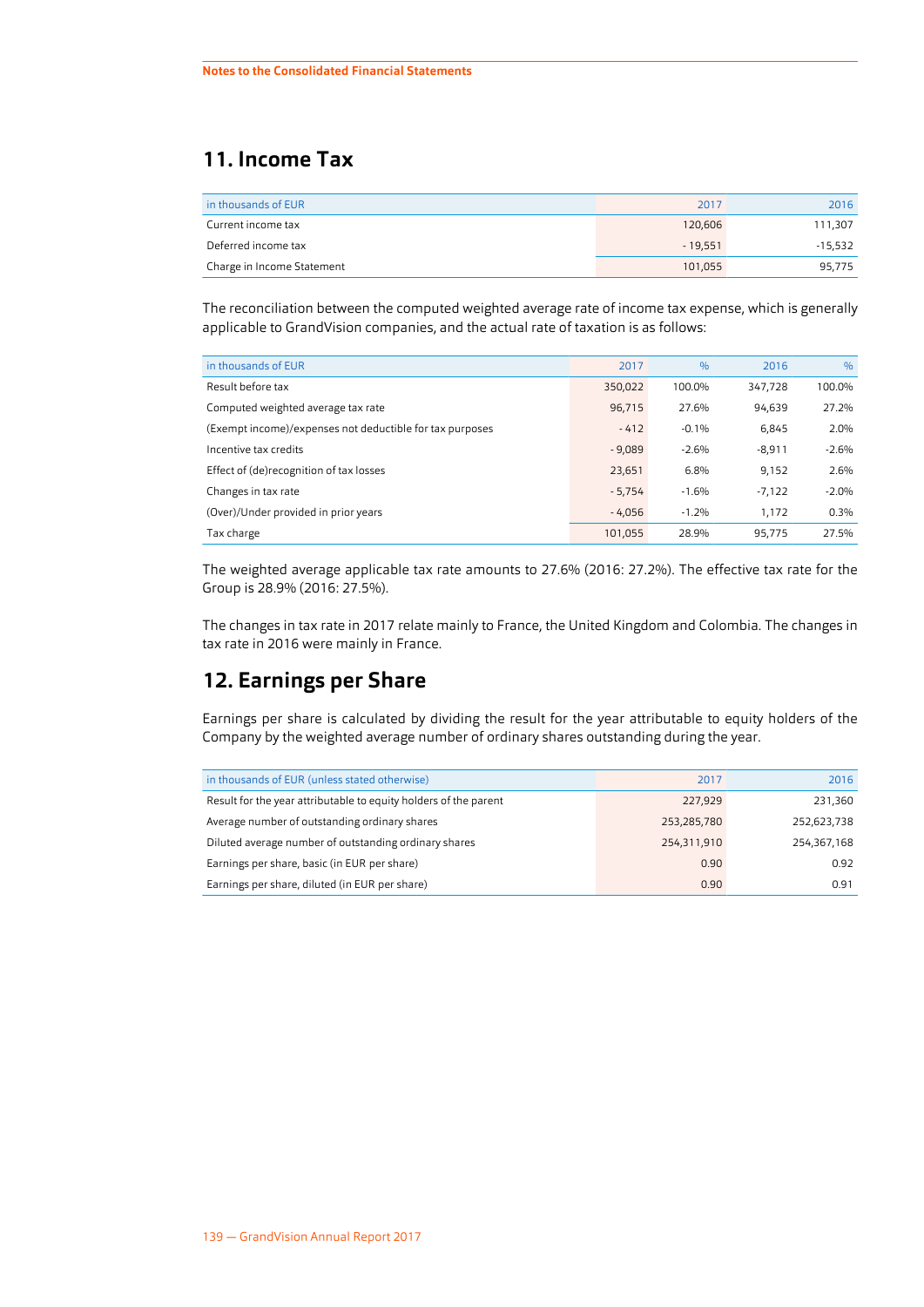## <span id="page-36-0"></span>**13. Property, Plant and Equipment**

|                                         |              | <b>Buildings and</b><br>leasehold | Machinery and | <b>Furniture and</b> |              |
|-----------------------------------------|--------------|-----------------------------------|---------------|----------------------|--------------|
| in thousands of EUR                     | <b>Notes</b> | improvements                      | equipment     | vehicles             | <b>Total</b> |
| At 1 January 2016                       |              |                                   |               |                      |              |
| Cost                                    |              | 516,903                           | 552,036       | 358,287              | 1,427,226    |
| Accumulated depreciation and impairment |              | $-311,280$                        | $-423,135$    | $-261,499$           | $-995,914$   |
| Carrying amount                         |              | 205,623                           | 128,901       | 96,788               | 431,312      |
| <b>Movements in 2016</b>                |              |                                   |               |                      |              |
| Acquisitions                            |              | 125                               | 1,434         | $-57$                | 1,502        |
| Additions                               |              | 61,777                            | 39,055        | 39,146               | 139,978      |
| Disposals / retirements                 |              | $-2,512$                          | $-2,444$      | $-2,349$             | $-7,305$     |
| Depreciation charge                     | 8            | $-41,673$                         | $-39,571$     | $-28,825$            | $-110,069$   |
| Impairment                              |              |                                   | $-39$         | $-159$               | $-198$       |
| Reclassification                        |              | 179                               | $-5,566$      | 5,144                | $-243$       |
| Exchange differences                    |              | $-5,989$                          | $-3,553$      | $-1,615$             | $-11,157$    |
| At 31 December 2016                     |              | 217,530                           | 118,217       | 108,073              | 443,820      |
|                                         |              |                                   |               |                      |              |
| At 1 January 2017                       |              |                                   |               |                      |              |
| Cost                                    |              | 516,478                           | 491,483       | 385,332              | 1,393,293    |
| Accumulated depreciation and impairment |              | $-298,948$                        | -373,266      | $-277,259$           | $-949,473$   |
| Carrying amount                         |              | 217,530                           | 118,217       | 108,073              | 443,820      |
| <b>Movements in 2017</b>                |              |                                   |               |                      |              |
| Acquisitions                            | 6            | 15,353                            | 8,412         | 1,054                | 24,819       |
| Additions                               |              | 75,872                            | 47,281        | 32,072               | 155,225      |
| Disposals / retirements                 |              | $-2,792$                          | $-1,327$      | $-1,378$             | $-5,497$     |
| Depreciation charge                     | 8            | $-47,379$                         | $-37,311$     | $-31,897$            | $-116,587$   |
| Impairment                              |              | $-468$                            |               |                      | $-468$       |
| Reclassification                        |              | $-1,052$                          | $-2,178$      | 3,147                | $-83$        |
| Exchange differences                    |              | $-6,657$                          | $-3,775$      | $-2,218$             | $-12,650$    |
| At 31 December 2017                     |              | 250,407                           | 129,319       | 108,853              | 488,579      |
| Cost                                    |              | 586,736                           | 501,447       | 397,930              | 1,486,113    |
| Accumulated depreciation and impairment |              | $-336,329$                        | $-372,128$    | $-289,077$           | $-997,534$   |
| Carrying amount                         |              | 250,407                           | 129,319       | 108,853              | 488,579      |

Leased assets where the Group is a lessee under a financial lease, are included under machinery and equipment and furniture and vehicles. The carrying amount of leased assets is €1,133 (2016: €2,046).

The impairment loss in 2017 represents the write-down of certain leasehold improvements in the Americas & Asia segment (2016: furniture and fixtures in Other Europe segment). This was recognized in the Income Statement within general and administrative costs.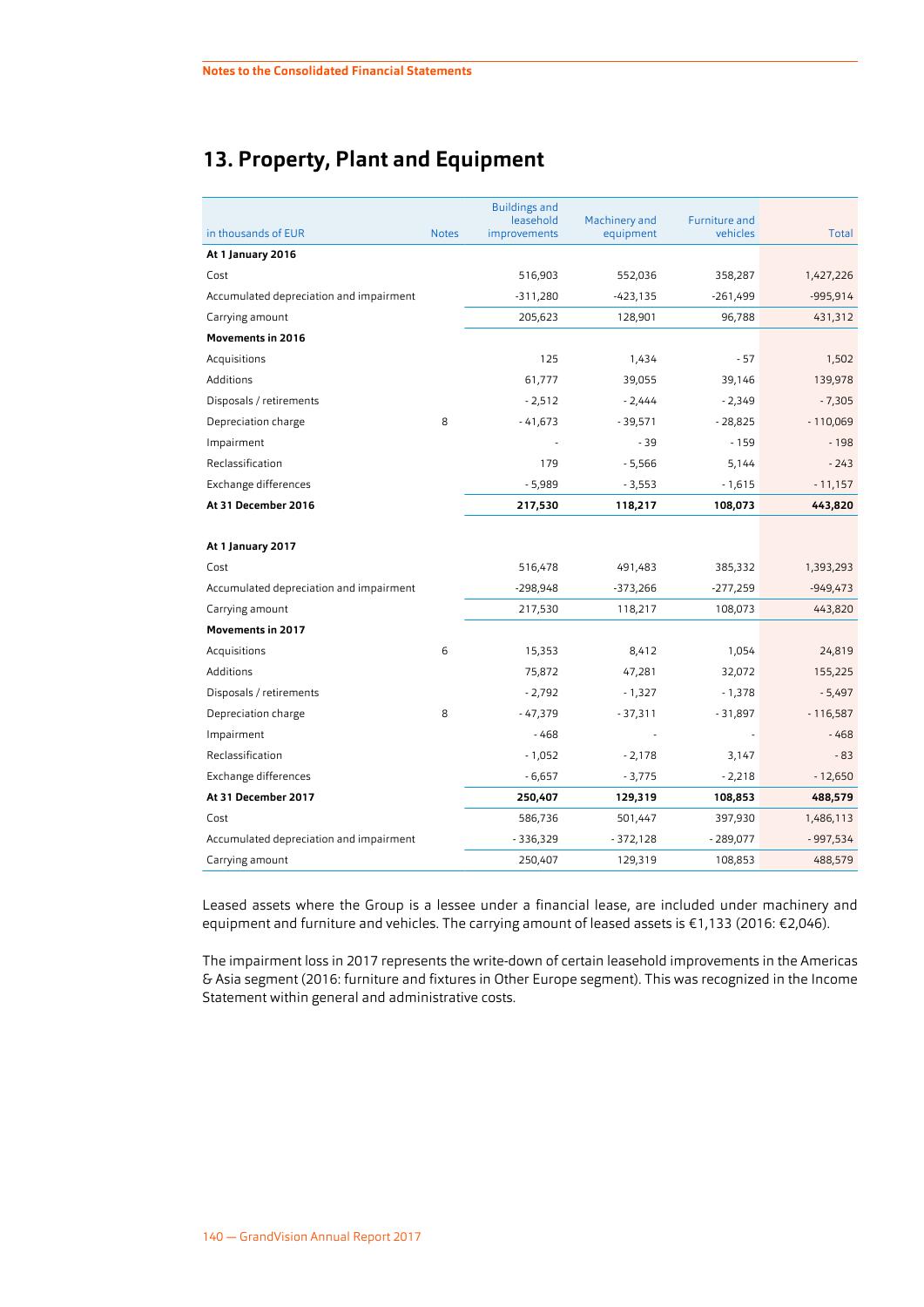## <span id="page-37-0"></span>**14. Goodwill**

| in thousands of EUR                     | <b>Notes</b> | 2017                     | 2016      |
|-----------------------------------------|--------------|--------------------------|-----------|
| At 1 January                            |              | 1,012,059                | 1,025,213 |
| Acquisitions                            | 6            | 119,100                  | 7,597     |
| Adjustment to purchase price allocation |              | $\overline{\phantom{a}}$ | $-3,647$  |
| Impairment                              |              | $-38,045$                | $-2,324$  |
| Reclassification                        |              | 2,179                    | $-118$    |
| Exchange differences                    |              | $-29,826$                | $-14,662$ |
| At 31 December                          |              | 1,065,467                | 1,012,059 |
|                                         |              |                          |           |
| Costs                                   |              | 1,141,205                | 1,053,233 |
| Accumulated impairment                  |              | $-75,738$                | $-41,174$ |
| Carrying amount                         |              | 1,065,467                | 1,012,059 |

In 2017, the acquisitions mainly relate to Visilab and Tesco Opticians. Refer to note [6](#page-30-0) for more details. The increase in exchange differences is mainly due to the weakening of the US Dollar.

In 2017, the carrying amount of the CGU United States, has been reduced to its recoverable amount of €107,134 through recognition of an impairment loss against goodwill of €37,846. This mainly resulted from continued investments in the growth platform and longer than expected organizational rebuild including the recently completed management restructuring, delaying the improvement of profitability of the US business. The CGU of the United States operates in the Americas & Asia segment. The recoverable amount was determined by fair value less costs of disposal method using the discounted cash flow method based on its highest and best use and a discount rate of 8.72%. For details on sensitivity analysis for the key assumptions refer to note [4.1](#page-26-0).

The impairment charge in 2016 related to an impairment in Peru and Argentina, which operate in the Americas & Asia segment.

The impairment charges are included in the general and administrative costs in the Income Statement.

The table below shows goodwill per segment:

| in thousands of EUR | 31 December 2017 | 31 December 2016 |
|---------------------|------------------|------------------|
| G4                  | 422,812          | 410,970          |
| Other Europe        | 480,583          | 379,634          |
| Americas & Asia     | 162,072          | 221,455          |
|                     | 1,065,467        | 1,012,059        |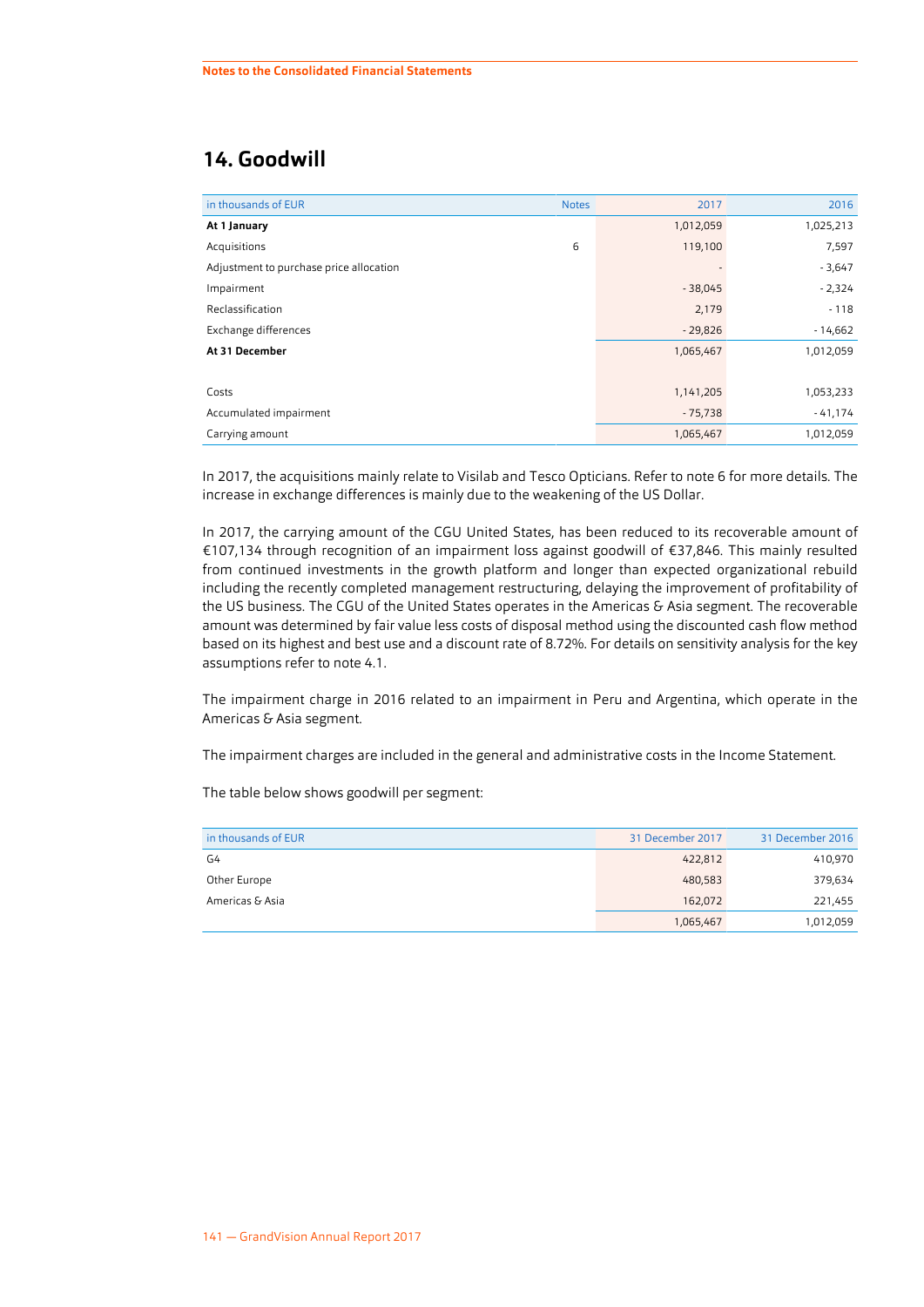## <span id="page-38-0"></span>**15. Other Intangible Assets**

| in thousands of EUR                        | <b>Notes</b> | Key money                | Customer<br>databases | <b>Trademarks</b> | Software   | Other     | Total      |
|--------------------------------------------|--------------|--------------------------|-----------------------|-------------------|------------|-----------|------------|
| At 1 January 2016                          |              |                          |                       |                   |            |           |            |
| Cost                                       |              | 218,061                  | 47,780                | 277,927           | 172,762    | 43,653    | 760,183    |
| Accumulated amortization and<br>impairment |              | $-9,374$                 | $-10,517$             | $-134,195$        | $-117,266$ | $-34,413$ | $-305,765$ |
| Carrying amount                            |              | 208,687                  | 37,263                | 143,732           | 55,496     | 9,240     | 454,418    |
| <b>Movements in 2016</b>                   |              |                          |                       |                   |            |           |            |
| Acquisitions                               |              | 1,904                    | 3,153                 | 699               | 11         | 1,334     | 7,101      |
| Adjustment to purchase price<br>allocation |              |                          | 5,362                 | $-2,259$          |            |           | 3,103      |
| Additions                                  |              | 1,672                    | 553                   | 8                 | 33,389     | 313       | 35,935     |
| Disposals                                  |              | $-657$                   | $-56$                 |                   | $-1,367$   | $-13$     | $-2,093$   |
| Amortization charge                        | 8            | $\overline{\phantom{a}}$ | $-7,385$              | $-18,198$         | $-16,778$  | $-3,728$  | $-46,089$  |
| Impairment                                 | 8            | $-1,860$                 | ÷                     | $-3,050$          |            |           | $-4,910$   |
| Reclassification                           |              | ÷,                       | 59                    |                   | 275        | 30        | 364        |
| Exchange differences                       |              | 1,539                    | $-630$                | $-2,363$          | $-293$     | - 437     | $-2,184$   |
| At 31 December 2016                        |              | 211,285                  | 38,319                | 118,569           | 70,733     | 6,739     | 445,645    |
| At 1 January 2017                          |              |                          |                       |                   |            |           |            |
| Cost                                       |              | 221,617                  | 55,246                | 272,571           | 187,694    | 44,050    | 781,178    |
| Accumulated amortization and<br>impairment |              | $-10,332$                | $-16,927$             | $-154,002$        | $-116,961$ | - 37,311  | $-335,533$ |
| Carrying amount                            |              | 211,285                  | 38,319                | 118,569           | 70,733     | 6,739     | 445,645    |
| <b>Movements in 2017</b>                   |              |                          |                       |                   |            |           |            |
| Acquisitions                               | 6            | 1,667                    | 118,279               | 27,799            | 6,057      | 12,863    | 166,665    |
| Additions                                  |              | 3,496                    | 706                   |                   | 38,053     | 17        | 42,272     |
| Disposals                                  |              | $-605$                   | $-15$                 | $-1$              | $-110$     | $-2$      | $-733$     |
| Amortization charge                        | 8            | $\overline{\phantom{a}}$ | $-9,705$              | $-17,999$         | - 19,844   | $-3,757$  | $-51,305$  |
| Impairment                                 | 8            | $-1,322$                 | ÷,                    |                   | $-1,934$   |           | $-3,256$   |
| Reclassification                           |              | $-2,179$                 | $-30$                 | 73                | 140        | $-100$    | $-2,096$   |
| Exchange differences                       |              | $-817$                   | $-3,106$              | $-3,499$          | - 879      | - 20      | $-8,321$   |
| At 31 December 2017                        |              | 211,525                  | 144,448               | 124,942           | 92,216     | 15,740    | 588,871    |
| Cost                                       |              | 220,527                  | 170,251               | 292,449           | 230,277    | 54,523    | 968,027    |
| Accumulated amortization and<br>impairment |              | $-9,002$                 | $-25,803$             | $-167,507$        | $-138,061$ | $-38,783$ | $-379,156$ |
| Carrying amount                            |              | 211,525                  | 144,448               | 124,942           | 92,216     | 15,740    | 588,871    |

#### **KEY MONEY**

Key money as part of intangible assets has an indefinite useful life, relating to stores in France and Brazil. These assets are not amortized but are subject to an annual impairment test using cash flow projections covering a five-year period and the market value is used based on external valuations. Details as to the cost per square meter and latest key money transactions for the main shopping malls are publicly available.

If the calculated value in use is less than the carrying value of the assets, external valuations are performed to arrive at a fair value less costs of disposal.

During 2017 the impairment test on key money resulted in an impairment in France and Brazil of €1,322 (2016: €1,860) as a result of a decrease in value in use and external valuations performed for each store individually.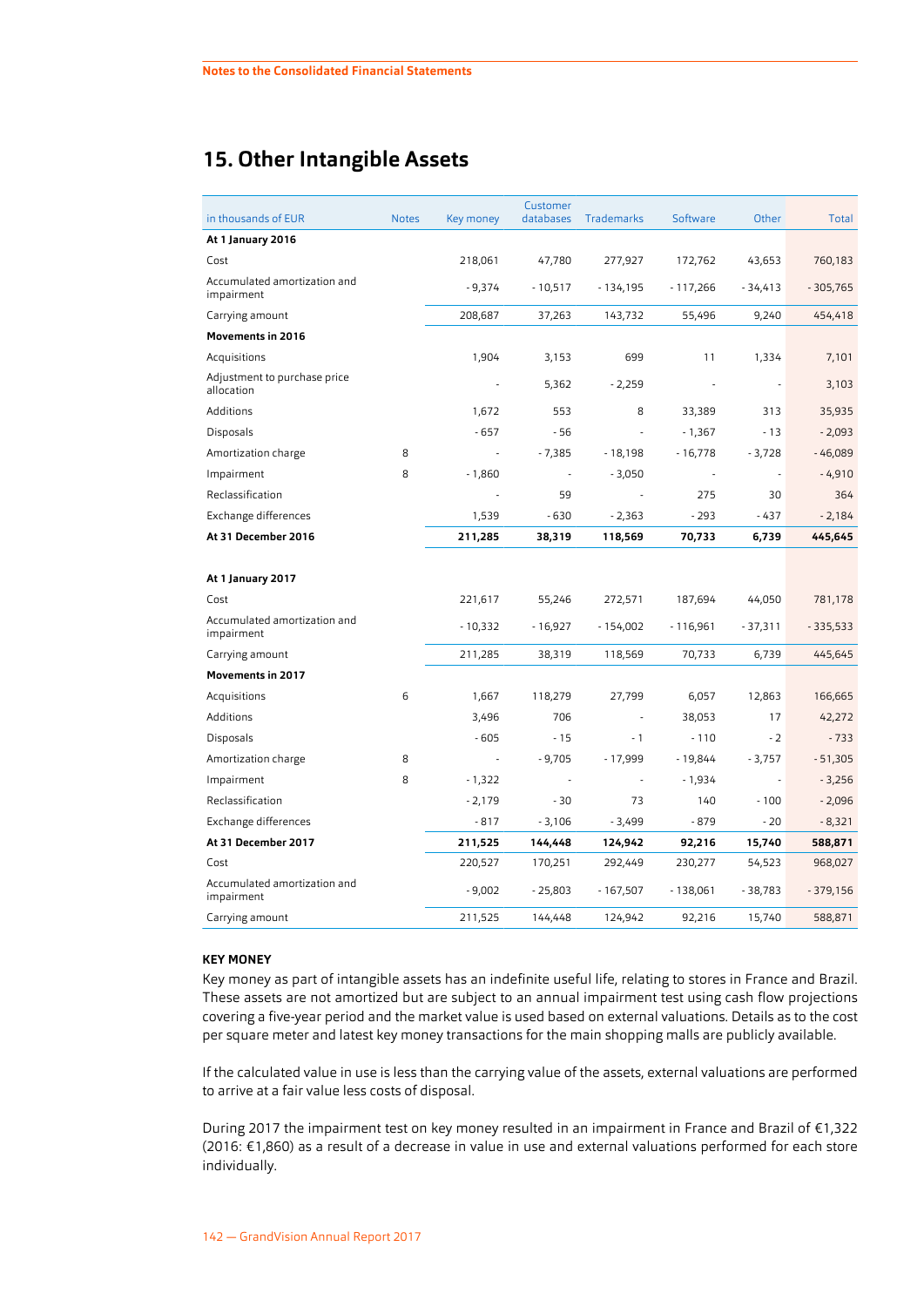The carrying amount of the key money with an indefinite useful life is tested on a store-by-store basis and per country amounts to:

| in thousands of EUR | 31 December 2017 | 31 December 2016 |
|---------------------|------------------|------------------|
| France              | 206,967          | 204,222          |
| Brazil              | 4,558            | 7,063            |
|                     | 211,525          | 211,285          |

Key assumptions used to determine the recoverable amount:

|                         | 2017         | 2016         |
|-------------------------|--------------|--------------|
| Revenue growth rate     | 1.5%-13.0%   | 1.5%-14.0%   |
| Discount rate (pre tax) | 7.84%-15.86% | 9.03%-19.30% |

#### **CUSTOMER DATABASES**

In 2017, the increase mainly relates to the acquisitions of Visilab and Tesco Opticians.

#### **TRADEMARKS**

The increase in 2017 relates to the acquisition of Visilab. In 2016 the impairment of trademarks is related to the full impairment of trademark in Brazil €3,050.

#### **SOFTWARE**

The Group continues with its business project iSynergy to implement a global ERP system in all countries. In 2017, the Group capitalized €20,959 (2016: €20,008) worth of licenses and expenses related to this global ERP project.

The acquisition of software in 2017 relates to Visilab. In 2017, €1,934 of software was impaired in the G4 and Americas & Asia segments (2016: none).

#### **OTHER**

The other intangible assets mainly comprise the Group's right to open additional optical stores in the Tesco store network of €11,600 (2016: none).

### **16. Impairment Tests for Goodwill**

Goodwill is allocated to the Company's group of cash-generating units (CGUs) according to the country of presence. The Group performs its annual goodwill impairment test in the fourth quarter, in which it uses the budget and other assumptions, as described below.

The recoverable amount is determined by the value in use, calculated using the discounted cash flow method based on the CGU's continuing use and applying a discount factor derived from the average cost of capital relevant for the CGUs. If the value in use is lower than the carrying value, then the fair value less costs of disposal is also considered, which is determined by a multiple on the average sales of the last three years, or discounted cash flow method based on the CGU's highest and best use, as appropriate. By applying a multiple on the average sales of the last three years the Group uses a well-balanced approach for both mature and emerging markets. For mature markets it eliminates the impact of incidentals that could have occurred in one of the years. For emerging markets a one-year sales figure would be too volatile as it would not reflect the real growth. The sales multiple is based on recent market transactions and peers of GrandVision, taking into account risk factors of the CGU for which the fair value less costs of disposal is calculated. For recently acquired cash-generating units and cash-generating units with large investments in store openings to generate growth, the average sales of the last three years is adjusted to reflect these developments. The recoverable amount is the higher of the value in use and the fair value less costs of disposal.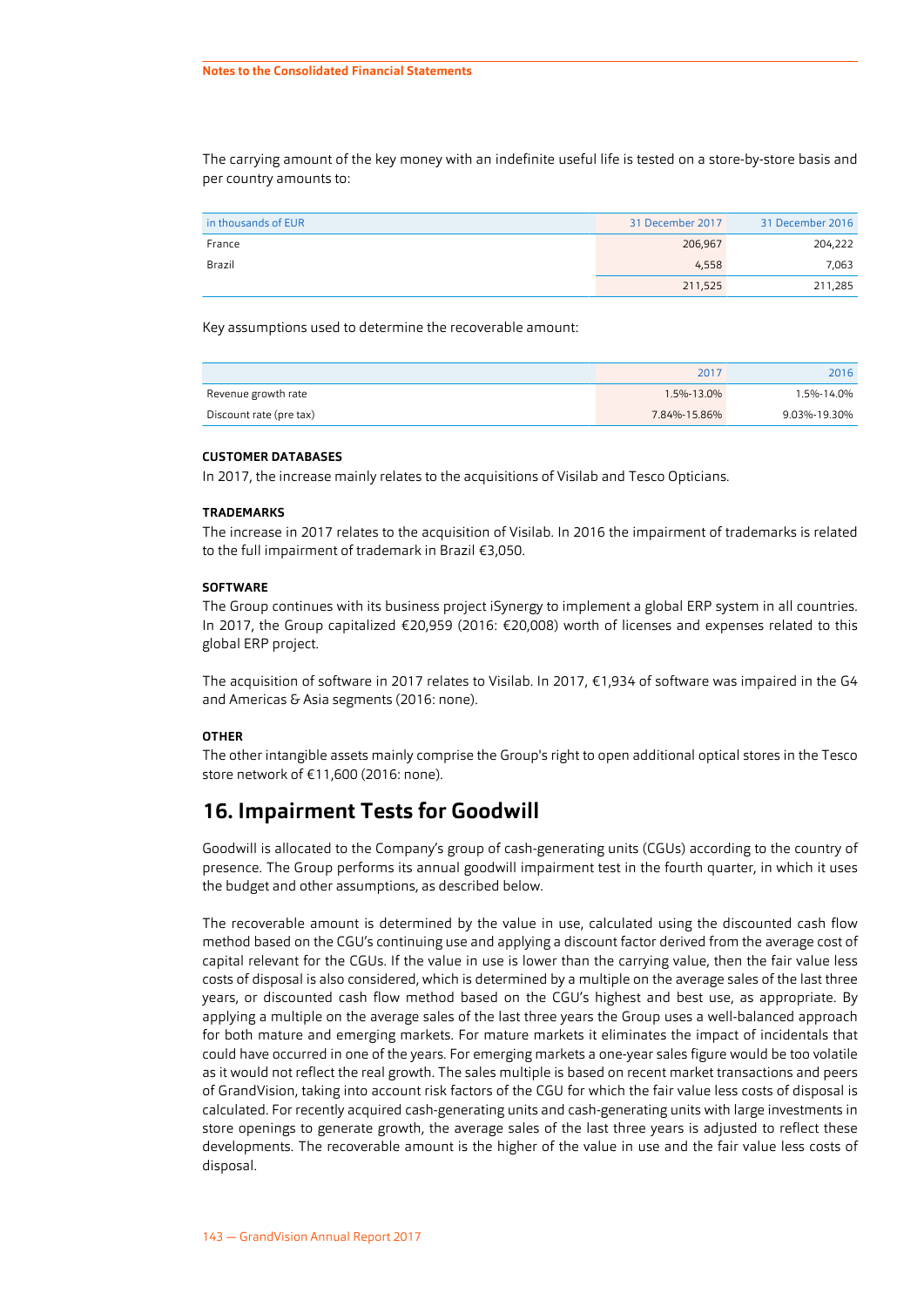|                 | Revenue growth rate<br>(average) | <b>EBITA</b> percentage<br>(average) | Discount rate<br>$(\text{pre tax})$ | Sales multiple<br>(when used) |
|-----------------|----------------------------------|--------------------------------------|-------------------------------------|-------------------------------|
| G4              | 3.4% - 8.7%                      | $9.1\% - 21.5\%$                     | 9.58%-11.47%                        |                               |
| Other Europe    | 2.2% - 10.0%                     | $3.9\% - 21.1\%$                     | 8.90% - 18.58%                      | $\sim$                        |
| Americas & Asia | $6.2\% - 15.3\%$                 | $3.5\% - 14.9\%$                     | 13.24% - 19.48%                     | $0.6 - 1.2$                   |

#### Key assumptions used to determine the recoverable amount in 2017:

Key assumptions used to determine the recoverable amount in 2016:

|                 | Revenue growth rate<br>(average) | <b>EBITA</b> percentage<br>(average) | Discount rate<br>(pre tax) | Sales multiple<br>(when used) |
|-----------------|----------------------------------|--------------------------------------|----------------------------|-------------------------------|
| G4              | $3.3\% - 3.8\%$                  | 11.5% - 22.2%                        | 11.57%-13.27%              | $\overline{\phantom{a}}$      |
| Other Europe    | $2.1\% - 8.0\%$                  | 2.9% - 19.7%                         | 10.09% - 18.33%            |                               |
| Americas & Asia | $0.7\%$ - 20.8%                  | $2.1\% - 14.8\%$                     | 16.21%-22.05%              | $0.6 - 1.5$                   |

The assumptions reflect the averages of each group of the CGUs in the segments for the five-year period. Cash flows beyond this five-year period were extrapolated using an estimated growth rate of nil. The growth rate for the 1st, 2<sup>nd</sup> and 3<sup>rd</sup> year is based on the budget for these years. The growth rate for the 4<sup>tt</sup> and 5<sup>th</sup> year is in line with the third year and zero percent for the subsequent years. The EBITA rate is assumed to remain at a constant level after the three-year period. The EBITA and growth rates are based on historical performance as well as our assessment of the development of these rates in the upcoming years. The discount rates used are pre-tax and reflect the country-specific risks relating to our industry.

For details on sensitivity analysis for the key assumptions refer to note [4.1](#page-26-0). For recognized impairment losses during the periods please refer to note [14](#page-37-0).

The Group considered and incorporated the impact on the assumptions used in its goodwill impairment tests also in 2017 resulting from the outcome of the UK referendum in 2016 on European Union membership.

#### **G4 SEGMENT**

In the G4 in 2017 the majority of the CGUs - Germany & Austria, France and the Netherlands & Belgium are at the lower end of the average revenue growth rate range. The higher end of this range relates solely to the CGU of United Kingdom & Ireland, resulting from the acquisition of Tesco Opticians. The CGUs of Germany & Austria and France are at the middle of the range of the average EBITA percentage, with the Netherlands & Belgium at the higher end of this range, as a result of the relatively high franchise share. The lower end of the range relates to the CGU in United Kingdom & Ireland, again as a result of the Tesco Opticians acquisition. The higher end of the pre-tax discount rate range relates to the CGU of France while the lower end relates to the CGU of United Kingdom & Ireland. The CGUs of Germany & Austria and Netherlands & Belgium are at the midpoint of the pre-tax discount rate range.

The carrying value of goodwill allocated to the CGU of France of €180,873 (2016: €178,694) is considered significant in relation to the Group's total carrying value of goodwill. The recoverable amount of CGU France is determined by value-in-use method. The key assumptions include an average revenue growth rate in line with the lower end of the average revenue growth rate ranges of the G4 segment, an average EBITA percentage in the midst of the range of the G4 segment and a pre-tax discount rate of 11.47% (2016: 13.27%). A reasonably possible change to key assumptions used in the value-in-use would not result in a material impairment of goodwill for CGU of France, as this method indicated sufficient headroom. The approach for determining key assumptions for CGU France is consistent with the Group's approach described above.

#### **OTHER EUROPE SEGMENT**

In 2017, the higher end of the average revenue growth rate range mainly relates to the CGU of Italy and the lower end to the CGU of Finland & Estonia. The higher end of the EBITA percentage range relates to the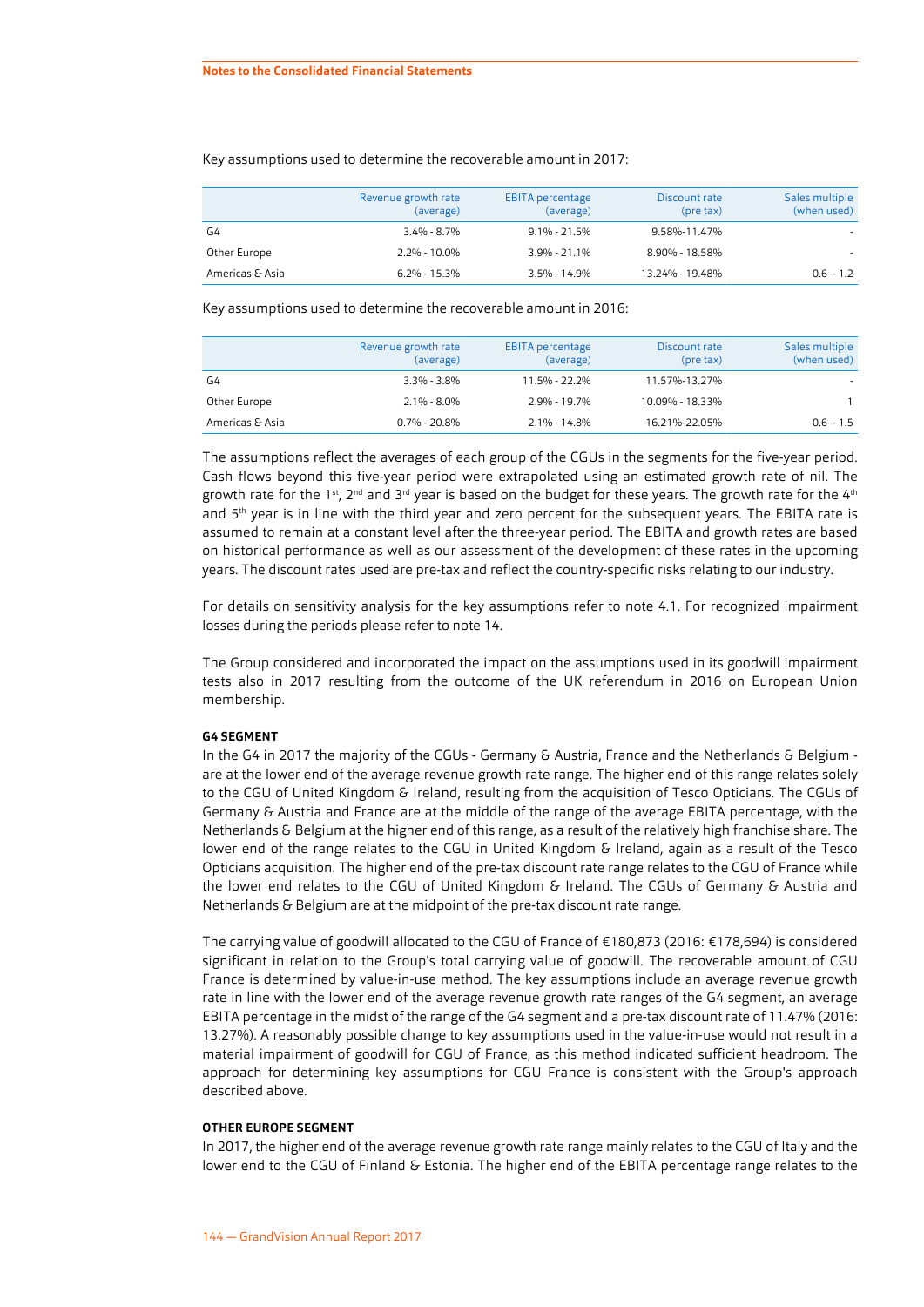<span id="page-41-0"></span>CGU of Hungary, Czech Republic & Slovakia and the lower end to the CGUs of Spain and Bulgaria. The higher end of the pre-tax discount rate range relates to the CGU of Bulgaria while the lower end relates to the CGUs of Denmark and Finland & Estonia. The remaining CGUs within the Other Europe segment have average revenue growth rates, EBITA percentages and pre-tax discount rates around the midpoint of the respective ranges.

#### **AMERICAS & ASIA SEGMENT**

In 2017, the higher end of the average revenue growth rate range mainly relates to the CGUs of the United States, Turkey and Mexico, and the lower end relates to the CGUs of Brazil and Chile & Uruguay. In 2017, the higher end of the average EBITA percentage range relates to the CGUs of Mexico and Chile & Uruguay, and the lower end to the CGU of the United States. In 2017, the higher end of the pre-tax discount rate range relates to the CGU of Turkey while the lower end relates to the CGU of Chile & Uruguay. The remaining CGUs within the Americas & Asia segment have average revenue growth rates, EBITA percentages and pre-tax discount rates around the midpoint of the respective ranges. Refer to note [14](#page-37-0) for more details on the discount rate used for the CGU of United States.

## **17. Other Non-Current Assets**

| in thousands of EUR           | <b>Notes</b> | 31 December 2017 | 31 December 2016 |
|-------------------------------|--------------|------------------|------------------|
| Rental deposits and key money |              | 34,711           | 34,200           |
| Loans to management           | 37.2         | 1,530            | 7,029            |
| Other                         |              | 8,054            | 4,062            |
|                               |              | 44,295           | 45,291           |

The carrying value less impairment provision approximates the fair value of the non-current financial assets. There is no provision on the loans to management at the end of 2017 and 2016. Key money is subject to amortization in line with the related rental contracts. 'Other' mainly includes investments in buildings where stores are operated, receivables from franchisees and certain non-current prepayments.

### **18. Associates and Joint Ventures**

| in thousands of EUR                                                                      | 31 December 2017 | 31 December 2016 |
|------------------------------------------------------------------------------------------|------------------|------------------|
| Visilab S.A.                                                                             | 259              | 34.366           |
| Reliance-Vision Express Private Ltd and Reliance-GrandVision India Supply<br>Private Ltd | 936              | 1.979            |
|                                                                                          | 1.195            | 36.345           |

The movements in investments in the Associates and Joint Ventures are as follows:

| in thousands of EUR                                    | 2017      | 2016     |
|--------------------------------------------------------|-----------|----------|
| At 1 January                                           | 36,345    | 40,438   |
| Share of result of Associates and Joint Ventures       | 1,932     | 3,851    |
| Dividend received                                      | $-6,090$  | $-8,215$ |
| Change in control of Visilab                           | $-31,129$ | ٠        |
| Acquisitions                                           | 233       |          |
| Capital contributions in Associates and Joint Ventures |           | 336      |
| Currency translation differences                       | $-96$     | $-65$    |
| At 31 December                                         | 1,195     | 36,345   |

In October 2017, GrandVision increased its shareholding and obtained control of Visilab, which resulted in Visilab becoming a subsidiary of GrandVision. Refer to note [6](#page-30-0) for more details.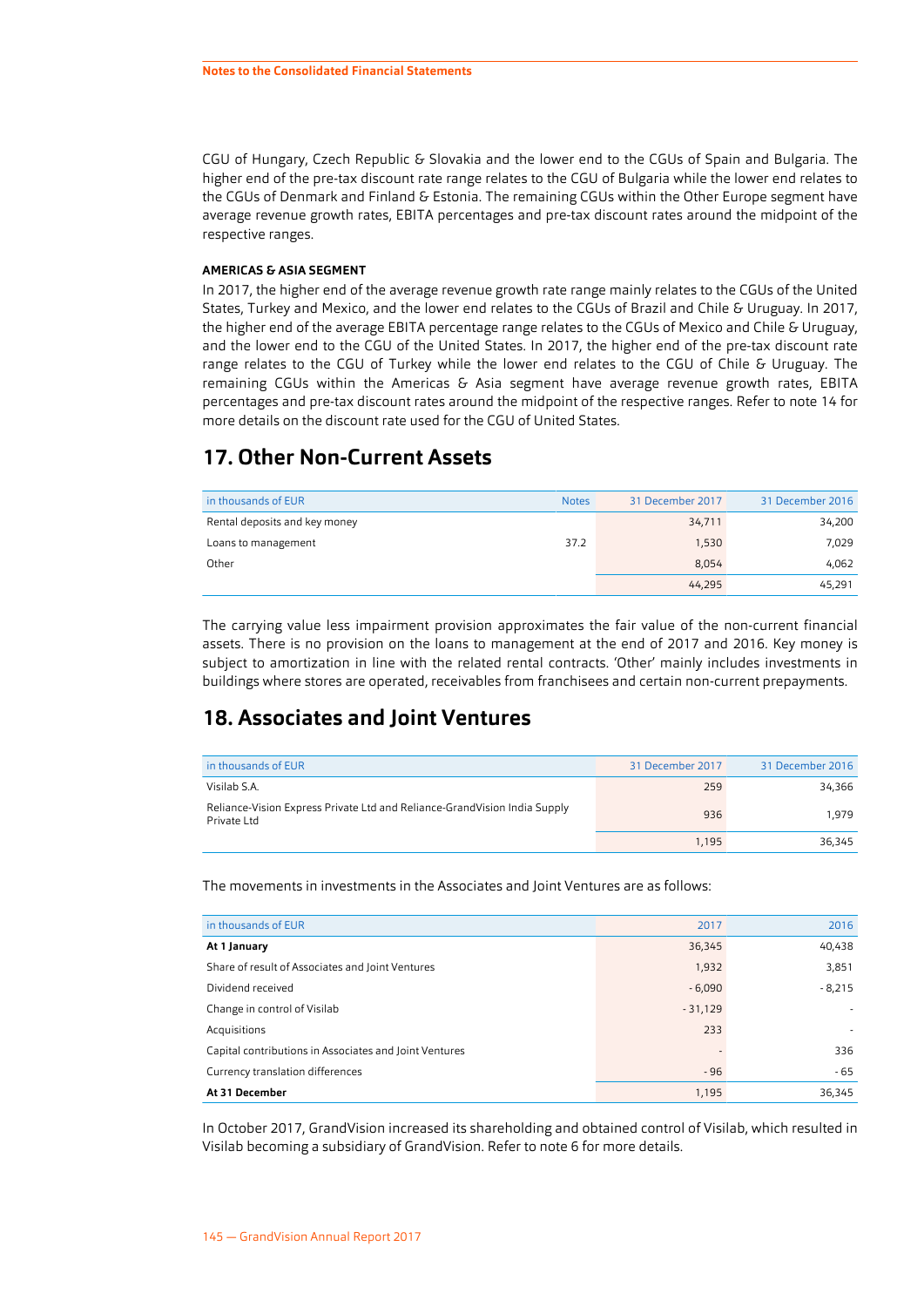## <span id="page-42-0"></span>**19. Inventories**

| in thousands of EUR              | 31 December 2017 | 31 December 2016 |
|----------------------------------|------------------|------------------|
| Finished goods                   | 368,515          | 311,651          |
| Provision for obsolete inventory | $-18.779$        | - 18.672         |
|                                  | 349,736          | 292.979          |

An amount of €9,773 (2016: €9,031) has been recognized in the Income Statement relating to obsolete inventories in 'Cost of sales and directly related costs'.

## **20. Trade and Other Receivables**

| in thousands of EUR                                | <b>Notes</b> | 31 December 2017 | 31 December 2016 |
|----------------------------------------------------|--------------|------------------|------------------|
| Trade receivables                                  |              | 178,493          | 161,532          |
| Less: provision for impairment of trade receivable |              | $-11,502$        | $-10,075$        |
| Trade receivables - net                            |              | 166,991          | 151,457          |
| Receivables from related parties                   | 37.1         | 5,356            | 8,937            |
| Taxes and social security                          |              | 34,133           | 25,380           |
| Other receivables                                  |              | 78,300           | 69,092           |
| Prepayments                                        |              | 43,480           | 36,628           |
|                                                    |              | 328,260          | 291.494          |

The Group's historical experience in collection of accounts receivable is considered in the recorded allowances. Due to these factors, management believes that no additional credit risk beyond amounts provided for collection losses is inherent in the Group's trade receivables. The Group has recognized a provision of €11,502 (2016: €10,075) for the impairment of its trade receivables. The addition to and release of the provision for impaired receivables have been included in the selling and marketing costs in the Income Statement.

Movements on the provision for the impairment of trade receivables are as follows:

| in thousands of EUR                                      | 2017     | 2016     |
|----------------------------------------------------------|----------|----------|
| At 1 January                                             | 10,075   | 7,677    |
| Additions to provision for bad and doubtful debts        | 7,764    | 4,485    |
| Receivables written off during the year as uncollectible | $-3,837$ | $-1,227$ |
| Unused amounts reversed                                  | $-1,730$ | - 860    |
| Exchange differences                                     | $-770$   |          |
| At 31 December                                           | 11,502   | 10,075   |

As of 31 December 2017 €52,313 of the net trade receivables were past due but not impaired (2016: €47,181). The past due date of these receivables with no recent history of default, varies from 1 month to more than 9 months.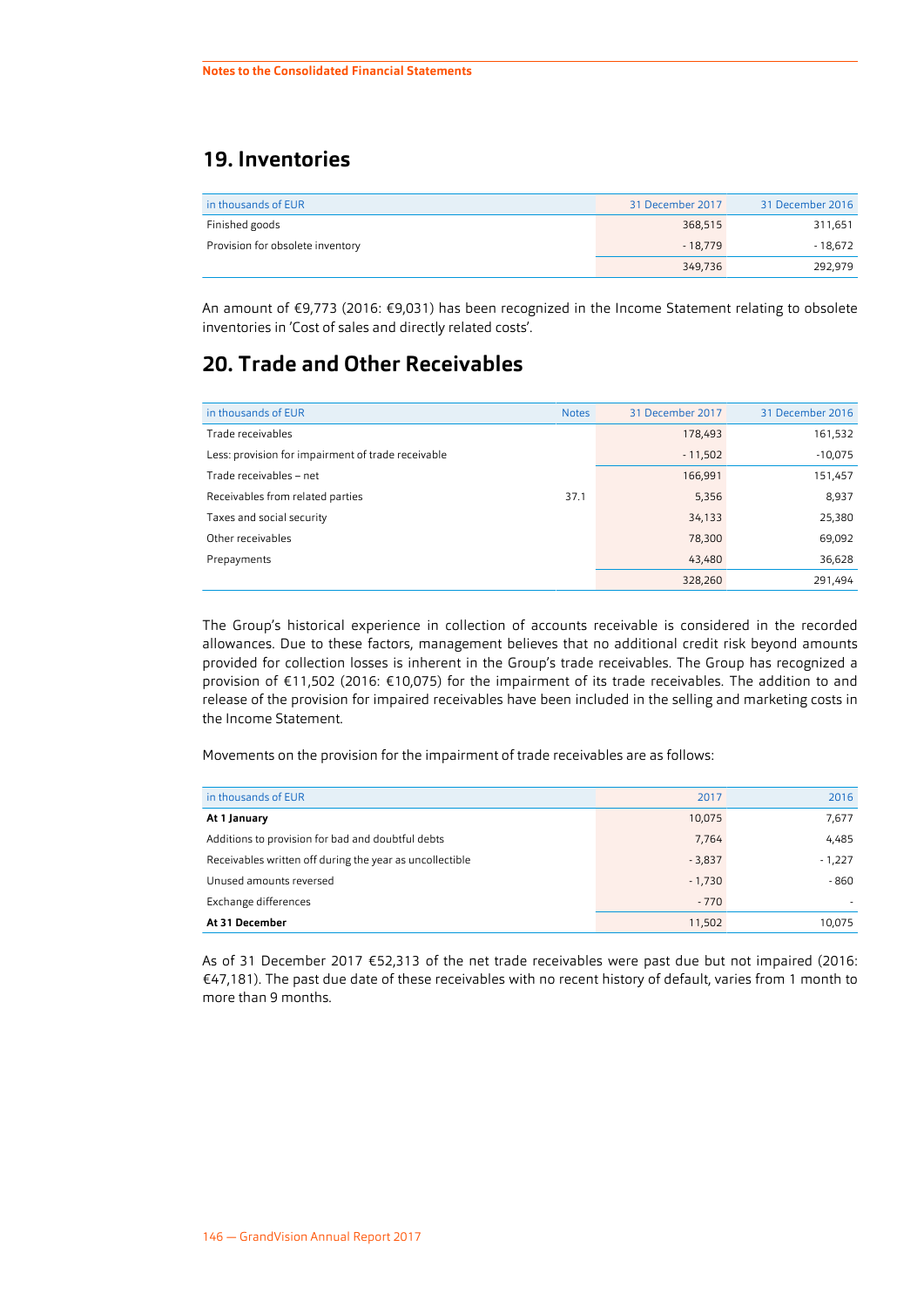The ageing analysis for the trade receivables is as follows:

| in thousands of EUR    | 31 December 2017 | 31 December 2016 |
|------------------------|------------------|------------------|
| Up to 3 months         | 161,834          | 132,940          |
| Between 3 and 6 months | 4,111            | 13,764           |
| Between 6 and 9 months | 3,782            | 5,186            |
| Over 9 months          | 8.766            | 9,642            |
|                        | 178,493          | 161,532          |

The carrying value less provision for the impairment of trade receivables is equal to the fair value.

The carrying amounts of the Group's trade receivables, including provision, are denominated in various currencies which at year-end rate have the following values in €:

| in thousands of EUR          | 31 December 2017 | 31 December 2016 |
|------------------------------|------------------|------------------|
| Euro (EUR)                   | 84,220           | 72,663           |
| Brazilian Real (BRL)         | 14,614           | 16,529           |
| British Pound Sterling (GBP) | 13,700           | 11,532           |
| Chilean Peso (CLP)           | 11,691           | 9,156            |
| Danish Krone (DKK)           | 7,933            | 8,615            |
| Turkish Lira (TRY)           | 7,666            | 7,413            |
| Norwegian Krone (NOK)        | 6,702            | 6,818            |
| Swedish Krona (SEK)          | 5,423            | 4,849            |
| Other                        | 15,042           | 13,882           |
| Total                        | 166,991          | 151,457          |

## **21. Cash and Cash Equivalents**

| in thousands of EUR                                | 31 December 2017 | 31 December 2016 |
|----------------------------------------------------|------------------|------------------|
| Cash at bank and in hand                           | 152.747          | 171.902          |
| Short-term bank deposits and marketable securities | 11.932           | 9.199            |
|                                                    | 164.679          | 181.101          |

#### Cash and cash equivalents by currency:

| in thousands of EUR          | 31 December 2017 | 31 December 2016 |
|------------------------------|------------------|------------------|
| Euro (EUR)                   | 71,786           | 118,475          |
| United States Dollar (USD)   | 20,406           | 12,362           |
| Norwegian Krone (NOK)        | 15,718           | 2,283            |
| Turkish Lira (TRY)           | 9,686            | 8,116            |
| British Pound Sterling (GBP) | 9,416            | 13,202           |
| Swiss Franc (CHF)            | 7,318            | ٠                |
| Chilean Peso (CLP)           | 6,129            | 4,913            |
| Danish Krone (DKK)           | 3,622            | 2,547            |
| Swedish Krona (SEK)          | 3,057            | 2,229            |
| Other                        | 17,541           | 16,974           |
|                              | 164,679          | 181,101          |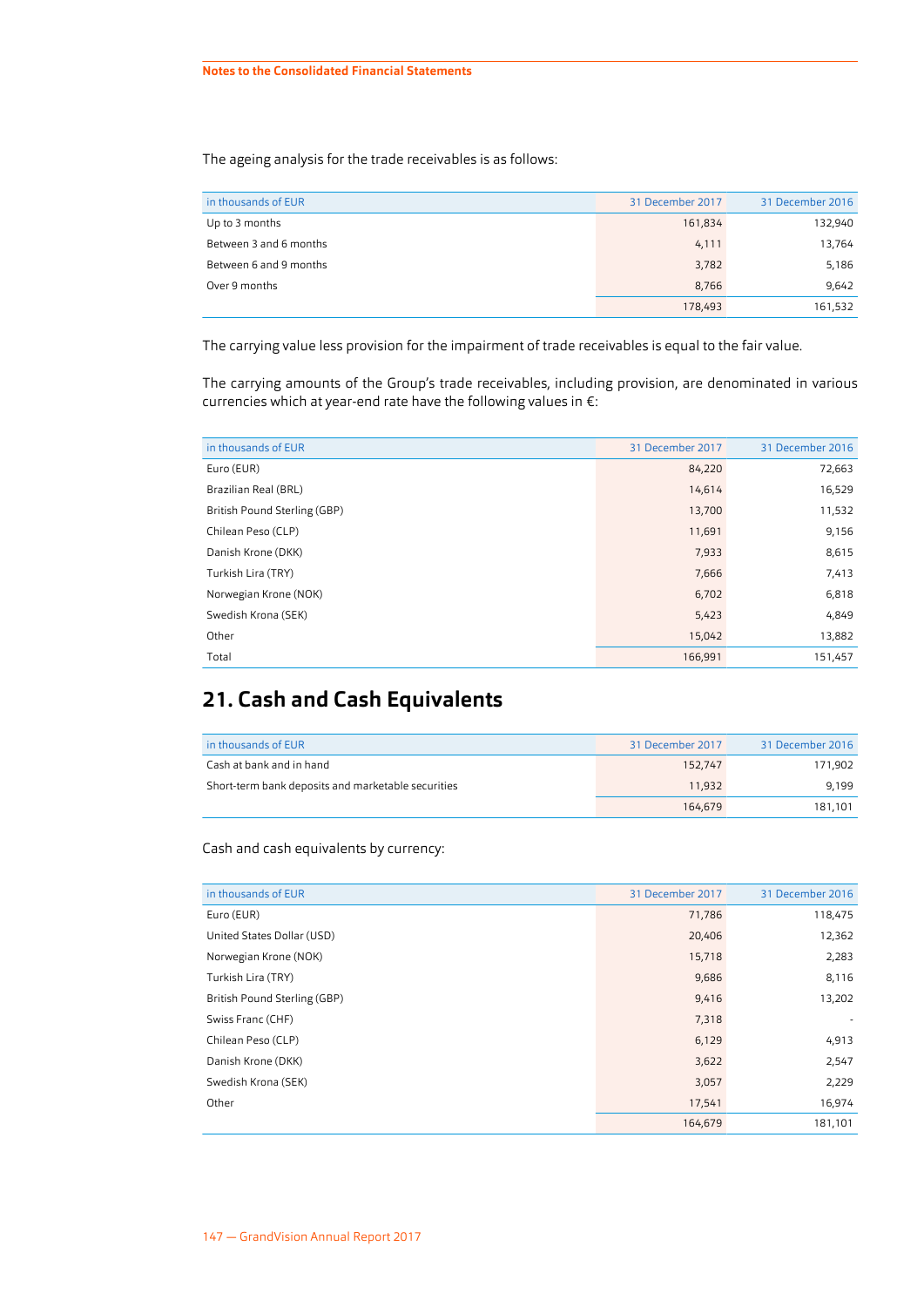<span id="page-44-0"></span>For the purposes of the cash flow statement, cash and cash equivalents comprise the following:

| in thousands of EUR    | <b>Notes</b> | 31 December 2017 | 31 December 2016 |
|------------------------|--------------|------------------|------------------|
| Cash and bank balances |              | 164.679          | 181,101          |
| Bank overdrafts        | 26           | $-152.443$       | - 143.396        |
|                        |              | 12.236           | 37,705           |

Bank overdrafts include drawings on the uncommitted bilateral overdraft and money market facilities.

## **22. Share Capital**

|                             | Number of shares<br>outstanding | Ordinary shares (in<br>thousands of EUR) | Share premium (in<br>thousands of EUR) | Total (in thousands<br>of EUR) |
|-----------------------------|---------------------------------|------------------------------------------|----------------------------------------|--------------------------------|
| At 1 January 2016           | 252,337,979                     | 254                                      | 51,561                                 | 51,815                         |
| Issue of ordinary shares    |                                 | 4,835                                    | - 4,835                                | $\overline{\phantom{a}}$       |
| Share-based payments        | 546,629                         | ٠                                        | 8,736                                  | 8,736                          |
| Purchase of treasury shares | $-100.000$                      | ٠                                        | $-2,411$                               | $-2,411$                       |
| At 31 December 2016         | 252,784,608                     | 5,089                                    | 53,051                                 | 58,140                         |
|                             |                                 |                                          |                                        |                                |
| At 1 January 2017           | 252,784,608                     | 5,089                                    | 53,051                                 | 58,140                         |
| Share-based payments        | 798,812                         |                                          | 1,372                                  | 1,372                          |
| At 31 December 2017         | 253,583,420                     | 5,089                                    | 54,423                                 | 59,512                         |

In 2017, the share-based payment plan movements within share capital of €1,372 relate to the periodic expenses and settlements of the share-based payment plans (2016: €8,736).

GrandVision provided 798,812 shares related to the share-based payment plans following the vesting in 2017 (2016: 546,629 shares). The number of shares held in treasury at 31 December 2017 were 860,420 (2016: 1,659,232 shares).

GrandVision did not purchase shares in 2017. During 2016 GrandVision purchased 100,000 shares to be held in treasury related to the share-based payment plans for a total amount of €2,411.

## **23. Other Reserves**

|                            | Cash flow<br>hedge reserve | Remeasurement of<br>post-employment<br>benefit obligations | Cumulative currency<br>translation reserve | Total<br>Other reserves |
|----------------------------|----------------------------|------------------------------------------------------------|--------------------------------------------|-------------------------|
| At 1 January 2016          | $-969$                     | $-9,529$                                                   | - 49,225                                   | $-59,723$               |
| Other Comprehensive Income | 1,302                      | $-6,248$                                                   | $-27,949$                                  | $-32,895$               |
| At 31 December 2016        | 333                        | $-15,777$                                                  | $-77,174$                                  | $-92,618$               |
|                            |                            |                                                            |                                            |                         |
| At 1 January 2017          | 333                        | $-15,777$                                                  | - 77,174                                   | $-92,618$               |
| Other Comprehensive Income | $-5,394$                   | 1,560                                                      | $-52,510$                                  | $-56,344$               |
| At 31 December 2017        | $-5,061$                   | $-14,217$                                                  | - 129,684                                  | $-148,962$              |

In 2017, an amount of €13,162 forms part of Other Comprehensive Income and relates to the reclassification of cumulative currency translation differences to the Income Statement, following the change in control of Visilab.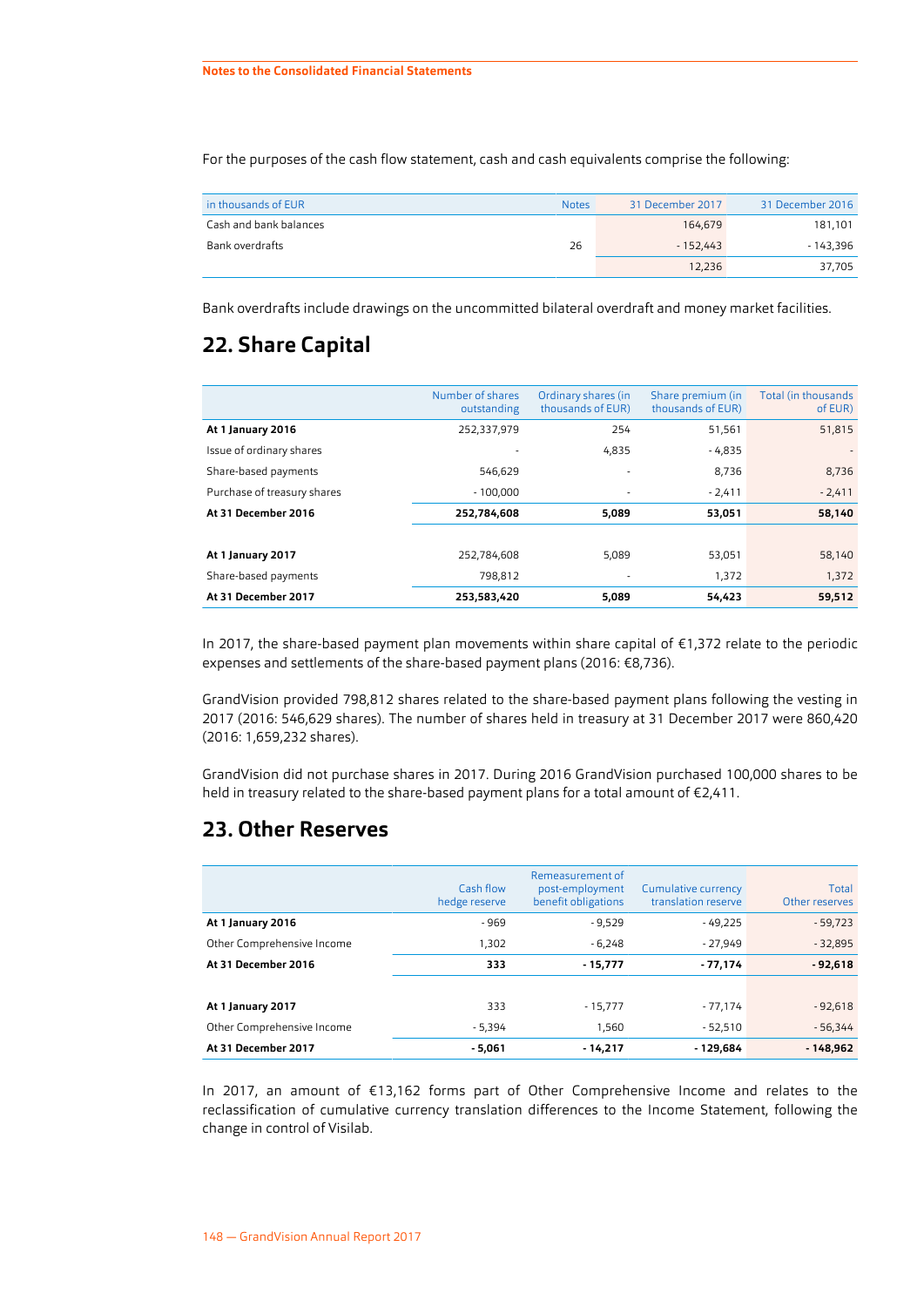## **24. Retained Earnings**

| in thousands of EUR                     | 2017      | 2016                     |
|-----------------------------------------|-----------|--------------------------|
| At 1 January                            | 981,384   | 786,428                  |
| Result for the year                     | 227,929   | 231,360                  |
| Dividends paid                          | $-78,363$ | $-35,327$                |
| Acquisition of non-controlling interest | $-651$    | $\overline{\phantom{a}}$ |
| Share-based payments                    | $-1,775$  | $-1,077$                 |
| At 31 December                          | 1,128,524 | 981,384                  |

For 2017, it is proposed to the General Meeting to distribute a total dividend of €81,147 or EUR 0.32 per share. If the proposal is approved by the General Meeting, the dividend will be payable as from 4 May 2018.

For 2016, a total dividend of EUR 0.31 per share was paid out in the first half year of 2017 for a total of €78,363. A final dividend for 2015 of EUR 0.14 per share was paid out in the first half year of 2016 for a total of €35,327.

## **25. Non-Controlling Interest**

| in thousands of EUR                                 | 2017      | 2016      |
|-----------------------------------------------------|-----------|-----------|
| At 1 January                                        | 59,667    | 53,255    |
| Acquisition of subsidiary                           | 14,678    | ٠         |
| Result for the year                                 | 21,038    | 20,593    |
| Dividends paid                                      | $-11,452$ | $-10,932$ |
| Acquisition of non-controlling interest             | 109       | ٠         |
| Remeasurement of post-employment benefit obligation | $-17$     | $-97$     |
| Cash flow hedge reserve                             | 297       | $-83$     |
| Currency translation differences                    | $-2,840$  | $-3,069$  |
| At 31 December                                      | 81,480    | 59,667    |
|                                                     |           |           |

The increase in non-controlling interests in 2017 relates mainly to the acquisition of Visilab. See note [6](#page-30-0) for more details.

The financial information for the Synoptik Group (non-controlling interest of 36.71%) is as follows:

| in thousands of EUR       | 31 December 2017 | 31 December 2016 |
|---------------------------|------------------|------------------|
| Summarized Balance Sheet: |                  |                  |
| Non-current assets        | 97,971           | 99,956           |
| Current assets            | 98,271           | 71,790           |
| Equity                    | 127,146          | 113,254          |
| Non-current liabilities   | 5,493            | 5,782            |
| Current liabilities       | 63,603           | 52,710           |

The accumulated non-controlling interest for the Synoptik Group amounts to €46,675 (2016: €41,575).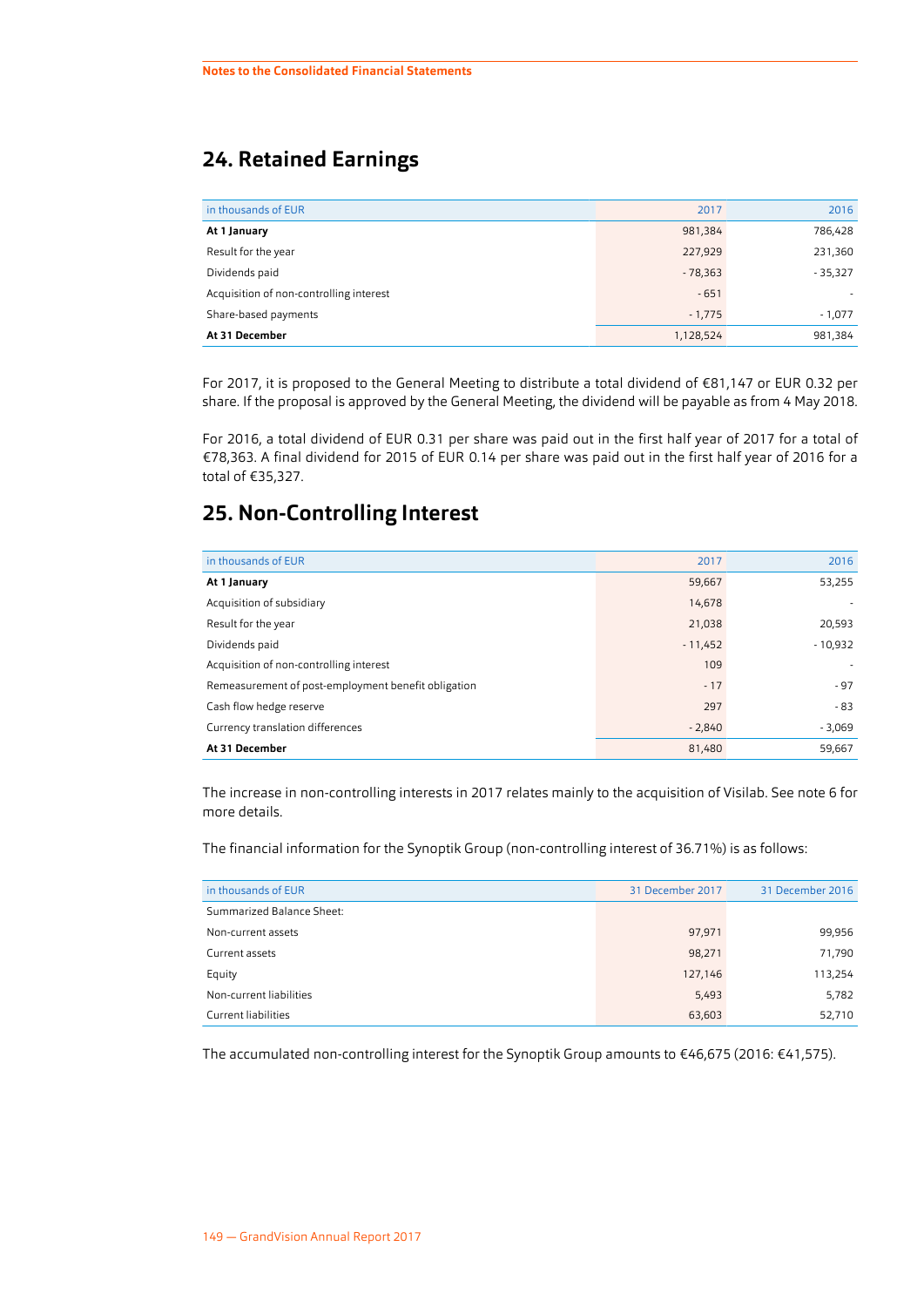<span id="page-46-0"></span>The financial information for Visilab (non-controlling interest of 21%) is as follows:

| in thousands of EUR       | 31 December 2017 |  |
|---------------------------|------------------|--|
| Summarized Balance Sheet: |                  |  |
| Non-current assets        | 125,170          |  |
| Current assets            | 27,440           |  |
| Equity                    | 73,195           |  |
| Non-current liabilities   | 47,234           |  |
| Current liabilities       | 32,181           |  |

The accumulated non-controlling interest for Visilab amounts to €15,936 (2016: none).

## **26. Borrowings**

| in thousands of EUR       | 31 December 2017 | 31 December 2016 |
|---------------------------|------------------|------------------|
| Non-current               |                  |                  |
| Bank and other borrowings | 376,616          | 387,187          |
| <b>Financial leases</b>   | 584              | 1,066            |
|                           | 377,200          | 388,253          |
| Current                   |                  |                  |
| <b>Bank overdrafts</b>    | 152,443          | 143,396          |
| Commercial paper          | 398,800          | 342,000          |
| Bank and other borrowings | 61,225           | 56,876           |
| Financial leases          | 477              | 918              |
|                           | 612,945          | 543,190          |
| <b>Total borrowings</b>   | 990,145          | 931,443          |

#### **BANK FACILITIES**

The Group has a revolving credit facility of €1,200 million. In July 2016 the facility was extended for a second time and now has a final maturity date of 17 September 2021. The interest rate on the drawings consists of the margin and the applicable rate (i.e. for a loan in euros, the EURIBOR), however the applicable rate can never be below zero percent. In addition to the revolving credit facility the Group has uncommitted bilateral overdraft and money market facilities for a total of €284 million.

At the end of 2017 the Group also has multiple bank guarantee facilities for a total amount of €68 million (2016: €59 million).

#### **COMMERCIAL PAPER**

In 2016 GrandVision commenced with a commercial paper program under which it can issue commercial paper up to the value of €500 million (2016: €400 million). As of 31 December 2017 the amounts outstanding under the commercial paper program totalled €398.8 million (2016: €342 million) and have maturity dates of less than 12 months.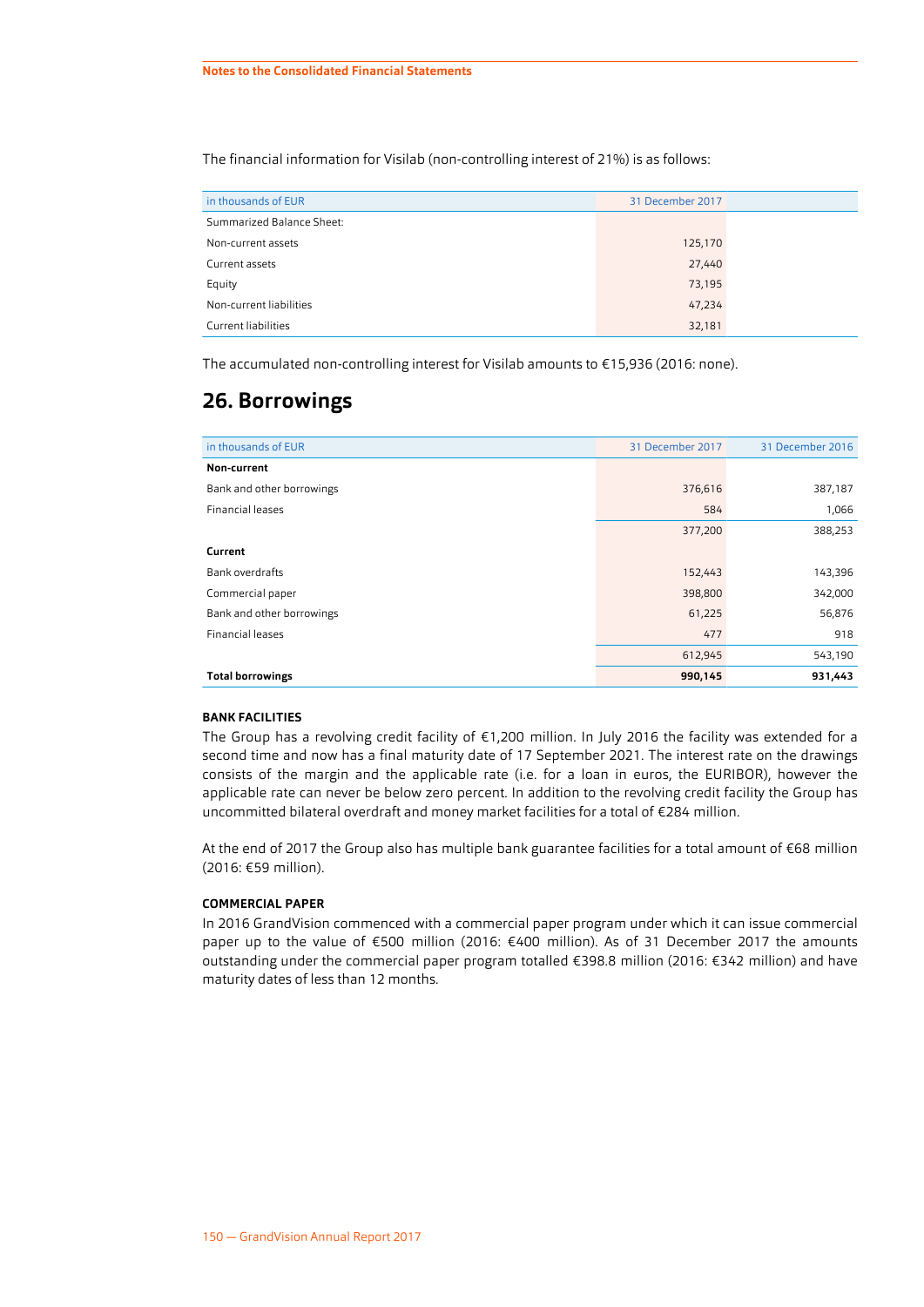| in thousands of EUR                        | <b>Bank</b><br>borrowings | Financial<br>leases | Commercial<br>paper | Other<br>borrowings | Interest<br>derivatives | Total      |
|--------------------------------------------|---------------------------|---------------------|---------------------|---------------------|-------------------------|------------|
| At 1 January 2017                          | 442,776                   | 1,984               | 342,000             | 1,287               | 4,243                   | 792,290    |
| <b>Changes from financing cash flows</b>   |                           |                     |                     |                     |                         |            |
| Proceeds from borrowings                   | 321,682                   | 172                 | 56,800              | 2,693               |                         | 381,347    |
| Repayments of borrowings                   | $-329,137$                | - 884               | ۰                   | $-285$              |                         | $-330,306$ |
| Interest swap payments                     |                           |                     | ۰                   |                     | $-2,056$                | $-2,056$   |
| Interest                                   | $-2,829$                  | - 63                | 496                 |                     |                         | $-2,396$   |
| <b>Other movements</b>                     |                           |                     |                     |                     |                         |            |
| Acquisitions                               | 12,974                    |                     |                     | 321                 |                         | 13,295     |
| Amortization/interest accrual              | 3,608                     | 63                  | $-496$              | 239                 | 2,067                   | 5,481      |
| Exchange differences                       | $-15,150$                 | $-211$              |                     | $-337$              |                         | $-15,698$  |
| Other comprehensive income<br>(before tax) |                           |                     |                     |                     | $-1,034$                | $-1,034$   |
| At December 2017                           | 433,923                   | 1,061               | 398,800             | 3,918               | 3,220                   | 840,922    |
| Non-current                                | 373,678                   | 584                 |                     | 2,938               | 3,135                   | 380,335    |
| Current                                    | 60,245                    | 477                 | 398,800             | 980                 | 85                      | 460,587    |
| At December 2017                           | 433,923                   | 1,061               | 398,800             | 3,918               | 3,220                   | 840,922    |

Movements in liabilities from financing activities are as follows:

The interest on commercial paper relates to the effect of negative effective interest rates. Interest paid in the consolidated Cash Flow Statement also includes commitment and utilization fees related to bank borrowings.

The maturity of the borrowings of the Group is as follows:

| in thousands of EUR     | Within 1 year | 1-2 years | 2-5 years | After 5 years | Total   |
|-------------------------|---------------|-----------|-----------|---------------|---------|
| At 31 December 2017     |               |           |           |               |         |
| <b>Borrowings</b>       | 213,668       | 216       | 376,400   |               | 590,284 |
| Commercial paper        | 398,800       | ٠         | ٠         | ۰             | 398,800 |
| <b>Financial leases</b> | 477           | 322       | 262       | ٠             | 1,061   |
|                         | 612,945       | 538       | 376,662   | ٠             | 990,145 |
|                         |               |           |           |               |         |
| At 31 December 2016     |               |           |           |               |         |
| <b>Borrowings</b>       | 200,272       | ٠         | 387,187   |               | 587,459 |
| Commercial paper        | 342,000       |           | ٠         | ٠             | 342,000 |
| Financial leases        | 918           | 505       | 549       | 12            | 1,984   |
|                         | 543,190       | 505       | 387,736   | 12            | 931,443 |

The fair value of the borrowings is approximately equal to the carrying amounts since these loans have a floating interest rate.

The weighted average effective interest rates of the borrowings under the revolving credit facility, the commercial paper program and the bilateral overdraft and money market facilities at balance sheet date were as follows:

| Borrowings and commercial paper | 7.28% | ` 92% |
|---------------------------------|-------|-------|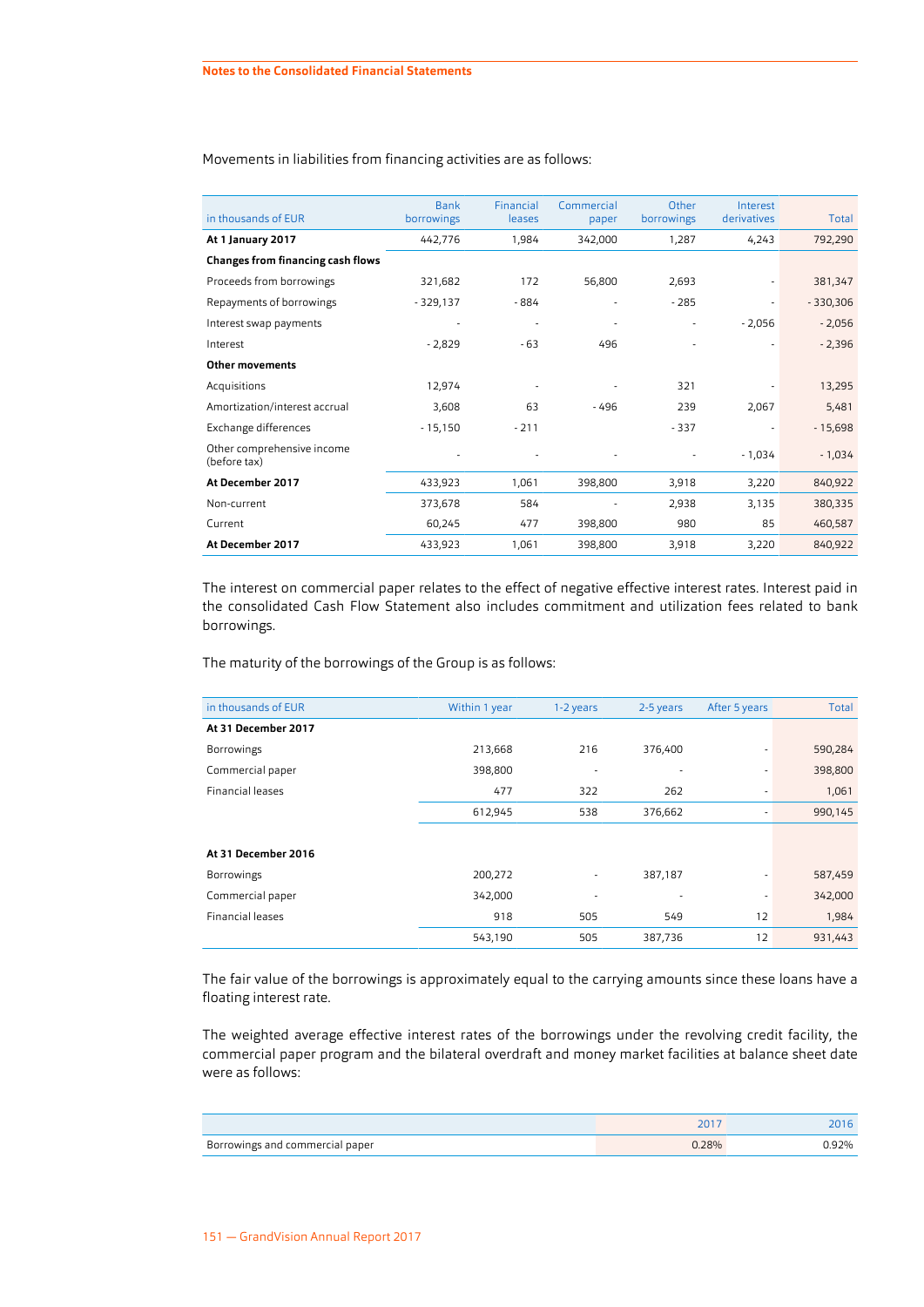Interest rates on variable-rate borrowings are mainly EURIBOR-based, increased by a certain margin. The margin is determined based on the interest cover and the leverage ratio (note 3.1.3).

The Group has the following undrawn borrowing facilities:

| in thousands of EUR        | 31 December 2017 | 31 December 2016 |
|----------------------------|------------------|------------------|
| - Expiring within one year | 265,558          | 172,193          |
| - Expiring beyond one year | 824.965          | 810,964          |
|                            | 1,090,523        | 983,157          |

#### **FINANCIAL LEASE COMMITMENTS**

The financial lease commitments fall due as follows:

|                     | 31 December 2017 |          | 31 December 2016 |         |          |           |
|---------------------|------------------|----------|------------------|---------|----------|-----------|
| in thousands of EUR | Payment          | Interest | Principal        | Payment | Interest | Principal |
| Within 1 year       | 508              | 31       | 477              | 980     | 62       | 918       |
| $1 - 2$ years       | 340              | 18       | 322              | 524     | 19       | 505       |
| 2 - 5 years         | 280              | 18       | 262              | 553     | 4        | 549       |
| After 5 years       | $\blacksquare$   | ۰.       | $\sim$           | 12      | ۰        | 12        |
| Total               | 1,128            | 67       | 1,061            | 2,069   | 85       | 1,984     |

## **27. Deferred Income Taxes**

During 2017, resulting from a detailed review of its deferred tax positions in line with the criteria of IAS 12 *Income Taxes,* the presentation relating to deferred income tax assets and deferred income tax liabilities for certain qualifying positions has changed from gross presentation to a net presentation. The comparable figures at 31 December 2016 changed and the only impact is a decrease of €60,193 in both 'Deferred income tax assets' and 'Deferred income tax liabilities'.

Had the deferred income tax positions at 31 December 2017 been reported on a gross basis, the impact would have been an increase of €61,160 in both 'Deferred income tax assets' and 'Deferred income tax liabilities'.

Had the deferred income tax positions at 1 January 2016 been reported on a net basis, the only impact would have been a decrease of €52,860 in both 'Deferred income tax assets' and 'Deferred income tax liabilities'.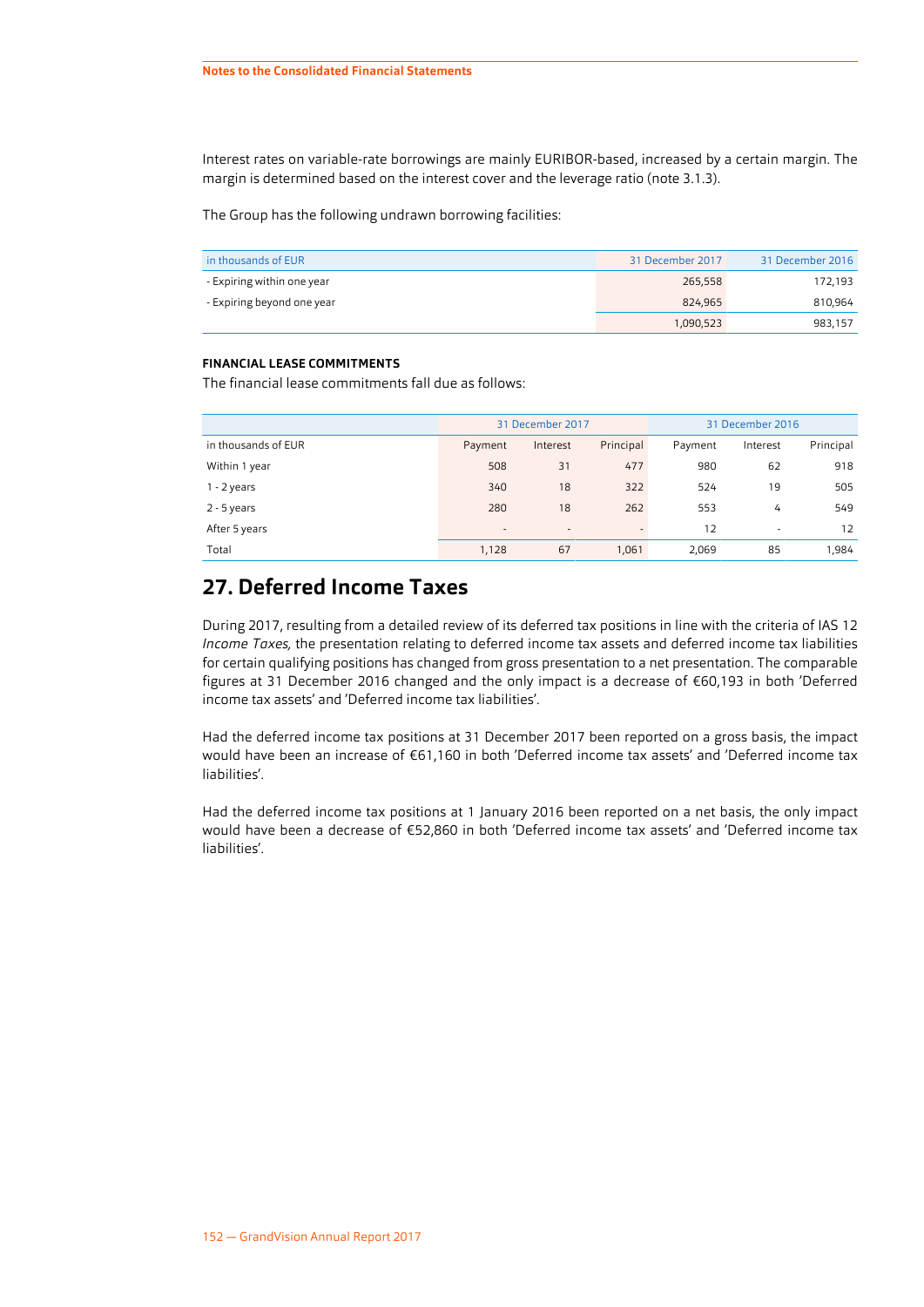| in thousands of EUR                                                            | <b>Notes</b> | 2017      | 2016      |
|--------------------------------------------------------------------------------|--------------|-----------|-----------|
| The movement on the deferred income tax assets is as follows:                  |              |           |           |
| Gross amount at 1 January                                                      |              | 74,617    | 67,186    |
| Acquisitions                                                                   | 6            | 6,533     | 128       |
| Income Statement impact                                                        |              | 4,279     | 4,744     |
| Change because of income rate change                                           |              | $-3,942$  | $-1,856$  |
| Processed through Other comprehensive income                                   |              | 162       | 3,607     |
| Reclassification                                                               |              | $-225$    | 6         |
| Exchange differences                                                           |              | $-2,923$  | 802       |
| <b>Gross amount at 31 December</b>                                             |              | 78,501    | 74,617    |
| Offset assets and liabilities                                                  |              | $-61,160$ | $-60,193$ |
| Net amount at 31 December                                                      |              | 17,341    | 14,424    |
|                                                                                |              |           |           |
| Analysis of the gross amount of deferred income tax assets is as follows:      |              |           |           |
| - Deferred income tax asset to be recovered after more than 12 months          |              | 49,756    | 51,279    |
| - Deferred income tax asset to be recovered within 12 months                   |              | 28,745    | 23,338    |
|                                                                                |              | 78,501    | 74,617    |
| The movement on the deferred income tax liability is as follows:               |              |           |           |
| Gross amount at 1 January                                                      |              | 134,040   | 142,565   |
| Acquisitions                                                                   | 6            | 31,796    | 3,130     |
| Income Statement impact                                                        |              | $-9,518$  | $-3,664$  |
| Change because of income rate change                                           |              | $-9,696$  | $-8,980$  |
| Processed through Other Comprehensive Income                                   |              | $-841$    | 1,179     |
| Reclassification                                                               |              | $-225$    | - 50      |
| Exchange differences                                                           |              | $-3,450$  | $-140$    |
| <b>Gross amount at 31 December</b>                                             |              | 142,106   | 134,040   |
| Offset assets and liabilities                                                  |              | $-61,160$ | $-60,193$ |
| Net amount at 31 December                                                      |              | 80,946    | 73,847    |
|                                                                                |              |           |           |
| Analysis of the gross amount of deferred income tax liabilities is as follows: |              |           |           |
| - Deferred income tax liability to be settled after more than 12 months        |              | 127,962   | 121,189   |
| - Deferred income tax liability to be settled within 12 months                 |              | 14,144    | 12,851    |
|                                                                                |              | 142,106   | 134,040   |
|                                                                                |              |           |           |
| Net deferred income taxes                                                      |              | 63,605    | 59,423    |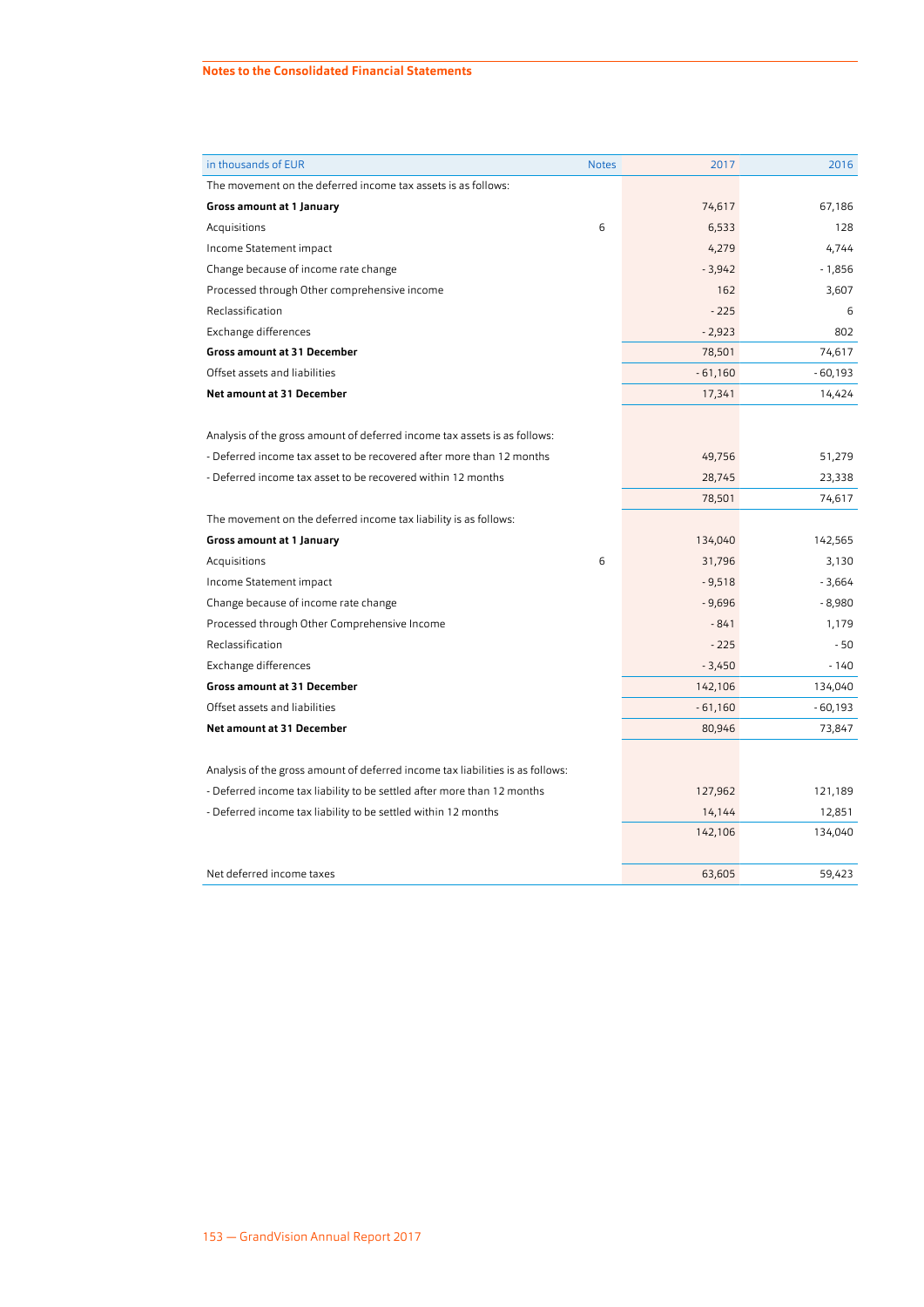#### **SPECIFICATION OF GROSS DEFERRED INCOME TAX ASSETS**

| in thousands of EUR                         | 31 December 2017 | 31 December 2016 |
|---------------------------------------------|------------------|------------------|
| Property, plant and equipment               | 5,873            | 5,449            |
| Goodwill                                    | 240              | 224              |
| Other intangible assets                     | 7,938            | 5,738            |
| Inventories                                 | 4,825            | 3,758            |
| Post-employment benefits                    | 18,457           | 14,419           |
| Provisions                                  | 9,681            | 9,466            |
| Derivative financial instruments            | 1,872            | 1,197            |
| Deferred revenue and to be invoiced amounts | 7,631            | 6,787            |
| Trade and other payables                    | 4,502            | 4,242            |
| Deferred taxes on temporary differences     | 61,019           | 51,280           |
| Deferred taxes on carry forward losses      | 17,482           | 23,337           |
| Total deferred income tax assets            | 78,501           | 74,617           |

#### **SPECIFICATION OF GROSS DEFERRED INCOME TAX LIABILITIES**

| in thousands of EUR                         | 31 December 2017 | 31 December 2016 |
|---------------------------------------------|------------------|------------------|
| Property, plant and equipment               | 9,709            | 10,248           |
| Goodwill                                    | 38,021           | 38,476           |
| Other intangible assets                     | 89,962           | 74,951           |
| Inventories                                 | 252              | 28               |
| Post-employment benefits                    | 427              | 77               |
| Provisions                                  | 1,917            | 7,926            |
| Derivative financial instruments            | 279              | 1,202            |
| Deferred revenue and to be invoiced amounts | 260              | 842              |
| Trade and other payables                    | 1,279            | 290              |
| Total deferred income tax liabilities       | 142,106          | 134,040          |

Deferred income tax assets on carryforward losses have been recognized for an amount of €17,482 (2016: €23,337). The losses are recognized based on taxable temporary differences or future expected results taking into consideration the expiration date of historical losses and other tax regulations. The related income tax losses amount to €66,701 (2016: €80,317). Deferred tax assets of €14,545 (2016: €13,385) relate to entities which suffered a loss in either the current or the preceding period. For loss making entities, carry forward losses are recognized as a deferred tax asset if it is likely that future taxable profits will be available against which losses can be set off, or to the extent that sufficient taxable temporary differences are available.

Unrecognized income tax losses amount to €280,814 (2016: €251,882). These tax losses expire as follows:

| in thousands of EUR                 | 31 December 2017 | 31 December 2016 |
|-------------------------------------|------------------|------------------|
| Expiring within one year            | 3,401            | 5,890            |
| Expiring between one and two years  | 5,335            | 5,782            |
| Expiring between two and five years | 20,563           | 22,840           |
| Expiring after more than five years | 49,171           | 10,726           |
| Offsettable for an unlimited period | 202.344          | 206,644          |
|                                     | 280,814          | 251,882          |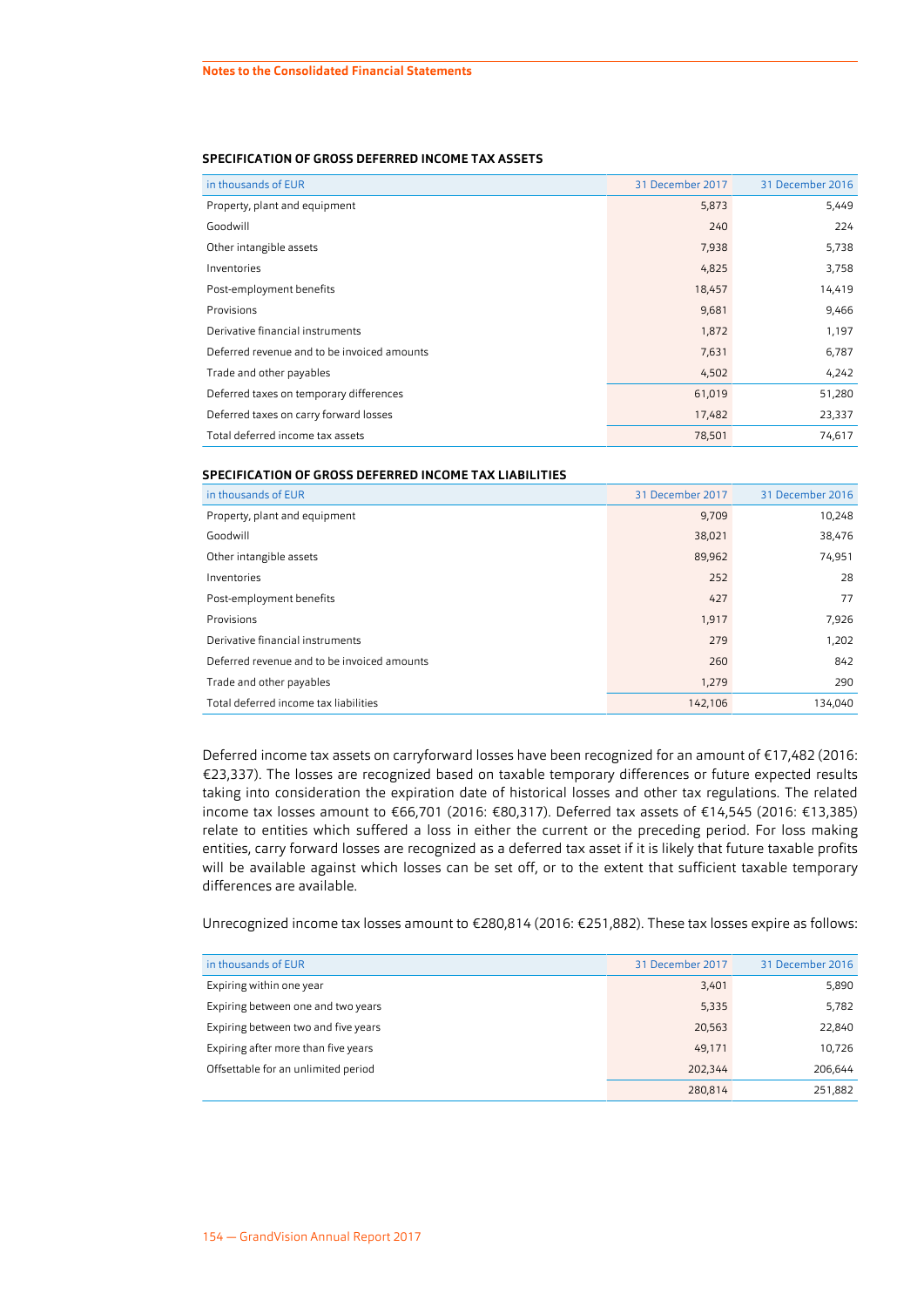The unrecognized tax losses offsettable for an unlimited period relate, amongst others to entities in Spain and Brazil. The unrecognized tax losses generated in Spain are subject to alternate views from the Spanish tax authorities. For group companies with a history of recent losses and the absence of expected future taxable results, deferred tax assets have been recognized only to the extent of taxable temporary differences.

The Group considered and incorporated the impact on the assumptions used in its goodwill impairment tests also in 2017 resulting from the outcome of the UK referendum in 2016 on European Union membership.

The enactment of the United States Tax Cuts and Jobs Act on 22 December 2017 had no impact on the Group's consolidated reported deferred tax positions as those related to the United States are nihil on a net basis per year-end 2017.

## **28. Post-Employment Benefits**

The amounts recognized in the Balance Sheet are determined as follows:

| in thousands of EUR                  | 31 December 2017 | 31 December 2016 |
|--------------------------------------|------------------|------------------|
| Present value of benefit obligation  | 69,692           | 4,521            |
| Fair value of plan assets            | $-42.602$        | $-1,939$         |
| Net position                         | 27,090           | 2,582            |
| Present value of unfunded obligation | 72.211           | 73,111           |
| Provision in the Balance Sheet       | 99,301           | 75.693           |

The increase in 2017 relates mainly to the post employment benefit plan for employees of Visilab, which was acquired in October 2017.

The most recent actuarial valuations were performed in December 2017.

The defined benefit obligation of the unfunded plans mainly relate to:

- A pension arrangement, in addition to the state pension provided in Germany, for employees already employed with Apollo prior to 1994 (2017: €54.6 million; 2016: €55.5 million). Every service year of the employees in the plan adds an amount of 1% of their pensionable salaries to the plan. This occurs for a maximum of 25 years and is maximized in terms of pay-out.
- The Italian Trattamento di Fine Rapporto program (2017: €5 million; 2016: €5.4 million) for service years until 2012. For service years since 2013 the Trattamento di Fine Rapporto is paid to a pension fund or a state agency as a defined contribution.
- An end-of-employment plan for French employees (2017: €12.3 million; 2016: €11.9 million). This is based on service years and calculated according to the estimated remuneration in the last year of employment.

These plans are unfunded and thus both the pay-out and the actuarial risks are the responsibility of the Company.

The net defined benefit obligation of the funded plans mainly relates to the pension arrangement of Visilab of €23.9 million. The assets of the plan at 31 December 2017 are €39.9 million and the obligations of the plan at 31 December 2017 are €63.9 million. The pension arrangements (occupational pension plans) of Visilab are funded plans, providing benefits upon retirement, death, disability and termination. Those arrangements are the base of the second pillar of the Swiss social security system. Both employer and employees pay contributions to the pension plan. To comply with legal requirements, employers have to set up a pension arrangement for their employees. For this purpose, Visilab is affiliated to the Fondation BCV deuxième pilier ("the Foundation") which is a collective pension fund (group administration plan)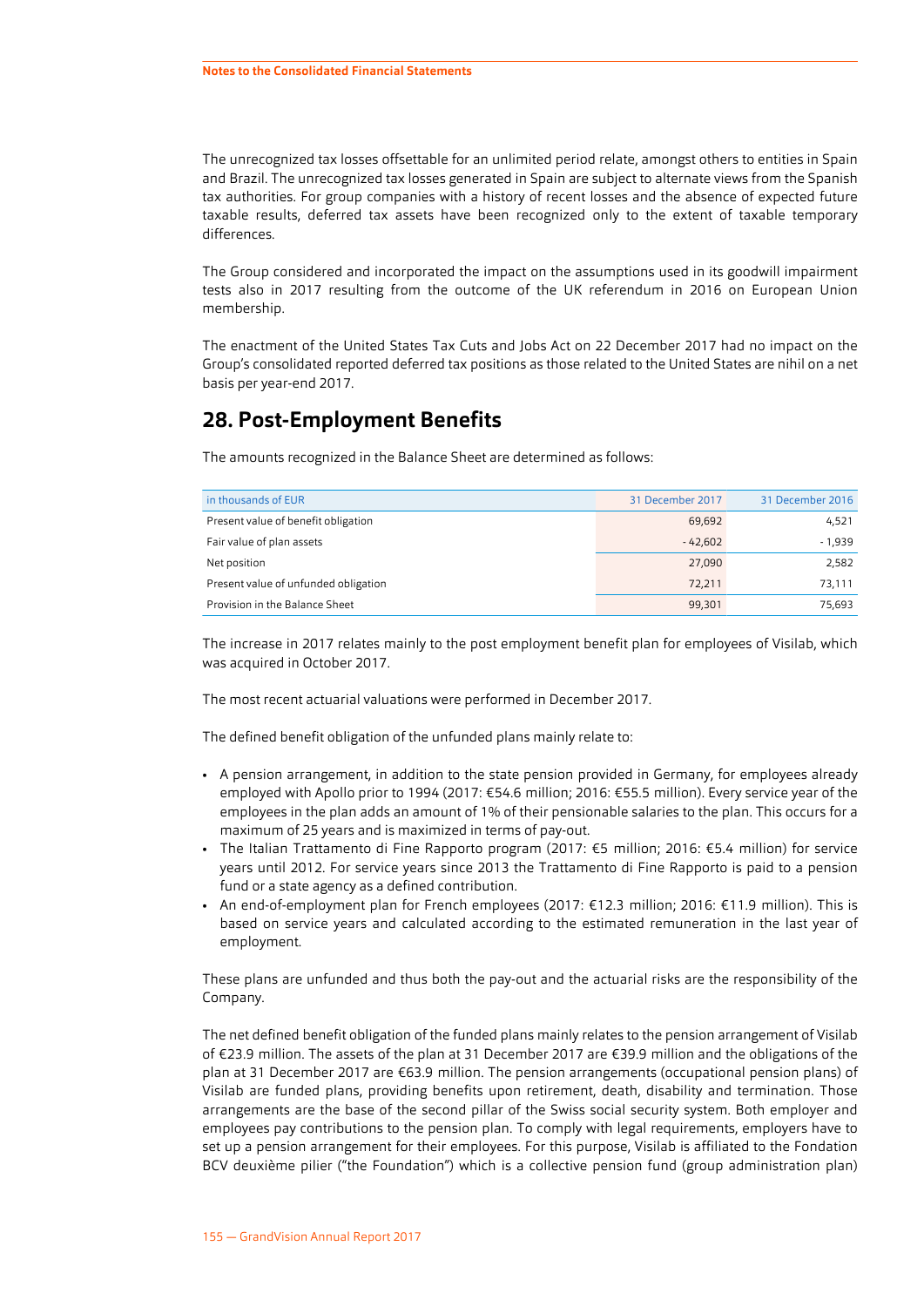under the supervision of the Supervisory Authority in the canton of Vaud. The pension plan is governed by a committee which consists of an equal number of employer and employee representatives and is managed by the Foundation. Visilab has no control over investments performed by the Foundation. Pension arrangements are subject to the mandatory insurance requirements according to the Swiss Federal Law on Occupational Retirement, Survivors' and Disability Pension Funds (LPP/BVG). Should the Foundation become underfunded according to Swiss Law, the Foundation Board must decide on recovery measures that will allow the coverage ratio to return to 100% within an appropriate time horizon. The latest known coverage ratio of the Foundation was 107.5% as at 31 December 2016.

The remainder of the assets and obligations of the funded plans mainly relate to defined benefit plans in Mexico.

The risks of these plans are mainly related to changes in the discount rate applied to determine the defined benefit obligation.

The amounts recognized in the Income Statement are as follows:

| in thousands of EUR                      | <b>Notes</b> | 2017  | 2016  |
|------------------------------------------|--------------|-------|-------|
| Current service costs                    |              | 3,005 | 1.964 |
| Interest expense                         |              | 1,429 | 1,597 |
| Plan amendments/curtailments/settlements |              |       | $-15$ |
| Administrative costs                     |              |       | $-26$ |
| Total defined benefit costs              | 8            | 4,434 | 3,520 |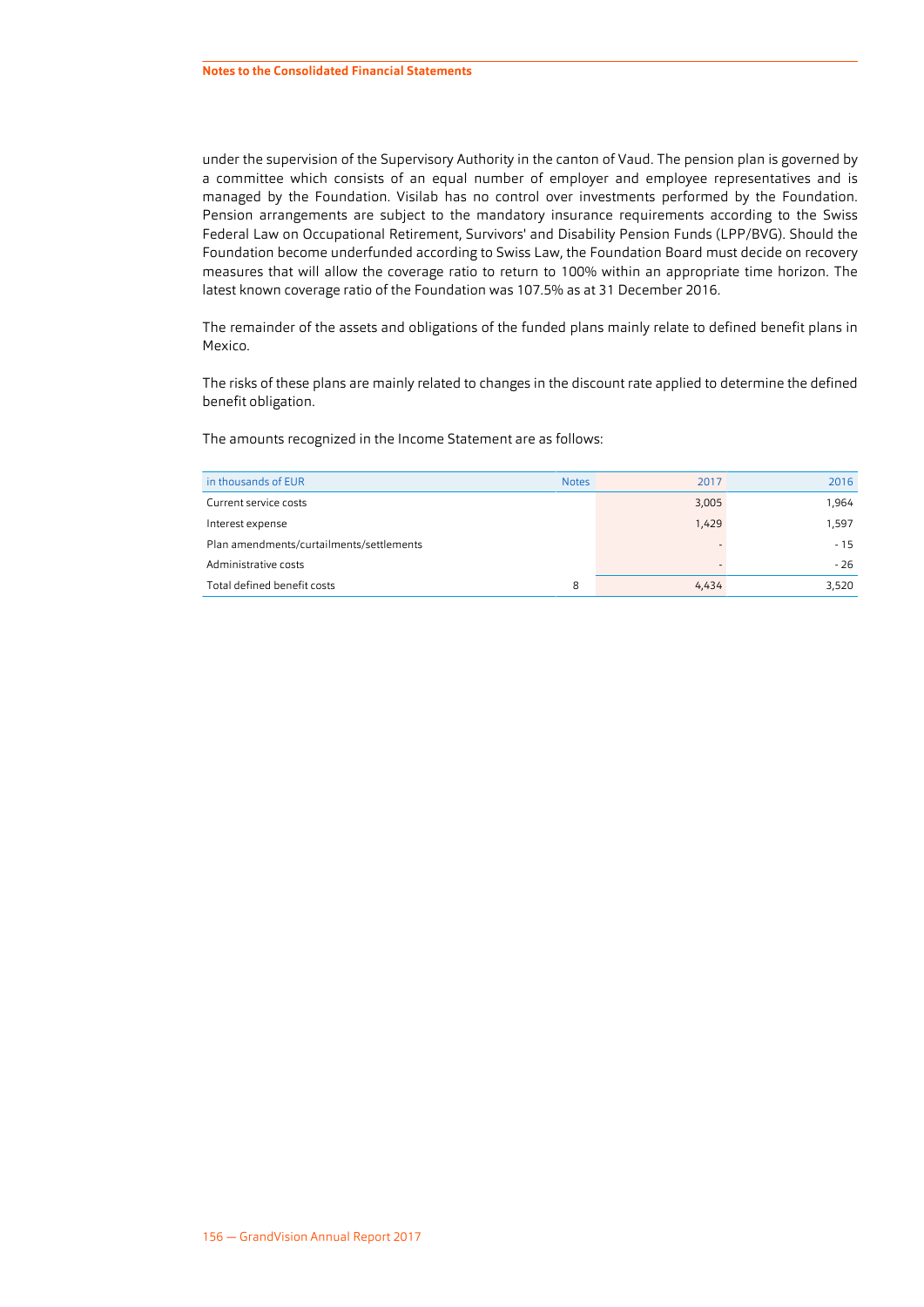| in thousands of EUR                                  | Present value of<br>obligation | Fair value of plan<br>assets | Total          |
|------------------------------------------------------|--------------------------------|------------------------------|----------------|
| At 1 January 2016                                    | 67,209                         | $-2,505$                     | 64,704         |
| Current service costs                                | 1,964                          |                              | 1,964          |
| Interest expense/ (income)                           | 1,760                          | $-163$                       | 1,597          |
| Employer contributions                               |                                | $-1,503$                     | $-1,503$       |
| <b>Experience adjustments</b>                        | 593                            |                              | 593            |
| Change in financial assumptions                      | 8,521                          |                              | 8,521          |
| Change in demographic assumptions                    | $-15$                          |                              | $-15$          |
| Plan amendments and curtailments                     | $-15$                          |                              | $-15$          |
| Return on plan assets, excluding amounts in interest |                                | 134                          | 134            |
| Benefits paid                                        | $-1,783$                       | 1,783                        |                |
| Exchange effect                                      | $-602$                         | 315                          | $-287$         |
| At 31 December 2016                                  | 77,632                         | $-1,939$                     | 75,693         |
|                                                      |                                |                              |                |
| At 1 January 2017                                    | 77,632                         | $-1,939$                     | 75,693         |
| Acquisition of subsidiary                            | 63,868                         | $-39,981$                    | 23,887         |
| Current service costs                                | 3,005                          |                              | 3,005          |
| Interest expense/ (income)                           | 2,535                          | $-1,106$                     | 1,429          |
| Employee contributions                               | 595                            | $-595$                       | $\overline{a}$ |
| Employer contributions                               |                                | $-1,917$                     | $-1,917$       |
| Experience adjustments                               | $-1,135$                       |                              | $-1,135$       |
| Change in financial assumptions                      | $-1,360$                       |                              | $-1,360$       |
| Change in demographic assumptions                    | 196                            |                              | 196            |
| Plan amendments and curtailments                     | 15                             | - 14                         | $\overline{1}$ |
| Return on plan assets, excluding amounts in interest |                                | 95                           | 95             |
| Benefits paid                                        | $-2,233$                       | 2,233                        |                |
| Reclassification                                     | 3                              |                              | 3              |
| Exchange effect                                      | $-1,218$                       | 622                          | $-596$         |
| At 31 December 2017                                  | 141,903                        | $-42,602$                    | 99,301         |

The movement in the defined benefit obligation over the year was as follows:

#### **ASSUMPTIONS**

The principal actuarial assumptions used were as follows:

|                                | 2017 | 2016 |
|--------------------------------|------|------|
| Discount rate                  | 1.4% | 1.9% |
| Expected return on plan assets | 1.0% | 8.0% |
| Future salary increases        | 2.1% | 2.9% |
| Future inflation               | 1.4% | 1.8% |

In 2017, the expected return on plan assets relates mainly to the post employment benefit plan of Visilab (2016: Mexico). The difference between the discount rate and the expected return on plan assets was caused by the weighted impact of funded and unfunded plans.

The most recent available mortality tables have been used in determining the pension liability. Experience adjustments have been made. The assumptions are based on historical experiences. The expected return on plan assets is based on the expected return on high-quality corporate bonds.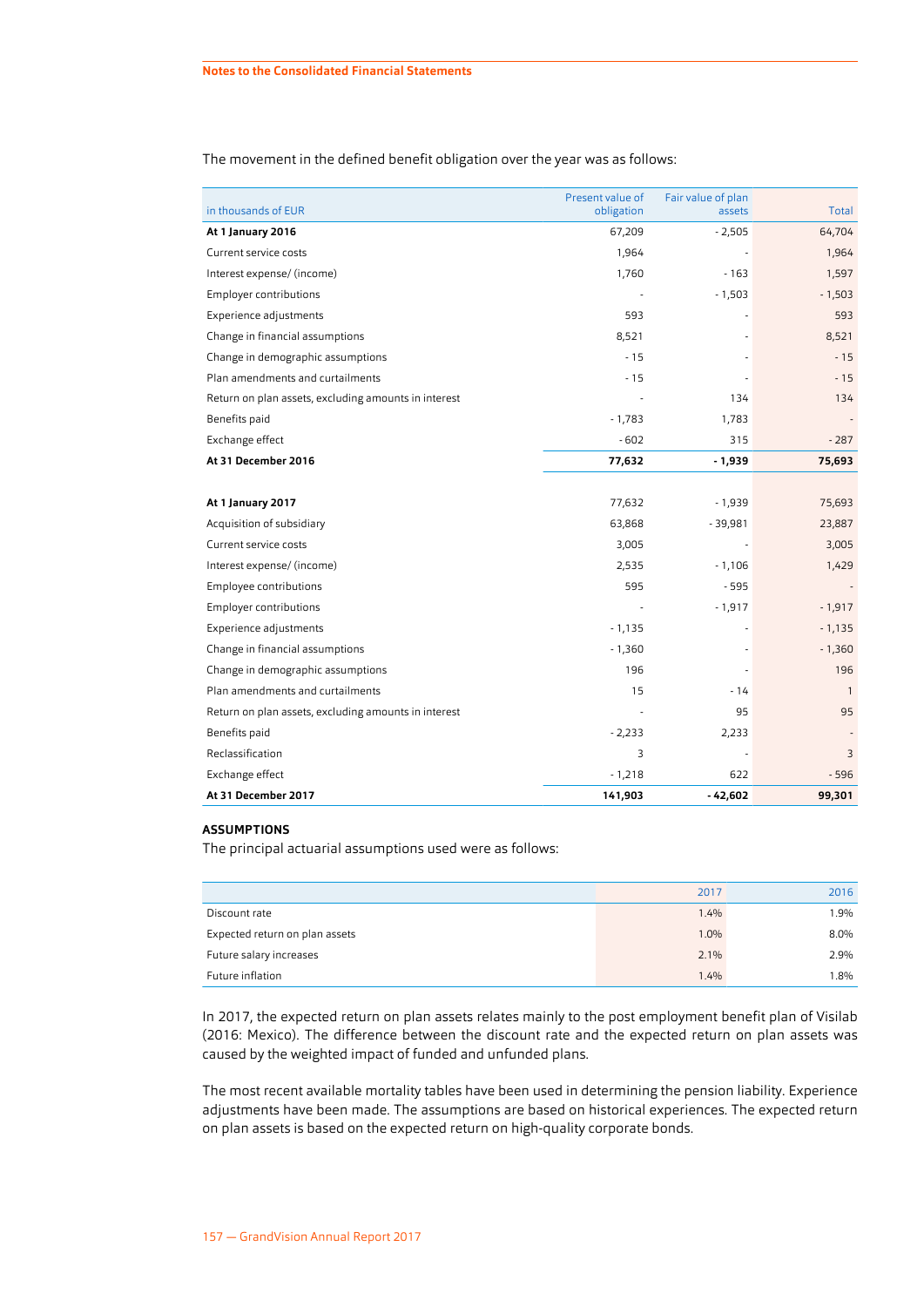A 1% increase in the discount rate used to calculate the defined benefit obligation would result in 16% decrease in the defined benefit obligation. A 1% decrease in the discount rate used to calculate the defined benefit obligation would result in 21% increase in the defined benefit obligation. An increase of 0.25% in salary would result in an increase of 1% in the defined benefit obligation. A 1 year increase in life expectancy would result in an increase of 2% in the defined benefit obligation. An increase of 1% in inflation would result in an 8% increase in the defined benefit obligation.

The above sensitivity analyses are based on changing one assumption while all other assumptions remain constant. In practice, this is unlikely to occur, and changes in some of the assumptions may be correlated. When calculating the sensitivity of the defined benefit obligation to significant actuarial assumptions the same method (present value of the defined benefit obligation calculated with the projected unit credit method at the end of the reporting period) has been applied as when calculating the pension liability recognized within the statement of financial position.

Plan assets are comprised as follows:

| in thousands of EUR | 2017   | 2016  |
|---------------------|--------|-------|
| Insurance contracts | 40,947 | ۰     |
| Debt instruments    | 1,054  | 1,091 |
| Equities            | 595    | 848   |
| Other               | 6      | ۰     |
| Total               | 42,602 | 1,939 |

The plan assets of Visilab qualify for the level 2 fair value category. See note [3.3](#page-25-0) for a description of the different levels of valuation categories.

The expected maturity of the undiscounted pension and post-employment benefits is:

| in thousands of EUR   | 2017    | 2016    |
|-----------------------|---------|---------|
| Less than 1 year      | 3,811   | 1,553   |
| Between 1 and 2 years | 5,424   | 2,620   |
| Between 2 and 5 years | 13,383  | 7,535   |
| Over 5 years          | 179,736 | 115,340 |
| Total                 | 202,354 | 127,048 |

The expected contributions in 2018 to the defined benefit plans amount to €2,025.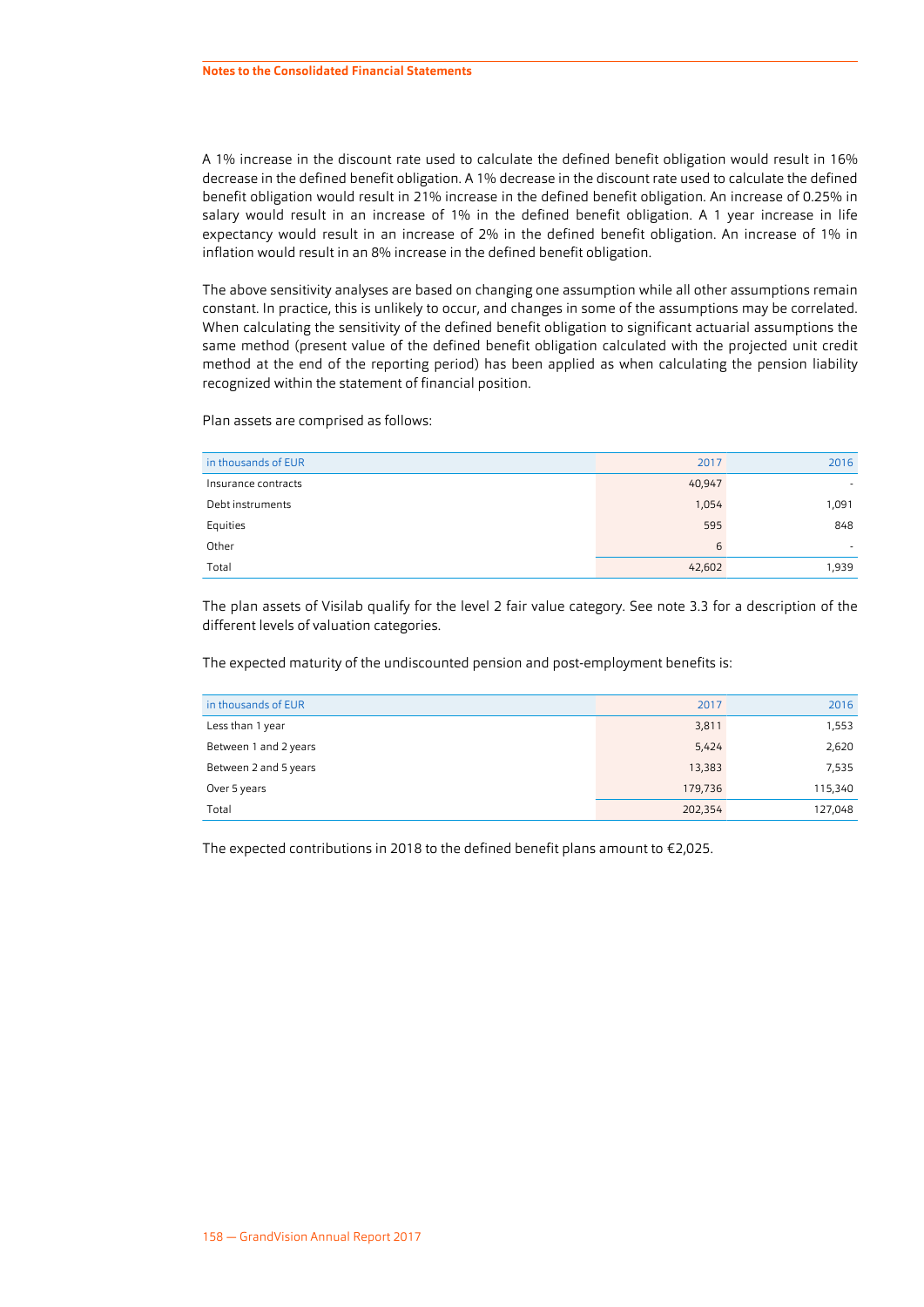## **29. Provisions**

| in thousands of EUR      | Legal and<br>regulatory | Warranty | Employee-<br>related | Share based<br>payments | Other  | Total    |
|--------------------------|-------------------------|----------|----------------------|-------------------------|--------|----------|
| At 1 January 2016        | 21,673                  | 8,632    | 4,294                | 876                     | 1,990  | 37,465   |
| <b>Movements in 2016</b> |                         |          |                      |                         |        |          |
| Acquisitions             |                         |          |                      |                         | 58     | 58       |
| Addition to provision    | 4,373                   | 2,692    | 3,759                | 95                      | 580    | 11,499   |
| Reversal of provision    | $-1,237$                | $-1,215$ | $-491$               |                         | $-238$ | $-3,181$ |
| Utilized during the year | $-3,134$                | $-2,134$ | $-928$               | $-755$                  | $-594$ | $-7,545$ |
| Other movements          |                         | 153      |                      |                         | $-153$ |          |
| Exchange differences     | 130                     | $-7$     | $-49$                |                         | 5      | 79       |
| At 31 December 2016      | 21,805                  | 8,121    | 6,585                | 216                     | 1,648  | 38,375   |
| Non-current              | 1,987                   | 5,055    | 4,871                | ÷,                      | 419    | 12,332   |
| Current                  | 19,818                  | 3,066    | 1,714                | 216                     | 1,229  | 26,043   |
| At 31 December 2016      | 21,805                  | 8,121    | 6,585                | 216                     | 1,648  | 38,375   |
|                          |                         |          |                      |                         |        |          |
| At 1 January 2017        | 21,805                  | 8,121    | 6,585                | 216                     | 1,648  | 38,375   |
| <b>Movements in 2017</b> |                         |          |                      |                         |        |          |
| Addition to provision    | 2,798                   | 3,090    | 3,342                | 76                      | 1,974  | 11,280   |
| Reversal of provision    | $-1,209$                |          | $-1,019$             |                         | $-432$ | $-2,660$ |
| Utilized during the year | $-2,914$                | $-2,420$ | $-1,105$             | $-292$                  | $-293$ | $-7,024$ |
| Other movements          | $-1,452$                |          | 1,452                |                         |        |          |
| Exchange differences     | $-351$                  | $-7$     | $-224$               |                         | $-147$ | $-729$   |
| At 31 December 2017      | 18,677                  | 8,784    | 9,031                |                         | 2,750  | 39,242   |
| Non-current              | 12,298                  | 5,197    | 4,501                |                         | 692    | 22,688   |
| Current                  | 6,379                   | 3,587    | 4,530                | ÷,                      | 2,058  | 16,554   |
| At 31 December 2017      | 18,677                  | 8,784    | 9,031                |                         | 2,750  | 39,242   |

#### **LEGAL AND REGULATORY**

In June 2009, the French Competition Authority ("FCA") investigated certain optical suppliers and optical retailers, including GrandVision, active in the branded sunglasses and branded frames sector in France, investigating whether these parties entered into vertical restraints in relation to the distribution of branded sunglasses and branded frames. In May 2015, the Company received a statement of objections ('notification de griefs') from the FCA. The Company responded to this statement of objections and booked an adequate provision determined by an assessment of the probability and amount of potential liability. The Company received an official report ("Rapport") from the FCA on 22 July 2016, reconfirming the accusation and confirming GrandVision's assumptions of the probability and amount of the potential liability. The Company timely responded to this report on 26 October 2016. On 15 December 2016 a hearing was held before the FCA during which all parties were given the opportunity to defend their case. The FCA had not yet made its decision following this hearing. As the Company expects that the procedure will continue beyond the initial anticipated period, the provision was reclassified from current to noncurrent provisions in 2017.

Secondly, the provision relates to the Group's ongoing tax risk management process in which it determines potential fiscal claims on VAT and other taxes in various countries. The additions in 2017 and 2016 mainly relate to VAT and other tax risks in Austria and Germany.

#### **WARRANTY**

The Group provides warranty along with the sales of its products. Warranty provision exists to cover possible future expenses that may be incurred rectifying defects in, or providing replacements for, products the Group has sold.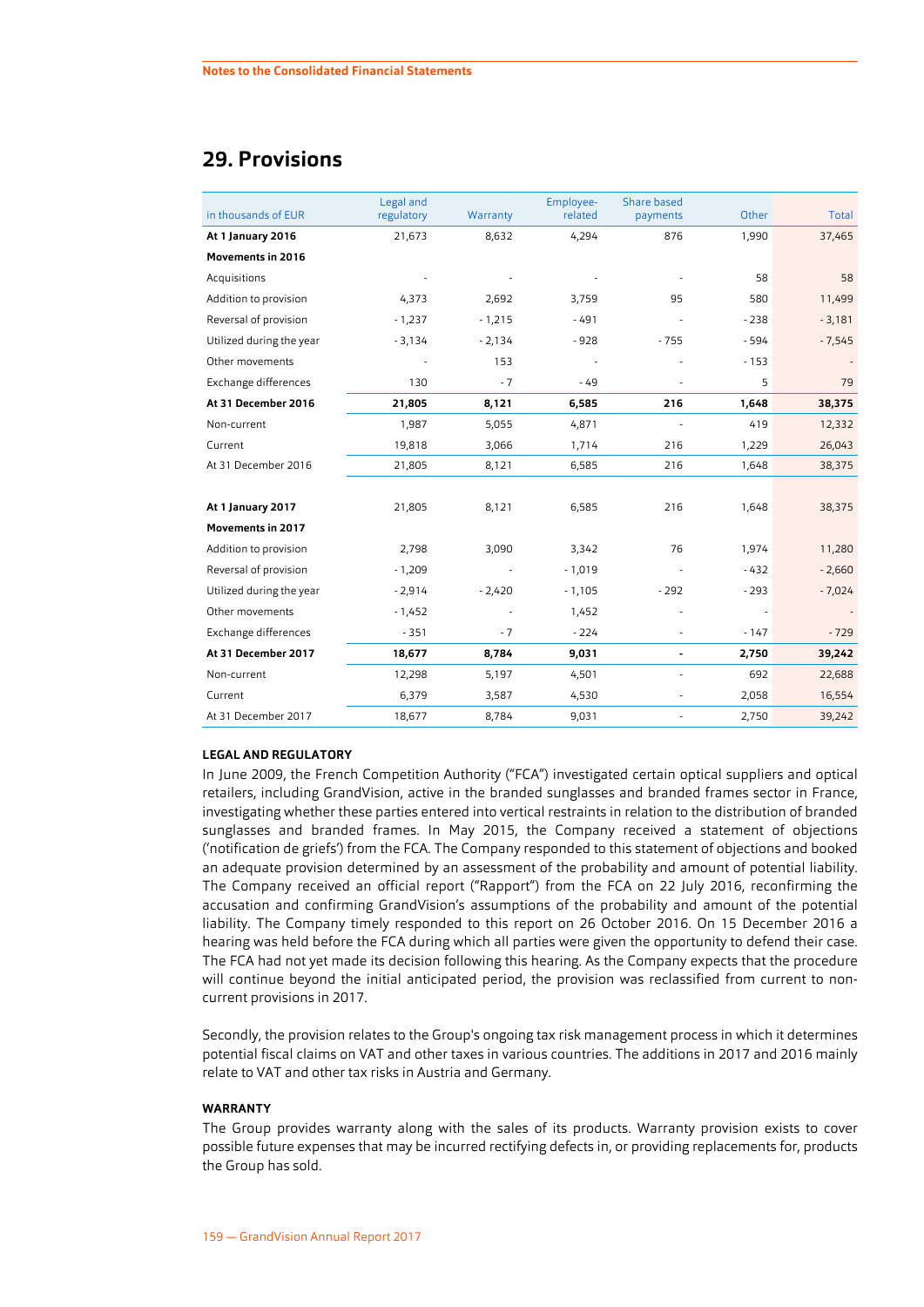#### <span id="page-56-0"></span>**EMPLOYEE-RELATED**

The additions in 2017 relate mainly to severance costs of certain employees as part of restructuring activities.

#### **SHARE-BASED PAYMENT PLANS**

Refer to note 30.

#### **OTHER PROVISIONS**

'Other provisions' mostly include decommissioning liabilities for returning a store or office to its original state.

## **30. Share-based Payment Plans**

The table below shows the total expense of the share-based payment plans as well as the movements in liability and equity.

| in thousands of EUR         | Equity plan | Long-term incentive plan |           |
|-----------------------------|-------------|--------------------------|-----------|
|                             | Equity      | Liability                | Equity    |
| At 1 January 2016           | 25,540      | 876                      | 27,202    |
| Charges to Income Statement | 1,523       | 95                       | 13,685    |
| Settlements/Vesting         | $-14,769$   | - 755                    | $-17,435$ |
| Exchange differences        |             | ٠                        | 29        |
| At 31 December 2016         | 12,294      | 216                      | 23,481    |
|                             |             |                          |           |
| At 1 January 2017           | 12,294      | 216                      | 23,481    |
| Charges to Income Statement | 939         | 76                       | 10,259    |
| Settlements/Vesting         | $-6,017$    | - 292                    | $-24,707$ |
| Exchange differences        |             | ٠                        | 18        |
| At 31 December 2017         | 7,216       |                          | 9,051     |

The long-term incentive plan (LTIP) represents conditional share and option awards. Option awards are in the form of stock-settled share appreciation rights, meaning that at exercise the participant receives shares which are in total equal in value to the total value of the exercised options.

The number of participants of the share-based payment plans per year-end 2017 is 154 (2016: 153).

The phantom plans issued in 2011, 2012, 2013 and 2014 were converted from cash-settled to equitysettled long-term incentive plans on the listing of GrandVision N.V. on Euronext Amsterdam in 2015. The phantom plans issued in 2009, 2010 and certain but limited plans relating to 2012, 2013 and 2014 remained cash-settled. The cash-settled plans were fully settled in 2017.

No new shares were issued in 2017 (2016: none) related to the share-based-payment plans.

The table shows the valuation method of the Group's share-based payment plans:

| Classification | Share awards                                | Option awards                     | Equity plan               |
|----------------|---------------------------------------------|-----------------------------------|---------------------------|
| Cash-settled   | Share price at 31 December                  | Black-Scholes-Merton option model | n/a                       |
| Equity-settled | Share price at conversion and<br>grant date | Black-Scholes-Merton option model | Share price at grant date |

The equity and phantom plans are no longer granted since the listing of the Company's shares. Only share and option awards under the long-term incentive plans are being awarded since then.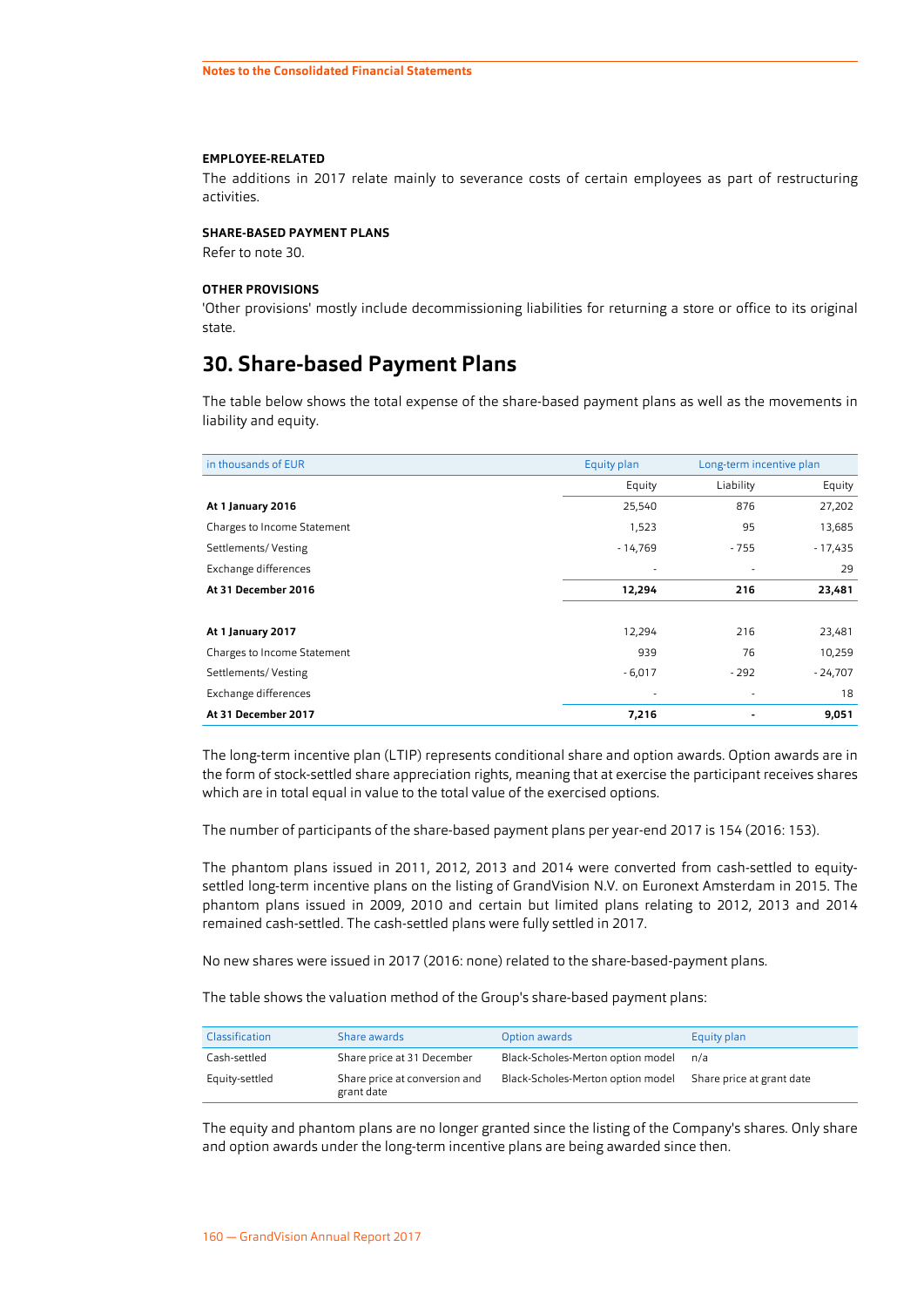|                     | Th. A.<br>Kiesselbach<br>(CEO) | P.I. de Castro<br>Fernandes<br>(CFO) | <b>Employees</b> | Total        |
|---------------------|--------------------------------|--------------------------------------|------------------|--------------|
| At 1 January 2016   | 21,600                         | 251,020                              | 1,808,404        | 2,081,024    |
| Settled             | $-9.600$                       | $-125.510$                           | $-881.362$       | $-1,016,472$ |
| At 31 December 2016 | 12,000                         | 125,510                              | 927,042          | 1,064,552    |
|                     |                                |                                      |                  |              |
| At 1 January 2017   | 12.000                         | 125,510                              | 927,042          | 1,064,552    |
| Settled             | $-12,000$                      | $-125.510$                           | $-467.292$       | $-604,802$   |
| At 31 December 2017 | $\blacksquare$                 |                                      | 459,750          | 459,750      |

The table below shows the movements in the number of shares of the equity plan for key management and employees:

Of those shares outstanding under the equity plan at 31 December 2017, for 168,930 shares (2016: 480,920 shares) the vesting period has ended. In 2017, the shares that were vested and unrestricted have been settled.

The table below shows the movements in the long-term incentive plan for key management and employees:

|                                     | <b>Th. A.</b><br>Kiesselbach<br>(CEO) | P.I. de Castro<br>Fernandes<br>(CFO) | <b>Employees</b> | <b>Total LTIP</b><br>awards |
|-------------------------------------|---------------------------------------|--------------------------------------|------------------|-----------------------------|
| At 1 January 2016                   | 265,708                               | 162,746                              | 2,511,438        | 2,939,892                   |
| Adjusted for performance conditions | 22,234                                | 13,536                               | 226,838          | 262,608                     |
| Granted                             | 23,125                                | 10,580                               | 366,634          | 400,339                     |
| Settled                             | $-76,175$                             | $-26,242$                            | $-980,477$       | $-1,082,894$                |
| Forfeited                           |                                       |                                      | $-221,104$       | $-221,104$                  |
| At 31 December 2016                 | 234,892                               | 160,620                              | 1,903,329        | 2,298,841                   |
|                                     |                                       |                                      |                  |                             |
| At 1 January 2017                   | 234,892                               | 160,620                              | 1,903,329        | 2,298,841                   |
| Granted                             |                                       | 63,433                               | 564,362          | 627,795                     |
| Settled                             | $-69,744$                             | $-138,462$                           | $-1,292,324$     | $-1,500,530$                |
| Forfeited                           |                                       |                                      | $-161,403$       | $-161,403$                  |
| At 31 December 2017                 | 165,148                               | 85,591                               | 1,013,964        | 1,264,703                   |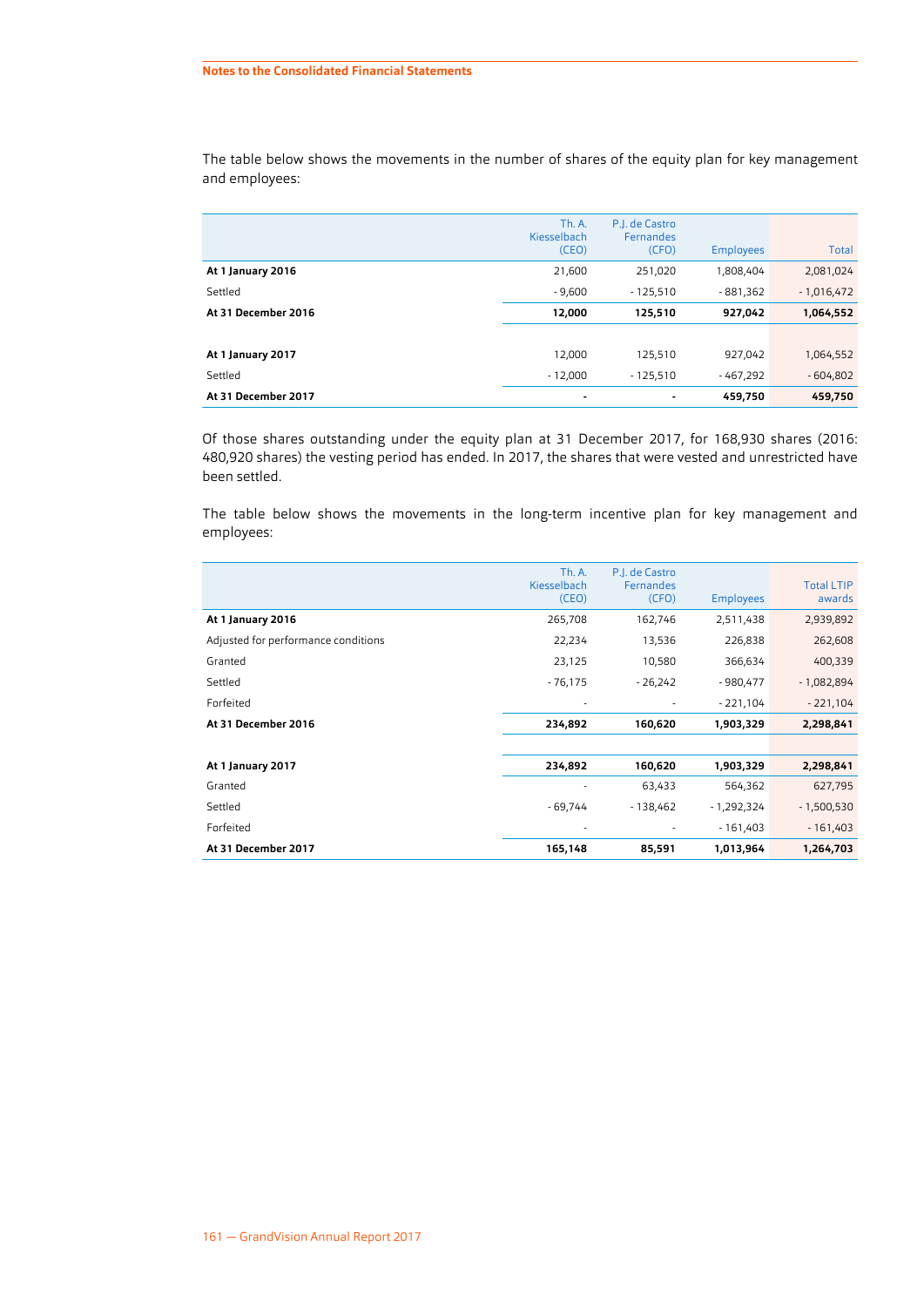|                                     | <b>Share</b><br>awards | Option<br>awards | Weighted average<br>exercise price in<br>EUR per share |
|-------------------------------------|------------------------|------------------|--------------------------------------------------------|
| At 1 January 2016                   | 1,361,642              | 1,578,250        | 6.94                                                   |
| Adjusted for performance conditions | 76,105                 | 186,503          | 6.66                                                   |
| Granted                             | 256,165                | 144,174          | 27.47                                                  |
| Settled                             | $-324,903$             | $-757,991$       | 6.10                                                   |
| Forfeited                           | $-125,809$             | $-95,295$        | 6.64                                                   |
| At 31 December 2016                 | 1,243,200              | 1,055,641        | 10.33                                                  |
|                                     |                        |                  |                                                        |
| At 1 January 2017                   | 1,243,200              | 1,055,641        | 10.33                                                  |
| Granted                             | 264,474                | 363,321          | 25.43                                                  |
| Settled                             | $-785,097$             | $-715,433$       | 6.59                                                   |
| Forfeited                           | $-106,893$             | $-54,510$        | 24.53                                                  |
| At 31 December 2017                 | 615,684                | 649,019          | 21.71                                                  |

The table below shows the movements in the number of awards of the long-term incentive plan:

The weighted average fair value of the share awards granted in 2017 at grant date is €23.50 (2016: €23.32). The weighted average fair value of the option awards granted in 2017 at grant date is €3.20 (2016: €2.83).

The weighted average share price used for the exercise of the option awards during 2017 was €23.12 (2016: €24.97).

Of those option awards outstanding at 31 December 2017, 139,736 were exercisable (2016: 130,232). The weighted average exercise price of these exercisable option awards was €6.37 (2016: €5.99). As of 31 December 2017 the weighted average remaining contractual life for outstanding option awards was 3 years (2016: 1.1 years).

As a result of LTIP plans being settled, 1,291,032 shares were delivered to participants or became unrestricted in 2017 (2016: 2,483,832).

Most of the option awards related to 2011, 2012 and 2013 were converted to equity-settled on the listing. The fair value of the option awards is based on the Black-Scholes-Merton option pricing model. The following assumptions were used:

| Option awards                           | <b>LTIP 2012</b><br>(equity settled) | <b>LTIP 2013</b><br>(equity settled) | <b>LTIP 2015</b><br>(equity settled) | <b>LTIP 2016</b><br>(equity settled) | <b>LTIP 2017</b><br>(equity settled) |
|-----------------------------------------|--------------------------------------|--------------------------------------|--------------------------------------|--------------------------------------|--------------------------------------|
| Number of options outstanding           | 58,961                               | 80,775                               | 53,691                               | 144.174                              | 311,418                              |
| Exercise price in EUR                   | 5.98                                 | 6.66                                 | 24.59                                | 27.47                                | 25.43                                |
| Share price in EUR                      | 20.00                                | 20.00                                | 22.72                                | 23.32                                | 23.50                                |
| Volatility                              | 23.4%                                | 22.1%                                | 24.0%                                | 25.2%                                | 24.1%                                |
| Dividend yield                          | 0.7%                                 | 1.1%                                 | 1.4%                                 | 1.6%                                 | 1.7%                                 |
| Expected remaining option life in years | 3.30                                 | 4.30                                 | 5.00                                 | 5.00                                 | 5.00                                 |
| Annual risk-free interest rate %        | $-0.19%$                             | $-0.18%$                             | 0.15%                                | $-0.36%$                             | $-0.28%$                             |

The option awards can only be exercised at vesting and at distinct moments 1 and 2 years after vesting. Therefore no impact of early exercise is included in the valuation model. Volatility is determined by calculating a weighted average of historical volatility of closing prices of the company itself and, due to limited historical share price data of GrandVision N.V., its peer group.

There were no option awards granted in 2014.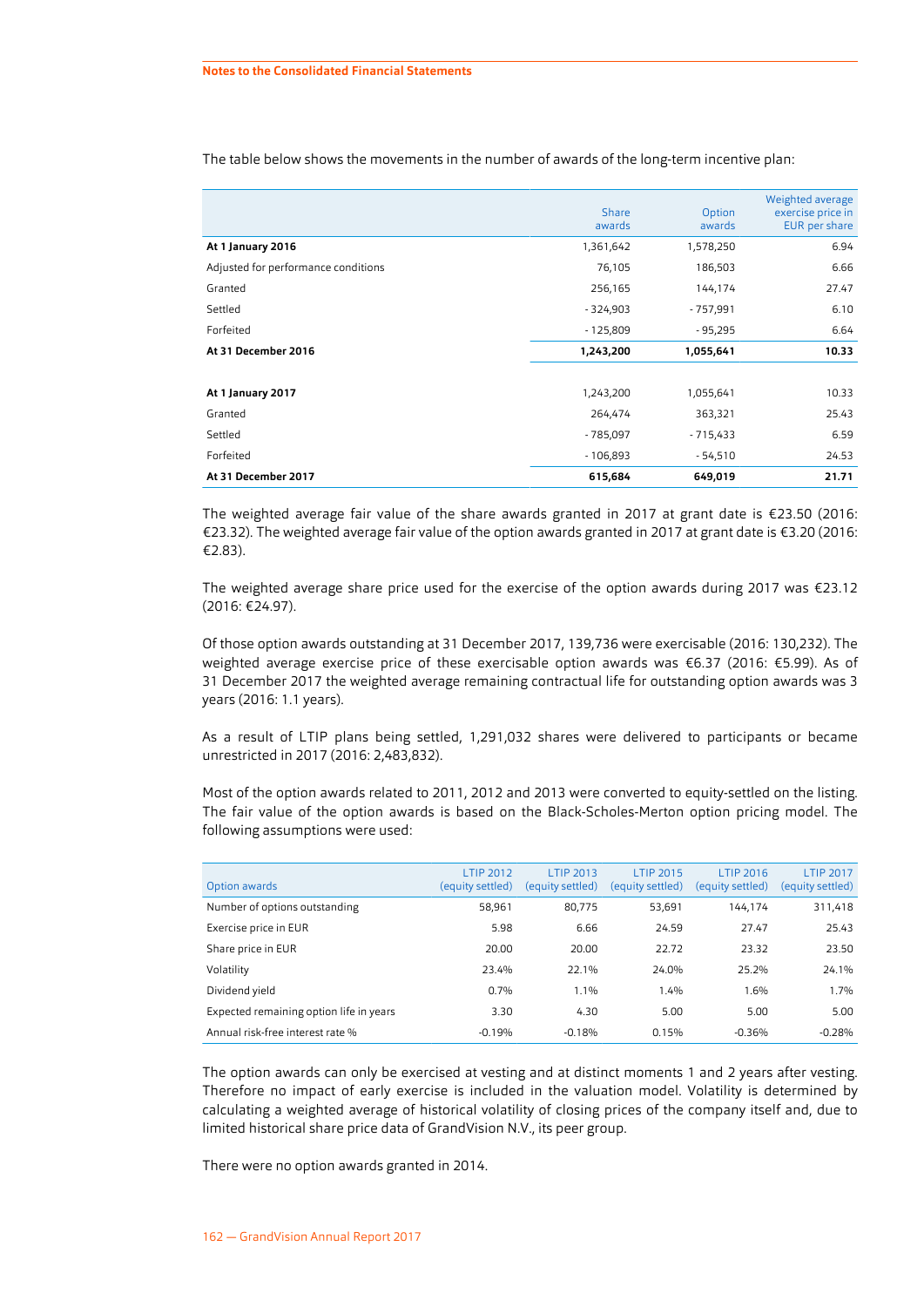The following tables summarize the status of the outstanding equity and LTIP plans during 2017 for the individual Management Board members:

| Outstanding share-based awards    | Award   | Awards<br>per<br>1 January<br>2017 | Granted<br>in 2017 | 2017                     | Awards per<br>Settled in 31 December<br>2017 | <b>Exercise</b><br>price<br>option<br>awards | Fair value<br>at grant | <b>Share</b><br>price at<br>vesting |
|-----------------------------------|---------|------------------------------------|--------------------|--------------------------|----------------------------------------------|----------------------------------------------|------------------------|-------------------------------------|
| Th. A. Kiesselbach (CEO)          |         |                                    |                    |                          |                                              |                                              |                        |                                     |
| GrandVision BV - Equity Plan 2012 | Shares  | 12,000                             | $\sim$             | $-12,000$                |                                              | $\overline{\phantom{a}}$                     | 8.12                   | 23.32                               |
| GrandVision BV - LTIP 2012        | Options | 58,961                             |                    | $\overline{\phantom{a}}$ | 58,961                                       | 5.98                                         | 13.81                  | 23.32                               |
| GrandVision BV - LTIP 2013        | Shares  | 24,344                             | ٠                  | - 24,344                 |                                              | $\overline{\phantom{a}}$                     | 20.00                  | 23.60                               |
| GrandVision BV - LTIP 2013        | Options | 59,650                             |                    | ٠                        | 59,650                                       | 6.66                                         | 12.81                  | 23.60                               |
| GrandVision BV - LTIP 2014        | Shares  | 45,400                             | ۰.                 | - 45,400                 |                                              | $\overline{\phantom{0}}$                     | 20.00                  | 23.60                               |
| GrandVision NV - LTIP 2015        | Shares  | 23,412                             |                    | ٠                        | 23,412                                       | $\overline{\phantom{m}}$                     | 22.76                  |                                     |
| GrandVision NV - LTIP 2016        | Shares  | 23,125                             |                    | ٠                        | 23,125                                       | $\overline{\phantom{a}}$                     | 23.32                  |                                     |
| Total                             |         | 246,892                            | $\blacksquare$     | - 81.744                 | 165,148                                      |                                              |                        |                                     |

|                                   |         | Awards<br>per<br>1 January | Granted |            | Awards per<br>Settled in 31 December | <b>Exercise</b><br>price<br>option | Fair value | Share<br>price at |
|-----------------------------------|---------|----------------------------|---------|------------|--------------------------------------|------------------------------------|------------|-------------------|
| Outstanding share-based awards    | Award   | 2017                       | in 2017 | 2017       | 2017                                 | awards                             | at grant   | vesting           |
| P.J. de Castro Fernandes (CFO)    |         |                            |         |            |                                      |                                    |            |                   |
| GrandVision BV - Equity Plan 2012 | Shares  | 125,510                    | $\sim$  | $-125,510$ |                                      | ٠                                  | 8.12       | 23.32             |
| GrandVision BV - LTIP 2012        | Options | 64,326                     | ٠       | - 64,326   | ٠                                    | 5.98                               | 13.81      | 23.32             |
| GrandVision BV - LTIP 2013        | Shares  | 14,824                     | ٠       | $-14,824$  |                                      | $\overline{\phantom{a}}$           | 20.00      | 23.60             |
| GrandVision BV - LTIP 2013        | Options | 36,312                     | ٠       | $-36,312$  | ٠                                    | 6.66                               | 12.81      | 23.60             |
| GrandVision BV - LTIP 2014        | Shares  | 23,000                     | $\sim$  | $-23,000$  |                                      | $\sim$                             | 20.00      | 23.60             |
| GrandVision NV - LTIP 2015        | Shares  | 11,578                     |         | ٠          | 11,578                               | $\overline{\phantom{a}}$           | 22.76      |                   |
| GrandVision NV - LTIP 2016        | Shares  | 10,580                     | ٠       | ۰          | 10,580                               | $\sim$                             | 23.32      |                   |
| GrandVision NV - LTIP 2017        | Shares  | ٠                          | 11,530  | ۰          | 11,530                               | $\overline{\phantom{a}}$           | 23.50      |                   |
| GrandVision NV - LTIP 2017        | Options | $\overline{\phantom{a}}$   | 51,903  | ۰          | 51,903                               | 25.43                              | 3.20       |                   |
| Total                             |         | 286,130                    | 63,433  | $-263,972$ | 85,591                               |                                    |            |                   |

The vested option awards under GrandVision BV - LTIP 2012 and GrandVision BV - LTIP 2013 were exercised in 2017, resulting in the delivery of 74,897 shares. The vesting of the share awards under the GrandVision BV - LTIP 2013 and GrandVision BV - LTIP 2014 plans in 2017, resulted in the delivery of 107,568 shares.

| Outstanding share-based awards    | Award   | Status per<br>31 December<br>2017 | <b>Vesting</b><br>year | Holding<br>period end | Performance conditions      |
|-----------------------------------|---------|-----------------------------------|------------------------|-----------------------|-----------------------------|
|                                   |         |                                   |                        |                       |                             |
| GrandVision BV - Equity Plan 2012 | Shares  | Vested                            | 2016                   | 2017 (50%)            | No                          |
| GrandVision BV - LTIP 2012        | Options | Vested                            | 2016                   | ٠                     | 0-200% on Rev/EBITA 2014    |
| GrandVision BV - LTIP 2013        | Shares  | Vested                            | 2017                   | ٠                     | 0-200% on Rev/EBITA 2015    |
| GrandVision BV - LTIP 2013        | Options | Vested                            | 2017                   | ٠                     | 0-200% on Rev/EBITA 2015    |
| GrandVision BV - LTIP 2014        | Shares  | Vested                            | 2017                   | ٠                     | No                          |
| GrandVision NV - LTIP 2015        | Shares  | Conditional                       | 2018                   | 2020                  | 0-150% on Rev/EPS 2015-2017 |
| GrandVision NV - LTIP 2016        | Shares  | Conditional                       | 2019                   | 2021                  | 0-150% on Rev/EPS 2016-2018 |
| GrandVision NV - LTIP 2017        | Shares  | Conditional                       | 2020                   | 2022                  | 0-150% on Rev/EPS 2017-2019 |
| GrandVision NV - LTIP 2017        | Options | Unconditional                     | 2022                   | ٠                     | No                          |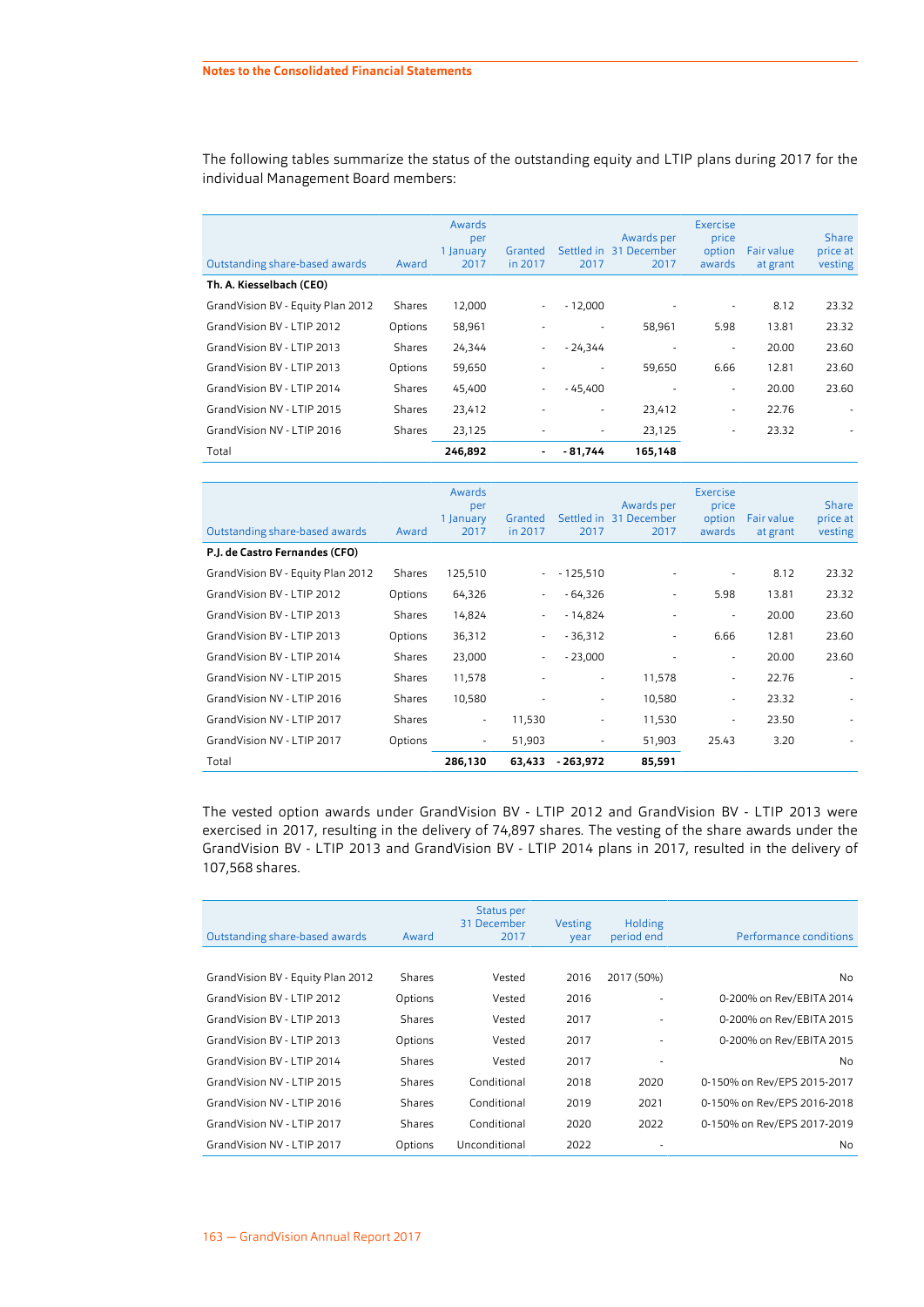| Outstanding share-based awards | Award   | Minimum<br># of shares   | Maximum<br># of shares   | Minimum<br>$#$ of shares       | Maximum<br># of shares |
|--------------------------------|---------|--------------------------|--------------------------|--------------------------------|------------------------|
|                                |         | Th. A. Kiesselbach (CEO) |                          | P.J. de Castro Fernandes (CFO) |                        |
| GrandVision BV - LTIP 2012     | Options | 42.420                   | 42.420                   | $\overline{\phantom{a}}$       |                        |
| GrandVision BV - LTIP 2013     | Options | 41,000                   | 41,000                   | $\overline{\phantom{a}}$       |                        |
| GrandVision NV - LTIP 2015     | Shares  | 23,412                   | 35,118                   | 11.578                         | 17,367                 |
| GrandVision NV - LTIP 2016     | Shares  | 23,125                   | 34,688                   | 10,580                         | 15,870                 |
| GrandVision NV - LTIP 2017     | Shares  |                          |                          | 11,530                         | 17,295                 |
| GrandVision NV - LTIP 2017     | Options | ٠                        | $\overline{\phantom{a}}$ | 51,903                         | 51,903                 |
|                                |         |                          |                          |                                |                        |

The option awards under GrandVision NV - LTIP 2017 are not conditional on meeting performance targets. The minimum and maximum numbers of shares resulting from option awards is calculated based on the share price ultimo 2017 (€21.30).

## **31. Other Non-Current Liabilities**

| in thousands of EUR      | 31 December 2017 | 31 December 2016 |
|--------------------------|------------------|------------------|
| Contingent consideration | 19,071           | 1,130            |
| Rental incentives        | 6,739            | 7,587            |
| Other                    | 5,609            | 4,593            |
|                          | 31,419           | 13,310           |

In 2017, the increase in non-current contingent consideration mainly relates to the acquisition of additional shareholding in Visilab in 2019.

Rental incentives relate to the straight-lining effect of operating lease payments over the lease term. 'Other' mainly includes the long-term portion of deferred income related to commissions on consumer insurances.

## **32. Derivative Financial Instruments**

The fair value of the derivative financial instruments is as follows:

| in thousands of EUR                          | 31 December 2017         |             |        | 31 December 2016 |
|----------------------------------------------|--------------------------|-------------|--------|------------------|
|                                              | Assets                   | Liabilities | Assets | Liabilities      |
| Non-current                                  |                          |             |        |                  |
| Interest rate derivatives - cash flow hedges |                          | 3,135       |        | 4,169            |
|                                              | $\overline{\phantom{a}}$ | 3,135       |        | 4,169            |
| Current                                      |                          |             |        |                  |
| Interest rate derivatives - cash flow hedges | ۰                        | 85          | ٠      | 74               |
| Currency derivatives - cash flow hedges      | 1,427                    | 4,304       | 5,233  | 675              |
| Currency derivatives - fair value hedges     |                          |             |        | 116              |
|                                              | 1,427                    | 4,389       | 5,233  | 865              |
| <b>Total derivatives</b>                     | 1,427                    | 7,524       | 5,233  | 5,034            |

The valuation of the derivatives is based on valuations provided by banks and other parties. In note 3.1.3 the maturity of the expected cash flows to occur is shown.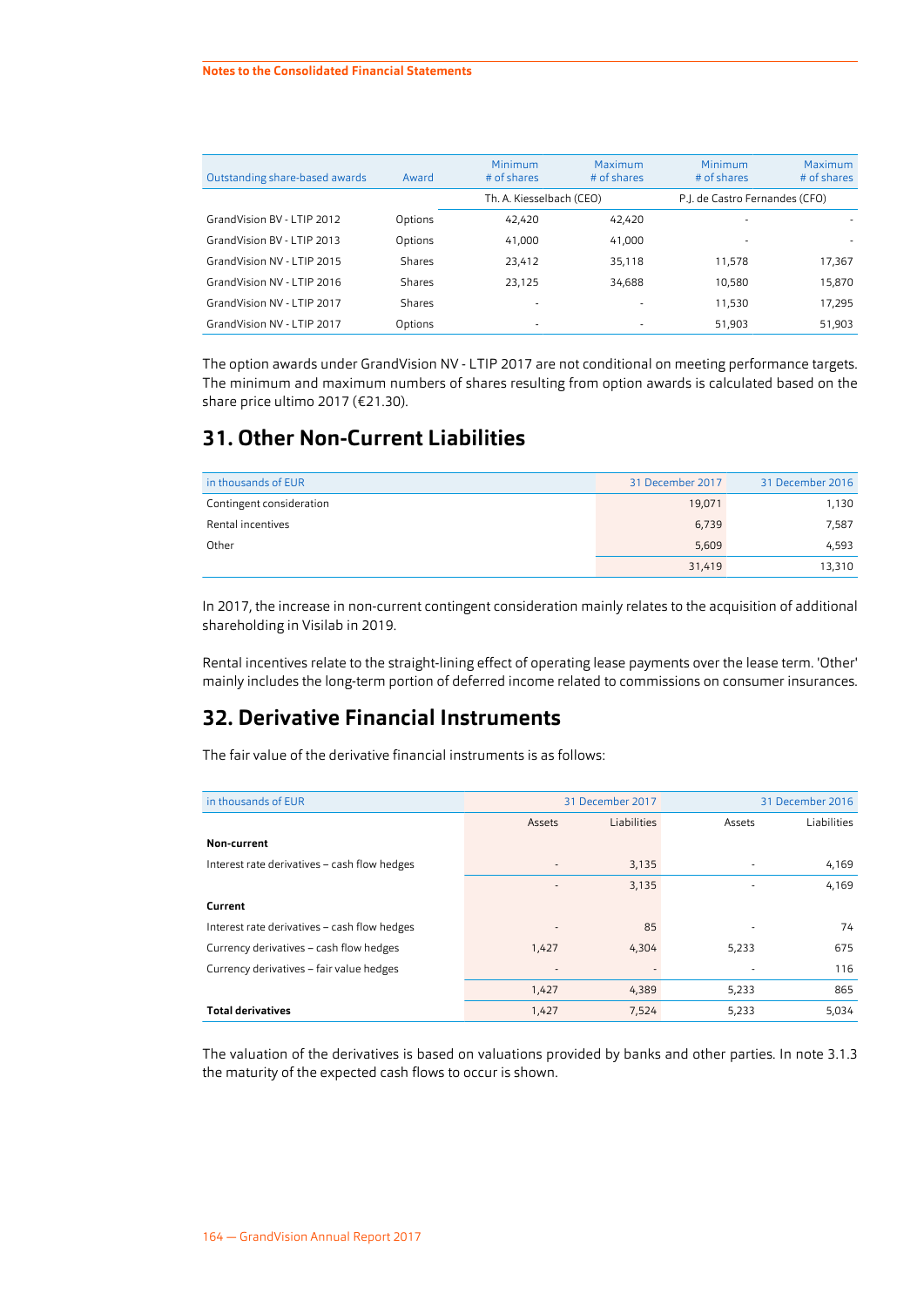#### <span id="page-61-0"></span>**INTEREST RATE DERIVATIVES**

The nominal amount of the bank borrowings (see note [26\)](#page-46-0) hedged by interest rate derivatives amounts to €400 million (2016: €300 million) which include €375 million (2016: €300 million) of 0% floors to hedge the impact of negative interest rates. The interest rate derivatives meet the requirements for hedge accounting in full.

#### **CURRENCY DERIVATIVES**

The Group has transactional cash flows in multiple currencies and is exposed to the volatility of these currencies against the euro. The treasury policy is to hedge between 25% and 80% of the transactional cash flows based on a rolling 12-month forecast. Derivative financial instruments are aimed at reducing the exposure to adverse currency change. In relation to the Brexit event in 2016, in 2017 the Group continued to hedge its British Pound Sterling transactional exposures to the higher end of this range.

In 2017, the currency derivatives met the requirements for hedge accounting in full. In 2016, the currency derivatives that did not qualify for cash flow hedge accounting were carried at fair value through profit or loss as fair value derivatives.

At the end of 2017 the notional principal amounts of the outstanding forward foreign exchange contracts were:

| in thousands of EUR                      | 31 December 2017 | 31 December 2016 |
|------------------------------------------|------------------|------------------|
| Currency                                 |                  |                  |
| Euro (EUR)/United States Dollar (USD)    | 109,618          | 58,360           |
| British Pound Sterling (GBP)/ Euro (EUR) | 30,159           | 32,212           |
| Norwegian Krone (NOK)/Danish Krone (DKK) | 16,784           | 2,988            |
| Swedish Krona (SEK)/Danish Krone (DKK)   | 37,119           | 7,603            |
| Other/Euro (EUR)                         | 37,485           | 53,247           |
| Other / United States Dollar (USD)       | 9,389            | 7,838            |

All these foreign exchange deals are partially hedging underlying forecasted transactions of Group entities in the corresponding foreign currency.

### **33. Trade and Other Payables**

| in thousands of EUR             | <b>Notes</b> | 31 December 2017 | 31 December 2016 |
|---------------------------------|--------------|------------------|------------------|
| Trade payables                  |              | 198,646          | 180,889          |
| Accrued expenses                |              | 93.254           | 108,019          |
| Employee related payables       |              | 108,462          | 97,973           |
| Other taxes and social security |              | 68,490           | 76,501           |
| Deferred income                 |              | 75,862           | 64,266           |
| Payables to related parties     | 37.1         | 12,713           | 23,414           |
| Contingent consideration        |              | 26,690           | 3,756            |
| Other payables                  |              | 55,431           | 33,606           |
|                                 |              | 639,548          | 588,424          |

In 2017, the increase in contingent consideration mainly relates to the acquisition of additional shareholding in Visilab in 2018.

The carrying value is assumed to approximate the fair value due to the short-term nature.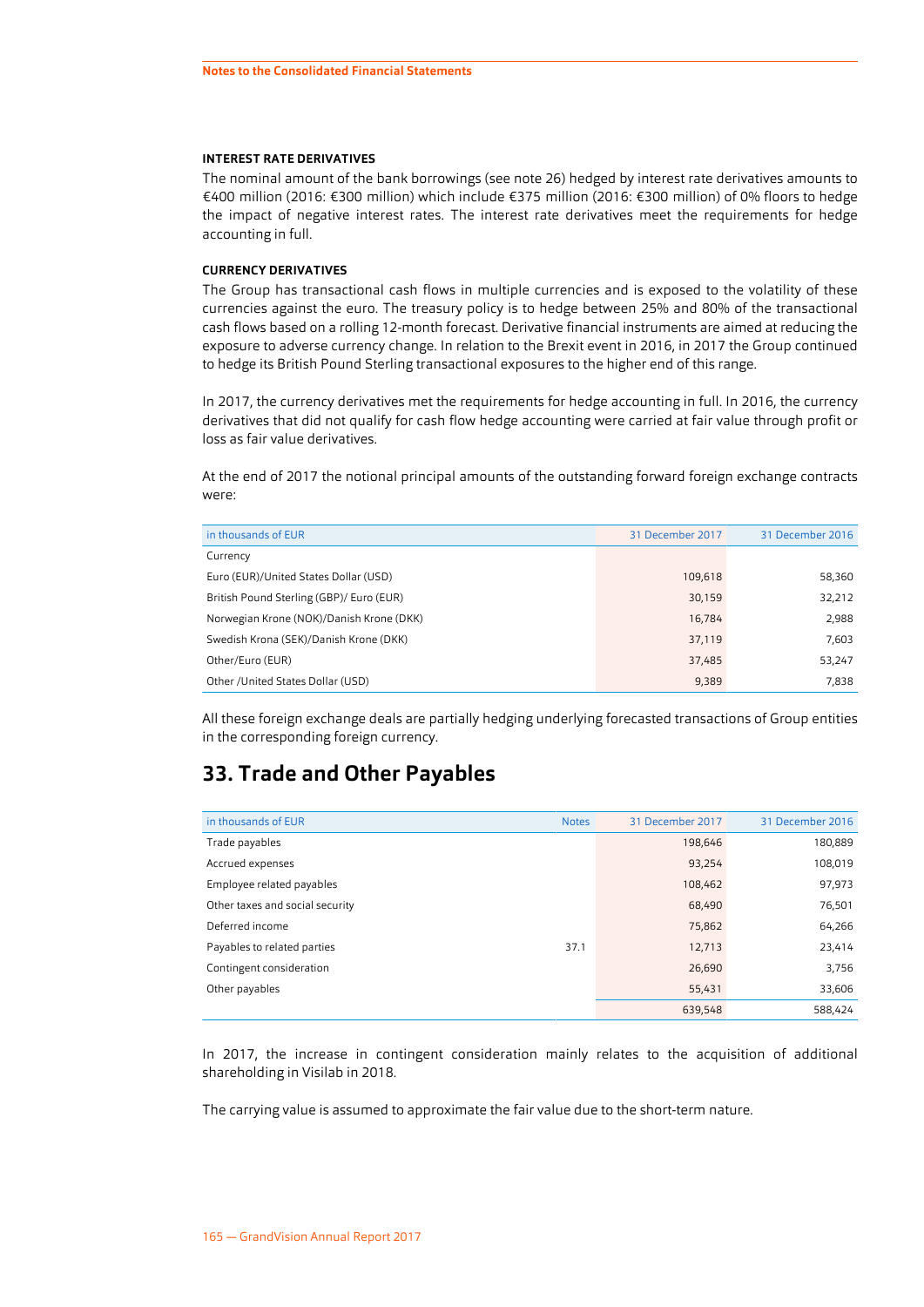## **34. Cash Generated from Operations**

| in thousands of EUR                                        | <b>Notes</b> | 2017      | 2016      |
|------------------------------------------------------------|--------------|-----------|-----------|
| Result before tax                                          |              | 350,022   | 347,728   |
| Adjusted for:                                              |              |           |           |
| Depreciation and impairments                               | 13           | 117,055   | 110,069   |
| Amortization and impairments                               | 14,15        | 92,606    | 53,323    |
| Share-based payments expense                               | 8            | 11,273    | 15,303    |
| Result from sale of property, plant and equipment          |              | 223       | 2,541     |
| Result from sale of intangibles                            |              | $-990$    | 292       |
| Net financial result                                       | 10           | 14,705    | 10,414    |
| Share of result of Associates and Joint Ventures           | 9            | $-1,932$  | $-3,851$  |
| Result from sale and valuation of investments in buildings |              |           | 575       |
| Fair value gain on remeasurement of Associate              |              | $-37,949$ |           |
| Changes in working capital:                                |              |           |           |
| - Inventories                                              |              | $-51,534$ | $-31,232$ |
| - Trade and other receivables                              |              | $-40,892$ | $-25,751$ |
| - Trade and other payables                                 |              | 5,426     | 52,731    |
| Changes in provisions                                      |              | 2,518     | 1,435     |
| Cash generated from operations                             |              | 460,531   | 533,577   |

Changes in working capital and provisions exclude exchange differences and the effect of acquisitions.

## **35. Contingencies**

#### **35.1. CONTINGENT LIABILITIES**

The Group has been in dispute with a lens manufacturer, Zeiss, who participated in, but did not win, the lens tender organized by the Group in 2012. Consequently Zeiss' existing lens-supply contract expired on the contractual expiration date of 31 October 2013. Zeiss subsequently claimed that GrandVision's termination of the agreement was unlawful. Zeiss formally sued GrandVision France before the Paris Commercial Court on 10 April 2014, claiming damages of approximately €57 million on the ground of unlawful termination of the lens purchase agreement. A number of hearings took place in 2015 and the Paris Commercial Court declared itself not competent to hear this matter in its 25 January 2016 decision. Zeiss appealed this decision and the French Court of Appeal confirmed the decision of the Paris Commercial Court in its 17 June 2016 decision. No additional procedural steps have been taken by Zeiss since 2016. As GrandVision is confident to sustain its legal position in this dispute, no provision was recognized in the consolidated financial statements. GrandVision is of the opinion that the probability of any further developments on this matter is remote and therefore deems this matter to be closed.

As a multinational company being present in many jurisdictions the Group is involved in a number of tax proceedings. In November 2015 the Group received a report from the German tax authorities following their tax audit covering Apollo-Optik in the years 2008-2012. This report included findings and viewpoints of the tax authorities on German VAT aspects. The Group is contesting the viewpoints of the German tax authorities on the tax position and will defend its position vigorously, if needed in court. As the Group is sufficiently confident to sustain its position on this matter, no provision has been recognized in the consolidated financial statements. If the Group is unsuccessful in resolving this matter, the exposure, including the period after 2012, is €22 million. Formalities are proceeding at this stage and did not result in changes in 2017.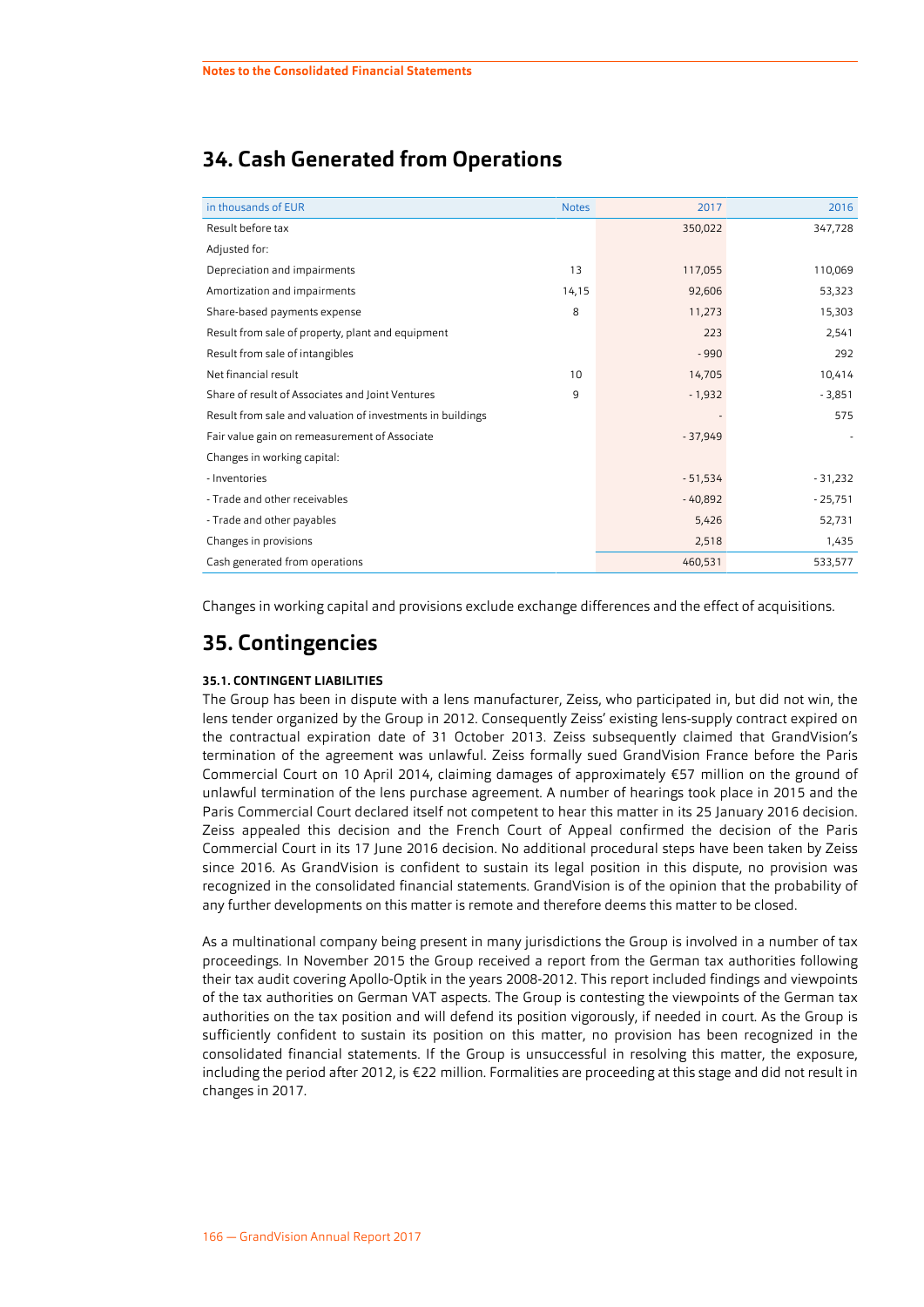#### <span id="page-63-0"></span>**35.2. OPERATING LEASE COMMITMENTS**

The future aggregate minimum lease payments under non-cancellable operating leases are as follows:

| in thousands of EUR                          | 31 December 2017 | 31 December 2016 |
|----------------------------------------------|------------------|------------------|
| Not later than 1 year                        | 312,280          | 298,183          |
| Later than 1 year and not later than 5 years | 630.462          | 574,296          |
| Later than 5 years                           | 198.024          | 131,039          |
|                                              | 1,140,766        | 1,003,518        |

The lease commitments relate mainly to the lease of stores, offices and vehicles. The Group has the option, under some of its leases, to lease the assets for an additional period. Some leases include a clause to increase the annual rental charge based on achieved revenue targets. The increase in 2017 mainly relates to the acquisitions of Visilab and Tesco Opticians.

## **36. Auditor Fees**

The general and administrative expenses include the fees and services provided by PricewaterhouseCoopers Accountants N.V. and its member firms. Fees for audit services include the audit of GrandVision N.V. consolidated and parent company financial statements, as well as the statutory financial statements of subsidiaries.

| in thousands of EUR  | 2017  | 2016  |
|----------------------|-------|-------|
| Audit fees           | 3,470 | 2,754 |
| Tax advisory fees    | 205   | 130   |
| Other non-audit fees | 26    | 36    |
|                      | 3,701 | 2,920 |

## **37. Related Parties**

#### **37.1. TRANSACTIONS AND POSITIONS WITH RELATED PARTIES**

During 2017 GrandVision acquired goods from Safilo (a group company of HAL Holding N.V.) for an amount of €58,838 (2016: €79,900).

Other positions with Related Parties are as follows:

| in thousands of EUR        | <b>Notes</b> | 2017   | 2016   |
|----------------------------|--------------|--------|--------|
| <b>Trade receivables:</b>  |              |        |        |
| Safilo                     |              | 5,164  | 8,540  |
| Other HAL subsidiaries     |              | 192    | 397    |
|                            | 20           | 5,356  | 8,937  |
| Trade payables:            |              |        |        |
| Safilo                     |              | 10,699 | 21,116 |
| <b>HAL Investments B.V</b> |              | 1,885  | 2,153  |
| Other HAL subsidiaries     |              | 129    | 145    |
|                            | 33           | 12,713 | 23,414 |

#### **37.2. LOANS TO/ FROM RELATED PARTIES**

The Group has granted loans to senior managers of the Group and its subsidiaries as part of various sharebased payment plans of €1,530 (2016: €7,029) of which interest income was accrued of €121 (2016: €344). For more details refer to note [17.](#page-41-0) Upon sale of shares the managers will have to redeem their loans. The shares awarded under the equity plan are pledged as security on the loans.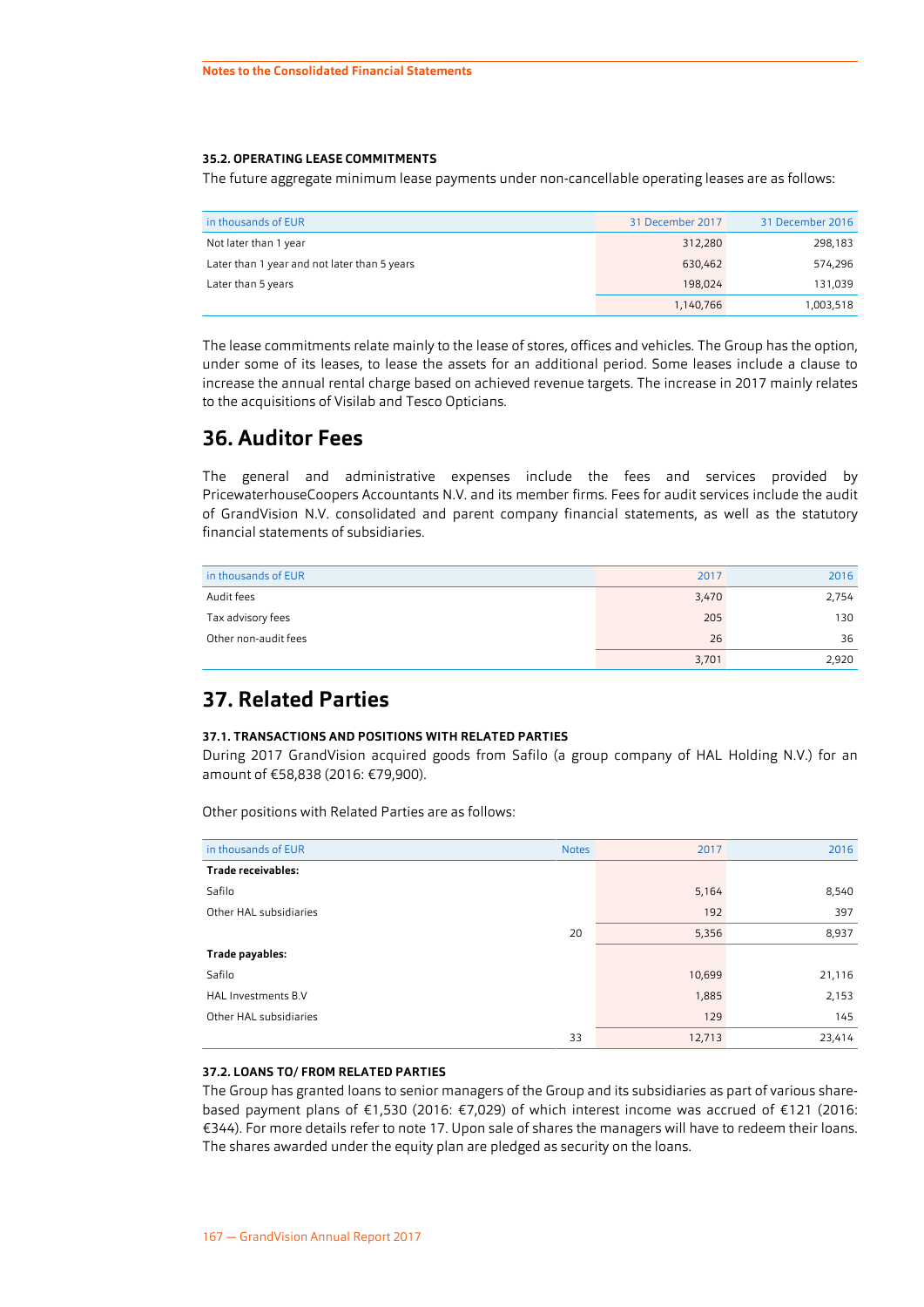The loan to key management relating to P.J. de Castro Fernandes was fully redeemed in 2017 (at 31 December 2016: €1,555), and had an interest rate of 4.00%. No advance payments, guarantees or other loans have been provided to key management.

The Group has received loans from senior managers of the Group and its subsidiaries of €2,939 (2016: none), with interest rates ranging between 3.00% and 9.53%.

#### **37.3. REMUNERATION**

Key management includes the Management Board, which consists of the CEO and CFO. The remuneration for key management comprises a fixed and a variable part and includes salary, post-employment benefits and share-based payment plan benefits.

| in thousands of EUR                  | 2017  | 2016  |
|--------------------------------------|-------|-------|
| Th. A. Kiesselbach (CEO)             |       |       |
| Salary and other short-term benefits | 808   | 797   |
| Post-employment benefits             | 144   | 142   |
| Short-term variable remuneration     | 86    | 262   |
| Share-based payments                 | 1,143 | 1,360 |
|                                      | 2,181 | 2,561 |
| P.J. de Castro Fernandes (CFO)       |       |       |
| Salary and other short-term benefits | 524   | 539   |
| Post-employment benefits             | 105   | 98    |
| Short-term variable remuneration     | 54    | 164   |
| Share-based payments                 | 650   | 853   |
|                                      | 1,333 | 1,654 |

Key management is entitled to an annual performance-related variable remuneration. The objective of the annual performance-related variable remuneration payment is to incentivize and reward strong short-term financial and personal performance and the implementation of strategic imperatives, and to facilitate rapid growth while continuing to focus on sustainable results. The Supervisory Board will define, on an annual basis, the performance ranges, the 'on target' value and the maximum at which the payout will be capped. For more details refer to the chapter ['Remuneration Report'](#page--1-0) of the Annual Report. The set targets for 2017 were mostly not achieved.

The performance conditions are set by the Supervisory Board on an annual basis at or prior to the beginning of the relevant calendar year. These performance conditions include criteria reflecting GrandVision's financial performance and may also include quantitative or qualitative criteria related to the Company's non-financial performance and/or to individual performance.

The amounts included as share-based payment plan benefits represent the amounts recognized in the Income Statement. For the movements in the share-based payment plan please refer to note [30.](#page-56-0)

#### **37.4. SUPERVISORY BOARD REMUNERATION**

The remuneration paid or payable to the Supervisory Board is shown below:

| in thousands of EUR | 2017 | 2016 |
|---------------------|------|------|
| C.J. van der Graaf  | 73   | 73   |
| J.A. Cole           | 60   | 60   |
| M.F. Groot          | 60   | 60   |
| P. Bolliger         | 60   | 60   |
| W. Eelman           | 60   | 60   |
|                     | 313  | 313  |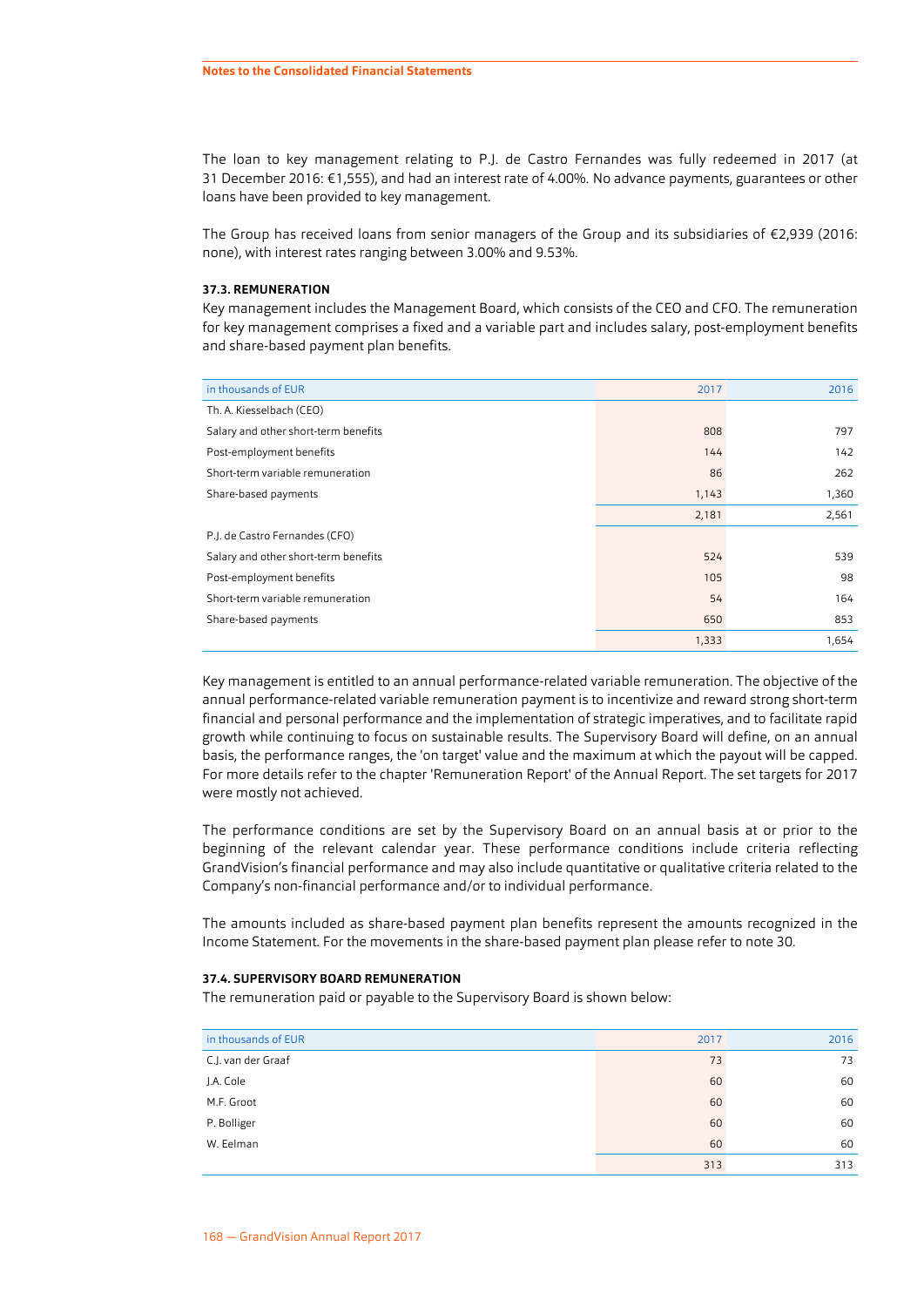All the remuneration paid or payable to the Supervisory Board comprises short-term benefits. No loans, advance payments or guarantees have been provided to the Supervisory Board.

## **38. Non-GAAP Measures**

In the internal management reports, GrandVision measures its performance primarily based on EBITDA and adjusted EBITDA (refer to note [5](#page-28-0)). These are non-GAAP measures not calculated in accordance with IFRS.

The table below presents the relationship with IFRS measures, the operating result and GrandVision non-GAAP measures, i.e. EBITDA.

| in thousands of EUR                                     | 2017       | 2016       |
|---------------------------------------------------------|------------|------------|
| <b>Adjusted EBITDA</b>                                  | 551,512    | 537,148    |
| Non-recurring items                                     | $-17,475$  | $-15,614$  |
| EBITDA                                                  | 534,037    | 521,534    |
| Depreciation & amortization of software                 | $-136,431$ | $-126,847$ |
| EBITA                                                   | 397,606    | 394,687    |
| Amortization & impairments                              | $-70,828$  | $-36,545$  |
| Operating result                                        | 326,778    | 358,142    |
|                                                         |            |            |
| Adjusted earnings per share, basic (in EUR per share)   | 0.97       | 0.96       |
| Adjusted earnings per share, diluted (in EUR per share) | 0.96       | 0.96       |

Adjusted earnings per share is calculated by dividing the result for the year excluding the effect of nonrecurring items (net of tax) attributable to equity holders of the Company by the weighted average number of ordinary shares outstanding during the year.

## **39. Principal Subsidiaries, Joint Ventures and Associates**

| Company                                          | 2017   | 2016   | Country of<br>incorporation |
|--------------------------------------------------|--------|--------|-----------------------------|
| La Optica S.A.                                   | 100%   | 100%   | Argentina                   |
| Pearle Österreich GmbH                           | 100%   | 100%   | Austria                     |
| Grand Opticiens Belgium N.V.                     | 100%   | 100%   | Belgium                     |
| Fotoptica Ltda                                   | 100%   | 100%   | Brazil                      |
| Superlente Franqueadora Ltda                     | 100%   | 100%   | Brazil                      |
| VE Bulgaria EOOD                                 | 100%   | 100%   | Bulgaria                    |
| Opticas GrandVision Chile Ltda.                  | 100%   | 100%   | Chile                       |
| GrandVision Optical Commercial (China) Co., Ltd. | 100%   | 100%   | China                       |
| LAFAM S.A.S.                                     | 100%   | 100%   | Colombia                    |
| GrandVision Cyprus Ltd.                          | 100%   | 100%   | Cyprus                      |
| Fotex Ceska Republika s.r.o.                     | 100%   | 100%   | Czech Republic              |
| Synoptik A/S                                     | 63.29% | 63.29% | Denmark                     |
| Instrumentarium Optika OÚ                        | 100%   | 100%   | Estonia                     |
| Instru Optiikka Oy                               | 100%   | 100%   | Finland                     |
| GrandVision France S.A.S.                        | 100%   | 100%   | France                      |
| Solaris S.A.S.                                   | 100%   | 100%   | France                      |
| Apollo Optik Holding GmbH & Co KG                | 100%   | 100%   | Germany                     |
| <b>GrandVision TechCentre Deutschland GmbH</b>   | 100%   | 100%   | Germany                     |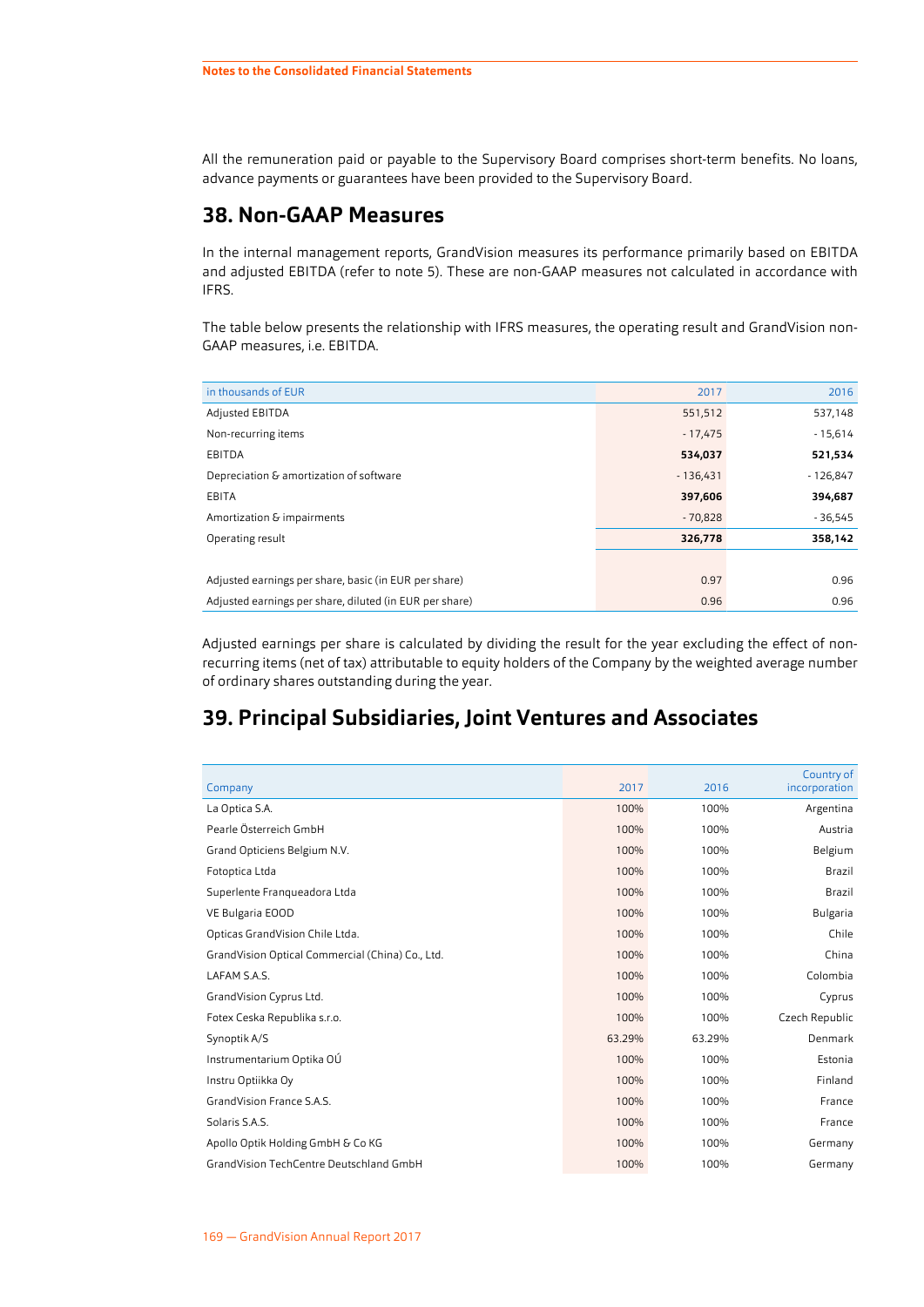#### **Notes to the Consolidated Financial Statements**

| Company                                            | 2017   | 2016   | Country of<br>incorporation |
|----------------------------------------------------|--------|--------|-----------------------------|
| Robin Look GmbH                                    | 100%   | 100%   | Germany                     |
| GrandVision Hellas S.A.                            | 100%   | 100%   | Greece                      |
| LGL Ltd.                                           | 100%   | 100%   | Guernsey                    |
| GrandVision Hungary Kft.                           | 100%   | 100%   | Hungary                     |
| Reliance-Vision Express Private Ltd**              | 50%    | 50%    | India                       |
| Vision Express Ireland Ltd.                        | 100%   | 100%   | Ireland                     |
| Corner Optique Srl.                                | 100%   | 100%   | Italy                       |
| GrandVision Italy Srl.                             | 100%   | 100%   | Italy                       |
| GrandVision Luxembourg S.a.r.l.                    | 100%   | 100%   | Luxembourg                  |
| Administradora Lux, S.A de C.V.                    | 70%    | 70%    | Mexico                      |
| GVMV, S.A de C.V.                                  | 70%    | 70%    | Mexico                      |
| Optica Lux, S.A de C.V.                            | 70%    | 70%    | Mexico                      |
| Precision Optica, S.A.                             | 70%    | 70%    | Mexico                      |
| Tide Ti, S.A. de C.V.                              | 70%    | 70%    | Mexico                      |
| GrandOptical Monaco S.ar.l.                        | 100%   | 100%   | Monaco                      |
| Solaris Monaco S.a.r.l.                            | 100%   | 100%   | Monaco                      |
| <b>Brilleland AS</b>                               | 63.29% | 63.29% | Norway                      |
| Interoptik AS                                      | 63.29% | 63.29% | Norway                      |
| Topsa Peru SAC                                     | 62%    | 62%    | Peru                        |
| Vision Express SP Sp.z.o.o.                        | 100%   | 100%   | Poland                      |
| GrandOptical Portugal S.A.                         | 100%   | 100%   | Portugal                    |
| GrandVision Portugal, Unipessoal Lda.              | 100%   | 100%   | Portugal                    |
| GrandVision Supply Chain (Portugal) S.A.           | 100%   | 100%   | Portugal                    |
| Solaris Portugal S.A.                              | 100%   | 100%   | Portugal                    |
| Lensmaster 000                                     | 100%   | 100%   | Russia                      |
| GrandOptical Slovakia s.r.o.                       | 100%   | 100%   | Slovakia                    |
| MasVision Grupo Optico S.A.                        | 100%   | 100%   | Spain                       |
| Solaris Gafas de Sol SL                            | 100%   | 100%   | Spain                       |
| Synoptik Sweden AB                                 | 63.29% | 63.29% | Sweden                      |
| Visilab S.A.*                                      | 60%    | 30.19% | Switzerland                 |
| Visilab Magasins S.A.*                             | 60%    | 30.19% | Switzerland                 |
| Kochoptik GmbH*                                    | 60%    | 30.19% | Switzerland                 |
| Brilmij Groep B.V.                                 | 100%   | 100%   | The Netherlands             |
| GrandVision Finance B.V.                           | 100%   | 100%   | The Netherlands             |
| GrandVision IT Services B.V.                       | 100%   | 100%   | The Netherlands             |
| GrandVision Retail Holding B.V.                    | 100%   | 100%   | The Netherlands             |
| GrandVision Supply Chain B.V.                      | 100%   | 100%   | The Netherlands             |
| Optical Retail Group B.V.                          | 100%   | 100%   | The Netherlands             |
| Atasun Optik Perakende Ticaret Anonim Şirketi      | 100%   | 100%   | Turkey                      |
| GrandVision Tech Centre UK Ltd.                    | 100%   | 100%   | United Kingdom              |
| Vision Express (UK) Ltd.                           | 100%   | 100%   | United Kingdom              |
| For Eyes Optical Co. of California, Inc.           | 100%   | 100%   | <b>United States</b>        |
| For Eyes Optical Co. of Coconut Grove, Inc         | 100%   | 100%   | <b>United States</b>        |
| For Eyes Optical Co., Inc.                         | 100%   | 100%   | <b>United States</b>        |
| GrandVision USA Retail Holding Corporation         | 100%   | 100%   | <b>United States</b>        |
| Insight Optical Manufacturing Co. of Florida, Inc. | 100%   | 100%   | <b>United States</b>        |
| Tylor S.A.                                         | 100%   | 100%   | Uruguay                     |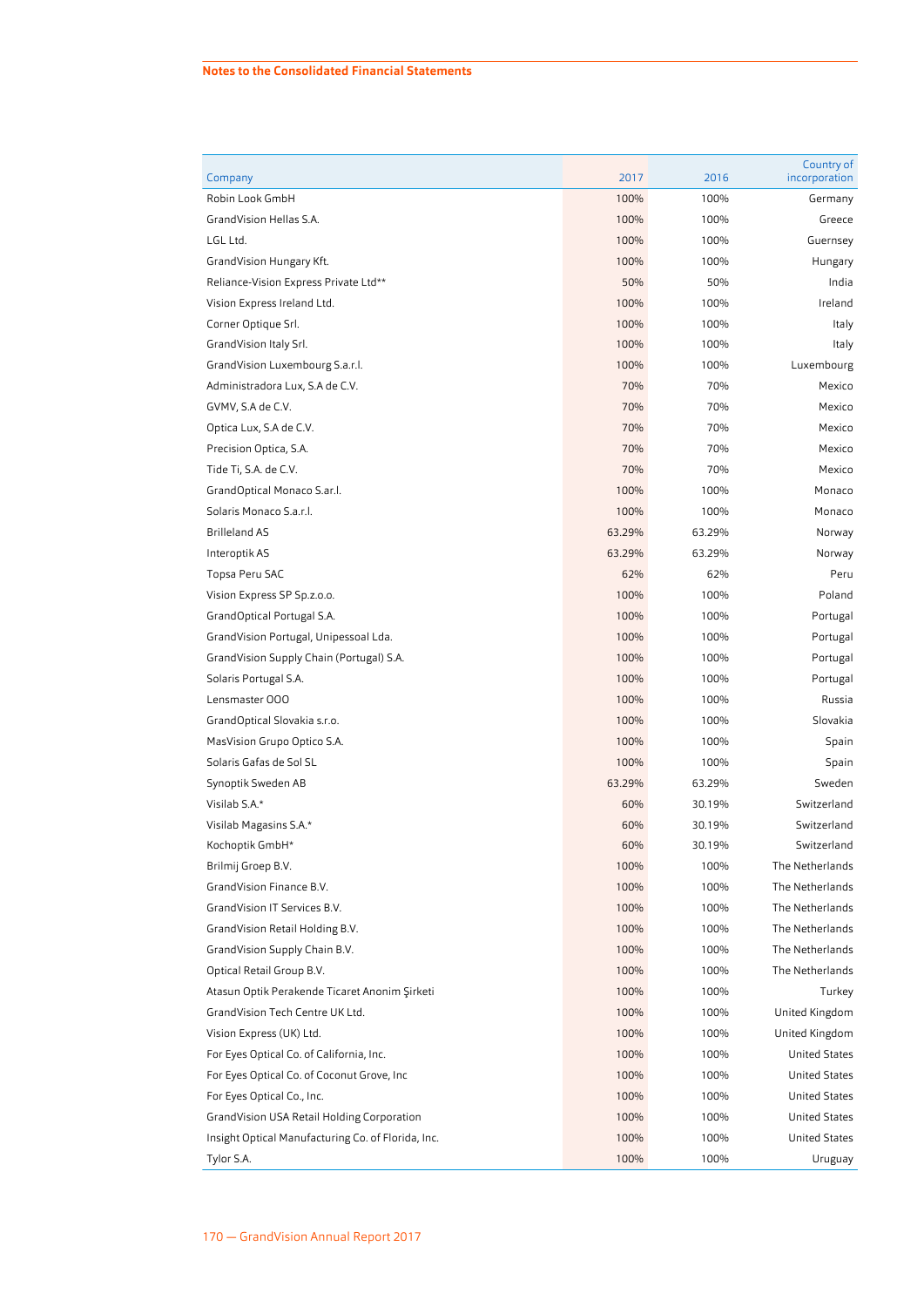\* In October 2017, GrandVision increased its shareholding and obtained control of Visilab S.A., which resulted in Visilab S.A. becoming a subsidiary of GrandVision. Before the transaction, Visilab S.A. was an associate of GrandVision.

\*\* joint venture

The indicated shareholding reflects the legal ownership of the shareholding by GrandVision N.V. directly or indirectly in the subsidiary, joint venture and associate.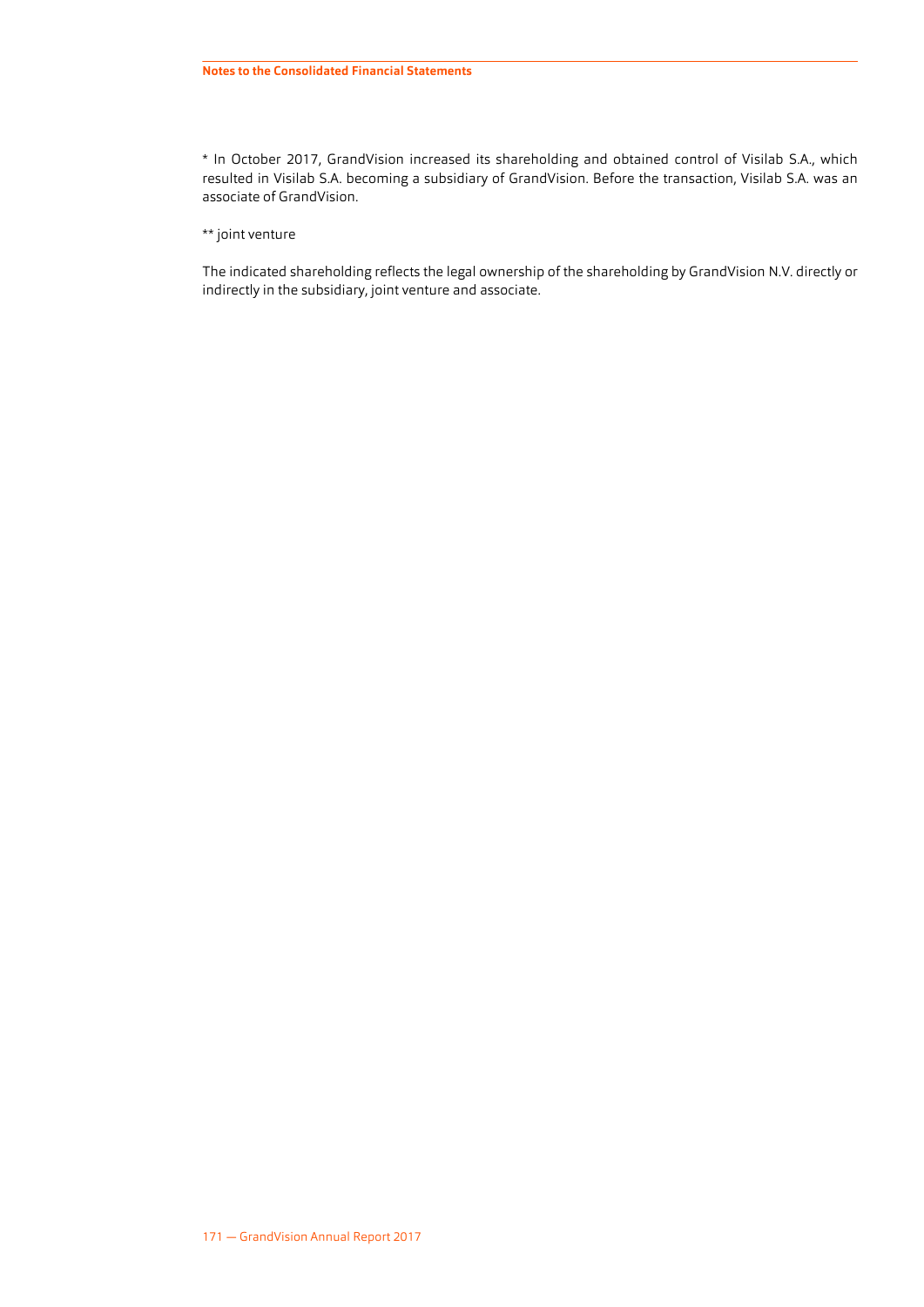# **Parent Company Financial Statements**

## **Income Statement**

| in thousands of EUR                       | <b>Notes</b>   | 2017      | 2016      |
|-------------------------------------------|----------------|-----------|-----------|
| Net income                                | $\overline{2}$ | 11,218    | 15,136    |
| General and administrative costs          | 3              | $-11,125$ | $-15,134$ |
| Operating result                          |                | 93        | 2         |
| Net financial result                      | 4              | $-145$    | $-530$    |
| Result before tax                         |                | $-52$     | $-528$    |
| Income tax                                |                | $-919$    | $-323$    |
| Result from subsidiaries after income tax |                | 228,900   | 232,211   |
| <b>Result for the year</b>                |                | 227,929   | 231,360   |

The accompanying [notes](#page-70-0) are an integral part of these parent company financial statements.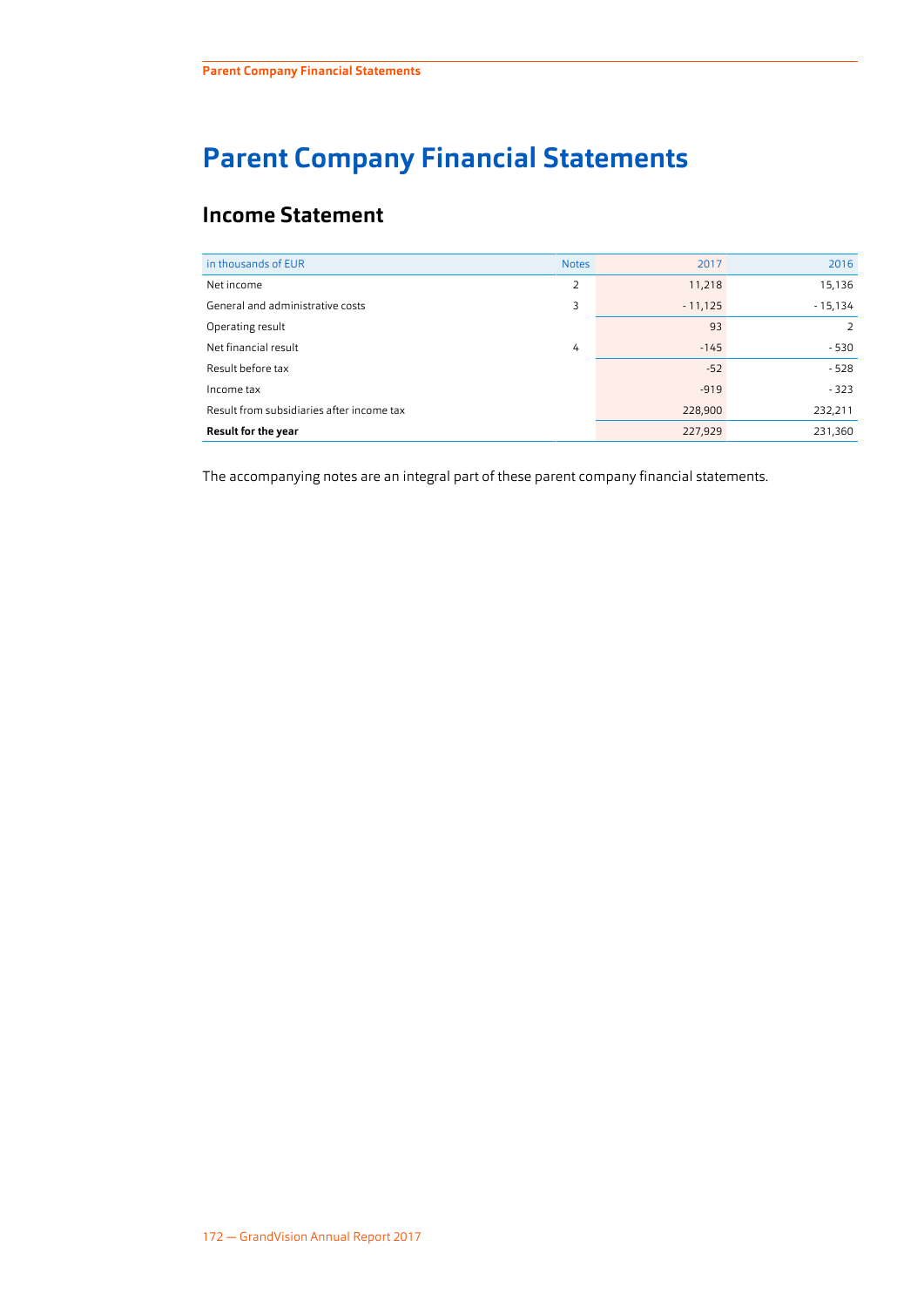## **Balance Sheet (Before Appropriation of Result)**

| in thousands of EUR                 | <b>Notes</b> | 31 December 2017 | 31 December 2016 |
|-------------------------------------|--------------|------------------|------------------|
| <b>ASSETS</b>                       |              |                  |                  |
| Non-current assets                  |              |                  |                  |
| Financial fixed assets              | 5            | 1,015,245        | 933,839          |
| Deferred income tax assets          |              | 27               | 30               |
|                                     |              | 1,015,272        | 933,869          |
| <b>Current assets</b>               |              |                  |                  |
| Trade and other receivables         |              | 40,329           | 26,553           |
| Cash and cash equivalents           |              | 1,783            | 227              |
|                                     |              | 42,112           | 26,780           |
| <b>Total assets</b>                 |              | 1,057,384        | 960,649          |
|                                     |              |                  |                  |
| <b>EQUITY AND LIABILITIES</b>       |              |                  |                  |
| <b>Equity</b>                       |              |                  |                  |
| Share capital                       | 6            | 5,089            | 5,089            |
| Share premium                       | 6            | 59,001           | 73,606           |
| Treasury shares                     | 6            | $-17,753$        | $-33,730$        |
| Legal reserves                      | 6,7          | $-84,199$        | $-19,390$        |
| Retained earnings                   | 6,8          | 849,007          | 689,971          |
| Result for the year                 | 6,8          | 227,929          | 231,360          |
|                                     |              | 1,039,074        | 946,906          |
| <b>Current liabilities</b>          |              |                  |                  |
| Borrowings                          | 9            | 41               | 997              |
| Other liabilities                   |              | 18,269           | 12,746           |
|                                     |              | 18,310           | 13,743           |
| <b>Total equity and liabilities</b> |              | 1,057,384        | 960,649          |
|                                     |              |                  |                  |

The accompanying [notes](#page-70-0) are an integral part of these parent company financial statements.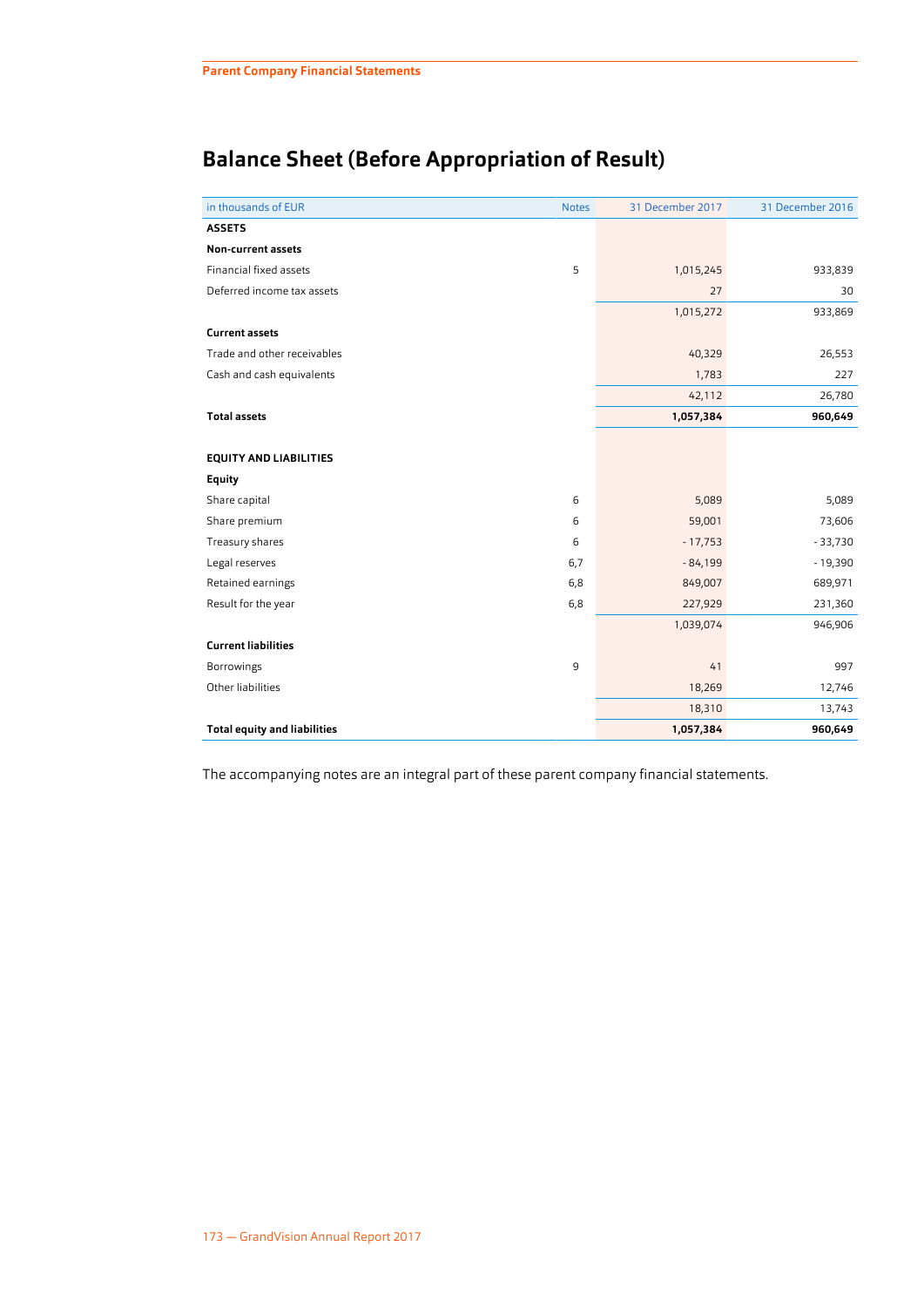## <span id="page-70-0"></span>**Notes to the Parent Company Financial Statements**

## **1. Accounting Principles**

The parent company financial statements of GrandVision N.V. have been prepared in accordance with Generally Accepted Accounting Principles in The Netherlands and compliant with the requirements included in Part 9, Book 2 of the Dutch Civil Code.

For setting the principles for the recognition and measurement of assets and liabilities and determination of the result for its parent company financial statements, GrandVision makes use of the option provided in Article 362(8) of Part 9, Book 2 of the Dutch Civil Code. This means that the principles for recognition and measurement of the parent company financial statements are the same as those applied for the consolidated IFRS financial statements.

Investments in consolidated subsidiaries are stated at net asset value. Net asset value is based on the measurement of assets (including goodwill), provisions, and liabilities and the determination of profit based on the principles applied in the consolidated financial statements.

For the accounting policies for the company Balance Sheet and Income Statement, reference is made to the notes to the consolidated Balance Sheet and Income Statement.

All amounts are presented in euros (€). Amounts are shown in thousands of euros unless otherwise stated.

## **2. Net Income**

Net income relates to management fees received from subsidiaries.

## **3. General and Administrative Costs**

| in thousands of EUR          | 2017   | 2016   |
|------------------------------|--------|--------|
| Salaries & wages             | 3,220  | 4,371  |
| Share-based payments         | 3,576  | 6,331  |
| Social security              | 576    | 334    |
| Pension costs                | 338    | 101    |
| Other employee-related costs | 631    | 805    |
| Professional fees            | 1,856  | 1,487  |
| Other costs                  | 928    | 1,705  |
|                              | 11,125 | 15,134 |

## **4. Net Financial Result**

For more details on the interest income included in net financial result refer to note [37.2](#page-63-0) to the consolidated financial statements. The interest expense relating to subsidiaries amounts to €50 (2016:€0).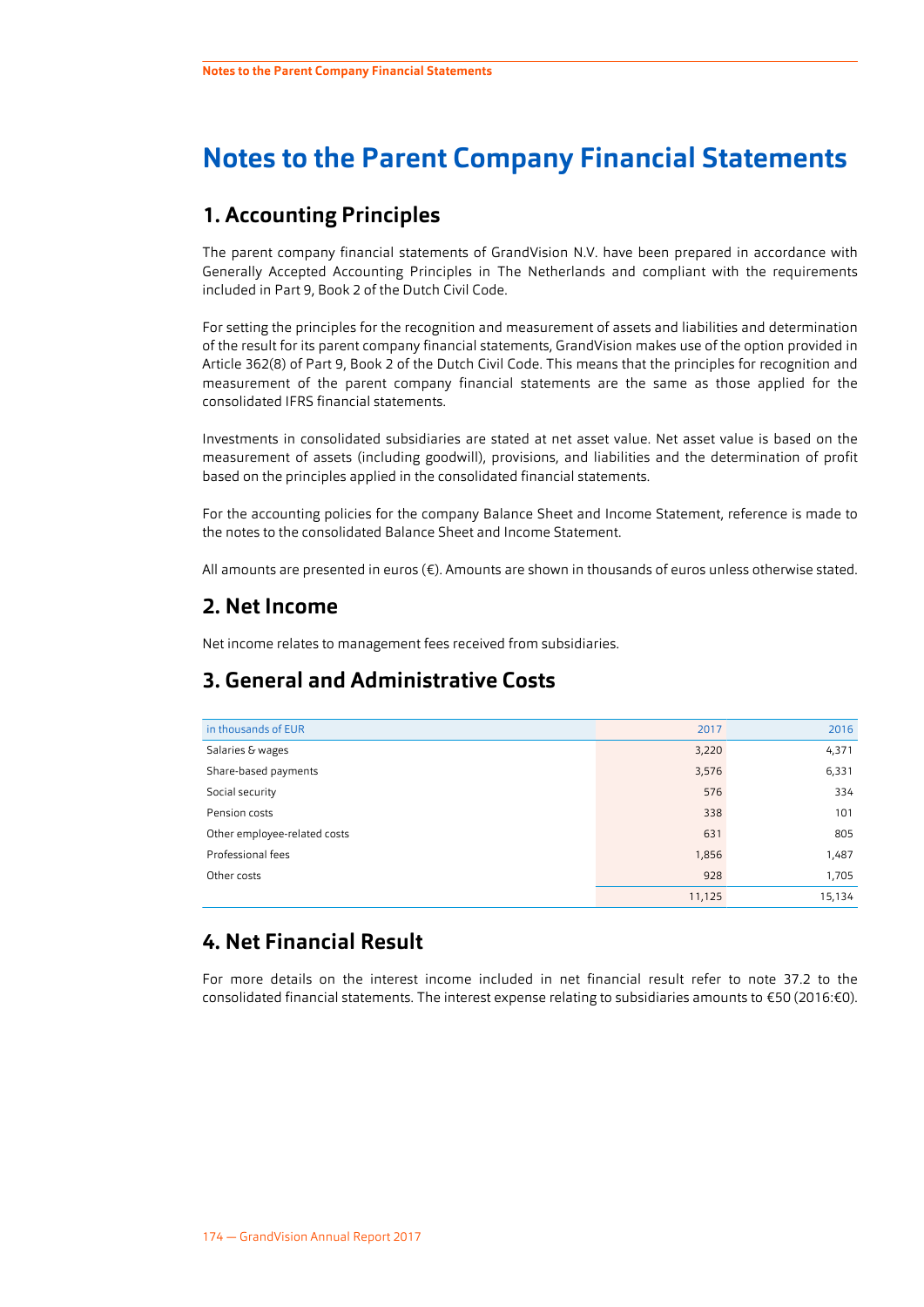## <span id="page-71-0"></span>**5. Financial Fixed Assets**

The movements in financial fixed assets are as follows:

|                                     | Investment in             |                          |           |
|-------------------------------------|---------------------------|--------------------------|-----------|
| in thousands of EUR                 | consolidated subsidiaries | Loans and receivables    | Total     |
| At 1 January 2017                   | 926,810                   | 7,029                    | 933,839   |
| Movements in 2017                   |                           |                          |           |
| Additions                           | ۰                         | 121                      | 121       |
| <b>Dividends</b>                    | $-85,000$                 |                          | $-85,000$ |
| Repayment                           | ۰                         | $-5,620$                 | $-5,620$  |
| Acquistion non-controlling interest | $-651$                    |                          | $-651$    |
| Exchange differences                | $-52,510$                 |                          | $-52,510$ |
| Other Comprehensive Income          | $-3,834$                  |                          | $-3,834$  |
| Net result for current year         | 228,900                   | $\overline{\phantom{a}}$ | 228,900   |
| At 31 December 2017                 | 1,013,715                 | 1,530                    | 1,015,245 |

The Company's direct investments in subsidiaries consist of the following:

| Company                                         | 2017 | 2016 |
|-------------------------------------------------|------|------|
| GrandVision Group Holding B.V., The Netherlands | 100% | 100% |
| Central Vision II B.V., the Netherlands         | 100% | 100% |
| GrandVision France SAS, France                  | 100% | 100% |

## **6. Shareholders' Equity**

The shareholders' equity in the parent company financial statements equals the shareholders' equity presented in the consolidated financial statements, except that legal reserves and undistributed result are presented separately.

| in thousands of EUR           | Share<br>capital         | Share<br>premium         | Treasury<br>shares | Legal<br>reserve | Retained<br>earnings | Result for<br>the year | Total                    |
|-------------------------------|--------------------------|--------------------------|--------------------|------------------|----------------------|------------------------|--------------------------|
| At 1 January 2017             | 5,089                    | 73.606                   | $-33.730$          | - 19.390         | 689,971              | 231.360                | 946,906                  |
| Appropriation of the result   | $\overline{a}$           | $\overline{\phantom{a}}$ |                    | $\sim$           | 231.360              | $-231,360$             | $\overline{\phantom{a}}$ |
| Result for 2017               | $\overline{a}$           | $\overline{\phantom{a}}$ | ۰                  |                  |                      | 227.929                | 227,929                  |
| Dividends paid                | $\overline{\phantom{a}}$ | $\overline{\phantom{a}}$ | ٠                  | $\sim$           | $-78.363$            | ٠                      | $-78,363$                |
| Other direct equity movements | ٠                        | $\overline{\phantom{a}}$ | ٠                  | $-64.809$        | 7,814                | ٠                      | $-56,995$                |
| Share-based payments          |                          | $-14,605$                | 15,977             |                  | $-1,775$             | ٠                      | $-403$                   |
| Total movements               | ٠                        | $-14.605$                | 15,977             | $-64.809$        | 159.036              | $-3.431$               | 92,168                   |
| At 31 December 2017           | 5.089                    | 59.001                   | $-17.753$          | - 84.199         | 849.007              | 227.929                | 1,039,074                |

For the share-based payment plan refer to note [30](#page-56-0) to the consolidated financial statements. Refer to note [22](#page-44-0) to the consolidated financial statements for details on the number of issued shares.

The movement in legal reserves mainly results from currency translation adjustments of indirect foreign subsidiaries.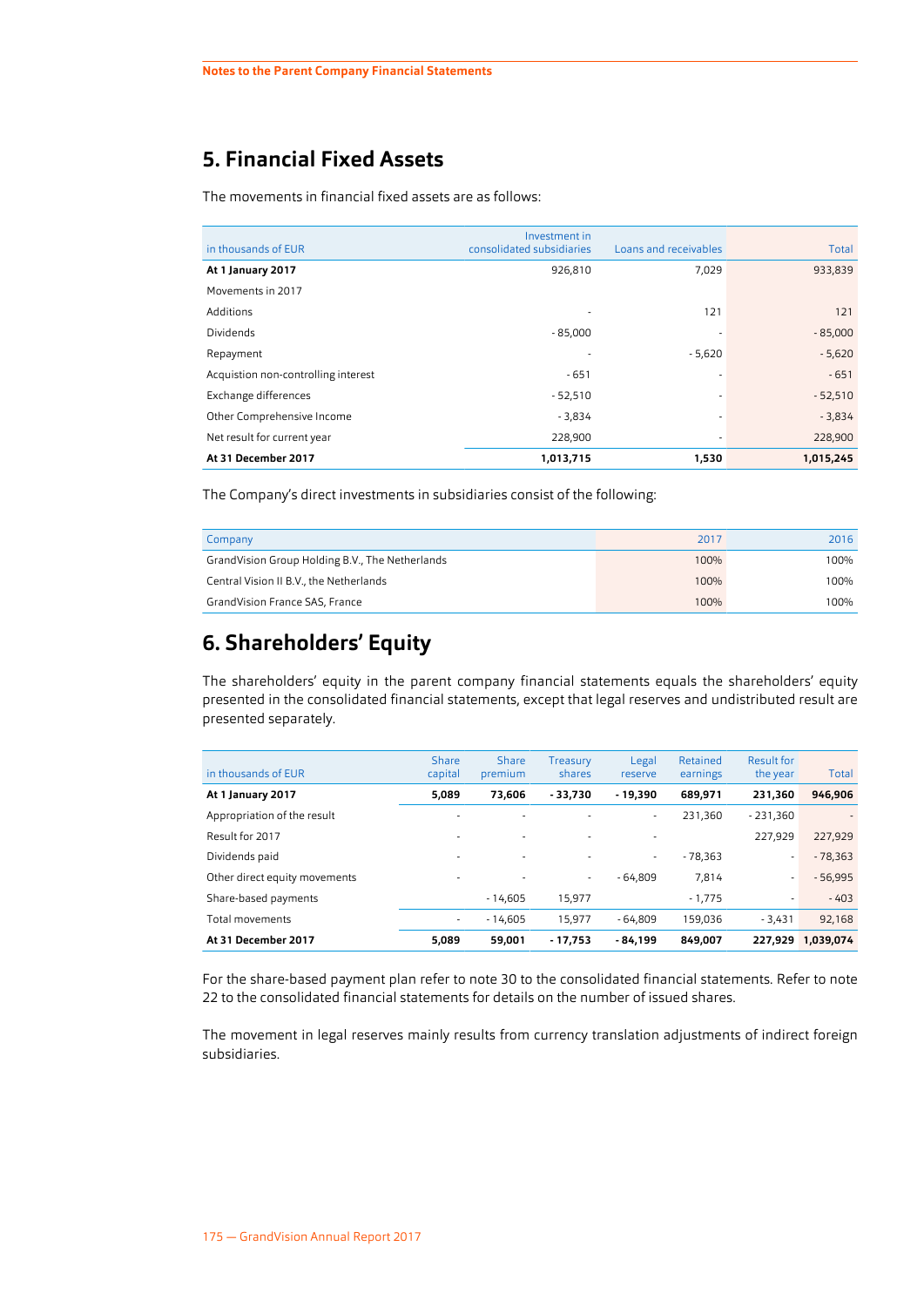## **7. Legal Reserve**

The legal reserve cannot be used for dividend distribution and consists of:

| in thousands of EUR          | 31 December 2017 | 31 December 2016 |
|------------------------------|------------------|------------------|
| Reserves - subsidiaries      | $-85.729$        | - 26.419         |
| Loans to shareholders (LTIP) | 1.530            | 7.029            |
|                              | $-84.199$        | - 19.390         |

## **8. Appropriation of Result**

In accordance with the resolution of the General Meeting of Shareholders held on 2 May 2017, the result for 2016 has been appropriated in conformity with the proposed appropriation of result stated in GrandVision's 2016 Annual Report.

For 2017, it is proposed to the General Meeting to distribute a total dividend of €81,147 or EUR 0.32 per share. If the proposal is approved by the General Meeting, the dividend will be payable as from 4 May 2018.

The net result for 2017 amounts to €227,929 and €146,782 will be added to the retained earnings reserve.

For 2016, a total dividend of EUR 0.31 per share was paid out in the first half year of 2017 for a total of €78,363.

## **9. Borrowings**

The borrowings relate to the bank overdraft of GrandVision N.V.

### **10. Employees**

The average number of employees of the Company in full-time equivalents during 2017 was 9.9 (2016: 9.8). Of these employees, 5 were employed outside the Netherlands (2016: 4).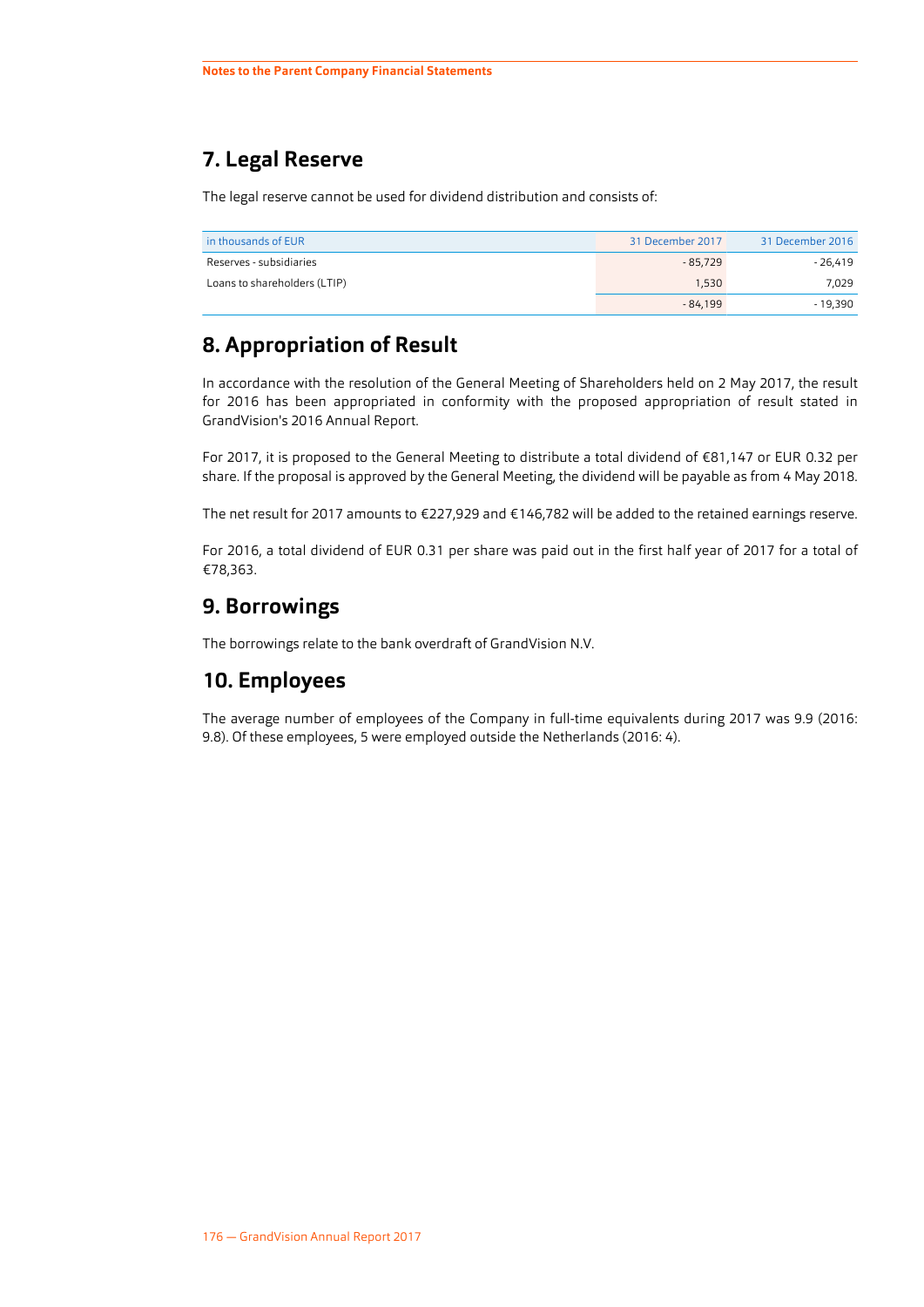## **11. Contingencies**

The Company is liable, as intended in Article 403, Book 2, of the Dutch Civil Code for:

| List of subsidiaries            |                                      |
|---------------------------------|--------------------------------------|
| Brilmij Groep B.V.              | GrandVision Turkey B.V.              |
| Central Vision II B.V.          | HAL Investments Asia B.V.            |
| GrandVision Baltics B.V.        | Optical Retail Group B.V.            |
| GrandVision Benelux B.V.        | The Vision Factory B.V.              |
| GrandVision Finance B.V.        | Vision Express Middle East B.V.      |
| GrandVision Group Holding B.V.  | GrandVision Argentina & Uruguay B.V. |
| GrandVision India B.V.          | GrandVision Brazil B.V.              |
| GrandVision IT Services B.V.    | GrandVision Chile B.V.               |
| GrandVision Italy B.V.          | GrandVision Colombia B.V.            |
| GrandVision Portugal B.V.       | GrandVision Latam B.V.               |
| GrandVision Retail Holding B.V. | GrandVision Mexico B.V.              |
| GrandVision Supply Chain B.V.   | GrandVision Peru B.V.                |

The Company forms an income tax group with GrandVision Group Holding BV, Central Vision II BV, GrandVision IT Services BV, GrandVision Supply Chain BV, GrandVision Finance BV, GrandVision Turkey BV, HAL Investments Asia BV, GrandVision Retail Holding BV, GrandVision Latam BV, GrandVision Brazil BV, GrandVision Chile BV, GrandVision Argentina & Uruguay BV, GrandVision Colombia BV, GrandVision Peru BV, GrandVision Mexico BV, GrandVision India BV, Vision Express Middle East BV, GrandVision Italy BV, GrandVision Portugal BV, GrandVision Benelux BV, The Vision Factory BV, Brilmij Groep BV and Optical Retail Group BV. Under the standard conditions, the members are liable for income taxes payable by the income tax group.

For bank guarantee facilities refer to note [26](#page-46-0) of the consolidated financial statements.

Schiphol, 27 February 2018

#### **MANAGEMENT BOARD**

Th. A. Kiesselbach, CEO P.J. de Castro Fernandes, CFO S. Borchert, member (CEO elect)

#### **SUPERVISORY BOARD**

C.J. van der Graaf (Chairman) M.F. Groot (Vice-Chairman) P. Bolliger J.A. Cole W. Eelman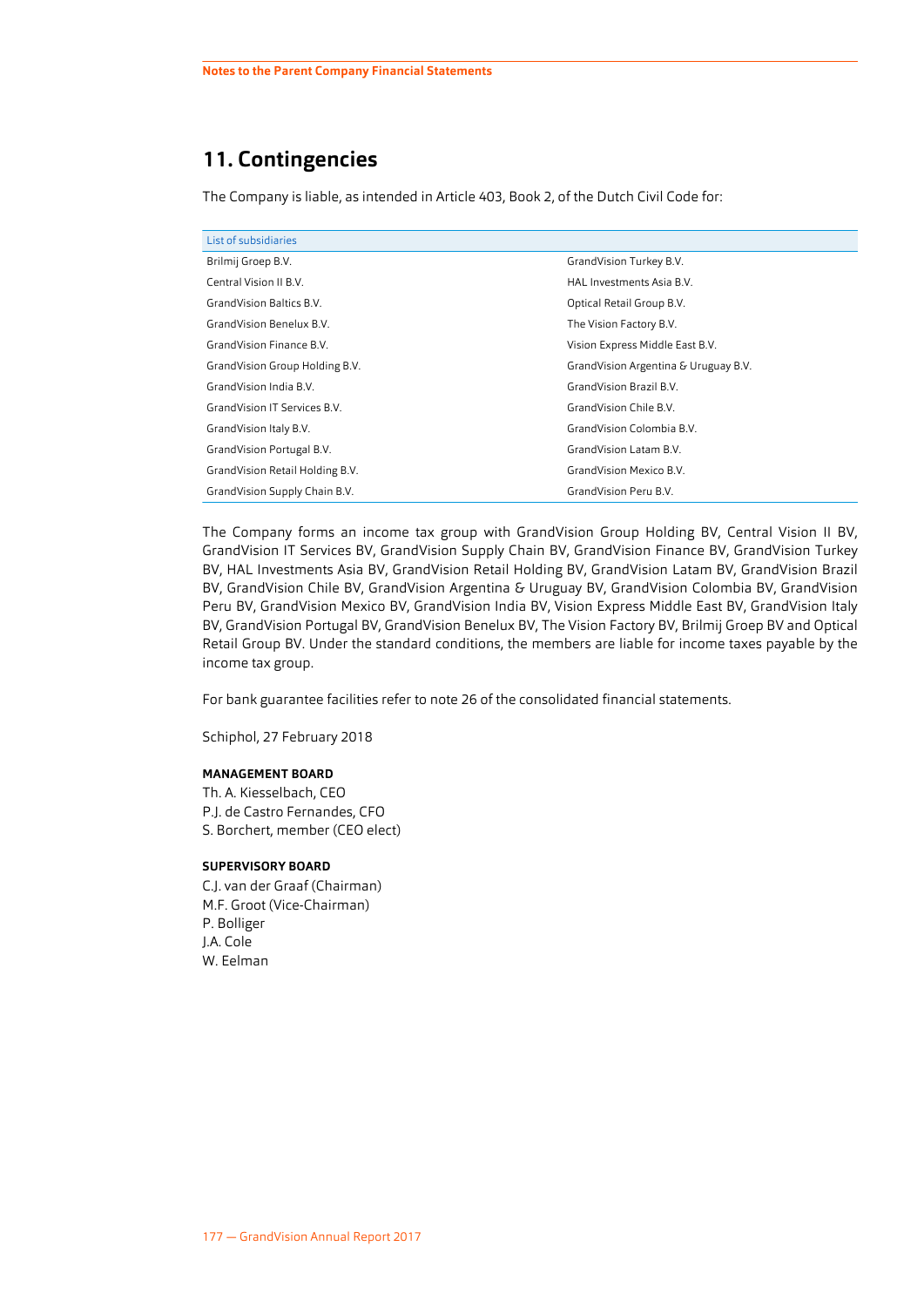# **Other information**

#### **THE APPROPRIATION OF RESULTS**

Pursuant to Article 10.1.4. of the Articles of Association of GrandVision N.V., the Management Board, subject to the prior approval of the Supervisory Board, may resolve to reserve the profits or a part of the profits. The remaining profits are at the free disposal of the General Meeting.